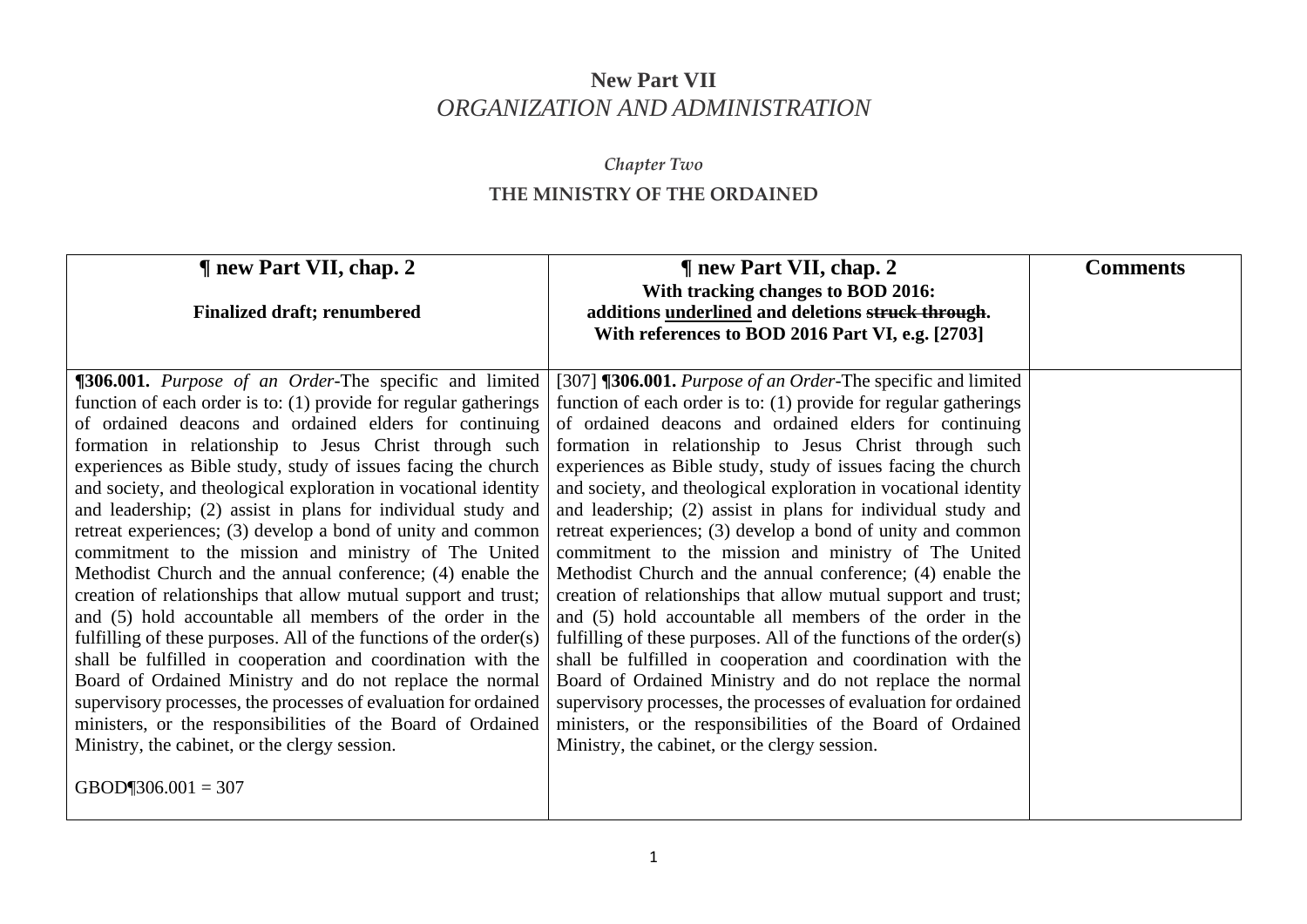| <b>[306.002.</b> Organization of an Order-There shall be in each<br>annual conference an Order of Deacons and an Order of Elders.<br>The bishop shall convene and provide continuing spiritual<br>leadership for the order, with the support and assistance of the<br>Board of Ordained Ministry. Necessary financial support shall<br>be provided by the annual conference through the budget of the<br>board. The board may also use other appropriate funding<br>sources for this purpose. The board shall nominate from within<br>the order's membership and the order shall elect quadrennially<br>a chairperson of the order who, in cooperation with and under<br>the guidance of the bishop, will provide continuing leadership<br>for the order. The chairperson will be responsible for<br>implementation of plans and activities of the order and will<br>represent the order to the conference Board of Ordained<br>Ministry. The chairperson will serve as a member of the<br>board's executive committee. Activities of the order and<br>proposals for funding shall be regularly reported to the board.<br>$GBOD$ 306.002 = 306 | [306] [306.002. Organization of an Order-There shall be in each<br>annual conference an Order of Deacons and an Order of Elders.<br>[308] The bishop shall convene and provide continuing spiritual<br>leadership for the order, with the support and assistance of the<br>Board of Ordained Ministry. Necessary financial support shall be<br>provided by the annual conference through the budget of the board.<br>The board may also use other appropriate funding sources for this<br>purpose. The board shall nominate from within the order's<br>membership and the order shall elect quadrennially a chairperson of<br>the order who, in cooperation with and under the guidance of the<br>bishop, will provide continuing leadership for the order. The<br>chairperson will be responsible for implementation of plans and<br>activities of the order and will represent the order to the conference<br>Board of Ordained Ministry. The chairperson will serve as a<br>member of the board's executive committee. Activities of the order<br>and proposals for funding shall be regularly reported to the board. |  |
|------------------------------------------------------------------------------------------------------------------------------------------------------------------------------------------------------------------------------------------------------------------------------------------------------------------------------------------------------------------------------------------------------------------------------------------------------------------------------------------------------------------------------------------------------------------------------------------------------------------------------------------------------------------------------------------------------------------------------------------------------------------------------------------------------------------------------------------------------------------------------------------------------------------------------------------------------------------------------------------------------------------------------------------------------------------------------------------------------------------------------------------------|--------------------------------------------------------------------------------------------------------------------------------------------------------------------------------------------------------------------------------------------------------------------------------------------------------------------------------------------------------------------------------------------------------------------------------------------------------------------------------------------------------------------------------------------------------------------------------------------------------------------------------------------------------------------------------------------------------------------------------------------------------------------------------------------------------------------------------------------------------------------------------------------------------------------------------------------------------------------------------------------------------------------------------------------------------------------------------------------------------------------------|--|
| ¶308.001 1. In all cases where district committees on ordained<br>ministry, boards of ordained ministry, or clergy in executive<br>session vote on granting any status regarding license,<br>ordination, or conference membership, it is understood that the<br>requirements set forth herein are minimum requirements only.<br>Each person voting is expected to vote prayerfully based on his<br>or her personal judgment of the applicant's gifts, evidence of<br>God's grace, and promise of future usefulness for the mission<br>of the Church. <sup>1</sup><br>2 All clergy members mentioned in $\P$ 308.1 shall receive<br>written communication about decisions made regarding their<br>relationship with the annual conference.<br>GBOD¶308.001 = 369.3-4                                                                                                                                                                                                                                                                                                                                                                            | $[369.3-4]$ ¶308.001 1.3. In all cases where district committees<br>on ordained ministry, boards of ordained ministry, or clergy in<br>executive session vote on granting any status regarding license,<br>ordination, or conference membership, it is understood that the<br>requirements set forth herein are minimum requirements only.<br>Each person voting is expected to vote prayerfully based on his<br>or her personal judgment of the applicant's gifts, evidence of<br>God's grace, and promise of future usefulness for the mission<br>of the Church. <sup>1</sup><br>2.4. All clergy members mentioned in $\sqrt{\frac{308.1}{369.1}}$ shall<br>receive written communication about decisions made<br>regarding their relationship with the annual conference.<br><sup>1</sup> Judicial Council Decision 536                                                                                                                                                                                                                                                                                               |  |
| <sup>1</sup> Judicial Council Decision 536                                                                                                                                                                                                                                                                                                                                                                                                                                                                                                                                                                                                                                                                                                                                                                                                                                                                                                                                                                                                                                                                                                     |                                                                                                                                                                                                                                                                                                                                                                                                                                                                                                                                                                                                                                                                                                                                                                                                                                                                                                                                                                                                                                                                                                                          |  |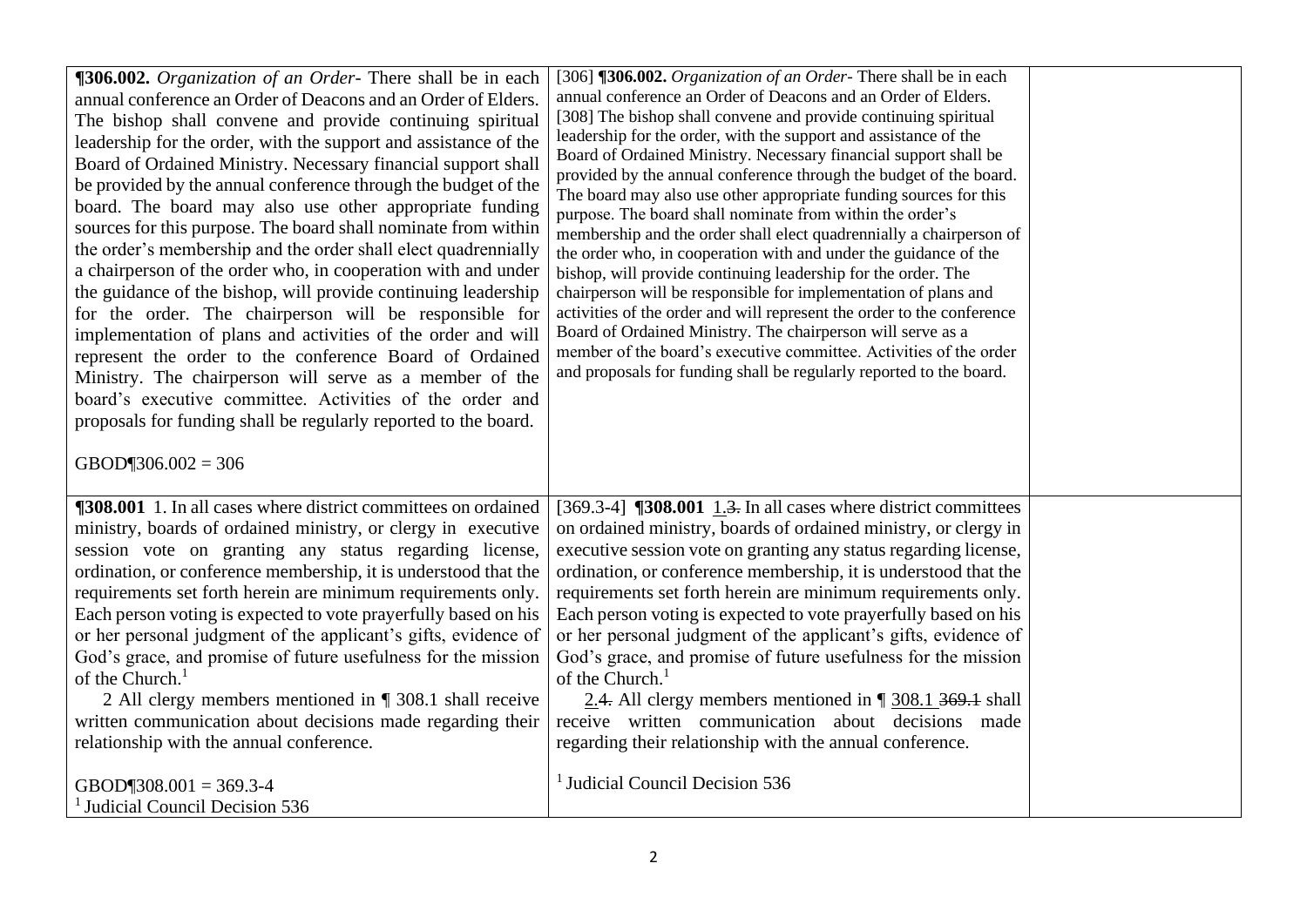| <b>[309.001</b> In candidacy according to <b>[</b> ] 309.1, the following | [310.Intro] $\P$ 309.001 In candidacy according to $\P$ 309.1, the |  |
|---------------------------------------------------------------------------|--------------------------------------------------------------------|--|
| additional regulations shall be implemented:                              | following additional regulations shall be implemented:             |  |
| Persons, upon hearing and heeding the call to servant                     | Persons, upon hearing and heeding the call to servant              |  |
| leadership through licensed or ordained ministry, shall                   | leadership through licensed or ordained ministry, shall contact    |  |
| contact a clergyperson in their local church, another clergy,             | a clergyperson in their local church, another clergy, or the       |  |
| or the district superintendent of the district in which they              | district superintendent of the district in which they participate  |  |
| participate in a United Methodist ministry setting to inquire             | in a United Methodist ministry setting to inquire about the        |  |
| about the process of candidacy. Persons are encouraged to                 | process of candidacy. Persons are encouraged to use resources      |  |
| use resources recommended by the General Board of Higher                  | recommended by the General Board of Higher Education and           |  |
| Education and Ministry, such as The Christian as Minister                 | Ministry, such as The Christian as Minister and the Ministry       |  |
| and the Ministry Inquiry Process.                                         | <b>Inquiry Process.</b>                                            |  |
|                                                                           |                                                                    |  |
| $GBOD$ 309.001 = 310. Intro                                               |                                                                    |  |
| <b>[309.002</b> In regards to <b>[</b> [ 309.2, the following additional  | [310.1b] $\P$ 309.002 In regards to $\P$ 309.2, the following      |  |
| regulations shall be implemented:                                         | additional regulations shall be implemented:                       |  |
| Those beginning candidacy for licensed or ordained ministry:              | Those beginning candidacy for licensed or ordained ministry:       |  |
| 1. shall write to the district superintendent                             | $1.b$ shall write to the district superintendent                   |  |
| requesting admission to the candidacy process and the                     | requesting admission to the candidacy process and the              |  |
| assignment of a candidacy mentor. Include a statement of                  | assignment of a candidacy mentor. Include a statement of           |  |
| call. Request registration through the district superintendent            | call. Request registration through the district superintendent     |  |
| with the General Board of Higher Education and Ministry;                  | with the General Board of Higher Education and Ministry;           |  |
| 2. after registration by the district superintendent                      | $2.e$ after registration by the district superintendent            |  |
| with the General Board of Higher Education and Ministry,                  | with the General Board of Higher Education and Ministry,           |  |
| mentor and candidate will study the resources adopted by the              | mentor and candidate will study the resources adopted by the       |  |
| conference Board of Ordained Ministry;                                    | conference Board of Ordained Ministry;                             |  |
|                                                                           |                                                                    |  |
| GBOD¶309.002 = 310.1b                                                     |                                                                    |  |
| ¶309.003 In regards to ¶ 309.3, the following additional                  | [310.2a-e+.3] $\P$ 309.003 In regards to $\P$ 309.3, the following |  |
| regulations shall be implemented:                                         | additional regulations shall be implemented:                       |  |
| 1. Candidates seeking to become certified for licensed or                 | 1. Candidates seeking to become certified for licensed or          |  |
| ordained ministry:                                                        | ordained ministry:                                                 |  |
| a) request to meet with the district committee on                         | a) request to meet with the district committee on                  |  |
| ordained ministry. In preparation for meeting with the district           | ordained ministry. In preparation for meeting with the district    |  |
| committee on ordained ministry, consult with the mentor to                | committee on ordained ministry, consult with the mentor to         |  |
| provide the following written information, in addition to the             | provide the following written information, in addition to the      |  |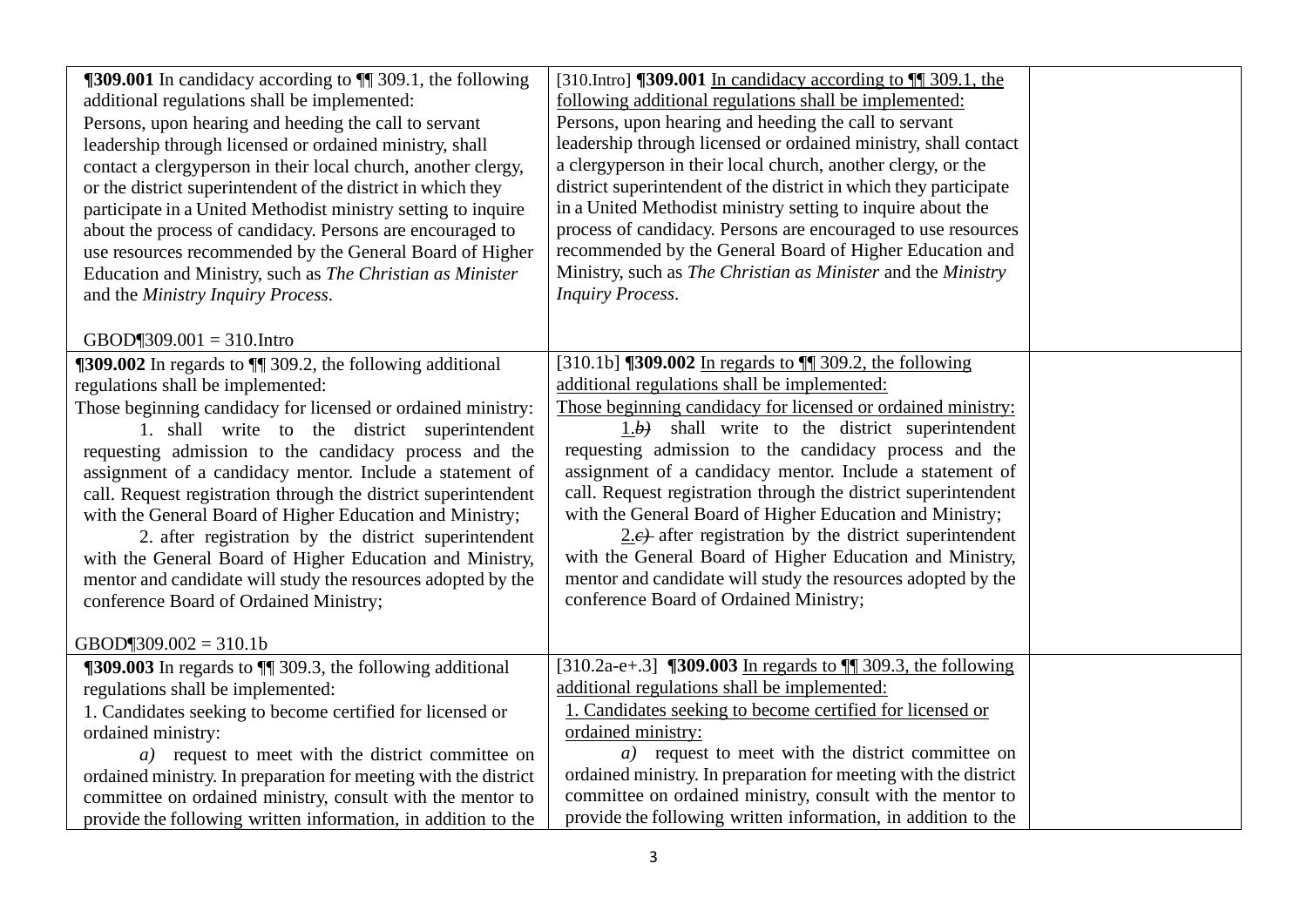material written for ¶ 309.2*b*: (i) the most formative experience of their Christian life; (ii) God's call to licensed or ordained ministry and role of the church in their call; (iii) their beliefs as a Christian; (iv) their gifts for ministry; (v) their present understanding of their call to ministry as elder, deacon, or licensed ministry; and (vi) their support system;

*b)* complete and release required psychological reports, criminal background and credit checks. They shall submit, on a form provided by the conference Board of Ordained Ministry:

(1) a notarized statement detailing any convictions for felony or misdemeanor or written accusations of sexual misconduct or child abuse; or

(2) a notarized statement certifying that this candidate has neither been accused in writing nor convicted of a felony, misdemeanor, any incident of sexual misconduct, or child abuse.

The district committee on ordained ministry through the Board of Ordained Ministry shall seek ways to consider cultural and ethnic/racial realities and language translations as candidates meet these requirements, including interviews, psychological assessments, criminal background, and credit checks.

*c)* provide other information as the district committee may require for determining gifts, evidence of God's grace, fruit, and demonstration of the call to licensed or ordained ministry;

 *d)* agree for the sake of the mission of Jesus Christ in the world and the most effective witness of the gospel, and in consideration of their influence as clergy, to make a complete dedication of themselves to the highest ideals of the Christian life as set forth in  $\P\P$  103-105; 160-166. To this end they shall agree to exercise responsible self-control by personal habits conducive to bodily health, mental and emotional maturity, fidelity in marriage and celibacy in singleness, social responsibility, and growth in grace and the knowledge

material written for  $\P$  309.2*b* 310.1*d*: (i) the most formative experience of their Christian life; (ii) God's call to licensed or ordained ministry and role of the church in their call; (iii) their beliefs as a Christian; (iv) their gifts for ministry; (v) their present understanding of their call to ministry as elder, deacon, or licensed ministry; and (vi) their support system;

*b)* complete and release required psychological reports, criminal background and credit checks. They shall submit, on a form provided by the conference Board of Ordained Ministry:

(1) a notarized statement detailing any convictions for felony or misdemeanor or written accusations of sexual misconduct or child abuse; or

(2) a notarized statement certifying that this candidate has neither been accused in writing nor convicted of a felony, misdemeanor, any incident of sexual misconduct, or child abuse.

The district committee on ordained ministry through the Board of Ordained Ministry shall seek ways to consider cultural and ethnic/racial realities and language translations as candidates meet these requirements, including interviews, psychological assessments, criminal background, and credit checks.

*c)* provide other information as the district committee may require for determining gifts, evidence of God's grace, fruit, and demonstration of the call to licensed or ordained ministry;

*d*) agree for the sake of the mission of Jesus Christ in the world and the most effective witness of the gospel, and in consideration of their influence as clergy, to make a complete dedication of themselves to the highest ideals of the Christian life as set forth in ¶¶ 103-105; 160-166. To this end they shall agree to exercise responsible self-control by personal habits conducive to bodily health, mental and emotional maturity, fidelity in marriage and celibacy in singleness, social responsibility, and growth in grace and the knowledge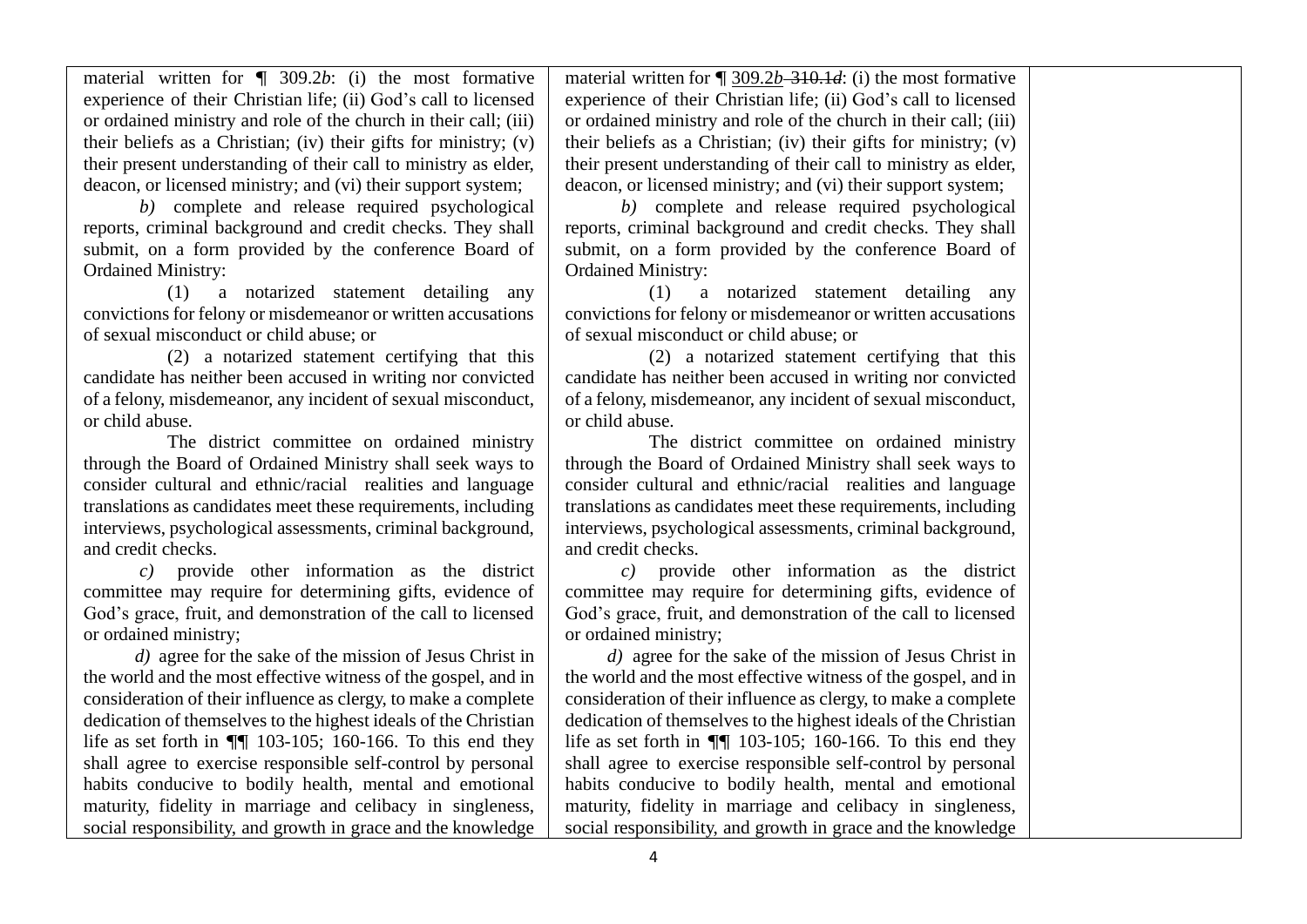and love of God.7 (See Footnote 7 below) The local church is encouraged to assist candidates with the expenses of candidacy;

*e)* be voted on by individual written ballot by the committee members present. A three-fourths majority vote of the committee members present is required for certification  $($ <del>[</del> $\leq$  551.006.1.g); and *f* $)$  upon vote of certification, be encouraged by the district committee on ordained ministry to attend a United Methodist seminary.

2. In special circumstances, the district committee on ordained ministry may authorize other United Methodist ministry settings to serve in the role of the local church for the purpose of recommending candidacy and specify the persons or bodies that will serve in the roles of pastor, pastor parish-relations committee, and charge conference.

Footnote 7. In adopting the statements in ¶¶ 305.2 and 309.003.1.d on the moral and social responsibility of ordained ministers, the General Conference seeks to elevate the standards by calling for a more thoroughgoing moral commitment by the candidate and for a more careful and thorough examination of candidates by district committees and boards of the ministry. The legislation in no way implies that the use of tobacco is a morally indifferent question. In the light of the developing evidence against the use of tobacco, the burden of proof would be upon all users to show that their use of it is consistent with the highest ideals of the Christian life. Similarly, regarding beverage alcohol, the burden of proof would be upon users to show that their action is consistent with the ideals of excellence of mind, purity of body, and responsible social behavior.

Therefore, the changes here do not relax the traditional view concerning the use of tobacco and beverage alcohol by ordained ministers in The United Methodist Church. Rather they call for higher standards of self-discipline and habit formation in all personal and social relationships. They call

and love of God.7 (See Footnote 7 below)The local church is encouraged to assist candidates with the expenses of candidacy;

*e)* be voted on by individual written ballot by the committee members present. A three-fourths majority vote of the committee members present is required for certification (¶551.006.1.g 666.7); and *f)* upon vote of certification, be encouraged by the district committee on ordained ministry to attend a United Methodist seminary.

2.3. In special circumstances, the district committee on ordained ministry may authorize other United Methodist ministry settings to serve in the role of the local church for the purpose of recommending candidacy and specify the persons or bodies that will serve in the roles of pastor, pastor parish-relations committee, and charge conference.

Footnote 7. In adopting the statements in ¶¶ 3054.2 and 309.003.1.d 310.2d on the moral and social responsibility of ordained ministers, the General Conference seeks to elevate the standards by calling for a more thoroughgoing moral commitment by the candidate and for a more careful and thorough examination of candidates by district committees and boards of the ministry. The legislation in no way implies that the use of tobacco is a morally indifferent question. In the light of the developing evidence against the use of tobacco, the burden of proof would be upon all users to show that their use of it is consistent with the highest ideals of the Christian life. Similarly, regarding beverage alcohol, the burden of proof would be upon users to show that their action is consistent with the ideals of excellence of mind, purity of body, and responsible social behavior.

Therefore, the changes here do not relax the traditional view concerning the use of tobacco and beverage alcohol by ordained ministers in The United Methodist Church. Rather they call for higher standards of self-discipline and habit formation in all personal and social relationships. They call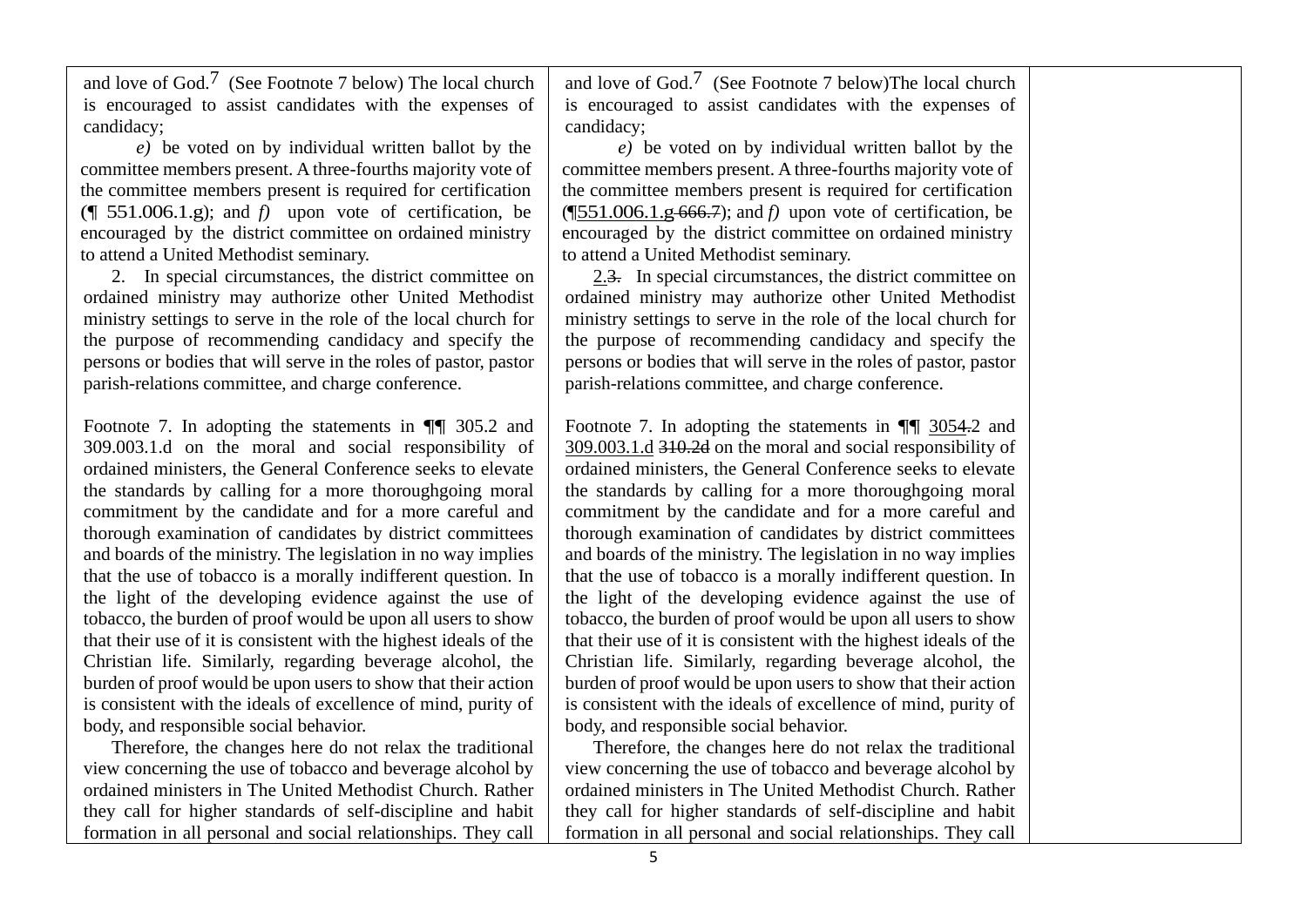for dimensions of moral commitment that go far beyond any specific practices which might be listed. $2^2$ 

The General Conference, in response to expressions throughout the Church regarding homosexuality and ordination, reaffirms the present language of the *Discipline*  regarding the character and commitment of persons seeking ordination and affirms its high standards.

For more than 200 years candidates for ordination have been asked Wesley's Questions, including " . . . Have they a clear, sound understanding; a right judgment in the things of God; a just conception of salvation by faith? . . ." ( $\blacksquare$  309). All candidates agree to make a complete dedication of themselves to the highest ideals of the Christian life and to this end agree "to exercise responsible self-control, by personal habits conducive to bodily health, mental and emotional maturity, integrity in all personal relationships, fidelity in marriage and celibacy in singleness, social responsibility, and growth in grace and the knowledge and love of God" (¶ 305.2).

The character and commitment of candidates for the ordained ministry is de- scribed or examined in six places in the *Discipline* (¶¶ 305, 309.003, 320, 324, and 329). These say in part: "Only those shall be elected to full membership who are of unquestionable moral character and genuine piety, sound in the fundamental doctrines of Christianity, and faithful in the discharge of their duties" ( $\P$  324).

The statement on ordination (¶ 305.2) states: "*The Church expects those who seek ordination to make a complete dedication of themselves to the highest ideals of the Christian life . . . [and to] agree to exercise responsible selfcontrol by personal habits. . .* ."

There are eight crucial steps in the examination of candidates. They are:

(1) The self-examination of the individual seeking ordination as he or she responds to God's call in personal commitment to Christ and his church.

for dimensions of moral commitment that go far beyond any specific practices which might be listed. $2^2$ 

The General Conference, in response to expressions throughout the Church regarding homosexuality and ordination, reaffirms the present language of the *Discipline*  regarding the character and commitment of persons seeking ordination and affirms its high standards.

For more than 200 years candidates for ordination have been asked Wesley's Questions, including " . . . Have they a clear, sound understanding; a right judgment in the things of God; a just conception of salvation by faith? . . ." ( $\parallel$  309 310). All candidates agree to make a complete dedication of themselves to the highest ideals of the Christian life and to this end agree "to exercise responsible self-control, by personal habits conducive to bodily health, mental and emotional maturity, integrity in all personal relationships, fidelity in marriage and celibacy in singleness, social responsibility, and growth in grace and the knowledge and love of God" (¶ 305 304.2).

The character and commitment of candidates for the ordained ministry is de- scribed or examined in six places in the *Book of Discipline* (¶¶305, 309.003, 320, 324, and 329 304, 310.2, 324, 330, 333, and 335). These say in part: "Only those shall be elected to full membership who are of unquestionable moral character and genuine piety, sound in the fundamental doctrines of Christianity, and faithful in the discharge of their duties" (¶ 324 <del>333</del>).

The statement on ordination (¶ 305 304.2) states: "*The Church expects those who seek ordination to make a complete dedication of themselves to the highest ideals of the Christian life . . . [and to] agree to exercise responsible selfcontrol by personal habits. . .* ."

There are eight crucial steps in the examination of candidates. They are: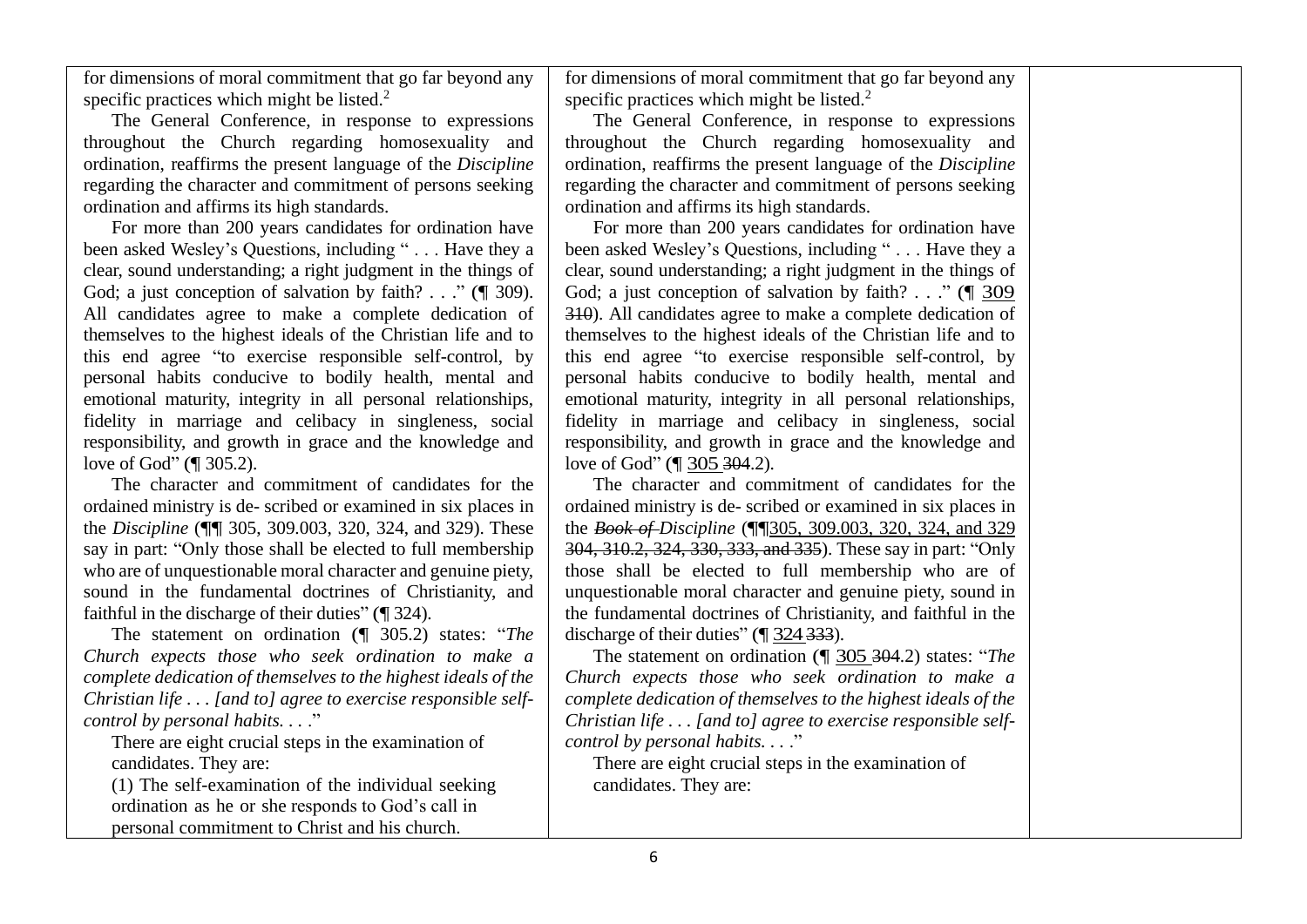| (2) The decision of the committee on pastor-parish             | (1) The self-examination of the individual seeking             |  |
|----------------------------------------------------------------|----------------------------------------------------------------|--|
| relations, which makes the first recommendation to the         | ordination as he or she responds to God's call in              |  |
| charge conference when a member seeks to become a              | personal commitment to Christ and his church.                  |  |
| candidate for ordained ministry.                               | (2) The decision of the committee on pastor-parish             |  |
| (3) The decision of the charge conference, which must          | relations, which makes the first recommendation to the         |  |
| recommend the candidate.                                       | charge conference when a member seeks to become a              |  |
| (4) The decision of the district committee on ordained         | candidate for ordained ministry.                               |  |
| ministry, which must recommend the candidate to the            | (3) The decision of the charge conference, which must          |  |
| conference Board of Ordained Ministry and, where               | recommend the candidate.                                       |  |
| applicable, the decision of the district conference.           | (4) The decision of the district committee on ordained         |  |
| (5) The decision of the Board of Ordained Ministry,            | ministry, which must recommend the candidate to the            |  |
| which must recommend deacon's ordination and                   | conference Board of Ordained Ministry and, where               |  |
| provisional membership. <sup>3</sup>                           | applicable, the decision of the district conference.           |  |
| (6) The decision of the clergy members of the annual           | (5) The decision of the Board of Ordained Ministry,            |  |
| conference, who must elect candidates to provisional           | which must recommend deacon's ordination and                   |  |
| membership.                                                    | provisional membership. See Judicial Council Decisions         |  |
| (7) The recommendation of the Board of Ordained                | 513, 536, 542.                                                 |  |
| Ministry for deacon's or elder's ordination and full           | (6) The decision of the clergy members of the annual           |  |
| membership.                                                    | conference, who must elect candidates to provisional           |  |
| (8) The election to deacon's or elder's ordination and         | membership.                                                    |  |
| full membership by the clergy members of the annual            | (7) The recommendation of the Board of Ordained                |  |
| conference.                                                    | Ministry for deacon's or elder's ordination and full           |  |
| All clergy members of the annual conference are accountable    | membership.                                                    |  |
| as to character and effectiveness to the annual conference     | (8) The election to deacon's or elder's ordination and         |  |
| throughout their entire ministry.                              | full membership by the clergy members of the annual            |  |
| The General Conference has made it clear in the "Doctrinal     | conference.                                                    |  |
| Standards and Our Theological Task" (Part III of the           | All clergy members of the annual conference are accountable    |  |
| Discipline) that Scripture, tradition, experience, and reason  | as to character and effectiveness to the annual conference     |  |
| are our guidelines. "United Methodists share with other        | throughout their entire ministry.                              |  |
| Christians the conviction that Scripture is the primary source | The General Conference has made it clear in the "Doctrinal"    |  |
| and criterion for Christian doctrine."                         | Standards and Our Theological Task" (Part III of the           |  |
| In the Social Principles, the General Conference has said that | Discipline) that Scripture, tradition, experience, and reason  |  |
| we "do not condone the practice of homosexuality and           | are our guidelines. "United Methodists share with other        |  |
| consider this practice incompatible with Christian teaching."  | Christians the conviction that Scripture is the primary source |  |
| Furthermore, the Principles state that "we affirm the sanctity | and criterion for Christian doctrine."                         |  |
| of the marriage covenant that is expressed in love, mutual     |                                                                |  |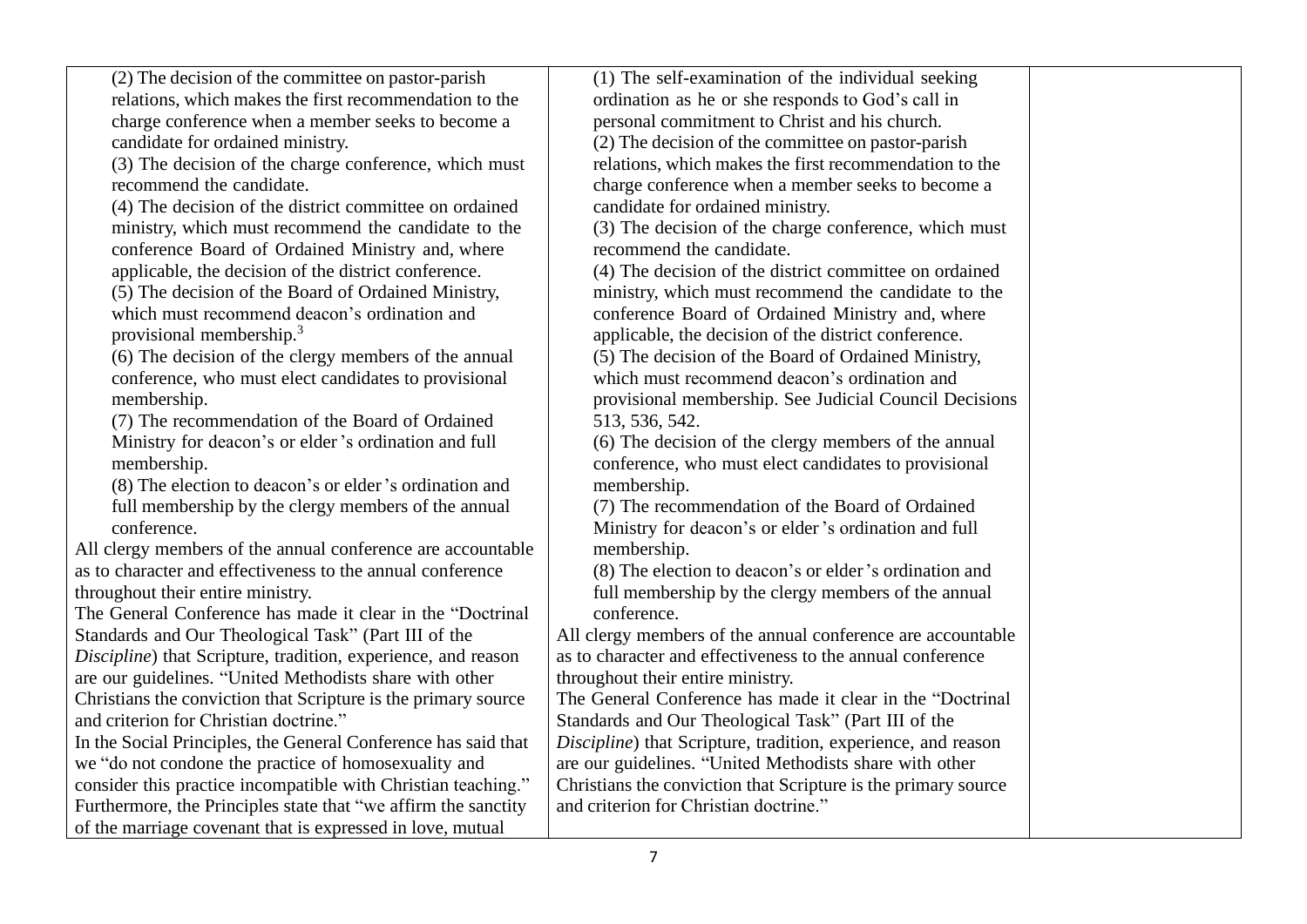| support, personal commitment, and shared fidelity between a<br>man and a woman. We believe that God's blessing rests upon<br>such marriage, whether or not there are children of the union.<br>We reject social norms that assume different standards for<br>women than for men in marriage." Also, "we affirm the<br>integrity of single persons, and we reject all social practices<br>that discriminate or social attitudes that are prejudicial against<br>persons because they are single."<br>The General Conference affirms the wisdom of our<br>heritage expressed in the disciplinary provisions relating to<br>the character and commitment of ordained ministers. The<br>United Methodist Church has moved away from prohibitions<br>of specific acts, for such prohibitions can be endless. We<br>affirm our trust in the covenant community and the process<br>by which we ordain ministers.<br>In our covenant we are called to trust one another as we<br>recommend, examine, and elect candidates for the ordained<br>ministry and conference membership. <sup>4</sup><br>GBOD¶309.003 = 310.2a-e+.3<br><sup>3</sup> Judicial Council Decisions 513, 536, 542.<br><sup>4</sup> Judicial Council Decision 480. | In the Social Principles, the General Conference has said that<br>we "do not condone the practice of homosexuality and<br>consider this practice incompatible with Christian teaching."<br>Furthermore, the Principles state that "we affirm the sanctity<br>of the marriage covenant that is expressed in love, mutual<br>support, personal commitment, and shared fidelity between a<br>man and a woman. We believe that God's blessing rests upon<br>such marriage, whether or not there are children of the union.<br>We reject social norms that assume different standards for<br>women than for men in marriage." Also, "we affirm the<br>integrity of single persons, and we reject all social practices<br>that discriminate or social attitudes that are prejudicial against<br>persons because they are single."<br>The General Conference affirms the wisdom of our<br>heritage expressed in the disciplinary provisions relating to<br>the character and commitment of ordained ministers. The<br>United Methodist Church has moved away from prohibitions<br>of specific acts, for such prohibitions can be endless. We<br>affirm our trust in the covenant community and the process<br>by which we ordain ministers.<br>In our covenant we are called to trust one another as we<br>recommend, examine, and elect candidates for the ordained<br>ministry and conference membership. <sup>4</sup><br><sup>3</sup> Judicial Council Decisions 513, 536, 542.<br><sup>4</sup> Judicial Council Decision 480. |  |
|-------------------------------------------------------------------------------------------------------------------------------------------------------------------------------------------------------------------------------------------------------------------------------------------------------------------------------------------------------------------------------------------------------------------------------------------------------------------------------------------------------------------------------------------------------------------------------------------------------------------------------------------------------------------------------------------------------------------------------------------------------------------------------------------------------------------------------------------------------------------------------------------------------------------------------------------------------------------------------------------------------------------------------------------------------------------------------------------------------------------------------------------------------------------------------------------------------------------------------|----------------------------------------------------------------------------------------------------------------------------------------------------------------------------------------------------------------------------------------------------------------------------------------------------------------------------------------------------------------------------------------------------------------------------------------------------------------------------------------------------------------------------------------------------------------------------------------------------------------------------------------------------------------------------------------------------------------------------------------------------------------------------------------------------------------------------------------------------------------------------------------------------------------------------------------------------------------------------------------------------------------------------------------------------------------------------------------------------------------------------------------------------------------------------------------------------------------------------------------------------------------------------------------------------------------------------------------------------------------------------------------------------------------------------------------------------------------------------------------------------------------------------|--|
| ¶309.004. Appointment of Certified Candidates-A certified<br>candidate is eligible for appointment as a local pastor upon<br>completion of License for Pastoral Ministry (¶ 312 and<br>312.001). Those appointed as local pastors are clergy members<br>of the annual conference $(\P 533)$ and are no longer listed as<br>certified candidates. They do not continue with candidacy<br>mentors but are assigned a clergy mentor (¶ 338.2).<br>$GBOD$ $(309.004 = 311)$                                                                                                                                                                                                                                                                                                                                                                                                                                                                                                                                                                                                                                                                                                                                                       | [311] [309.004. Appointment of Certified Candidates-A certified<br>candidate is eligible for appointment as a local pastor upon<br>completion of License for Pastoral Ministry (¶312 and 312.001<br>315). Those appointed as local pastors are clergy members of the<br>annual conference $(\frac{533602.1}{1})$ and are no longer listed as<br>certified candidates. They do not continue with candidacy mentors<br>but are assigned a clergy mentor (¶338.2 348.4).                                                                                                                                                                                                                                                                                                                                                                                                                                                                                                                                                                                                                                                                                                                                                                                                                                                                                                                                                                                                                                                      |  |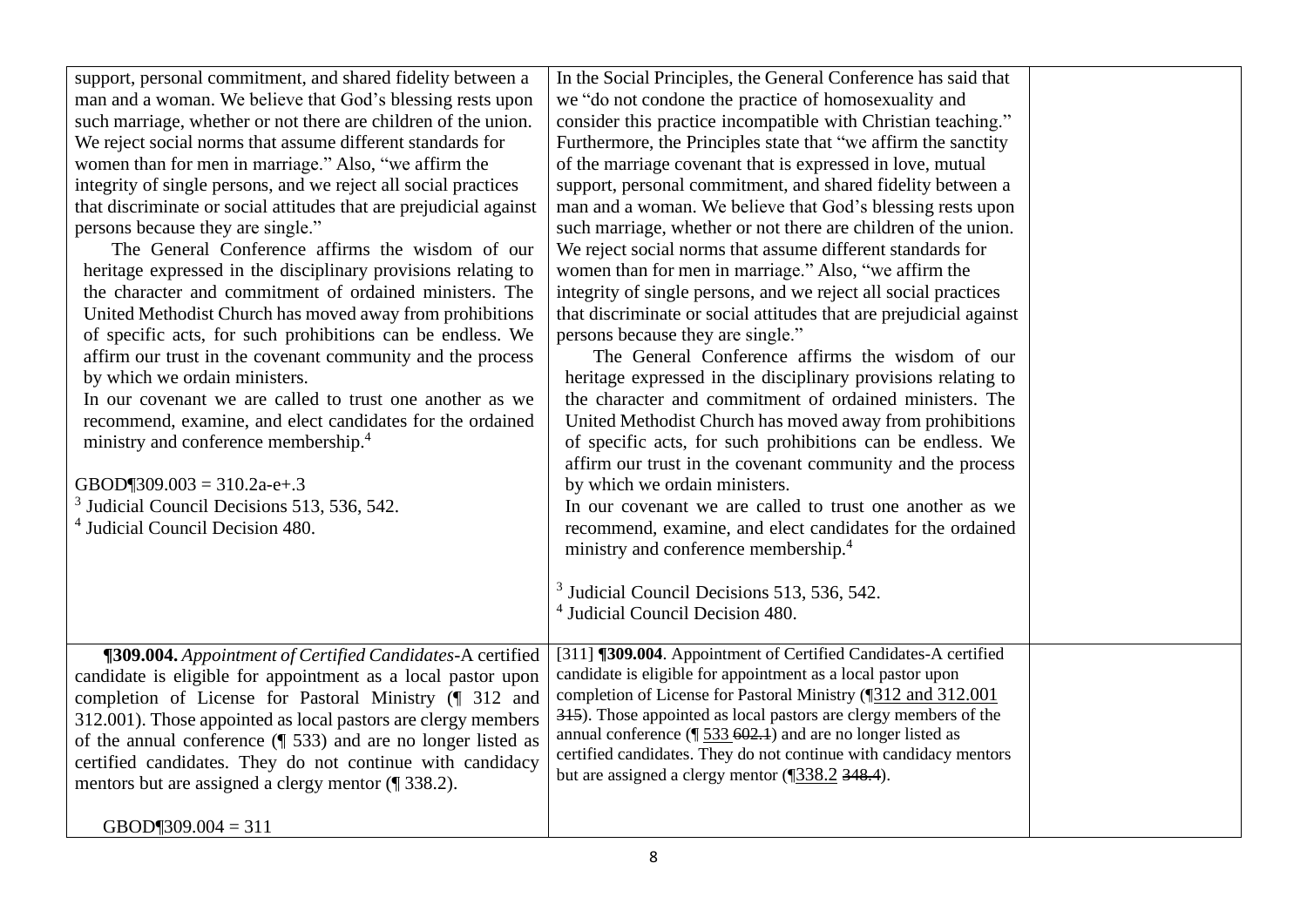| <b>[309.005.</b> Orientation to Ministry-An orientation to<br>ministry is required for all candidates for licensed and ordained | [312] <b>[309.005.</b> <i>Orientation to Ministry-An orientation to</i><br>ministry is required for all candidates for licensed and |  |
|---------------------------------------------------------------------------------------------------------------------------------|-------------------------------------------------------------------------------------------------------------------------------------|--|
| ministry. Attendance at the orientation and becoming a                                                                          | ordained ministry. Attendance at the orientation and becoming                                                                       |  |
| certified candidate may be sequential or concurrent. This                                                                       | a certified candidate may be sequential or concurrent. This                                                                         |  |
| common ministry preparation experience is for the purpose of                                                                    | common ministry preparation experience is for the purpose of                                                                        |  |
| building collegiality and understanding among the varieties of                                                                  | building collegiality and understanding among the varieties of                                                                      |  |
| set-apart ministry (deacons, elders, local pastors).                                                                            | set-apart ministry (deacons, elders, local pastors).                                                                                |  |
| 1. The orientation shall be held in each annual conference                                                                      | 1. The orientation shall be held in each annual conference                                                                          |  |
| and is the responsibility of the conference Board of Ordained                                                                   | and is the responsibility of the conference Board of Ordained                                                                       |  |
| Ministry.                                                                                                                       | Ministry.                                                                                                                           |  |
| 2. Collegiality in ministry and commonalities and                                                                               | 2. Collegiality in ministry and commonalities and                                                                                   |  |
| distinctions among the categories of ministry (deacon, elder,                                                                   | distinctions among the categories of ministry (deacon, elder,                                                                       |  |
| local pastor) will be emphasized to facilitate understanding and                                                                | local pastor) will be emphasized to facilitate understanding and                                                                    |  |
| appreciation of the gifts contributed through team ministry, and                                                                | appreciation of the gifts contributed through team ministry, and                                                                    |  |
| the practice of set-apart ministry within the United Methodist                                                                  | the practice of set-apart ministry within the United Methodist                                                                      |  |
| connection will be articulated.                                                                                                 | connection will be articulated.                                                                                                     |  |
| 3. Guidelines will be made available from the General                                                                           | 3. Guidelines will be made available from the General                                                                               |  |
| Board of Higher Education and Ministry, Division of Ordained                                                                    | Board of Higher Education and Ministry, Division of Ordained                                                                        |  |
| Ministry.                                                                                                                       | Ministry.                                                                                                                           |  |
|                                                                                                                                 |                                                                                                                                     |  |
| $GBOD$ 309.005 = 312                                                                                                            |                                                                                                                                     |  |
|                                                                                                                                 |                                                                                                                                     |  |
| ¶310.001 In continuation of certified candidates according to                                                                   | $[313.2+4]$ [310.001 In continuation of certified candidates                                                                        |  |
| <b>110</b> , the following additional regulations shall be                                                                      | according to $\P$ 310, the following additional regulations shall                                                                   |  |
| implemented:                                                                                                                    | be implemented:                                                                                                                     |  |
| 1. A candidate preparing for ordained ministry who is                                                                           | 1. A candidate preparing for ordained ministry who is                                                                               |  |
| enrolled as a student in a school, college, university, or school                                                               | enrolled as a student in a school, college, university, or school                                                                   |  |
| of theology recognized by the University Senate shall present                                                                   | of theology recognized by the University Senate shall present                                                                       |  |
| annually to the district committee on ordained ministry an                                                                      | annually to the district committee on ordained ministry an                                                                          |  |
| official transcript from the school the person is attending and                                                                 | official transcript from the school the person is attending and                                                                     |  |
| provide a report as to whether his or her local church is                                                                       | provide a report as to whether his or her local church is                                                                           |  |
| supporting him or her spiritually and financially (see $\P$                                                                     | supporting him or her spiritually and financially (see BOD¶                                                                         |  |
| 229.003).                                                                                                                       | 229.003 247.8).                                                                                                                     |  |
| The transcript shall be considered by the district committee                                                                    | The transcript shall be considered by the district committee                                                                        |  |
| on ordained ministry as part of the evidence of his or her                                                                      | on ordained ministry as part of the evidence of his or her                                                                          |  |
| progress. The report of local church financial support may be                                                                   | progress. The report of local church financial support may be                                                                       |  |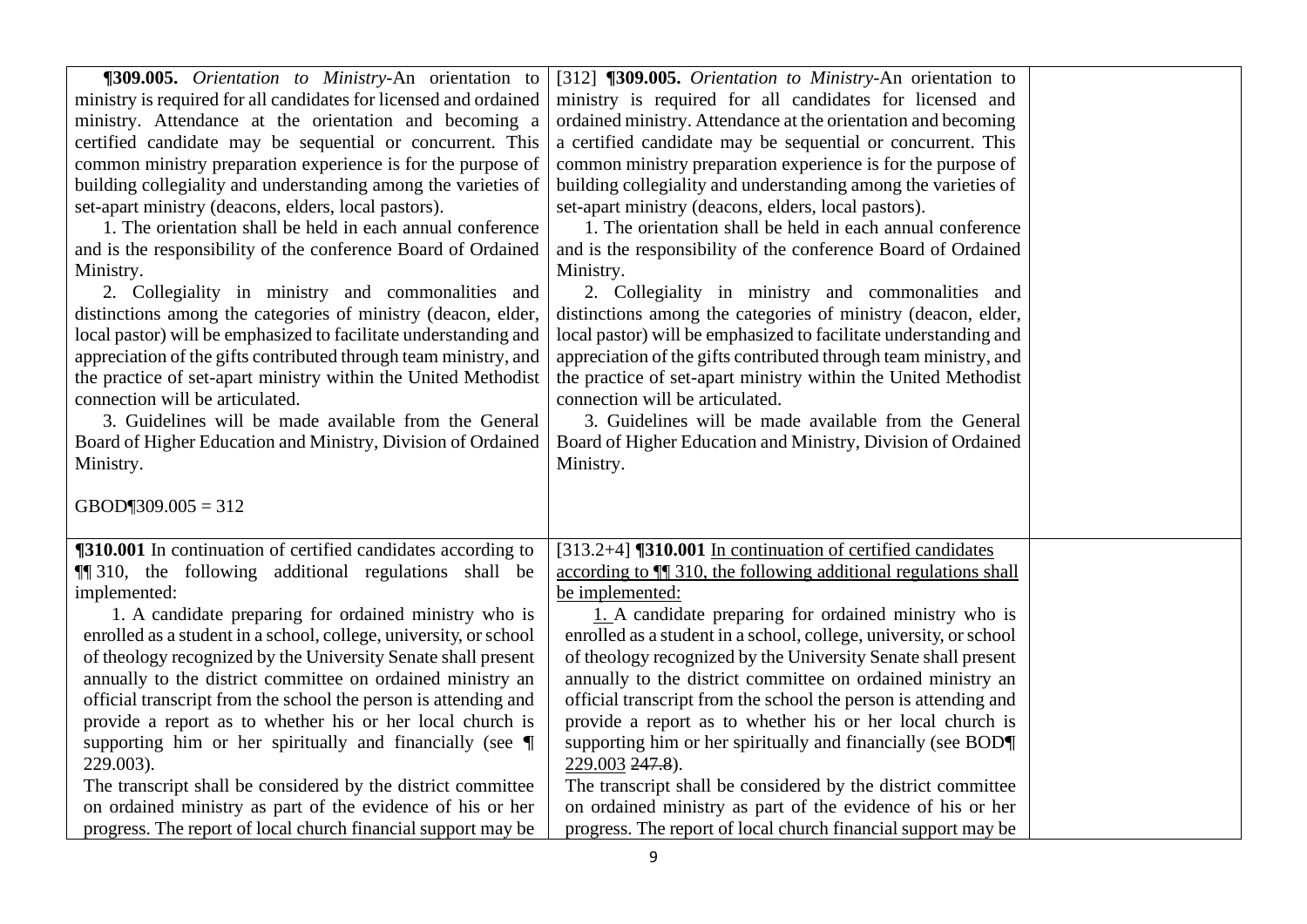| used by the district superintendent to express gratitude for<br>this support or encourage a local congregation to improve its<br>basic care for those it recommends.<br>2. A person who is a certified candidate or who is in the<br>candidacy process may have her or his status or studies<br>accepted by another district committee in the same or another<br>annual conference.                                                                                                                                                                                                                                                                                                                                                                                                                                                                                                                                                                                                                                                                                                                                                                                                              | used by the district superintendent to express gratitude for<br>this support or encourage a local congregation to improve its<br>basic care for those it recommends.<br>$2.4$ . A person who is a certified candidate or who is in<br>the candidacy process may have her or his status or studies<br>accepted by another district committee in the same or another<br>annual conference.                                                                                                                                                                                                                                                                                                                                                                                                                                                                                                                                                                                                                                                                                                                                                                                                        |  |
|--------------------------------------------------------------------------------------------------------------------------------------------------------------------------------------------------------------------------------------------------------------------------------------------------------------------------------------------------------------------------------------------------------------------------------------------------------------------------------------------------------------------------------------------------------------------------------------------------------------------------------------------------------------------------------------------------------------------------------------------------------------------------------------------------------------------------------------------------------------------------------------------------------------------------------------------------------------------------------------------------------------------------------------------------------------------------------------------------------------------------------------------------------------------------------------------------|-------------------------------------------------------------------------------------------------------------------------------------------------------------------------------------------------------------------------------------------------------------------------------------------------------------------------------------------------------------------------------------------------------------------------------------------------------------------------------------------------------------------------------------------------------------------------------------------------------------------------------------------------------------------------------------------------------------------------------------------------------------------------------------------------------------------------------------------------------------------------------------------------------------------------------------------------------------------------------------------------------------------------------------------------------------------------------------------------------------------------------------------------------------------------------------------------|--|
| GBOD¶310.001 = 313.2+4                                                                                                                                                                                                                                                                                                                                                                                                                                                                                                                                                                                                                                                                                                                                                                                                                                                                                                                                                                                                                                                                                                                                                                           |                                                                                                                                                                                                                                                                                                                                                                                                                                                                                                                                                                                                                                                                                                                                                                                                                                                                                                                                                                                                                                                                                                                                                                                                 |  |
| <b>[312.001</b> In license for pastoral ministry according to <b>[1</b> ] 312,<br>the following additional regulations shall be implemented:<br>1. Licensing may be recommended for local pastors who<br>have completed in addition:<br><i>a</i> ) The Orientation to Ministry;<br>$b)$ The studies for the license as a local pastor as<br>prescribed and supervised by the Division of Ordained<br>Ministry or one-third of their work for a Master of Divinity<br>degree at a school of theology listed by the University Senate;<br>$c)$ Been examined and recommended by a three-<br>fourths majority vote of the district committee on ordained<br>ministry $(\P 551.006.1.g).$<br>2. In every case, those who are licensed shall have:<br>a) Released the required psychological reports,<br>criminal background and credit checks, and reports of sexual<br>misconduct and/or child abuse. They shall submit, on a form<br>provided by the conference Board of Ordained Ministry:<br>(1) a notarized statement detailing any convictions for<br>felony or misdemeanor or written accusations of sexual<br>misconduct or child abuse; or<br>(2) a notarized statement certifying that the | [315.2] ¶312.001 In license for pastoral ministry according to<br><b>11 12.</b> The following additional regulations shall be<br>implemented:<br>1. Licensing may be recommended for local pastors who<br>have completed in addition:<br>$\underline{a}$ ) The Orientation to Ministry;<br>$\underline{b}$ ) $\leftrightarrow$ The studies for the license as a local pastor<br>as prescribed and supervised by the Division of Ordained<br>Ministry or one-third of their work for a Master of Divinity<br>degree at a school of theology listed by the University Senate;<br>$c/d$ Been examined and recommended by a three-<br>fourths majority vote of the district committee on ordained<br>ministry $(\sqrt{551.006.1 \cdot g \cdot 666.7})$ .<br>$[315.6]$ $2.6$ . In every case, those who are licensed shall<br>have:<br>a) Released the required psychological reports, criminal<br>background and credit checks, and reports of sexual<br>misconduct and/or child abuse. They shall submit, on a form<br>provided by the conference Board of Ordained Ministry:<br>(1) a notarized statement detailing any convictions for<br>felony or misdemeanor or written accusations of sexual |  |
| candidate has not been convicted of a felony or                                                                                                                                                                                                                                                                                                                                                                                                                                                                                                                                                                                                                                                                                                                                                                                                                                                                                                                                                                                                                                                                                                                                                  | misconduct or child abuse; or                                                                                                                                                                                                                                                                                                                                                                                                                                                                                                                                                                                                                                                                                                                                                                                                                                                                                                                                                                                                                                                                                                                                                                   |  |
| misdemeanor, or accused in writing of sexual misconduct or<br>child abuse.                                                                                                                                                                                                                                                                                                                                                                                                                                                                                                                                                                                                                                                                                                                                                                                                                                                                                                                                                                                                                                                                                                                       | (2) a notarized statement certifying that the<br>candidate has not been convicted of a felony or                                                                                                                                                                                                                                                                                                                                                                                                                                                                                                                                                                                                                                                                                                                                                                                                                                                                                                                                                                                                                                                                                                |  |
| b) Been approved by a three-fourths majority vote of the<br>Board of Ordained Ministry (BOD¶ 635.2h);                                                                                                                                                                                                                                                                                                                                                                                                                                                                                                                                                                                                                                                                                                                                                                                                                                                                                                                                                                                                                                                                                            | misdemeanor, or accused in writing of sexual misconduct or<br>child abuse.                                                                                                                                                                                                                                                                                                                                                                                                                                                                                                                                                                                                                                                                                                                                                                                                                                                                                                                                                                                                                                                                                                                      |  |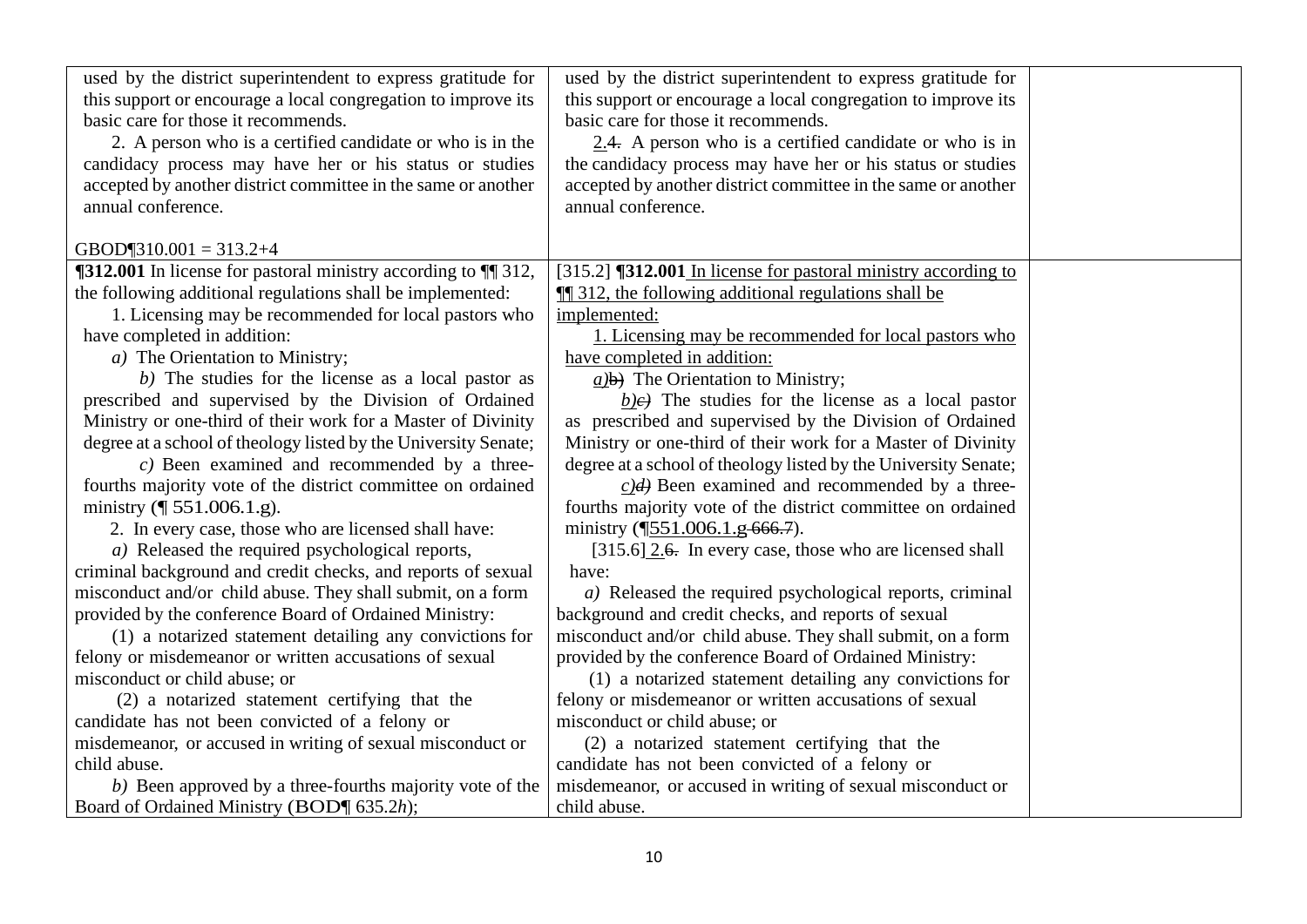| $c)$ Provided the board with a satisfactory certificate of            | b) Been approved by a three-fourths majority vote of the                                                                                                                                                                                                                                   |  |
|-----------------------------------------------------------------------|--------------------------------------------------------------------------------------------------------------------------------------------------------------------------------------------------------------------------------------------------------------------------------------------|--|
| good health on a prescribed form from a physician approved            | Board of Ordained Ministry (BOD¶ 635.2h);                                                                                                                                                                                                                                                  |  |
| by that board.                                                        | $c)$ Provided the board with a satisfactory certificate of                                                                                                                                                                                                                                 |  |
| d) Received approval by a three-fourths majority vote of              | good health on a prescribed form from a physician approved                                                                                                                                                                                                                                 |  |
| the clergy session.                                                   | by that board.                                                                                                                                                                                                                                                                             |  |
|                                                                       | d) Received approval by a three-fourths majority vote of                                                                                                                                                                                                                                   |  |
| GBOD¶312.001 = 315.2 and 315.6                                        | the clergy session.                                                                                                                                                                                                                                                                        |  |
|                                                                       |                                                                                                                                                                                                                                                                                            |  |
| <b>[313.001</b> In licensing of local pastors according to [[313, the | [316.1-4+7-8; 317] $\P$ 313.001 In licensing of local pastors                                                                                                                                                                                                                              |  |
| following additional regulations shall be implemented:                | according to <b>[16]</b> according to <b>16</b> according to <b>16</b> according to <b>16</b> according to <b>16</b> according to <b>16</b> according to <b>16</b> according to <b>16</b> according to <b>16</b> according to <b>16</b> according to <b>16</b> according to <b>16</b> acco |  |
| 1. Local pastors approved annually by the district                    | be implemented:                                                                                                                                                                                                                                                                            |  |
| committee on ordained ministry may be licensed.                       | 1. Local pastors approved annually by the district                                                                                                                                                                                                                                         |  |
| 2. Such authorization granted by the license may be                   | committee on ordained ministry may be licensed.                                                                                                                                                                                                                                            |  |
| renewed annually by the district committee or the Board of            | 2. Such authorization granted by the license may be                                                                                                                                                                                                                                        |  |
| Ordained Ministry.                                                    | renewed annually by the district committee or the Board of                                                                                                                                                                                                                                 |  |
| 3. The license shall remain valid only so long as the                 | Ordained Ministry.                                                                                                                                                                                                                                                                         |  |
| appointment continues and shall be recertified by the bishop          | 3. The license shall remain valid only so long as the                                                                                                                                                                                                                                      |  |
| when assignments change between sessions of the annual                | appointment continues and shall be recertified by the bishop                                                                                                                                                                                                                               |  |
| conference.                                                           | when assignments change between sessions of the annual                                                                                                                                                                                                                                     |  |
| 4. A local pastor shall be under the supervision of a                 | conference. <sup>5</sup>                                                                                                                                                                                                                                                                   |  |
| district superintendent and shall be assigned a clergy mentor         | 4. A local pastor shall be under the supervision of a                                                                                                                                                                                                                                      |  |
| while in the Course of Study or in seminary $(\P 338.001)$ .          | district superintendent and shall be assigned a clergy mentor                                                                                                                                                                                                                              |  |
| 5. All local pastors shall receive written                            | while in the Course of Study or in seminary (1338.001 348).                                                                                                                                                                                                                                |  |
| communication about decisions made regarding their                    | 5.7. All local pastors shall receive written                                                                                                                                                                                                                                               |  |
| relationship with the annual conference.                              | communication about decisions made regarding their                                                                                                                                                                                                                                         |  |
| 6. Local pastors who have completed the Course of                     | relationship with the annual conference.                                                                                                                                                                                                                                                   |  |
| Study may upon retirement annually request from the                   | 6.8. Local pastors who have completed the Course of                                                                                                                                                                                                                                        |  |
| District Committee of Ordained Ministry and the bishop a              | Study may upon retirement annually request from the                                                                                                                                                                                                                                        |  |
| license to continue to serve in the local church where they           | District Committee of Ordained Ministry and the bishop a                                                                                                                                                                                                                                   |  |
| hold membership for the purpose of providing sacramental              | license to continue to serve in the local church where they                                                                                                                                                                                                                                |  |
| rites of baptism and Holy Communion, at the request of the            | hold membership for the purpose of providing sacramental                                                                                                                                                                                                                                   |  |
| appointed pastor.                                                     | rites of baptism and Holy Communion, at the request of the                                                                                                                                                                                                                                 |  |
| 7. Interim License as Local Pastor—Between sessions of                | appointed pastor.                                                                                                                                                                                                                                                                          |  |
| the annual conference, persons who have completed the                 | [317] <i>T. Interim License as Local Pastor</i> —Between sessions                                                                                                                                                                                                                          |  |
| conditions for licensing listed above may be granted interim          | of the annual conference, persons who have completed the                                                                                                                                                                                                                                   |  |
| license as a local pastor upon recommendation of the cabinet,         | conditions for licensing listed above may be granted interim                                                                                                                                                                                                                               |  |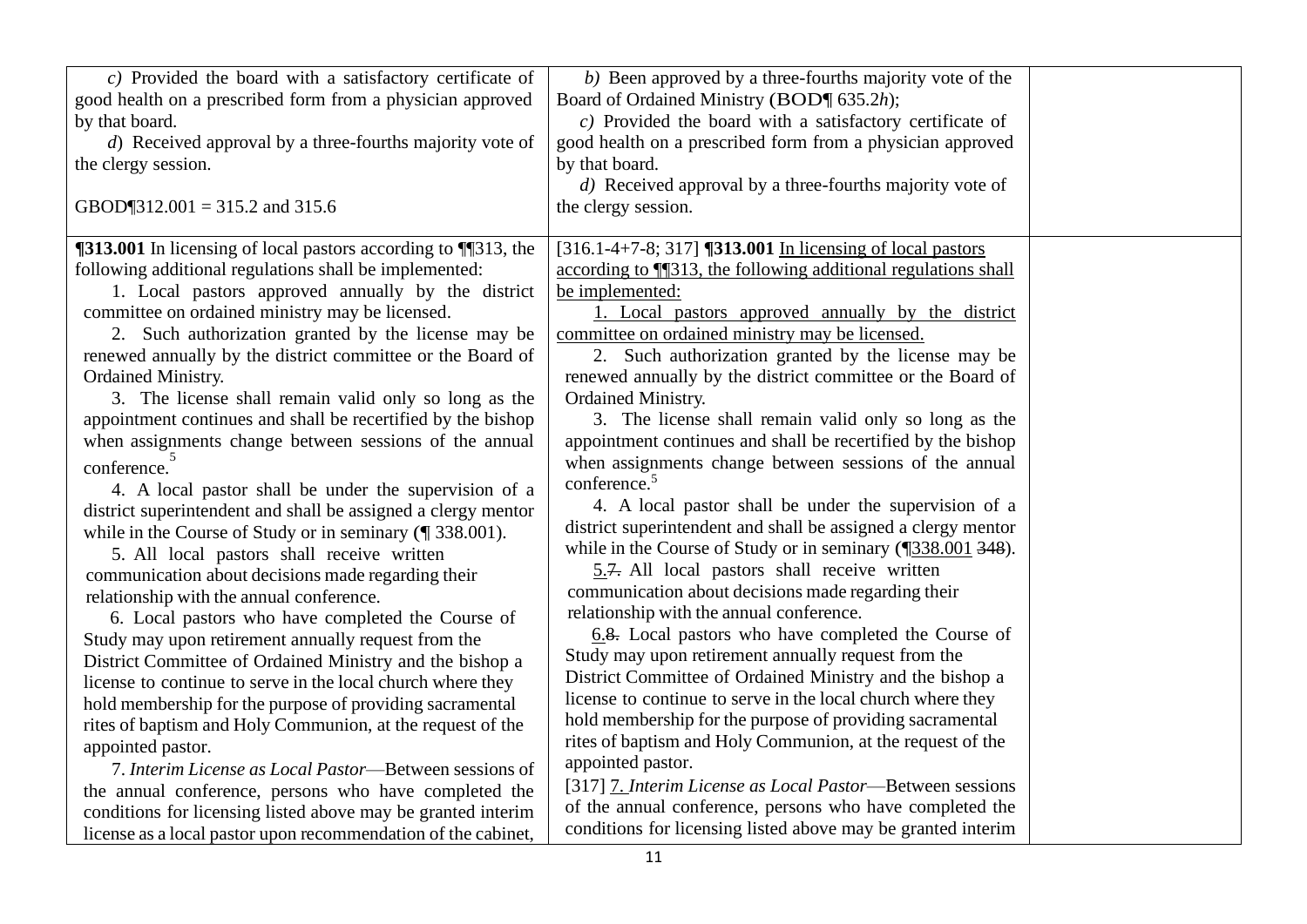| [318] $\P$ 314.001 Categories of Local Pastor- $\underline{1}$ . Upon<br><b>¶314.001</b> Categories of Local Pastor-1. Upon<br>satisfactory completion of the requirements of $\P$ 312 and<br>satisfactory completion of the requirements of $\P$ 312 and<br>312.001, the district committee on ordained ministry shall<br>312.001 315, the district committee on ordained ministry<br>shall certify the completion of the prescribed studies to the<br>certify the completion of the prescribed studies to the<br>candidates and the Board of Ordained Ministry, and they<br>candidates and the Board of Ordained Ministry, and they<br>shall be listed in the journal as eligible to be appointed as<br>shall be listed in the journal as eligible to be appointed as<br>local pastors. Award of the license shall not be made until<br>local pastors. Award of the license shall not be made until<br>an appointment to a pastoral charge is made in accordance<br>an appointment to a pastoral charge is made in accordance<br>with $\P$ 331.2.<br>with $\P$ 331.2 337.2.<br>2. In recommending to the annual conference those who have<br>2. In recommending to the annual conference those who have<br>met the requirements to serve as local pastors for the ensuing<br>met the requirements to serve as local pastors for the ensuing<br>year, the Board of Ordained Ministry shall classify them in<br>year, the Board of Ordained Ministry shall classify them in<br>three categories with educational and other requirements of<br>three categories with educational and other requirements of<br>their category. Any person who fails to meet these<br>their category. Any person who fails to meet these<br>requirements shall be discontinued as a local pastor. The<br>requirements shall be discontinued as a local pastor. The<br>categories shall be defined as follows:<br>categories shall be defined as follows:<br>a) Full-Time Local Pastors-Those eligible to be<br>$a)$ + Full-Time Local Pastors—Those eligible to be<br>appointed full-time local pastors are persons $(a)$ who may<br>appointed full-time local pastors are persons $(a)$ who may<br>devote their entire time to the church in the charge to which<br>devote their entire time to the church in the charge to which<br>they are appointed and its outreach in ministry and<br>they are appointed and its outreach in ministry and<br>mission to the community; $(b)$ who receive in cash support<br>mission to the community; $(b)$ who receive in cash support<br>per annum from all Church sources a sum equal to or larger<br>per annum from all Church sources a sum equal to or larger<br>than the minimum base compensation established by the<br>than the minimum base com- pensation established by the<br>annual conference for full-time local pastors; $(c)$ who, unless<br>annual conference for full-time local pastors; $(c)$ who, unless<br>they have completed the Course of Study or other approved<br>they have completed the Course of Study or other approved<br>theological education, shall (i) complete four courses per<br>theological education, shall (i) complete four courses per<br>year in a Course of Study school, or (ii) shall have made<br>year in a Course of Study school, or (ii) shall have made<br>progress in the correspondence curriculum prescribed by the<br>progress in the correspondence curriculum prescribed by the | the district committee on ordained ministry, and executive<br>committee of the conference Board of Ordained Ministry, and<br>may be appointed by the bishop.<br>GBOD¶313.001 = 316.1-4+7-8; 317<br><sup>5</sup> Judicial Council Decision 112 | license as a local pastor upon recommendation of the cabinet,<br>the district committee on ordained ministry, and executive<br>committee of the conference Board of Ordained Ministry, and<br>may be appointed by the bishop.<br><sup>5</sup> Judicial Council Decision 112 |  |
|-------------------------------------------------------------------------------------------------------------------------------------------------------------------------------------------------------------------------------------------------------------------------------------------------------------------------------------------------------------------------------------------------------------------------------------------------------------------------------------------------------------------------------------------------------------------------------------------------------------------------------------------------------------------------------------------------------------------------------------------------------------------------------------------------------------------------------------------------------------------------------------------------------------------------------------------------------------------------------------------------------------------------------------------------------------------------------------------------------------------------------------------------------------------------------------------------------------------------------------------------------------------------------------------------------------------------------------------------------------------------------------------------------------------------------------------------------------------------------------------------------------------------------------------------------------------------------------------------------------------------------------------------------------------------------------------------------------------------------------------------------------------------------------------------------------------------------------------------------------------------------------------------------------------------------------------------------------------------------------------------------------------------------------------------------------------------------------------------------------------------------------------------------------------------------------------------------------------------------------------------------------------------------------------------------------------------------------------------------------------------------------------------------------------------------------------------------------------------------------------------------------------------------------------------------------------------------------------------------------------------------------------------------------------------------------------------------------------------------------------------------------------------------------------------------------------------------------------------------------------------------------------------------------------------------------------------------------------------------------------------------------------------------------------------------------------------------------------------------------------------------------------------------------------------------------------------------------------------------------------------------------------------------------------------------------------------------------------------------------------------------------------------------------------------------------------------------------------|-----------------------------------------------------------------------------------------------------------------------------------------------------------------------------------------------------------------------------------------------|-----------------------------------------------------------------------------------------------------------------------------------------------------------------------------------------------------------------------------------------------------------------------------|--|
|                                                                                                                                                                                                                                                                                                                                                                                                                                                                                                                                                                                                                                                                                                                                                                                                                                                                                                                                                                                                                                                                                                                                                                                                                                                                                                                                                                                                                                                                                                                                                                                                                                                                                                                                                                                                                                                                                                                                                                                                                                                                                                                                                                                                                                                                                                                                                                                                                                                                                                                                                                                                                                                                                                                                                                                                                                                                                                                                                                                                                                                                                                                                                                                                                                                                                                                                                                                                                                                                   |                                                                                                                                                                                                                                               |                                                                                                                                                                                                                                                                             |  |
|                                                                                                                                                                                                                                                                                                                                                                                                                                                                                                                                                                                                                                                                                                                                                                                                                                                                                                                                                                                                                                                                                                                                                                                                                                                                                                                                                                                                                                                                                                                                                                                                                                                                                                                                                                                                                                                                                                                                                                                                                                                                                                                                                                                                                                                                                                                                                                                                                                                                                                                                                                                                                                                                                                                                                                                                                                                                                                                                                                                                                                                                                                                                                                                                                                                                                                                                                                                                                                                                   |                                                                                                                                                                                                                                               |                                                                                                                                                                                                                                                                             |  |
|                                                                                                                                                                                                                                                                                                                                                                                                                                                                                                                                                                                                                                                                                                                                                                                                                                                                                                                                                                                                                                                                                                                                                                                                                                                                                                                                                                                                                                                                                                                                                                                                                                                                                                                                                                                                                                                                                                                                                                                                                                                                                                                                                                                                                                                                                                                                                                                                                                                                                                                                                                                                                                                                                                                                                                                                                                                                                                                                                                                                                                                                                                                                                                                                                                                                                                                                                                                                                                                                   | General Board of Higher Education and Ministry                                                                                                                                                                                                | General Board of Higher Education and Ministry                                                                                                                                                                                                                              |  |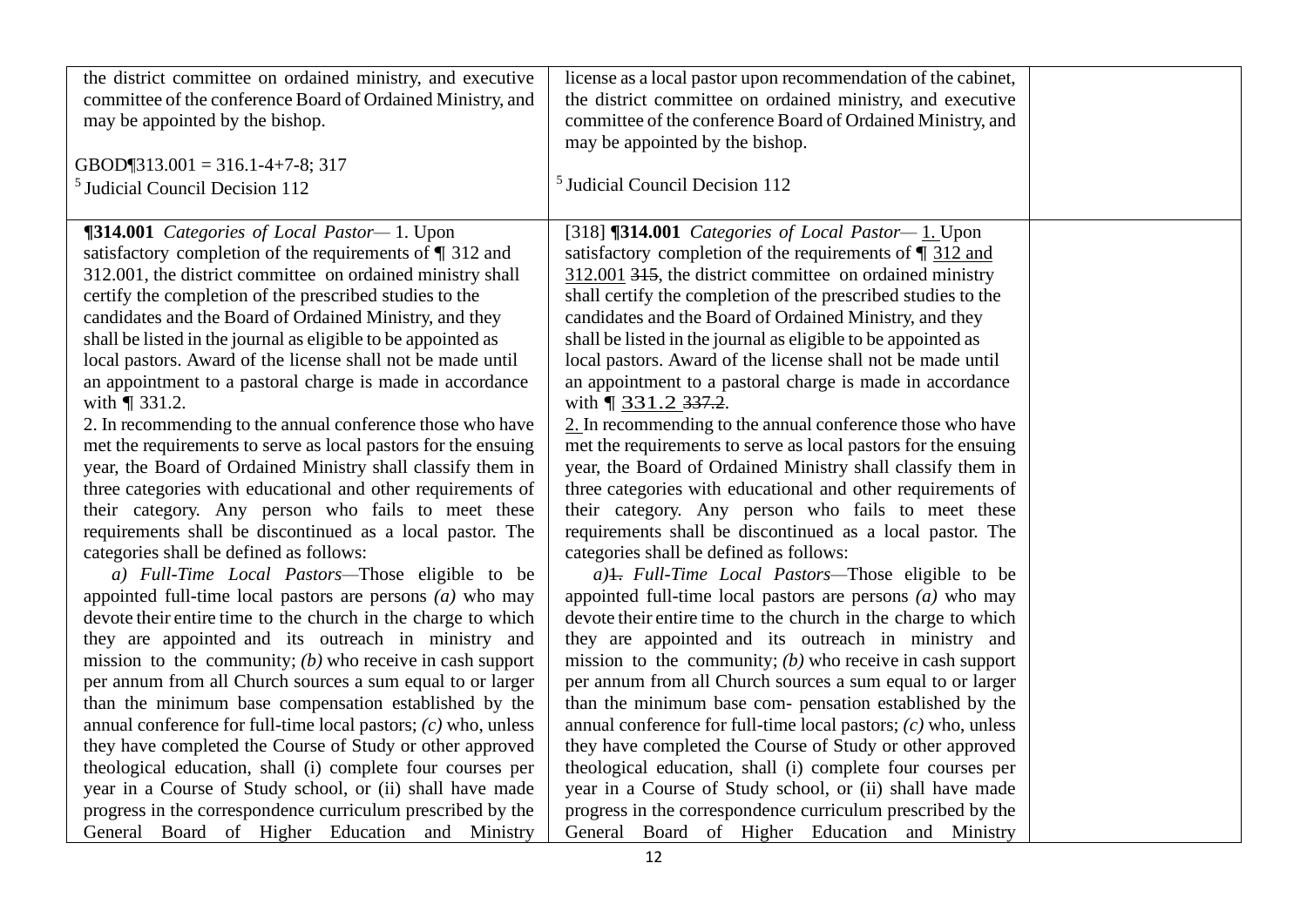(BOD¶1421.3*d*), or (iii) be enrolled as a pre-theological or theological student in a college, university, or school of theology approved by the University Senate; *(d)* who, when they have completed the Course of Study or a Master of Divinity degree from a seminary listed by the University Senate, are involved in continuing education (¶ 340); *(e)* who shall not be enrolled as a full-time student in any school. *b) Part-Time Local Pastors—*Those eligible to be appointed as part-time local pastors are persons *(a)* who have met the provisions of ¶ 312 and 312.001; *(b)* who do not devote their entire time to the charge to which they are appointed; or *(c)*  do not receive in cash support per annum from all Church sources a sum equal to or larger than the minimum base compensation established by the annual conference for fulltime local pastors; and *(d)* who, unless they have completed the Course of Study or other approved theological education, shall (i) complete two courses per year in a Course of Study school, or (ii) have made progress in the correspondence curriculum prescribed by the General Board of Higher Education and Ministry, or (iii) be enrolled as a pretheological or theological student in a college, university, or school of theology approved by the University Senate.

Part-time local pastors may be appointed to small member- ship churches that are grouped together in a charge under the supervision of a mentor.

*c) Students Appointed as Local Pastors—*Students enrolled as pre-theological or theological students in a college, university, or school of theology listed by the University Senate *(a)* who have met the provisions of  $\P$  312 and 312.001, and *(b)* who shall make appropriate progressin their educational program as determined by the Board of Ordained Ministry may be appointed as part-time or full-time local pastors in a conference other than the conference in which they are certified candidates. (*c*) Students who are appointed as local pastors continue to relate to the district committee on ordained ministry in the conference in which

(BOD¶1421.3*d*), or (iii) be enrolled as a pre-theological or theological student in a college, university, or school of theology approved by the University Senate; *(d)* who, when they have completed the Course of Study or a Master of Divinity degree from a seminary listed by the University Senate, are involved in continuing education (¶ 340 350); *(e)* who shall not be enrolled as a full-time student in any school.

*b)*2. *Part-Time Local Pastors—*Those eligible to be appointed as part-time local pastors are persons *(a)* who have met the provisions of ¶ 312 and 312.001 315; *(b)* who do not devote their entire time to the charge to which they are appointed; or *(c)* do not receive in cash support per annum from all Church sources a sum equal to or larger than the minimum base compensation established by the annual conference for full-time local pastors; and *(d)* who, unless they have completed the Course of Study or other approved theological education, shall (i) complete two courses per year in a Course of Study school, or (ii) have made progress in the correspondence curriculum prescribed by the General Board of Higher Education and Ministry, or (iii) be enrolled as a pretheological or theological student in a college, university, or school of theology approved by the University Senate.

Part-time local pastors may be appointed to small member- ship churches that are grouped together in a charge under the supervision of a mentor.

*c)*3. *Students Appointed as Local Pastors—*Students enrolled as pre-theological or theological students in a college, university, or school of theology listed by the University Senate *(a)* who have met the provisions of  $\P$  312 and 312.001 315, and *(b)* who shall make appropriate progress in their educational program as determined by the Board of Ordained Ministry may be appointed as part-time or full-time local pastors in a conference other than the conference in which they are certified candidates. (*c*) Students who are appointed as local pastors continue to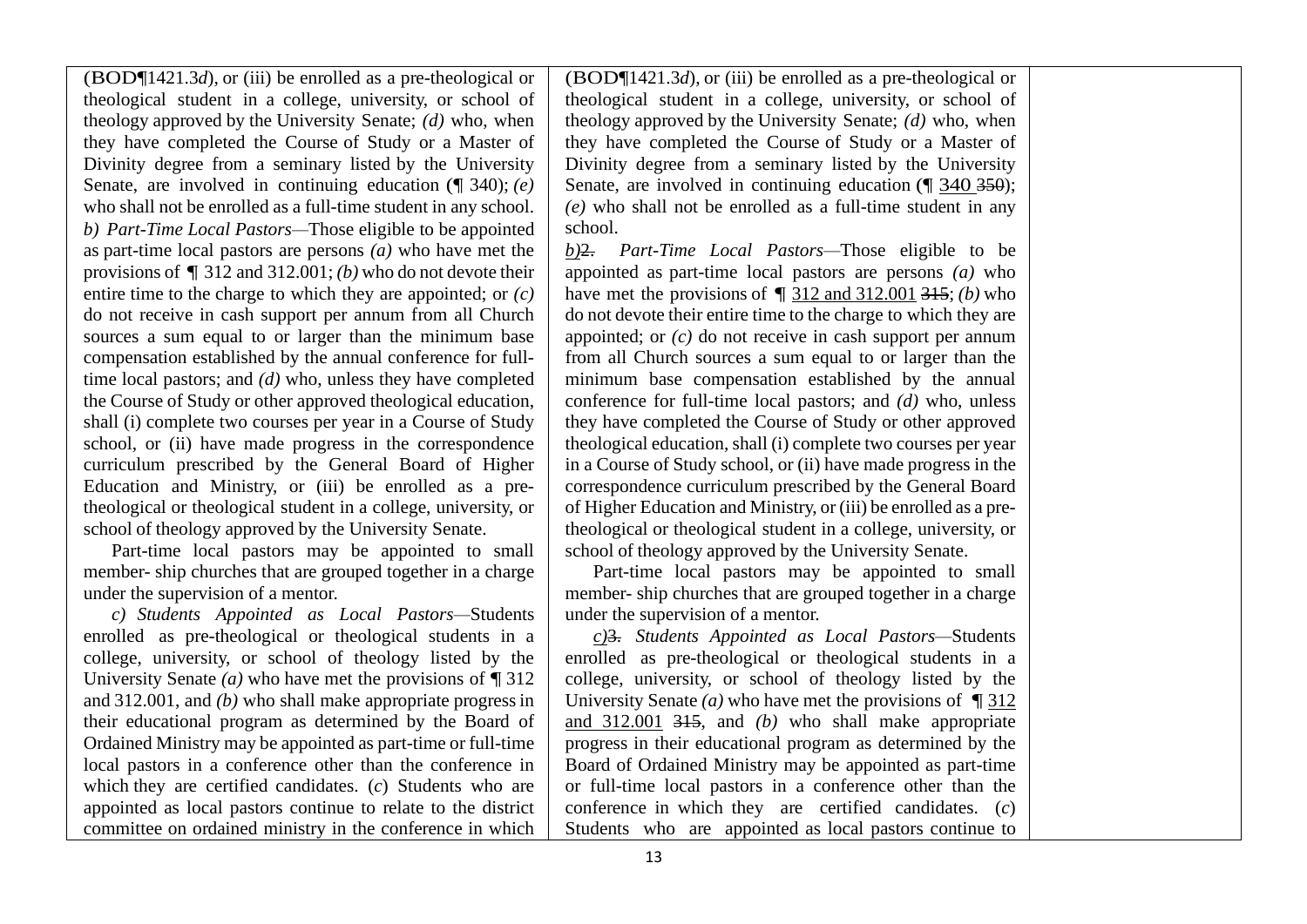| they are certified candidates and shall be responsible to them<br>for the continuation of their certified candidacy.<br>3. Upon recommendation of the Board of Ordained<br>Ministry, the clergy members in full connection may vote<br>approval annually for students of other denominations<br>enrolled in a school of theology listed by the University<br>Senate to serve as local pastors for the ensuing year under the<br>direction of the district superintendent, provided that they<br>shall indicate to the satisfaction of the Board of Ordained<br>Ministry their agreement to support and maintain the doctrine<br>and polity of The United Methodist Church while under<br>appointment.<br>4. Local pastors may serve on any board,<br>commission, or committee with voice and vote, except on<br>matters of clergy character, qualifications, status, and<br>ordination. However, local pas- tors who have completed<br>the Course of Study may serve on the district committee on<br>ordained ministry with voice and vote. Local pastors who<br>have completed the Course of Study may serve on the Board<br>of Ordained Ministry with voice and vote.<br>GBOD¶314.001 = 318 | relate to the district committee on ordained ministry in the<br>conference in which they are certified candidates and shall be<br>responsible to them for the continuation of their certified<br>candidacy.<br>3.4. Upon recommendation of the Board of Ordained<br>Ministry, the clergy members in full connection may vote<br>approval annually for students of other denominations<br>enrolled in a school of theology listed by the University<br>Senate to serve as local pastors for the ensuing year under the<br>direction of the district superintendent, provided that they<br>shall indicate to the satisfaction of the Board of Ordained<br>Ministry their agreement to support and maintain the doctrine<br>and polity of The United Methodist Church while under<br>appointment.<br>4.5. Local pastors may serve on any board, commission,<br>or committee with voice and vote, except on matters of<br>clergy character, qualifications, status, and ordination.<br>However, local pas- tors who have completed the Course of<br>Study may serve on the district committee on ordained<br>ministry with voice and vote. Local pastors who have<br>completed the Course of Study may serve on the Board of<br>Ordained Ministry with voice and vote. |  |
|-----------------------------------------------------------------------------------------------------------------------------------------------------------------------------------------------------------------------------------------------------------------------------------------------------------------------------------------------------------------------------------------------------------------------------------------------------------------------------------------------------------------------------------------------------------------------------------------------------------------------------------------------------------------------------------------------------------------------------------------------------------------------------------------------------------------------------------------------------------------------------------------------------------------------------------------------------------------------------------------------------------------------------------------------------------------------------------------------------------------------------------------------------------------------------------------------|--------------------------------------------------------------------------------------------------------------------------------------------------------------------------------------------------------------------------------------------------------------------------------------------------------------------------------------------------------------------------------------------------------------------------------------------------------------------------------------------------------------------------------------------------------------------------------------------------------------------------------------------------------------------------------------------------------------------------------------------------------------------------------------------------------------------------------------------------------------------------------------------------------------------------------------------------------------------------------------------------------------------------------------------------------------------------------------------------------------------------------------------------------------------------------------------------------------------------------------------------------------------|--|
| <b>[315.001</b> In continuance as a Local Pastor according to                                                                                                                                                                                                                                                                                                                                                                                                                                                                                                                                                                                                                                                                                                                                                                                                                                                                                                                                                                                                                                                                                                                                 | [319] <b>[315.001</b> In continuance as a Local Pastor according to                                                                                                                                                                                                                                                                                                                                                                                                                                                                                                                                                                                                                                                                                                                                                                                                                                                                                                                                                                                                                                                                                                                                                                                                |  |
| <b>IS</b> 15, the following additional regulations shall be<br>implemented:<br>1. Local pastors may be approved for continuance by the<br>district committee on ordained ministry.<br>2. Persons licensed as local pastors who are not<br>provisional members shall continue in college, in a program<br>of theological education at an approved seminary, or in the<br>Course of Study.<br>3. A full-time local pastor shall complete the Course of<br>Study curriculum within eight years and a part-time local<br>pastor within twelve, unless a family situation or other                                                                                                                                                                                                                                                                                                                                                                                                                                                                                                                                                                                                                 | <b>IS</b> 15, the following additional regulations shall be<br>implemented:<br>1. Local pastors may be approved for continuance by the<br>district committee on ordained ministry.<br>2.1. Persons licensed as local pastors who are not<br>provisional members shall continue in college, in a program<br>of theological education at an approved seminary, or in the<br>Course of Study.<br>3. A full-time local pastor shall complete the Course of<br>Study curriculum within eight years and a part-time local<br>pastor within twelve, unless a family situation or other                                                                                                                                                                                                                                                                                                                                                                                                                                                                                                                                                                                                                                                                                    |  |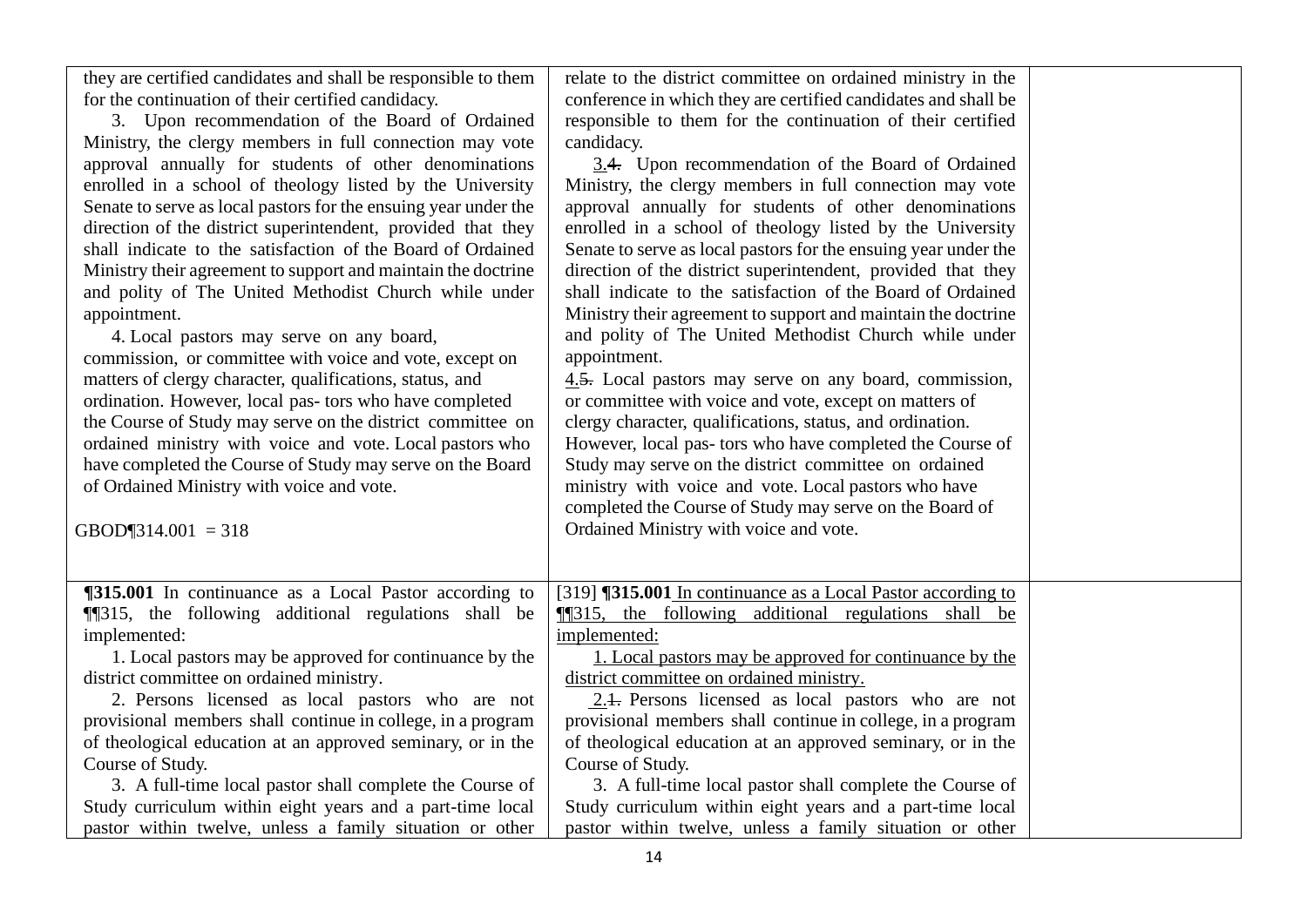| circumstance precludes the local pastor's opportunity to<br>meet said requirements. The local pastor may be granted an<br>annual extension beyond the pre-scribed limit upon a three-<br>fourths vote of the district committee on ordained ministry,<br>recommendation by the conference Board of Ordained<br>Ministry, and the vote of the clergy members in full<br>connection. <sup>6</sup><br>4. A local pastor may choose to remain in a local<br>relationship with the annual conference upon having<br>completed the Course of Study.                                                                                                                                                                                                                                                                                                                                                                                                                                                                                                                                                                                                     | circumstance precludes the local pastor's opportunity to<br>meet said requirements. The local pastor may be granted an<br>annual extension beyond the pre-scribed limit upon a three-<br>fourths vote of the district committee on ordained ministry,<br>recommendation by the conference Board of Ordained<br>Ministry, and the vote of the clergy members in full<br>connection. <sup>6</sup><br>4. A local pastor may choose to remain in a local<br>relationship with the annual conference upon having<br>completed the Course of Study.                                                                                                                                                                                                                                                                                                                                                                                                                                                                                                                                                                                          |  |
|---------------------------------------------------------------------------------------------------------------------------------------------------------------------------------------------------------------------------------------------------------------------------------------------------------------------------------------------------------------------------------------------------------------------------------------------------------------------------------------------------------------------------------------------------------------------------------------------------------------------------------------------------------------------------------------------------------------------------------------------------------------------------------------------------------------------------------------------------------------------------------------------------------------------------------------------------------------------------------------------------------------------------------------------------------------------------------------------------------------------------------------------------|----------------------------------------------------------------------------------------------------------------------------------------------------------------------------------------------------------------------------------------------------------------------------------------------------------------------------------------------------------------------------------------------------------------------------------------------------------------------------------------------------------------------------------------------------------------------------------------------------------------------------------------------------------------------------------------------------------------------------------------------------------------------------------------------------------------------------------------------------------------------------------------------------------------------------------------------------------------------------------------------------------------------------------------------------------------------------------------------------------------------------------------|--|
| $GBOD$ [315.001 = 319                                                                                                                                                                                                                                                                                                                                                                                                                                                                                                                                                                                                                                                                                                                                                                                                                                                                                                                                                                                                                                                                                                                             | <sup>6</sup> Judicial Council Decision 436, 439.                                                                                                                                                                                                                                                                                                                                                                                                                                                                                                                                                                                                                                                                                                                                                                                                                                                                                                                                                                                                                                                                                       |  |
| <sup>6</sup> Judicial Council Decision 436, 439.                                                                                                                                                                                                                                                                                                                                                                                                                                                                                                                                                                                                                                                                                                                                                                                                                                                                                                                                                                                                                                                                                                  |                                                                                                                                                                                                                                                                                                                                                                                                                                                                                                                                                                                                                                                                                                                                                                                                                                                                                                                                                                                                                                                                                                                                        |  |
| <b>[316.001</b> In regards to <b>[</b> [316, the following additional<br>regulations shall be implemented:<br>1. Whenever the district committee on ordained ministry<br>does not recommend continuation of license, license and<br>credentials shall be surrendered to the district superintendent<br>for deposit with the secretary of the conference.<br>2. Trial of Local Pastor-When a local pastor is<br>accused of an offense under $\P$ 2702, the procedures<br>described in $\P\P$ 2703-2709 and 2705.001, 2706.001-.003,<br>2708.001-.002, and 2709.001-.005 shall apply. <sup>7</sup><br>3. Whenever persons whose approval as local pastors has<br>been discontinued by an annual conference are being<br>considered for appointment or temporary employment in<br>another annual conference, the Board of Ordained Ministry<br>where these persons are being considered shall obtain from the<br>Board of Ordained Ministry of the conference where approval<br>has been discontinued verification of their qualifications and<br>information about the circumstances relating to termination<br>of their approval as local pastors. | [320] [316.001 In regards to [[316, the following additional]<br>regulations shall be implemented:<br>1. Whenever the district committee on ordained ministry<br>does not recommend continuation of license, license and<br>credentials shall be surrendered to the district superintendent<br>for deposit with the secretary of the conference.<br>2.3. Trial of Local Pastor—When a local pastor is accused<br>of an offense under $\P$ 2702, the procedures described in<br>BOD¶ 2703-2709 and 2705.001, 2706.001-.003, 2708.001-<br>.002, and 2709.001-.005 2713 shall apply.<br>3. Whenever persons whose approval as local pastors has<br>been discontinued by an annual conference are being<br>considered for appointment or temporary employment in<br>another annual conference, the Board of Ordained Ministry<br>where these persons are being considered shall obtain from<br>the Board of Ordained Ministry of the conference where<br>approval has been discontinued verification of their<br>qualifications and information about the circumstances<br>relating to the termination of their approval as local pastors. |  |
| 4. Retirement provisions for local pastors shall be the<br>same as those for clergy members in $\P$ 349.2, .3 with pensions<br>payable in accordance with BOD¶ 1506.5.                                                                                                                                                                                                                                                                                                                                                                                                                                                                                                                                                                                                                                                                                                                                                                                                                                                                                                                                                                            | 4. Retirement provisions for local pastors shall be the same as<br>those for clergy members in $\P$ 349.2, .3 357.1, .2, .4, with<br>pensions payable in accordance with BOD¶ 1506.5.                                                                                                                                                                                                                                                                                                                                                                                                                                                                                                                                                                                                                                                                                                                                                                                                                                                                                                                                                  |  |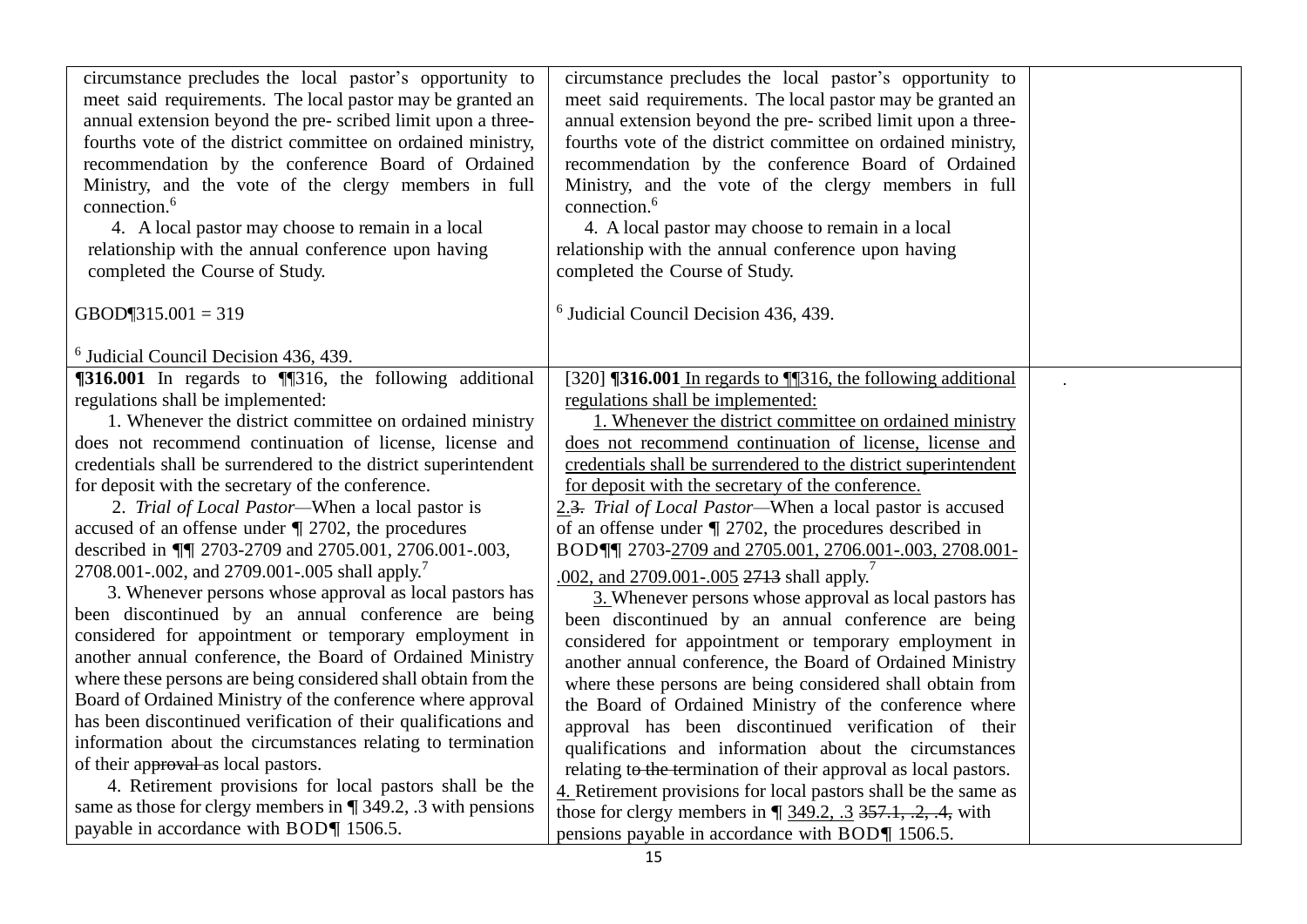| 5. A retired local pastor may be appointed by the bishop<br>to a charge and licensed upon recommendation by the district<br>committee on ordained ministry without creating additional<br>claim upon the conference minimum compensation nor<br>further pension credit.                                                                                                                                                                                                                                                                                                                                                                                                                                                                                                                                                                                                                                                                                                                                                                                                                                                                                                                                                                                                                                                                                                                                                | 5. A retired local pastor may be appointed by the bishop<br>to a charge and licensed upon recommendation by the district<br>committee on ordained ministry without creating additional<br>claim upon the conference minimum compensation nor<br>further pension credit.                                                                                                                                                                                                                                                                                                                                                                                                                                                                                                                                                                                                                                                                                                                                                                                                                                                                                                                                                                                                                                                                                                                                                                                                               |  |
|------------------------------------------------------------------------------------------------------------------------------------------------------------------------------------------------------------------------------------------------------------------------------------------------------------------------------------------------------------------------------------------------------------------------------------------------------------------------------------------------------------------------------------------------------------------------------------------------------------------------------------------------------------------------------------------------------------------------------------------------------------------------------------------------------------------------------------------------------------------------------------------------------------------------------------------------------------------------------------------------------------------------------------------------------------------------------------------------------------------------------------------------------------------------------------------------------------------------------------------------------------------------------------------------------------------------------------------------------------------------------------------------------------------------|---------------------------------------------------------------------------------------------------------------------------------------------------------------------------------------------------------------------------------------------------------------------------------------------------------------------------------------------------------------------------------------------------------------------------------------------------------------------------------------------------------------------------------------------------------------------------------------------------------------------------------------------------------------------------------------------------------------------------------------------------------------------------------------------------------------------------------------------------------------------------------------------------------------------------------------------------------------------------------------------------------------------------------------------------------------------------------------------------------------------------------------------------------------------------------------------------------------------------------------------------------------------------------------------------------------------------------------------------------------------------------------------------------------------------------------------------------------------------------------|--|
| GBOD¶316.001 = 320<br>Judicial Council Decision 982                                                                                                                                                                                                                                                                                                                                                                                                                                                                                                                                                                                                                                                                                                                                                                                                                                                                                                                                                                                                                                                                                                                                                                                                                                                                                                                                                                    | Judicial Council Decision 982                                                                                                                                                                                                                                                                                                                                                                                                                                                                                                                                                                                                                                                                                                                                                                                                                                                                                                                                                                                                                                                                                                                                                                                                                                                                                                                                                                                                                                                         |  |
| <b>[318.001</b> In requirements for election as associate members<br>according to $\P$ 318, the following additional regulations<br>shall be implemented:<br>1. They shall have,<br>$a)$ in addition to the studies for license as a local pastor, up<br>to one half of which may be taken by correspondence or<br>online/distance learning courses, or received a Master of<br>Divinity degree that includes the basic graduate theological<br>studies from a school of theology listed by the University<br>Senate;<br>$b$ ) completed a minimum of sixty semester hours toward the<br>Bachelor of Arts or an equivalent degree in a college or<br>university recognized by the University Senate;<br>$c$ ) been recommended by a three-fourths majority vote by the<br>district committee on ordained ministry and the Board of<br>Ordained Ministry;<br>d) declared their willingness to accept continuing full-time<br>appointment;<br>$e$ ) satisfied the board regarding their physical, mental, and<br>emotional health (the annual conference shall require<br>psychological reports, criminal background and credit<br>checks, and reports of sexual misconduct and/or child abuse<br>to provide additional information on the candidate's fitness<br>for the ministry);<br>$f$ ) for the sake of the mission of Jesus Christ in the world and<br>the most effective witness to the Christian gospel, and in | [322] <b>[318.001</b> In requirements for election as associate<br>members according to ¶ 318, the following additional<br>regulations shall be implemented:<br>1. They shall have,<br>$\underline{a}$ in addition to the studies for license as a local pastor, up<br>to one half of which may be taken by correspondence or<br>online/ distance learning courses, or received a Master of<br>Divinity degree that includes the basic graduate theological<br>studies from a school of theology listed by the University<br>Senate;<br>$\underline{b}(\overline{5})$ completed a minimum of sixty semester hours toward<br>the Bachelor of Arts or an equivalent degree in a college or<br>university recognized by the University Senate;<br>$c$ )(6) been recommended by a three-fourths majority vote by<br>the district committee on ordained ministry and the Board of<br>Ordained Ministry;<br>$d(\mathcal{H})$ declared their willingness to accept continuing full-time<br>appointment;<br>$e(8)$ satisfied the board regarding their physical, mental, and<br>emotional health (the annual conference shall require<br>psychological reports, criminal background and credit<br>checks, and reports of sexual misconduct and/or child abuse<br>to provide additional information on the candidate's fitness<br>for the ministry);<br>$f(\Theta)$ for the sake of the mission of Jesus Christ in the world<br>and the most effective witness to the Christian gospel, and in |  |
| consideration of his/her influence as a clergy member of the<br>annual conference, be willing to make a complete dedication                                                                                                                                                                                                                                                                                                                                                                                                                                                                                                                                                                                                                                                                                                                                                                                                                                                                                                                                                                                                                                                                                                                                                                                                                                                                                            | consideration of his/her influence as a clergy member of the<br>annual conference, be willing to make a complete dedication                                                                                                                                                                                                                                                                                                                                                                                                                                                                                                                                                                                                                                                                                                                                                                                                                                                                                                                                                                                                                                                                                                                                                                                                                                                                                                                                                           |  |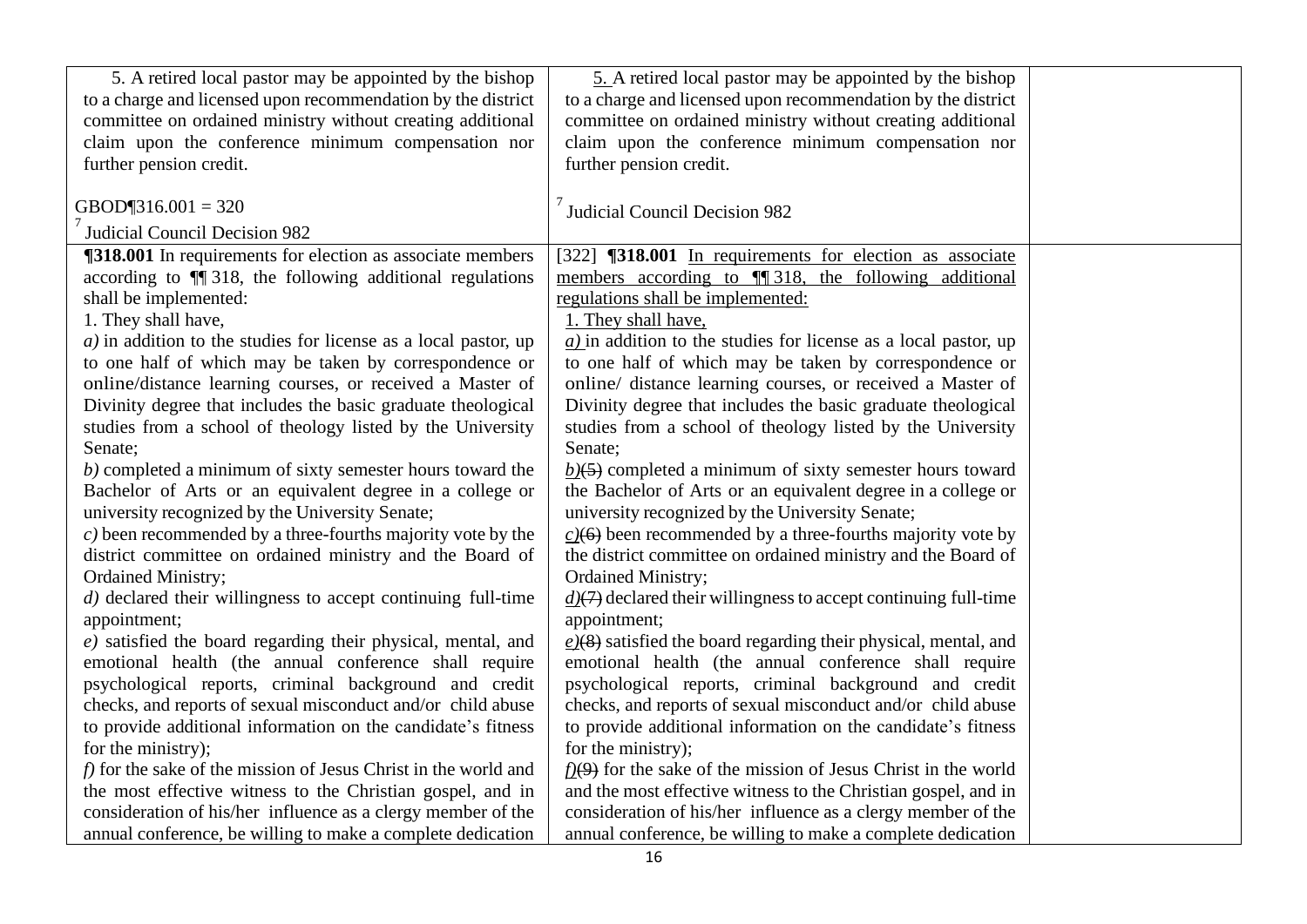| of himself/herself to the highest ideals of the Christian life;    | of himself/herself to the highest ideals of the Christian life;   |  |
|--------------------------------------------------------------------|-------------------------------------------------------------------|--|
| and to this end agree to exercise responsible self-control by      | and to this end agree to exercise responsible self-control by     |  |
| personal habits conducive to bodily health, mental and             | personal habits conducive to bodily health, mental and            |  |
| emotional maturity, fidelity in marriage and celibacy in           | emotional maturity, fidelity in marriage and celibacy in          |  |
| singleness, social responsibility, and growth in grace and the     | singleness, social responsibility, and growth in grace and the    |  |
| knowledge and love of God; and                                     | knowledge and love of God; and                                    |  |
| g) prepared at least one written sermon on a biblical passage      | $g$ (40) prepared at least one written sermon on a biblical       |  |
| specified by the Board of Ordained Ministry and given              | passage specified by the Board of Ordained Ministry and           |  |
| satisfactory answers in a written doctrinal examination            | given satisfactory answers in a written doctrinal examination     |  |
| administered by the Board of Ordained Ministry.                    | administered by the Board of Ordained Ministry.                   |  |
| (Consideration shall be given to the questions listed in $\P$      | (Consideration shall be given to the questions listed in $\P$     |  |
| 320.7)                                                             | 320.7324.9                                                        |  |
| 2. Upon recommendation of the Board of Ordained Ministry,          | 2. Upon recommendation of the Board of Ordained Ministry,         |  |
| an annual conference may equate part-time service to the           | an annual conference may equate part-time service to the          |  |
| requirement of full-time service. Such equivalence is to be        | requirement of full-time service. Such equivalence is to be       |  |
| determined in light of the years of service involved, the          | determined in light of the years of service involved, the         |  |
| quality of that service, the maturity of the applicant, and other  | quality of that service, the maturity of the applicant, and other |  |
| relevant factors. <sup>8</sup>                                     | relevant factors. <sup>8</sup>                                    |  |
| 3. Associate members may retire under the provisions of $\P$       | 3. Associate members may retire under the provisions of $\P$      |  |
| 349 of the <i>Discipline</i> . They shall retain their license for | 349 357-of the Discipline. They shall retain their license for    |  |
| pastoral ministry for service in the local church and maintain     | pastoral ministry for service in the local church and maintain    |  |
| their relationship as retired clergy members of the annual         | their relationship as retired clergy members of the annual        |  |
| conference.                                                        | conference.                                                       |  |
| 4. Associate members may be received as provisional                | 4. Associate members may be received as provisional               |  |
| members in the annual conference under conditions as set           | members in the annual conference under conditions as set          |  |
| forth in $\P$ 320.7 upon receiving a three-fourths majority vote   | forth in $\P$ 320.7 324.6 upon receiving a three-fourths          |  |
| of the clergy members of the conference in full connection,        | majority vote of the clergy members of the conference in full     |  |
| present and voting.                                                | connection, present and voting.                                   |  |
|                                                                    |                                                                   |  |
| GBOD¶318.001 = 322                                                 | Judicial Council Decisions 343, 572, 1181.                        |  |
| Judicial Council Decisions 343, 572, 1181.                         |                                                                   |  |
| ¶319.001 In organizing a Fellowship of Local Pastors and           | [323] ¶319.001 In organizing a Fellowship of Local Pastors        |  |
| Associate Members according to ¶ 319, the following                | and Associate Members according to ¶ 319, the following           |  |
| additional regulations shall be implemented:                       | additional regulations shall be implemented:                      |  |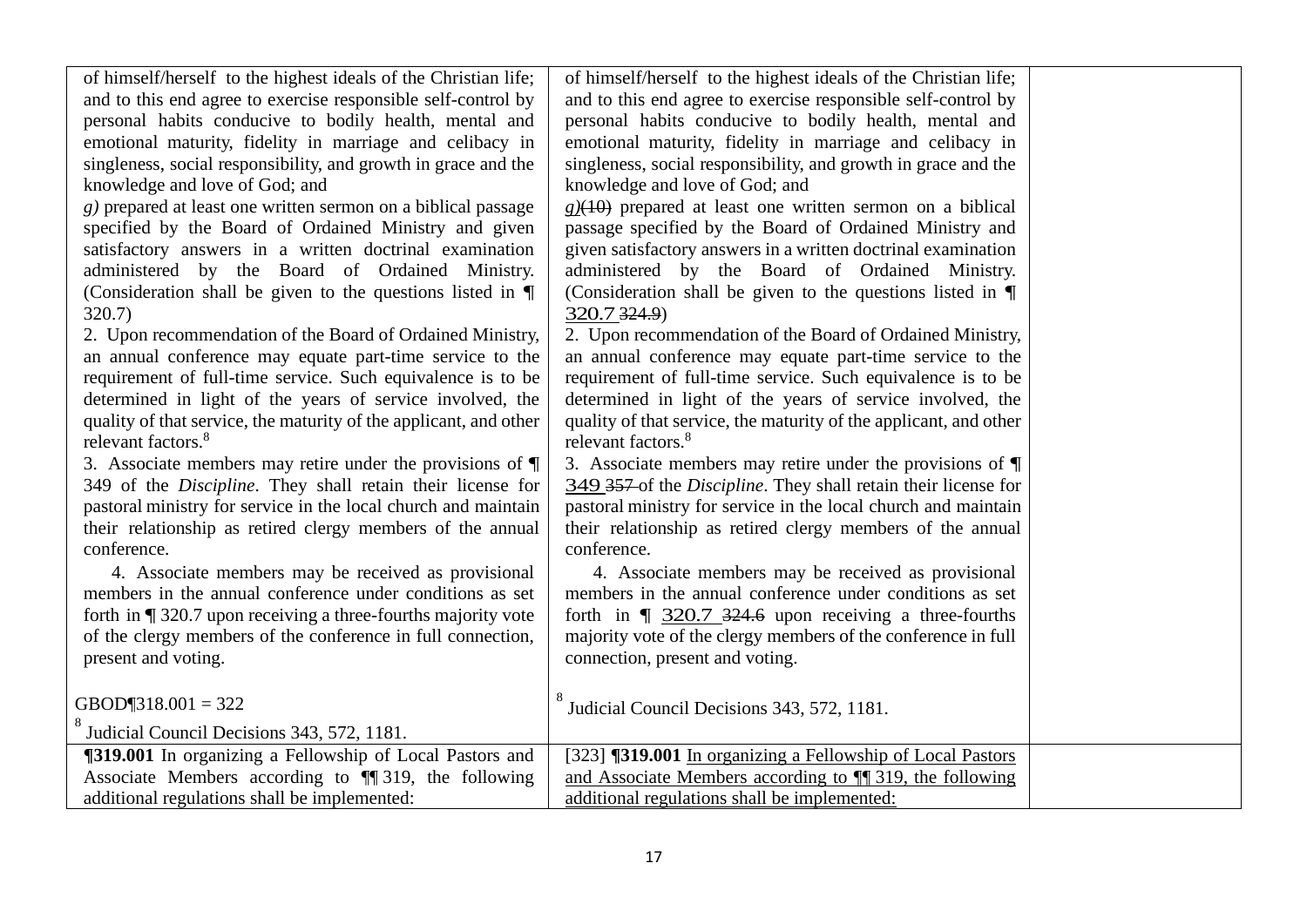1. All licensed local pastors and associate members shall be members of and participate in the Fellowship. The Fellowship will provide mutual support for its members for the sake of the life and mission of the church.

2. The specific and limited function is to:

*a)* provide for regular gatherings of local pastors and associate members for continuing formation in relationship to Jesus Christ through such experiences as Bible study, study of issues facing the church and society, and theological exploration in vocational identity and leadership;

*b)* encourage local pastors and associate members in continued study beyond the Course of Study and Advanced Course of Study;

*c)* develop a bond of unity and common commitment to the mission and ministry of The United Methodist Church and the annual conference; and

*d)* enable the creation of relationships that allow mutual support and trust.

3. The bishop shall convene the fellowship and the Board of Ordained Ministry shall coordinate its life and work. Necessary financial support shall be provided by the annual conference through the budget of the board. The board shall nominate from within the Fellowship membership and the Fellowship shall elect quadrennially a chairperson of the Fellowship during a gathered meeting of the annual session of the Fellowship conference who, in cooperation with and under the guidance of the bishop, will provide continuing leadership for the Fellowship. The elected Fellowship chairperson, full-time or part-time, shall be a member of the Board of Ordained Ministry and its executive committee as specified in ¶ 539.005.4.

4. Activity of the Fellowship will be reported regularly to the Board of Ordained Ministry.

 $GBOD$  1319.001 = 323

1. All licensed local pastors and associate members shall be members of and participate in the Fellowship. The Fellowship will provide mutual support for its members for the sake of the life and mission of the church.

2.1. The specific and limited function is to:

*a)* provide for regular gatherings of local pastors and associate members for continuing formation in relationship to Jesus Christ through such experiences as Bible study, study of issues facing the church and society, and theological exploration in vocational identity and leadership;

*b)* encourage local pastors and associate members in continued study beyond the Course of Study and Advanced Course of Study;

*c)* develop a bond of unity and common commitment to the mission and ministry of The United Methodist Church and the annual conference; and

*d)* enable the creation of relationships that allow mutual support and trust.

3.2. The bishop shall convene the fellowship and the Board of Ordained Ministry shall coordinate its life and work. Necessary financial support shall be provided by the annual conference through the budget of the board. The board shall nominate from within the Fellowship membership and the Fellowship shall elect quadrennially a chairperson of the Fellowship during a gathered meeting of the annual session of the Fellowship conference who, in cooperation with and under the guidance of the bishop, will provide continuing leadership for the Fellowship. The elected Fellowship chairperson, full-time or part-time, shall be a member of the Board of Ordained Ministry and its executive committee as specified in ¶ 539.005.4 635.1*a*.

4. Activity of the Fellowship will be reported regularly to the Board of Ordained Ministry.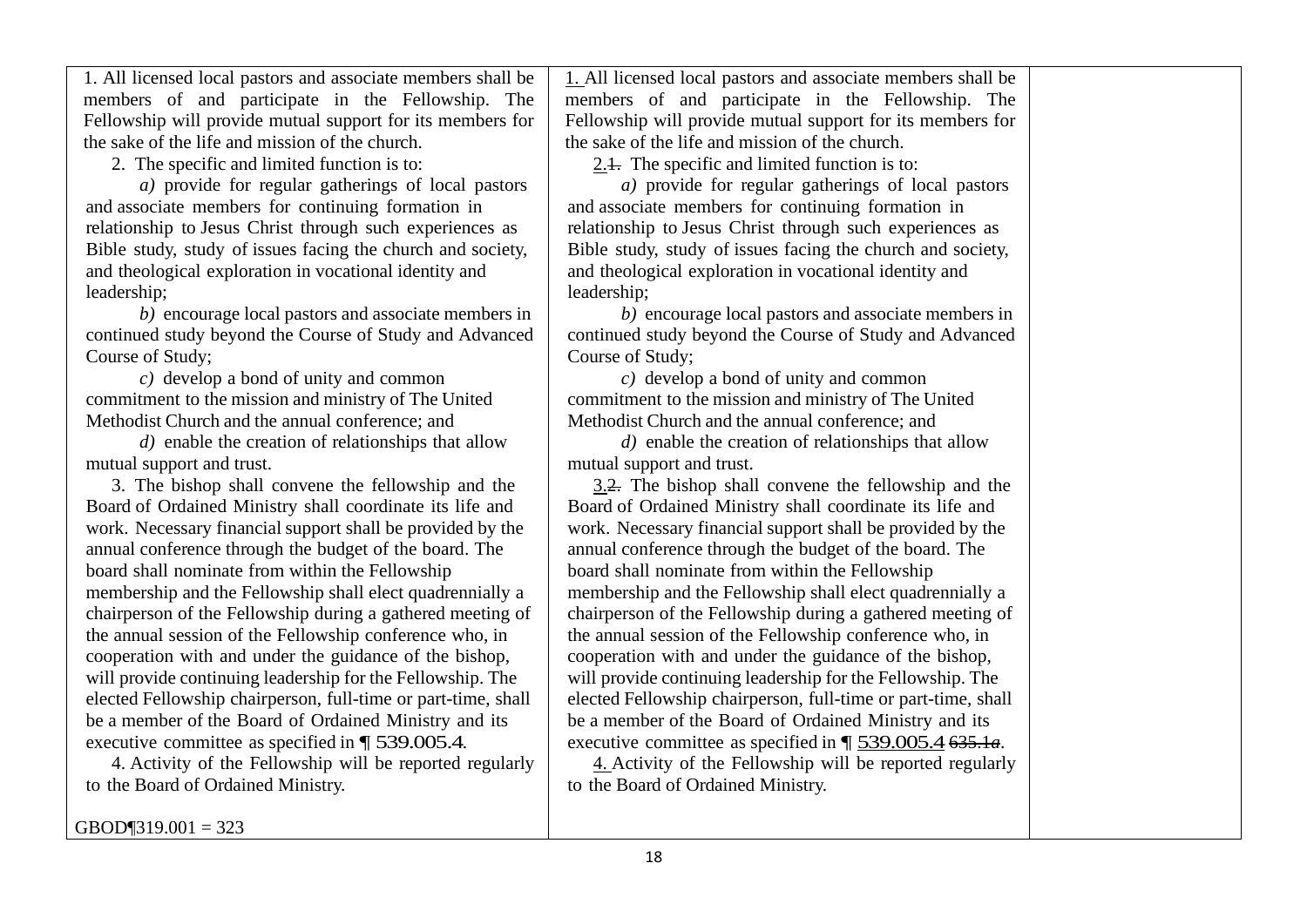| <b><math>\sqrt{320.001}</math></b> In regards to $\sqrt{\sqrt{3}}$ 320.1, the following additional<br>regulations shall be implemented:<br>Each candidate shall have been recommended in<br>writing to the conference Board of Ordained Ministry, based<br>on a three-fourths majority vote of the district committee on<br>ordained ministry.                                                                                                                                                                                                                                                                                                                                                                                                               | [324.10] $\sqrt{320.001}$ In regards to $\sqrt{\sqrt{320.1}}$ , the following<br>additional regulations shall be implemented:<br>40. Each candidate shall have been recommended in<br>writing to the conference Board of Ordained Ministry, based<br>on a three-fourths majority vote of the district committee on<br>ordained ministry.                                                                                                                                                                                                                                                                                                                                                                                                                       |  |
|--------------------------------------------------------------------------------------------------------------------------------------------------------------------------------------------------------------------------------------------------------------------------------------------------------------------------------------------------------------------------------------------------------------------------------------------------------------------------------------------------------------------------------------------------------------------------------------------------------------------------------------------------------------------------------------------------------------------------------------------------------------|----------------------------------------------------------------------------------------------------------------------------------------------------------------------------------------------------------------------------------------------------------------------------------------------------------------------------------------------------------------------------------------------------------------------------------------------------------------------------------------------------------------------------------------------------------------------------------------------------------------------------------------------------------------------------------------------------------------------------------------------------------------|--|
| GBOD¶320.001 = 324.10                                                                                                                                                                                                                                                                                                                                                                                                                                                                                                                                                                                                                                                                                                                                        |                                                                                                                                                                                                                                                                                                                                                                                                                                                                                                                                                                                                                                                                                                                                                                |  |
| ¶320.002 In regards to ¶ 320.4, the following additional<br>regulations shall be implemented:<br>Each candidate shall present a satisfactory certificate<br>of good health by a physician on the prescribed form.<br>Disabilities are not to be construed as unfavorable health<br>factors when a person with disability is capable of meeting<br>the professional standards and is able to render effective<br>service as a provisional member.<br>$GBOD$ 320.002 = 324.8                                                                                                                                                                                                                                                                                   | [324.8] $$320.002$ In regards to $$120.4$ , the following<br>additional regulations shall be implemented:<br>8. Each candidate shall present a satisfactory certificate<br>of good health by a physician on the prescribed form.<br>Disabilities are not to be construed as unfavorable health<br>factors when a person with disability is capable of meeting<br>the professional standards and is able to render effective<br>service as a provisional member.                                                                                                                                                                                                                                                                                                |  |
|                                                                                                                                                                                                                                                                                                                                                                                                                                                                                                                                                                                                                                                                                                                                                              |                                                                                                                                                                                                                                                                                                                                                                                                                                                                                                                                                                                                                                                                                                                                                                |  |
| ¶320.003 In educational requirements according to<br><b>II</b> 320.6, the following additional regulations shall be<br>implemented:                                                                                                                                                                                                                                                                                                                                                                                                                                                                                                                                                                                                                          | [324.3-.5] [320.003 In educational requirements according to<br><b>11</b> 320.6, the following additional regulations shall be<br>implemented:                                                                                                                                                                                                                                                                                                                                                                                                                                                                                                                                                                                                                 |  |
| 1. Undergraduate Requirement: A candidate for<br>provisional membership shall have completed a bachelor's<br>degree from a college or university recognized by the<br>University Senate. Exceptions to the undergraduate degree<br>requirements may be made in consultation with the General<br>Board of Higher Education and Ministry in some instances,<br>for missional purposes, for persons who have a minimum of<br>sixty semester hours of Bachelor of Arts credit and:<br>a) have been prevented from pursuit of the normal course<br>of baccalaureate education,<br>b) are members of a group whose cultural practices and<br>training enhance insight and skills for effective ministry not<br>available through conventional formal education, or | 1.3. Undergraduate Requirement: A candidate for<br>provisional membership shall have completed a bachelor's<br>degree from a college or university recognized by the<br>University Senate. Exceptions to the undergraduate degree<br>requirements may be made in consultation with the General<br>Board of Higher Education and Ministry in some instances,<br>for missional purposes, for persons who have a minimum of<br>sixty semester hours of Bachelor of Arts credit and:<br>a) have been prevented from pursuit of the normal course<br>of baccalaureate education,<br>b) are members of a group whose cultural practices and<br>training enhance insight and skills for effective ministry not<br>available through conventional formal education, or |  |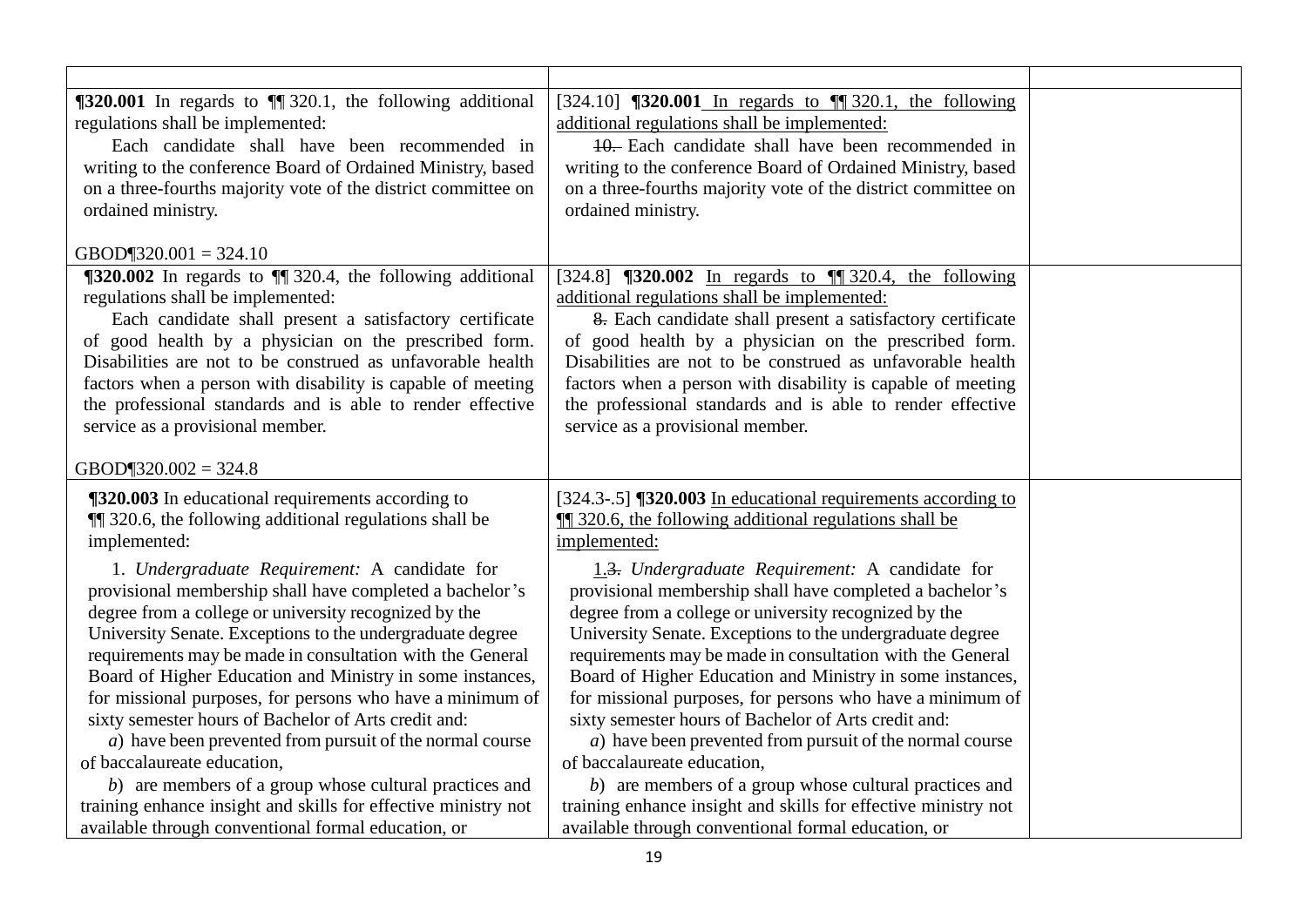*c*) have graduated with a bachelor 's degree or its equivalent from a college not recognized by the University Senate and have completed one half of the studies of the Master of Divinity or equivalent first professional degree in a school of theology listed by the University Senate.

2. *Graduate Requirement:*

*a*) Candidates for deacon or elder shall have completed a minimum of one-half of the 27 semester hours of basic graduate theological studies in the Christian faith. These courses may be included within or in addition to a seminary degree. These basic graduate theological studies must include courses in Old Testament; New Testament; theology; church history; mission of the church in the world; evangelism; worship/liturgy; and United Methodist doctrine, polity and history.

*b)* a candidate for ordination as an elder shall have completed one half of the studies toward a Master of Divinity degree or its equivalent, including one half of the basic graduate theological studies from a seminary listed by the University Senate.

*c)* a candidate for ordination as a deacon shall have:

(1) completed one half of the studies of a master's degree from a United Methodist seminary or one listed by the University Senate, or (2) received a master's degree in the area of the specialized ministry in which the candidate will serve (3) completed one half of the basic graduate theological studies, in a context which will provide formation as a United Methodist deacon in full connection within a cohesive program developed by the seminary and approved by the General Board of Higher Education and Ministry, documented by a record of completion from that school.

 3. In some instances a candidate who is pursuing ordination to serve as deacon in full connection may fulfill

*c*) have graduated with a bachelor 's degree or its equivalent from a college not recognized by the University Senate and have completed one half of the studies of the Master of Divinity or equivalent first professional degree in a school of theology listed by the University Senate.

2.4. *Graduate Requirement:*

*a*) Candidates for deacon or elder shall have completed a minimum of one-half of the 27 semester hours of basic graduate theological studies in the Christian faith. These courses may be included within or in addition to a seminary degree. These basic graduate theological studies must include courses in Old Testament; New Testament; theology; church history; mission of the church in the world; evangelism; worship/liturgy; and United Methodist doctrine, polity and history.

*b)* a candidate for ordination as an elder shall have completed one half of the studies toward a Master of Divinity degree or its equivalent, including one half of the basic graduate theological studies from a seminary listed by the University Senate.

*c)* a candidate for ordination as a deacon shall have:

(1) completed one half of the studies of a master's degree from a United Methodist seminary or one listed by the University Senate, or (2) received a master's degree in the area of the specialized ministry in which the candidate will serve (3) completed one half of the basic graduate theological studies, in a context which will provide formation as a United Methodist deacon in full connection within a cohesive program developed by the seminary and approved by the General Board of Higher Education and Ministry, documented by a record of completion from that school.

3.5. In some instances a candidate who is pursuing ordination to serve as deacon in full connection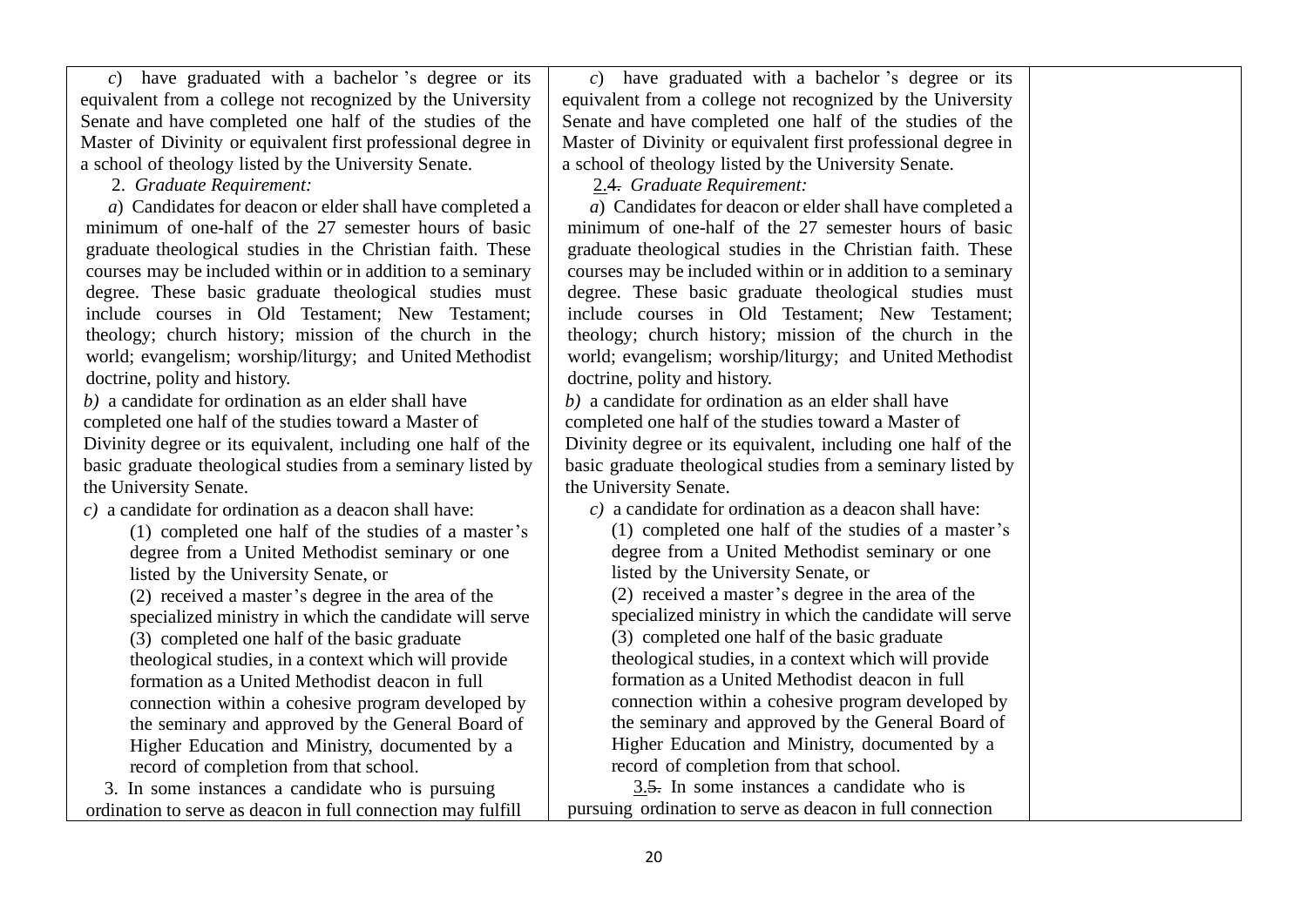the academic requirements through the following professional certification alternate route:

*a)* shall have reached thirty-five years of age at the time to become a certified candidate;

*b)* completed a bachelor 's degree, received professional certification or license in the area of ministry in which the candidate will serve, have completed a minimum of eight semester hours of graduate credit or equivalent quarter hours in the area of specialization, and have been recommended by the conference Board of Ordained Ministry;

*c)* have completed a minimum of one half of the twenty-seven semester hours of the basic graduate theological studies of the Christian faith including the areas of: Old Testament; New Testament; theology; church history; mission of the church in the world; evangelism; worship/liturgy; and United Methodist doctrine, polity, and history, in a context which will provide a cohesive program and formation as a United Methodist deacon in full connection within a cohesive program developed by the seminary and approved by the General Board of Higher Education and Ministry, documented by a record of completion from that school.

GBOD¶320.003 = 324.3-.5

**¶320.004** In educational requirements according to ¶¶ 320.7, the following additional regulations shall be implemented:

1. The Course of Study requirements may be fulfilled as determined by the General Board of Higher Education and Ministry (BOD¶ 1421.3*d*) by:

*a)* Completion of Course of Study, of which no more than one-half may be taken by correspondence or Internet; up to one-half of Course of Study may be online courses; and

may fulfill the academic requirements through the following professional certification alternate route:

*a)* shall have reached thirty-five years of age at the time to become a certified candidate;

*b)* completed a bachelor 's degree, received professional certification or license in the area of ministry in which the candidate will serve, have completed a minimum of eight semester hours of graduate credit or equivalent quarter hours in the area of specialization, and have been recommended by the conference Board of Ordained Ministry;

*c)* have completed a minimum of one half of the twenty-seven semester hours of the basic graduate theological studies of the Christian faith including the areas of: Old Testament; New Testament; theology; church history; mission of the church in the world; evangelism; worship/liturgy; and United Methodist doctrine, polity, and history, in a context which will provide a cohesive program and formation as a United Methodist deacon in full connection within a cohesive program developed by the seminary and approved by the General Board of Higher Education and Ministry, documented by a record of completion from that school.

[324.6.c] **¶320.004** In educational requirements according to ¶¶ 320.7, the following additional regulations shall be implemented:

1. The Course of Study requirements may be fulfilled as determined by the General Board of Higher Education and Ministry (BOD¶ 1421.3*d*) by:

*a)*1. Completion of Course of Study, of which no more than one-half may be taken by correspondence or Internet; up to one-half of Course of Study may be online courses; and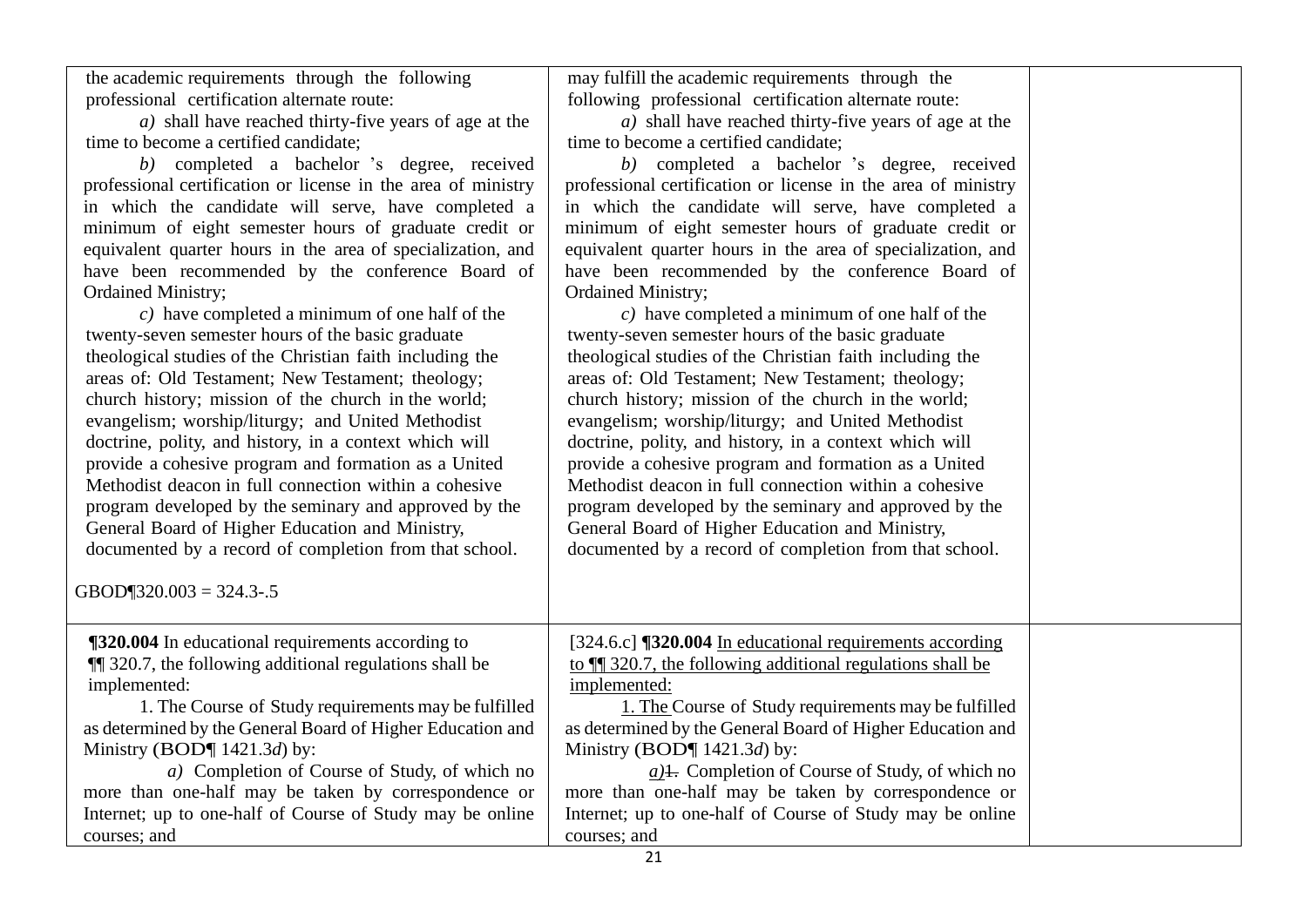| $b$ ) Completion of an equivalent program of study             | $b$ )2. Completion of an equivalent program of                           |  |
|----------------------------------------------------------------|--------------------------------------------------------------------------|--|
| embedded in an undergraduate degree at a UM-related            | study embedded in an undergraduate degree at a UM-                       |  |
| college or university.                                         | related college or university.                                           |  |
| 2. completed an Advanced Course of Study consisting            | $2.4$ ) completed an Advanced Course of Study                            |  |
| of thirty-two semester hours of graduate theological study     | consisting of thirty-two semester hours of graduate                      |  |
| offered by a seminary recognized by the University Senate or   | theological study offered by a seminary recognized by the                |  |
| its equivalent as determined by the General Board of Higher    | University Senate or its equivalent as determined by the                 |  |
| Education and Ministry. The Advanced Course of Study shall     | General Board of Higher Education and Ministry. The                      |  |
| include the basic graduate theological studies                 | Advanced Course of Study shall include the basic graduate                |  |
| $\P$ 320.003.2.a). <sup>9</sup>                                | theological studies $(\frac{320.003.2a}{324.4a})$ . <sup>9</sup>         |  |
| 3. The Board of Ordained Ministry shall require an             | [324.7] 3.7. The Board of Ordained Ministry shall require                |  |
| official transcript of credits from each school before         | an official transcript of credits from each school before                |  |
| recognizing any of the applicant's educational claims. In case | recognizing any of the applicant's educational claims. In case           |  |
| of doubt, the board may submit a transcript to the General     | of doubt, the board may submit a transcript to the General               |  |
| Board of Higher Education and Ministry.                        | Board of Higher Education and Ministry.                                  |  |
|                                                                |                                                                          |  |
| GBOD¶320.004 = 324.6.c and 324.7                               | Judicial Council Decision 823, 1077                                      |  |
|                                                                |                                                                          |  |
| Judicial Council Decision 823, 1077                            |                                                                          |  |
| ¶321.001 In commissioning according to ¶ 321, the              | [325] <b>[321.001</b> In commissioning according to $\P$ $\eta$ 321, the |  |
| following additional regulations shall be implemented:         | following additional regulations shall be implemented:                   |  |
| 1. Through commissioning, the church sends persons in          | 1. Through commissioning, the church sends persons in                    |  |
| leadership and service in the name of Jesus Christ and marks   | leadership and service in the name of Jesus Christ and marks             |  |
| their entrance into a time of provisional membership as they   | their entrance into a time of provisional membership as they             |  |
| prepare for ordination. Commissioned ministers are             | prepare for ordination. Commissioned ministers are                       |  |
| provisional clergy members of the annual conference and are    | provisional clergy members of the annual conference and are              |  |
| accountable to the bishop and the clergy session for the       | accountable to the bishop and the clergy session for the                 |  |
| conduct of their ministry.                                     | conduct of their ministry.                                               |  |
| 2. During the residency program the clergy session             | 2. During the residency program the clergy session                       |  |
| discerns their fitness for ordination and their effectiveness  | discerns their fitness for ordination and their effectiveness            |  |
| in ministry. After fulfilling all candidacy requirements and   | in ministry. After fulfilling all candidacy requirements and             |  |
| upon recommendation of the conference Board of Ordained        | upon recommendation of the conference Board of Ordained                  |  |
| Ministry, the clergy session shall vote on the provisional     | Ministry, the clergy session shall vote on the provisional               |  |
| membership and commissioning of the candidates. The            | membership and commissioning of the candidates. The                      |  |
| bishop and secretary of the conference shall provide           | bishop and secretary of the conference shall provide                     |  |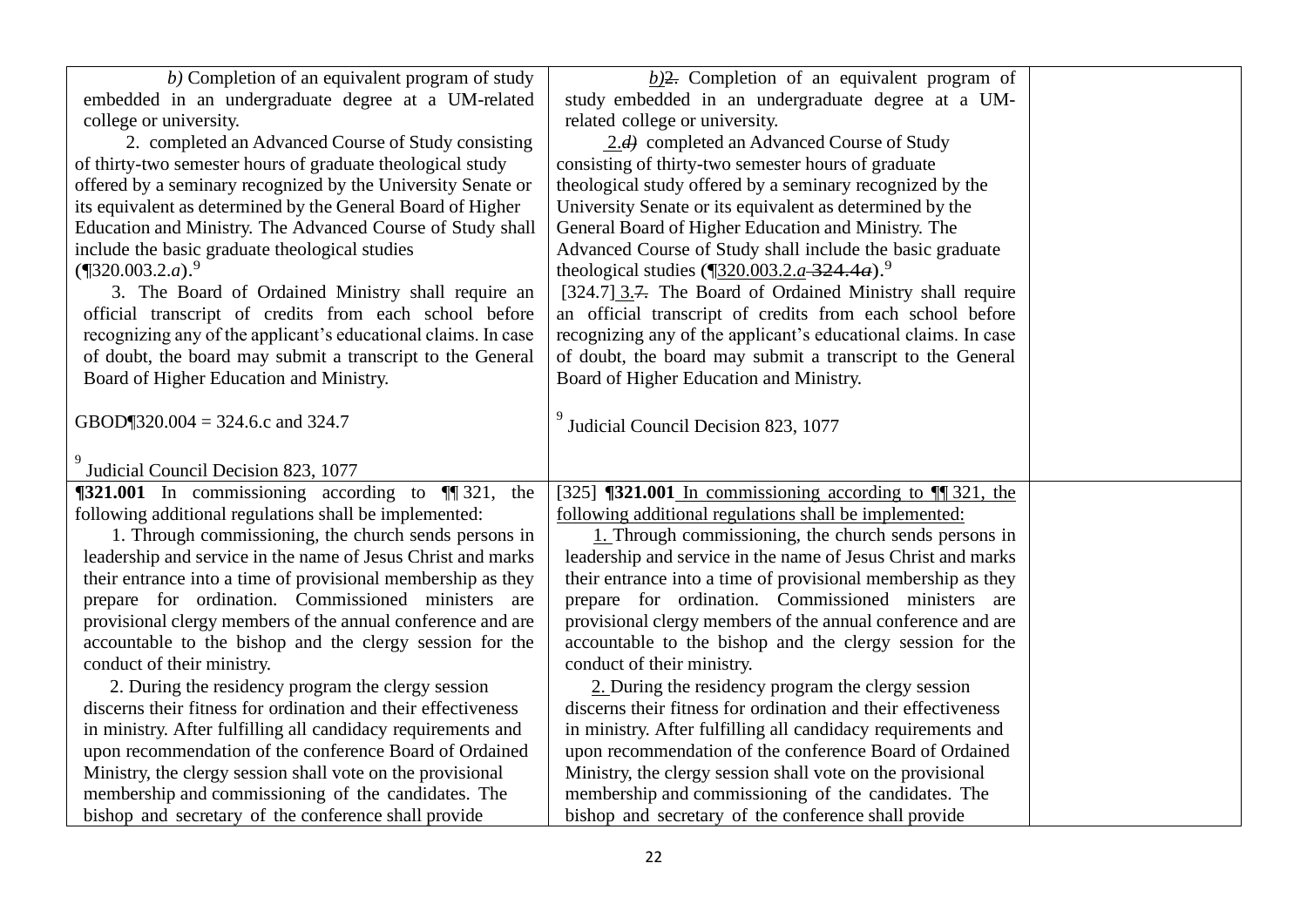| credentials as a provisional member and a commissioned<br>minister in the annual conference.<br>3. The period of commissioned ministry is concluded<br>when the provisional members are received as full members<br>of the annual conference and ordained as either deacon or<br>elder, or a decision is made not to proceed toward ordination<br>and provisional membership is ended.<br>$GBOD$ 321.001 = 325                                                                                                                                                                                                                                                                                                                                                                                                                                                                                                                                                                                                                                                                                                                                                                                                                                                                                                                                                                                                                                                                                                                                                                              | credentials as a provisional member and a commissioned<br>minister in the annual conference.<br>3. The period of commissioned ministry is concluded<br>when the provisional members are received as full members<br>of the annual conference and ordained as either deacon or<br>elder, or a decision is made not to proceed toward ordination<br>and provisional membership is ended.                                                                                                                                                                                                                                                                                                                                                                                                                                                                                                                                                                                                                                                                                                                                                                                                                                                                                                                                                                                                                                                                                                                                                                                                             |  |
|---------------------------------------------------------------------------------------------------------------------------------------------------------------------------------------------------------------------------------------------------------------------------------------------------------------------------------------------------------------------------------------------------------------------------------------------------------------------------------------------------------------------------------------------------------------------------------------------------------------------------------------------------------------------------------------------------------------------------------------------------------------------------------------------------------------------------------------------------------------------------------------------------------------------------------------------------------------------------------------------------------------------------------------------------------------------------------------------------------------------------------------------------------------------------------------------------------------------------------------------------------------------------------------------------------------------------------------------------------------------------------------------------------------------------------------------------------------------------------------------------------------------------------------------------------------------------------------------|----------------------------------------------------------------------------------------------------------------------------------------------------------------------------------------------------------------------------------------------------------------------------------------------------------------------------------------------------------------------------------------------------------------------------------------------------------------------------------------------------------------------------------------------------------------------------------------------------------------------------------------------------------------------------------------------------------------------------------------------------------------------------------------------------------------------------------------------------------------------------------------------------------------------------------------------------------------------------------------------------------------------------------------------------------------------------------------------------------------------------------------------------------------------------------------------------------------------------------------------------------------------------------------------------------------------------------------------------------------------------------------------------------------------------------------------------------------------------------------------------------------------------------------------------------------------------------------------------|--|
| <b>[322.001</b> In service of provisional members according to<br>II 322, the following additional regulations shall be<br>implemented:<br>1. During the provisional period, arrangements shall be<br>offered by the Board of Ordained Ministry for all provisional<br>members to be involved in a residency curriculum that<br>extends theological education by using covenant groups and<br>mentoring to support the practice and work of their ministry<br>as servant leaders, to contemplate the grounding of ordained<br>ministry, and to understand covenant ministry in the life of the<br>conference. Provisional members may be appointed to attend<br>school, to extension ministry, or in appointments beyond the<br>local church. Wherever they are appointed, the service of<br>provisional members shall be evaluated by the district<br>superintendent and the Board of Ordained Ministry in terms<br>of the provisional member 's ability to express and give<br>leadership in servant ministry.<br>2. Provisional members planning to give their lives as<br>deacons in full connection shall be in ministries of Word,<br>Service, Compassion, and Justice in the local church or in an<br>approved appointment beyond the local church. A provisional<br>member pre- paring for ordination as a deacon shall be<br>licensed for the practice of ministry during provisional<br>membership to perform the duties of the ministry of the<br>deacon as stated in $\P$ 326 and be granted support as stated<br>in $\P$ 328.001.10. Such authorization granted by the license | [326] <b>[322.001</b> In service of provisional members according<br>to ¶ 322, the following additional regulations shall be<br>implemented:<br>1. During the provisional period, arrangements shall be<br>offered by the Board of Ordained Ministry for all provisional<br>members to be involved in a residency curriculum that<br>extends theological education by using covenant groups and<br>mentoring to support the practice and work of their ministry<br>as servant leaders, to contemplate the grounding of ordained<br>ministry, and to understand covenant ministry in the life of the<br>conference. Provisional members may be appointed to attend<br>school, to extension ministry, or in appointments beyond the<br>local church. Wherever they are appointed, the service of<br>provisional members shall be evaluated by the district<br>superintendent and the Board of Ordained Ministry in terms<br>of the provisional member 's ability to express and give<br>leadership in servant ministry.<br>$2.1$ . Provisional members planning to give their lives<br>as deacons in full connection shall be in ministries of Word,<br>Service, Compassion, and Justice in the local church or in an<br>approved appointment beyond the local church. A provisional<br>member pre- paring for ordination as a deacon shall be<br>licensed for the practice of ministry during provisional<br>membership to perform the duties of the ministry of the<br>deacon as stated in $\P$ 326 328 and be granted support as<br>stated in $\P$ 331. 328.001.10. Such authorization granted by |  |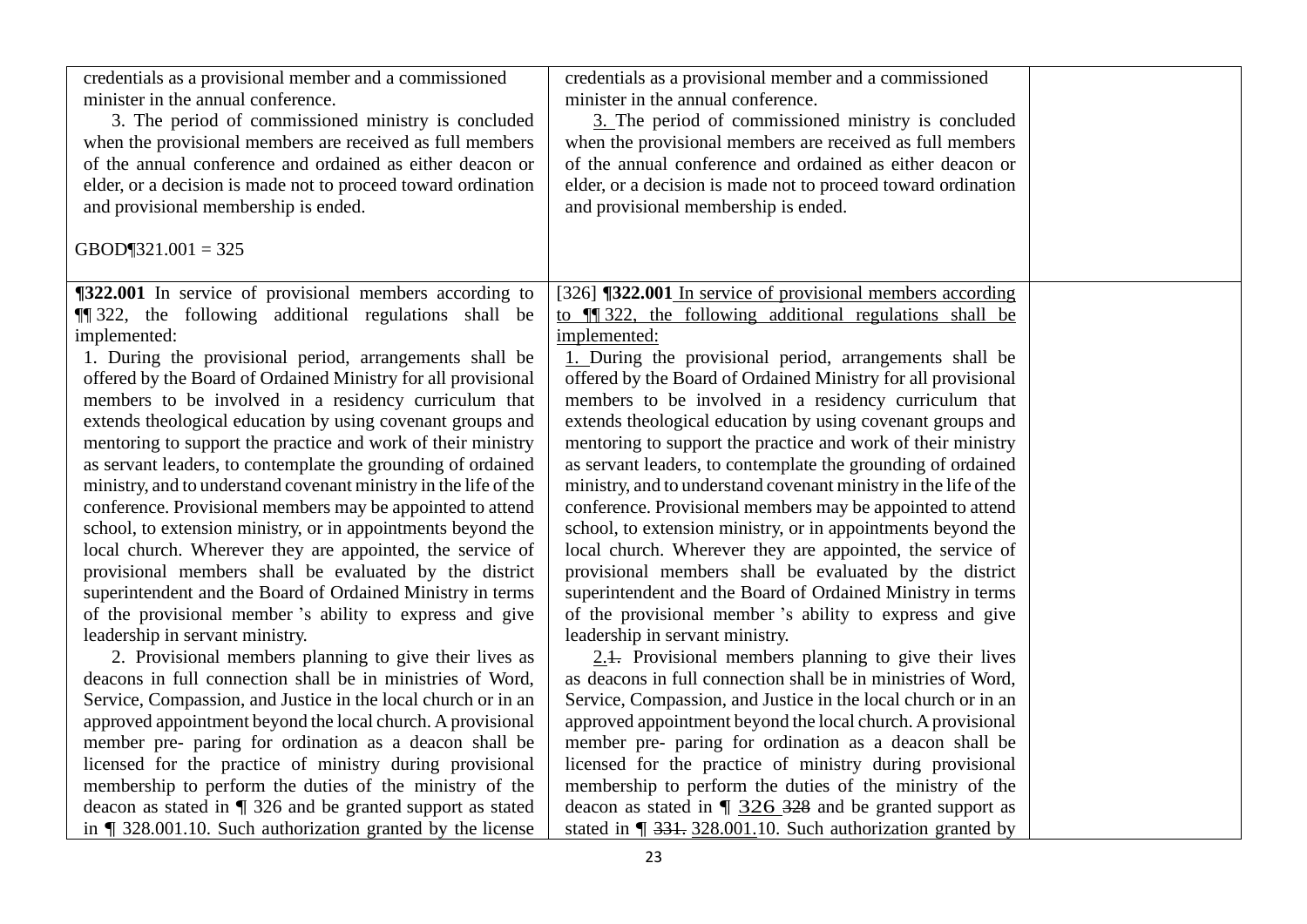may be renewed annually by the clergy session upon recommendation of the Board of Ordained Ministry.

3. Provisional members planning to give their lives as elders in full connection shall be in ministries of Word, Sacrament, Order, and Service in the local church or in an approved extension ministry. A provisional member preparing for ordination as an elder shall be licensed for pastoral ministry (¶ 312). Such authorization granted by the license may be renewed annually by the clergy session upon recommendation of the Board of Ordained Ministry.

4. Provisional members who are serving in extension ministries, enrolled in graduate degree programs, or appointments beyond the local church shall be accountable to the district superintendent and the Board of Ordained Ministry for the conduct of ministry, and for demonstrating their effectiveness in the ministry of the order to which they seek to be ordained. In all cases, they will also demonstrate their effectiveness in servant leadership in the local church to the satisfaction of the Board of Ordained Ministry.

5. Provisional members seeking to change their ordination track shall:

*a*) Write to the Board of Ordained Ministry and inform the district superintendent and bishop of their intention.

*b*) Interview with the Board of Ordained Ministry to articulate and clarify their call.

*c*) Fulfill academic and service requirements.

Upon the recommendation of the Board of Ordained Ministry and by vote of the clergy session the person may be received into full connection with the annual conference and be ordained into the order to which they are transitioning.

 $GBOD$ ¶322.001 = 326

the license may be renewed annually by the clergy session upon recommendation of the Board of Ordained Ministry.

3.2. Provisional members planning to give their lives as elders in full connection shall be in ministries of Word, Sacrament, Order, and Service in the local church or in an approved extension ministry. A provisional member preparing for ordination as an elder shall be licensed for pastoral ministry (¶ 312 315). Such authorization granted by the license may be renewed annually by the clergy session upon recommendation of the Board of Ordained Ministry.

4.3. Provisional members who are serving in extension ministries, enrolled in graduate degree programs, or appointments beyond the local church shall be accountable to the district superintendent and the Board of Ordained Ministry for the conduct of ministry, and for demonstrating their effectiveness in the ministry of the order to which they seek to be ordained. In all cases, they will also demonstrate their effectiveness in servant leadership in the local church to the satisfaction of the Board of Ordained Ministry.

5.4. Provisional members seeking to change their ordination track shall:

*a*) Write to the Board of Ordained Ministry and inform the district superintendent and bishop of their intention.

*b*) Interview with the Board of Ordained Ministry to articulate and clarify their call.

*c*) Fulfill academic and service requirements.

Upon the recommendation of the Board of Ordained Ministry and by vote of the clergy session the person may be received into full connection with the annual conference and be ordained into the order to which they are transitioning.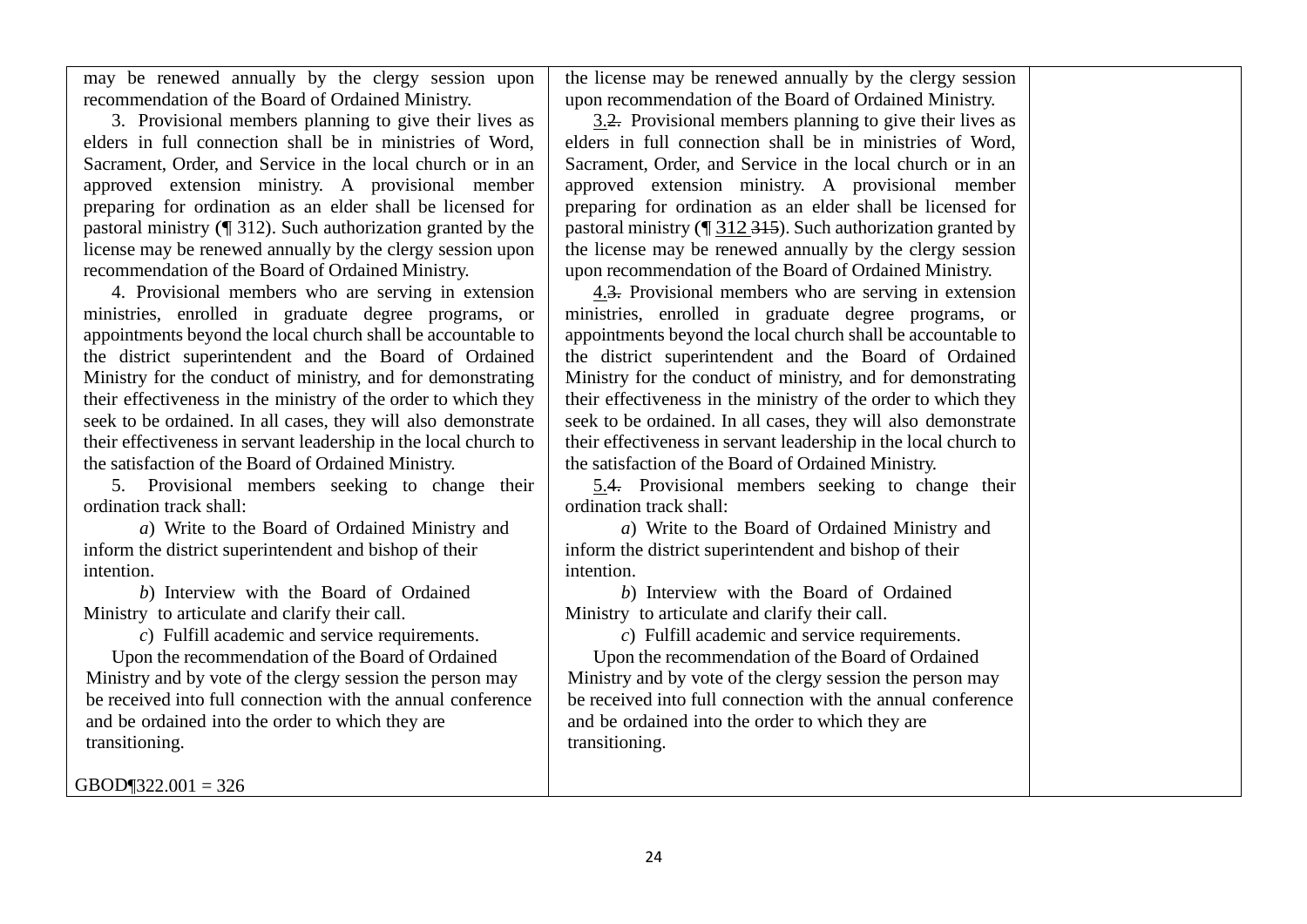| <b>[323.001</b> In eligibility and rights of provisional membership                                                      | [327] <b>[323.001</b> In eligibility and rights of provisional                                                              |  |
|--------------------------------------------------------------------------------------------------------------------------|-----------------------------------------------------------------------------------------------------------------------------|--|
| according to $\P$ 323, the following additional regulations shall                                                        | membership according to ¶ 323, the following additional                                                                     |  |
| be implemented:                                                                                                          | regulations shall be implemented:                                                                                           |  |
| 2. Provisional members shall be amenable to the annual                                                                   | $2.4$ . Provisional members shall be amenable to the                                                                        |  |
| conference in the performance of their ministry and are                                                                  | annual conference in the performance of their ministry and                                                                  |  |
| subject to the provisions of the <b>Book of</b> Discipline in the                                                        | are subject to the provisions of the <b>Book of</b> Discipline in the                                                       |  |
| performance of their duties. They shall be supervised by the                                                             | performance of their duties. They shall be supervised by the                                                                |  |
| district superintendent under whom they are appointed. They                                                              | district superintendent under whom they are appointed. They                                                                 |  |
| shall also be assigned a deacon or elder as mentor by the                                                                | shall also be assigned a deacon or elder as mentor by the                                                                   |  |
| Board of Ordained Ministry. Provisional members preparing                                                                | Board of Ordained Ministry. Provisional members preparing                                                                   |  |
| to become elders shall be eligible for appointment by meeting                                                            | to become elders shall be eligible for appointment by meeting                                                               |  |
| disciplinary provisions $(\P 312)$ .                                                                                     | disciplinary provisions $(\sqrt{\frac{312.315}{}})$ .                                                                       |  |
| 3. Provisional members in appointments beyond the                                                                        | 3.5. Provisional members in appointments beyond the                                                                         |  |
| local church shall relate themselves to the district                                                                     | local church shall relate themselves to the district                                                                        |  |
| superintendent in the area where their work is done. The                                                                 | superintendent in the area where their work is done. The                                                                    |  |
| district superintendent shall give them supervision and report                                                           | district superintendent shall give them supervision and report                                                              |  |
| annually to their Board of Ordained Ministry.                                                                            | annually to their Board of Ordained Ministry.                                                                               |  |
|                                                                                                                          |                                                                                                                             |  |
| $GBOD$ 323.001 = 327                                                                                                     |                                                                                                                             |  |
|                                                                                                                          |                                                                                                                             |  |
| <b><math>\P</math>324.001</b> In service requirements according to $\P$ $\P$ 324.3, the                                  | <b>¶324.001</b> In service requirements according to <b>[</b> ¶ 324.3, the                                                  |  |
| following additional regulations shall be implemented:                                                                   | following additional regulations shall be implemented:                                                                      |  |
| 1. Years of service for provisional deacons are satisfied by                                                             | 1. Years of service for provisional deacons are satisfied by                                                                |  |
| serving in any of the appointment settings list in $\P$ 328.                                                             | serving in any of the appointment settings list in $\P$ 328.                                                                |  |
| 2. Years of service for provisional elders are satisfied by                                                              | [335] 2. Years of service for provisional elders are satisfied                                                              |  |
| serving in any ministry setting requiring the regular<br>proclamation of the word, the administration of the sacraments, | by serving in any ministry setting requiring the regular<br>proclamation of the word, the administration of the sacraments, |  |
| and the short or long-term ordering of the life of the community                                                         | and the short or long-term ordering of the life of the community                                                            |  |
| of faith. Such ministry settings may include campus ministry,                                                            | of faith may count toward the fulfillment of this requirement.                                                              |  |
| college and university chaplaincy, hospital and prison                                                                   | Such ministry settings may include campus ministry, college                                                                 |  |
| chaplaincy, military chaplaincy, overseas/mission work and                                                               | and university chaplaincy, hospital and prison chaplaincy,                                                                  |  |
| other ministries so recognized by the Division of Ordained                                                               | military chaplaincy, overseas/mission work and other                                                                        |  |
| Ministry of the General Board of Higher Education and                                                                    | ministries so recognized by the Division of Ordained Ministry                                                               |  |
| Ministry.                                                                                                                | of the General Board of Higher Education and Ministry.                                                                      |  |
| 3. Upon recommendation of the Board of Ordained                                                                          | 3. Upon recommendation of the Board of Ordained                                                                             |  |
|                                                                                                                          |                                                                                                                             |  |
| Ministry, an annual conference may equate a provisional                                                                  | Ministry, an annual conference may equate a provisional                                                                     |  |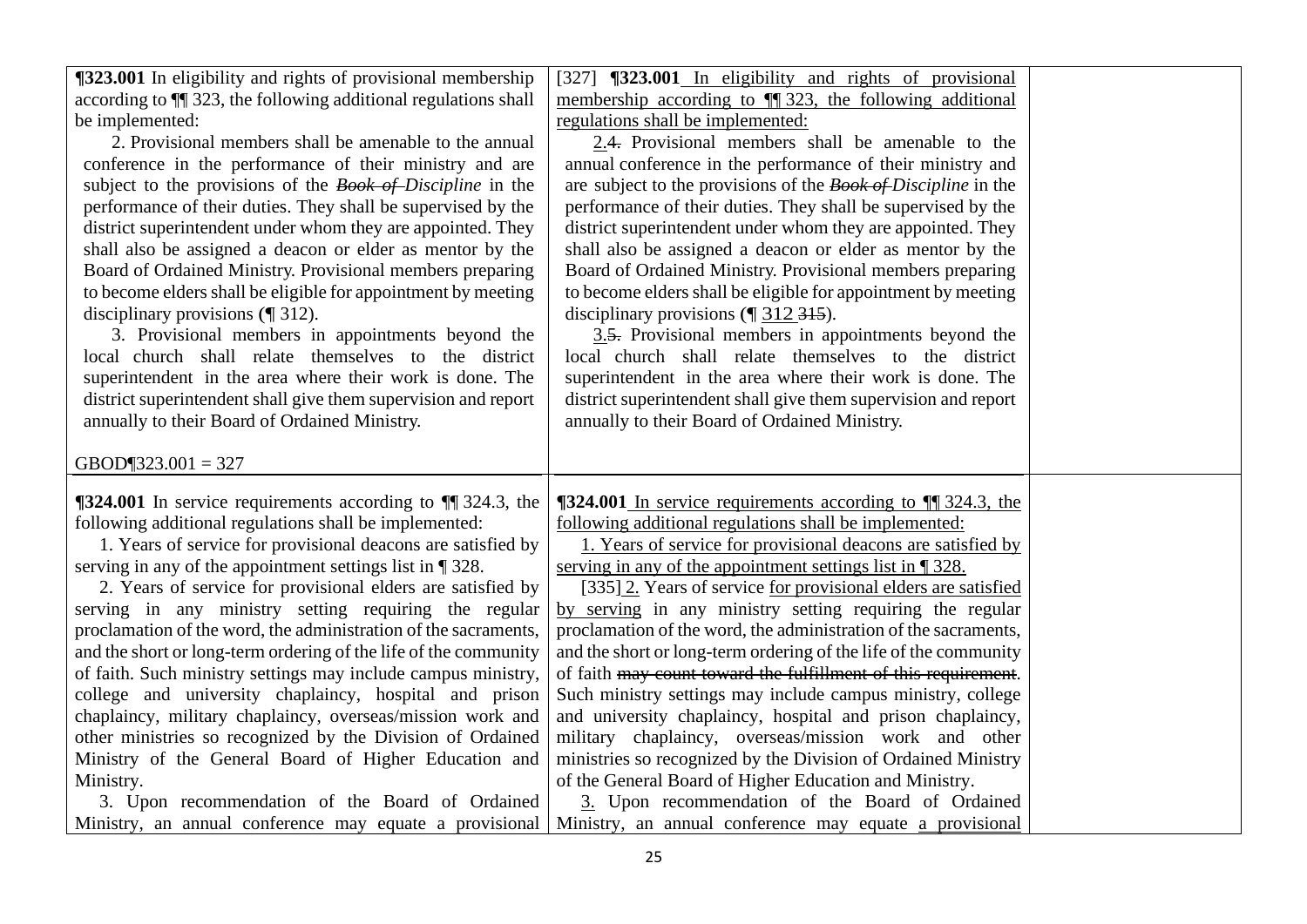deacon or a provisional elder's less than full-time to the requirement of full-time service. <sup>10</sup>

Such equivalence is to be determined in light of the years of service involved, the quality of that service, the maturity of the applicant, and other relevant factors. Supervision is to be *(a)* personally assumed or delegated by the district superintendent, and *(b)* assumed by a mentor assigned by the Board of Ordained Ministry. Their service shall be evaluated by the Board of Ordained Ministry as effective according to written guidelines developed by the board and adopted by the clergy members in full connection. $11$ 

In rare cases, the Board of Ordained Ministry may, by a two-thirds vote, approve years of service in an autonomous Methodist church as meeting this requirement if adequate supervision has been provided; (2) been previously elected as provisional members; (3) met the following educational requirements: *(a)* graduation with a Bachelor of Arts or equivalent degree from a college or university listed by the University Senate, or demonstrated competency equivalence through a process designed in consultation with the General Board of Higher Education and Ministry; *(b)* graduation with a Master of Divinity degree from a school of theology listed by the University Senate, or its equivalent as determined by the General Board of Higher Education and Ministry; or *(c)* met the education requirements of ¶ 320.7 for local pastors; (*d*) educational requirements in every case shall include completion of the basic graduate theological studies of the Christian faith as outlined in  $\P$  320.003.2(a); (4) satisfied the board regarding physical, mental, and emotional health; (5) prepared and preached at least one written sermon on a biblical passage specified by the Board of Ordained Ministry; (6) presented a detailed plan and outline for teaching a Bible study; (7) presented a project that demonstrates fruitfulness in carrying out the church's mission of "Making Disciples of Jesus Christ for the Transformation of the World"; (8) responded to a written or oral doctrinal examination

deacon or a provisional elder's less than full-time to the requirement of full-time service.<sup>10</sup>

Such equivalence is to be determined in light of the years of service involved, the quality of that service, the maturity of the applicant, and other relevant factors. Supervision is to be *(a)* personally assumed or delegated by the district superintendent, and *(b)* assumed by a mentor assigned by the Board of Ordained Ministry. Their service shall be evaluated by the Board of Ordained Ministry as effective according to written guidelines developed by the board and adopted by the clergy members in full connection. $^{11}$ 

In rare cases, the Board of Ordained Ministry may, by a two-thirds vote, approve years of service in an autonomous Methodist church as meeting this requirement if adequate supervision has been provided; (2) been previously elected as provisional members; (3) met the following educational requirements: *(a)* graduation with a Bachelor of Arts or equivalent degree from a college or university listed by the University Senate, or demonstrated competency equivalence through a process designed in consultation with the General Board of Higher Education and Ministry; *(b)* graduation with a Master of Divinity degree from a school of theology listed by the University Senate, or its equivalent as determined by the General Board of Higher Education and Ministry; or *(c)* met the education requirements of ¶ 320.7 324.6 for local pastors; (*d*) educational requirements in every case shall include completion of the basic graduate theological studies of the Christian faith as outlined in ¶ 320.003.2 (a); (4) satisfied the board regarding physical, mental, and emotional health; (5) prepared and preached at least one written sermon on a biblical passage specified by the Board of Ordained Ministry; (6) presented a detailed plan and outline for teaching a Bible study; (7) presented a project that demonstrates fruitfulness in carrying out the church's mission of "Making Disciples of Jesus Christ for the Transformation of the World"; (8) responded to a written or oral doctrinal examination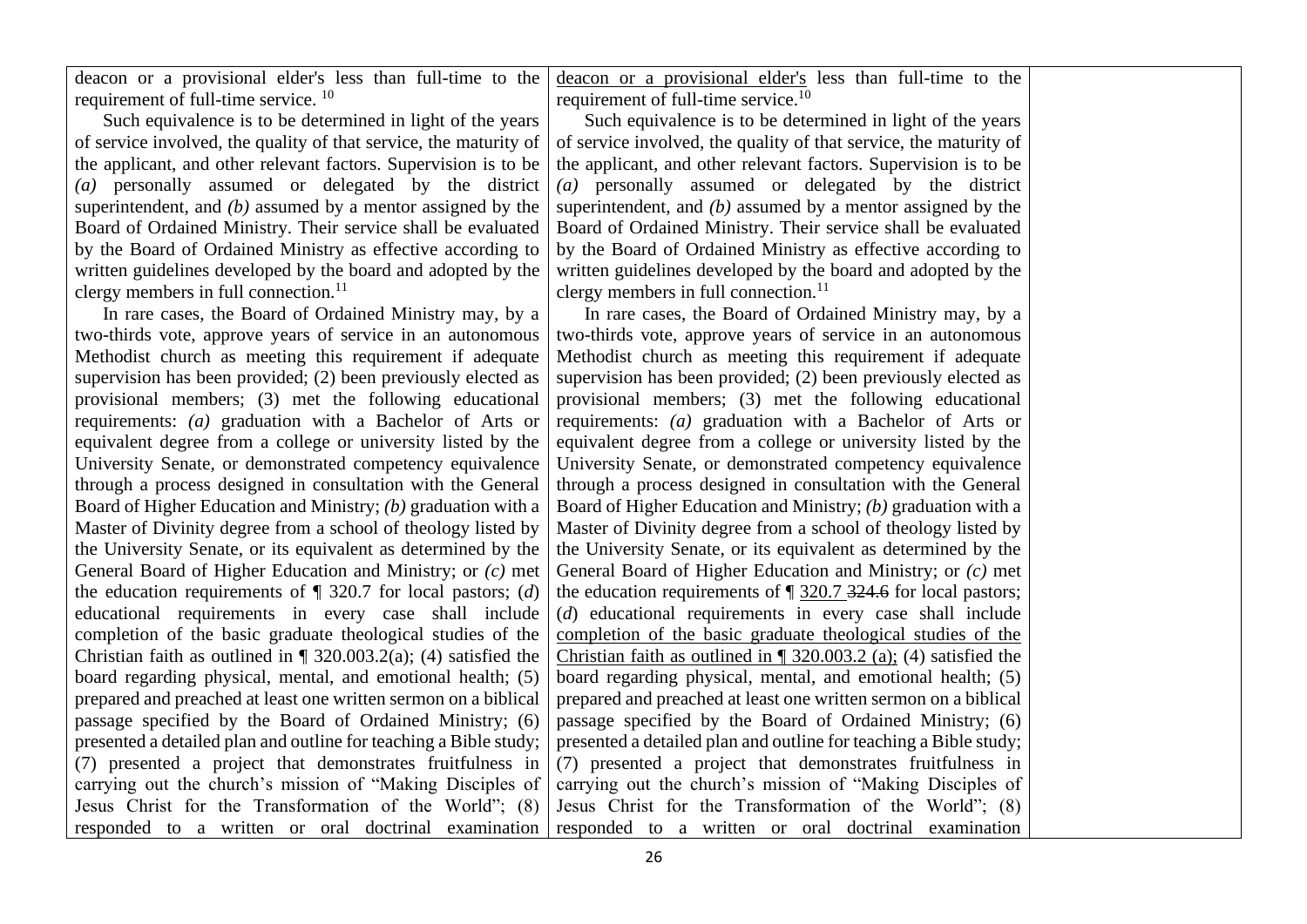| administered by the Board of Ordained Ministry. The              | administered by the Board of Ordained Ministry. The              |  |
|------------------------------------------------------------------|------------------------------------------------------------------|--|
| candidate should demonstrate the ability to communicate          | candidate should demonstrate the ability to communicate          |  |
| clearly in both oral and written form.                           | clearly in both oral and written form.                           |  |
|                                                                  |                                                                  |  |
| GBOD¶324.001 = new and 336                                       | <sup>10</sup> Judicial Council Decision 440                      |  |
| <sup>10</sup> Judicial Council Decision 440                      | <sup>11</sup> Judicial Council Decisions 555, 719                |  |
| $11$ Judicial Council Decisions 555, 719                         |                                                                  |  |
| ¶328.001 In appointments of deacons and provisional deacons      | [331] <b>[328.001</b> In appointments of deacons and provisional |  |
| to various ministries according to $\P$ 328, the following       | deacons to various ministries according to ¶ 328, the            |  |
| additional regulations shall be implemented:                     | following additional regulations shall be implemented:           |  |
| 1. $a$ ) Agencies and settings beyond the local church,          | $1. a)$ Agencies and settings beyond the local church,           |  |
| including ecumenical agencies, that extend the witness and       | including ecumenical agencies, that extend the witness and       |  |
| service of Christ's love and justice in the world and connect    | service of Christ's love and justice in the world and connect    |  |
| the church with the most needy, neglected, and marginalized;     | the church with the most needy, neglected, and marginalized;     |  |
| b) United Methodist Church-related agencies,                     | b) United Methodist Church-related agencies,                     |  |
| schools, colleges, theological schools, and within the           | schools, colleges, theological schools, and within the           |  |
| connectional structures of The United Methodist Church;          | connectional structures of The United Methodist Church;          |  |
| $c)$ A local congregation, charge, or cooperative                | $c)$ A local congregation, charge, or cooperative                |  |
| parish, leading in the congregation's mission to the world and   | parish, leading in the congregation's mission to the world and   |  |
| equipping all Christians to fulfill their own calls to Christian | equipping all Christians to fulfill their own calls to Christian |  |
| service;                                                         | service;                                                         |  |
| d) As students in research doctoral programs that may            | d) As students in research doctoral programs that may            |  |
| lead to appointments in academic settings as instructors or      | lead to appointments in academic settings as instructors or      |  |
| professors in colleges, universities, and theological schools    | professors in colleges, universities, and theological schools    |  |
| affiliated with The United Methodist Church;                     | affiliated with The United Methodist Church;                     |  |
| $e$ ) As instructors or professors or administrators in          | $e$ ) As instructors or professors or administrators in          |  |
| colleges, universities, and theological schools affiliated with  | colleges, universities, and theological schools affiliated with  |  |
| The United Methodist Church.                                     | The United Methodist Church.                                     |  |
| 2. Deacons and provisional deacons may be appointed              | 2. Deacons and provisional deacons may be appointed              |  |
| to attend school.                                                | to attend school.                                                |  |
| 3. Deacons and provisional deacons shall be appointed to         | 3. Deacons and provisional deacons shall be appointed to         |  |
| set- tings that allow fulfillment of their call and where        | set- tings that allow fulfillment of their call and where        |  |
| supervision is provided with goals, evaluation, and              | supervision is provided with goals, evaluation, and              |  |
| accountability acceptable to the bishop, the cabinet and the     | accountability acceptable to the bishop, the cabinet and the     |  |
| Board of Ordained Ministry.                                      | Board of Ordained Ministry.                                      |  |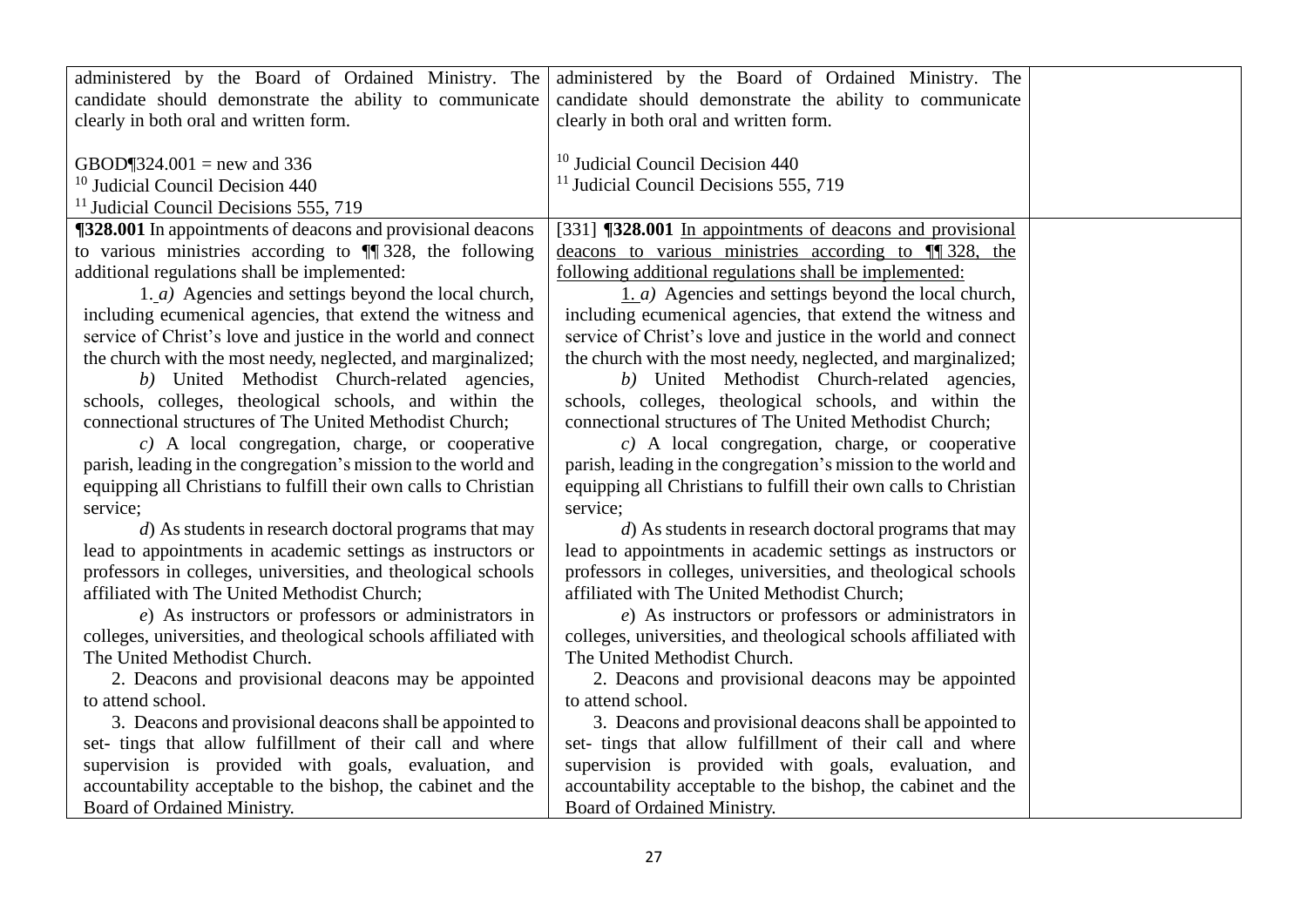4. *Appointments Beyond the Local Church- a)* Those seeking such an appointment shall submit a written statement to the bishop and the Board of Ordained Ministry, describing in detail the proposed setting for their ministry, sharing a sense of calling to that ministry and their gifts and evidence of God's grace for it, and expressing how the proposed ministry is an intentional fulfillment of their ordination vows. This statement shall also include a detailed description of the accountability structures related to the proposed ministry setting.

*b*) Deacons or provisional deacons who are appointed beyond the local church may pursue endorsement by the General Board of Higher Education and Ministry. The General Board of Higher Education and Ministry shall annually request the deacon or provisional deacon's bishop in the conference of member- ship to verify the appropriate employment of persons under its endorsement and request the bishop to reappoint.

*c)* Deacons and provisional deacons are amenable to the annual conference of which they are members and insofar as possible should maintain close working relationship with and effective participation in the work of their annual conference, assuming whatever responsibilities they are qualified and requested to assume. When deacons or provisional deacons are appointed to a setting beyond the local church outside of the conference where they hold membership, the appointment shall be made by the bishop of the conference where membership is held in consultation with the bishop of the area in which the appointment is located.

*d)* Deacons and provisional deacons appointed to set- tings beyond the local church shall submit annually to the bishop, the district superintendent, and the Board of Ordained Ministry, a written report on the official form developed for the Church by the General Council on Finance and Administration for use by the annual conference.

4. *Appointments Beyond the Local Church- a)* Those seeking such an appointment shall submit a written statement to the bishop and the Board of Ordained Ministry, describing in detail the proposed setting for their ministry, sharing a sense of calling to that ministry and their gifts and evidence of God's grace for it, and expressing how the proposed ministry is an intentional fulfillment of their ordination vows. This statement shall also include a detailed description of the accountability structures related to the proposed ministry setting.

*b*) Deacons or provisional deacons who are appointed beyond the local church may pursue endorsement by the General Board of Higher Education and Ministry. The General Board of Higher Education and Ministry shall annually request the deacon or provisional deacon's bishop in the conference of member- ship to verify the appropriate employment of persons under its endorsement and request the bishop to reappoint.

*c)* Deacons and provisional deacons are amenable to the annual conference of which they are members and insofar as possible should maintain close working relationship with and effective participation in the work of their annual conference, assuming whatever responsibilities they are qualified and requested to assume. When deacons or provisional deacons are appointed to a setting beyond the local church outside of the conference where they hold membership, the appointment shall be made by the bishop of the conference where membership is held in consultation with the bishop of the area in which the appointment is located.

*d)* Deacons and provisional deacons appointed to set- tings beyond the local church shall submit annually to the bishop, the district superintendent, and the Board of Ordained Ministry, a written report on the official form developed for the Church by the General Council on Finance and Administration for use by the annual conference.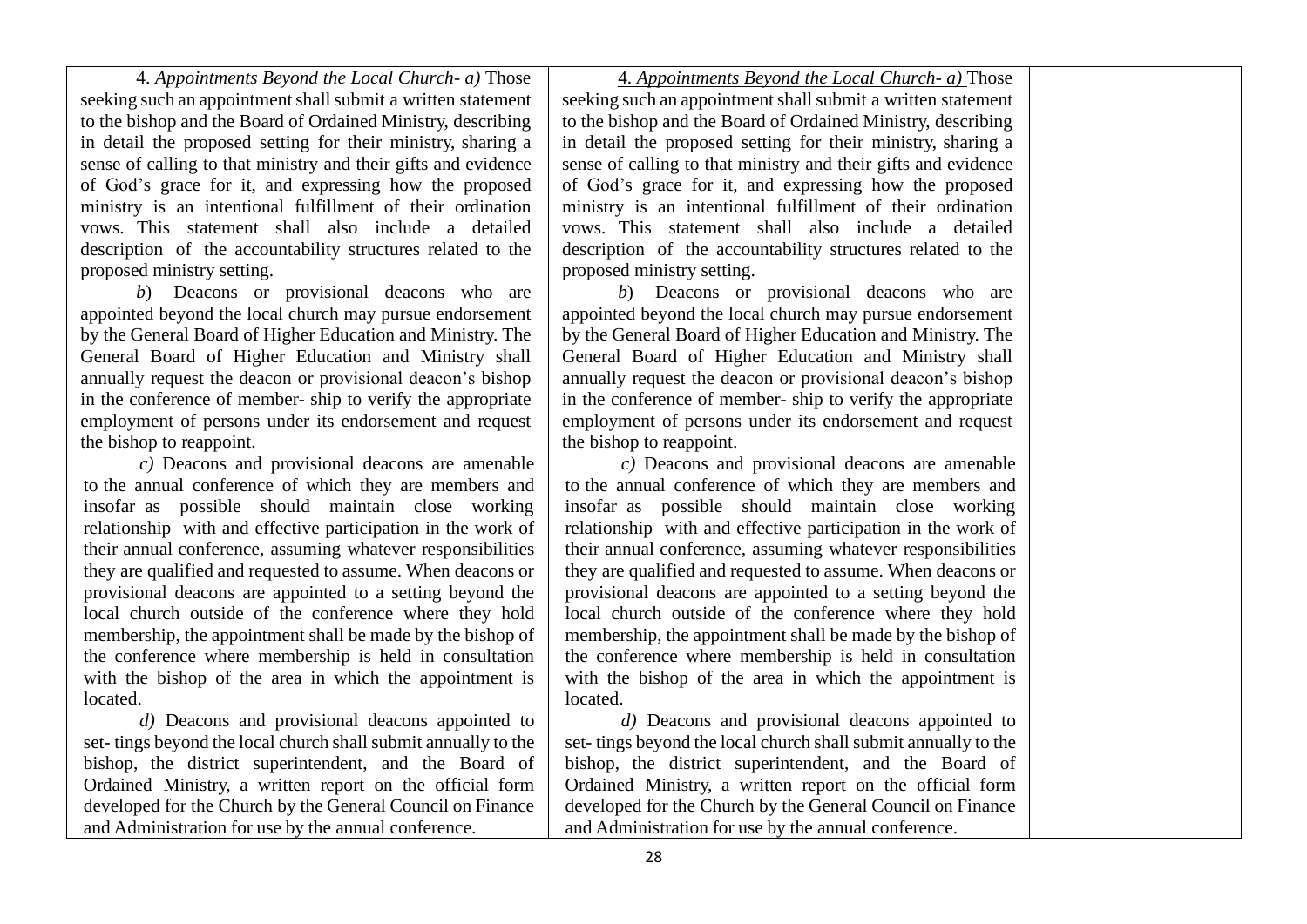Deacons and provisional deacons appointed to settings outside the annual conference in which they hold membership shall also furnish a copy of their report to the bishop of the area in which the appointment is located.

*e)* The General Board of Higher Education and Ministry, Division of Ordained Ministry, in order to assist the Boards of Ordained Ministry and cabinets, will provide guidelines for validating the appropriateness of appointment settings beyond the local church and will be available for consultation with bishops, cabinets, and Boards of Ordained Ministry.

5. When deacons and provisional deacons serve in an agency or setting beyond the local church, the bishop, after consultation with the deacon or provisional deacon and the pastor in charge, shall appoint the deacon or provisional deacon to a local congregation where they will take missional responsibility for leading other Christians into ministries of service. In this ministry the deacons and provisional deacons shall be accountable to the pas- tor in charge, the charge conference, and other bodies that coordinate the ministry of the local church. In those instances where the appointment is in another episcopal area, the appointment to a local church shall be made in consultation with the bishop of that area.

6. The appointment of deacons and provisional deacons shall be made by the bishop.

*a)* It may be initiated by the bishop or the district super- intendent, the individual deacon or provisional deacon, or the agency requesting the service of the deacon or provisional deacon. *b)* It shall be clarified by a written statement of intentionality of servant leadership in order to establish a clear distinction between the work to which all Christians are called and the work for which deacons and provisional deacons are appropriately prepared and authorized.

*c)* If the bishop and cabinet consider an appointment not to be in the best interest of the Church, the bishop may

Deacons and provisional deacons appointed to settings outside the annual conference in which they hold membership shall also furnish a copy of their report to the bishop of the area in which the appointment is located.

*e)* The General Board of Higher Education and Ministry, Division of Ordained Ministry, in order to assist the Boards of Ordained Ministry and cabinets, will provide guidelines for validating the appropriateness of appointment settings beyond the local church and will be available for consultation with bishops, cabinets, and Boards of Ordained Ministry.

5. When deacons and provisional deacons serve in an agency or setting beyond the local church, the bishop, after consultation with the deacon or provisional deacon and the pastor in charge, shall appoint the deacon or provisional deacon to a local congregation where they will take missional responsibility for leading other Christians into ministries of service. In this ministry the deacons and provisional deacons shall be accountable to the pas- tor in charge, the charge conference, and other bodies that coordinate the ministry of the local church. In those instances where the appointment is in another episcopal area, the appointment to a local church shall be made in consultation with the bishop of that area.

6. The appointment of deacons and provisional deacons shall be made by the bishop.

*a)* It may be initiated by the bishop or the district super- intendent, the individual deacon or provisional deacon, or the agency requesting the service of the deacon or provisional deacon. *b)* It shall be clarified by a written statement of intentionality of servant leadership in order to establish a clear distinction between the work to which all Christians are called and the work for which deacons and provisional deacons are appropriately prepared and authorized.

*c)* If the bishop and cabinet consider an appointment not to be in the best interest of the Church, the bishop may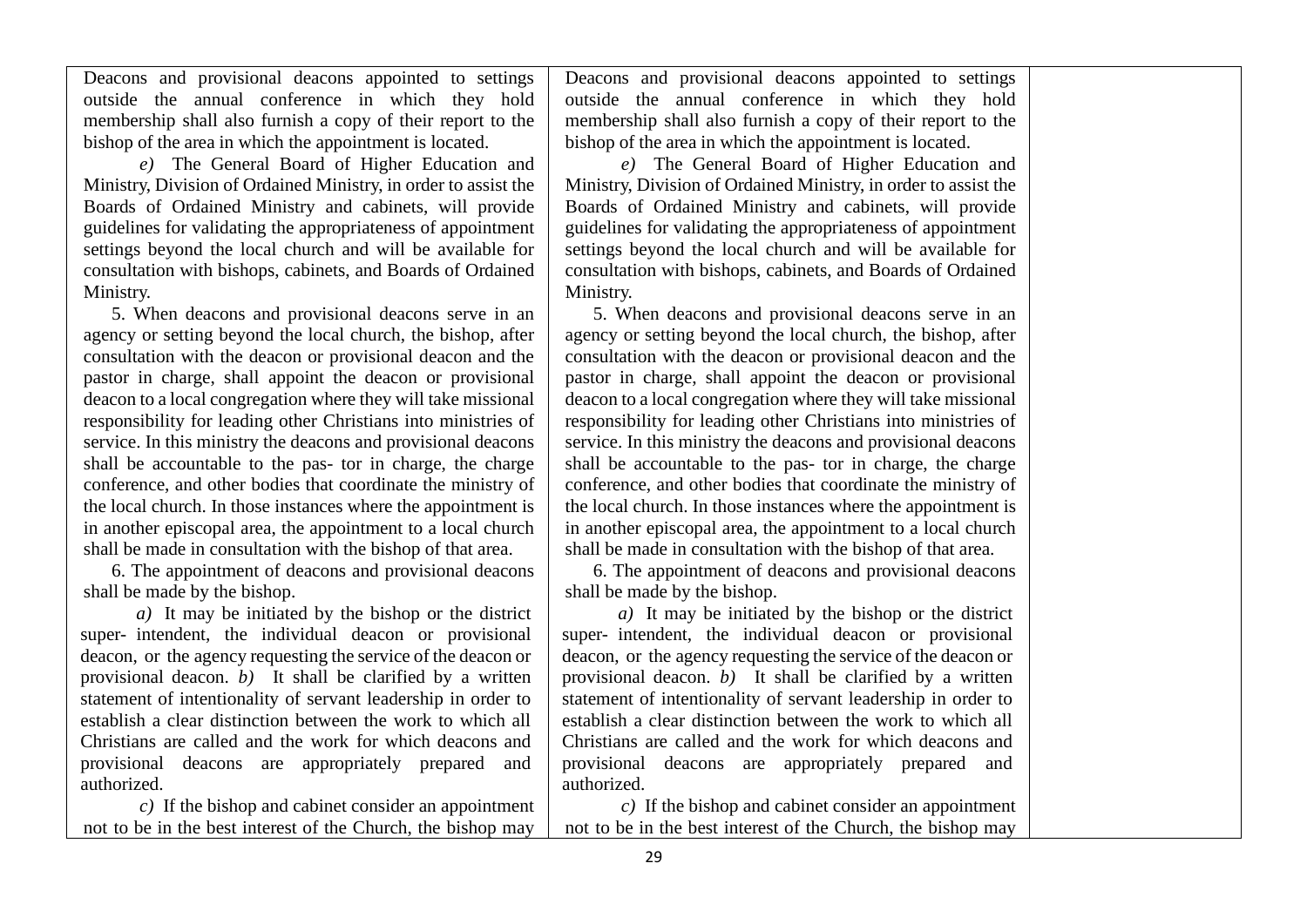choose not to make the appointment. In such event, the bishop shall consult with the deacon or provisional deacon and the Board of Ordained Ministry. The deacon or provisional deacon shall then seek another appointment, request a leave of absence or transitional leave, or relinquish his or her certificate of conference member- ship for deposit with the conference secretary, or be terminated by disciplinary procedures. The procedures for fair process in administrative hearings (¶ 352.2) shall be followed in any involuntary termination procedure. *d*) Deacons and provisional deacons at their own request or with their consent may be appointed to a nonsalaried position. Such missional appointments will serve to express the Church's concern for social holiness, for ministry among the poor, and for advancing emerging needs of the future. In such cases, the bishop will carefully review plans for expressing this appointed ministry and will consult with the deacon or provisional deacon about the well-being and financial security of his or her family.

7. At the request of the deacon or provisional deacon and with the consent of the bishop and cabinet where conference membership is held, the deacon or provisional deacon may receive a less than full-time appointment under the following conditions:

*a)* The deacon or provisional deacon shall present a writ- ten request to the bishop, district superintendent, and the conference Board of Ordained Ministry, giving a rationale for the request at least ninety days prior to the annual conference at which the appointment is to be made.

*b)* Reappointment to less than full-time service shall be requested annually of the bishop by the deacon or provisional deacon.

*c)* The bishop may make an interim appointment to less than full-time service upon request of a deacon or provisional deacon, with the recommendation of the choose not to make the appointment. In such event, the bishop shall consult with the deacon or provisional deacon and the Board of Ordained Ministry. The deacon or provisional deacon shall then seek another appointment, request a leave of absence or transitional leave, or relinquish his or her certificate of conference member- ship for deposit with the conference secretary, or be terminated by disciplinary procedures. The procedures for fair process in administrative hearings (¶352.2 361.2) shall be followed in any involuntary termination procedure. *d)* Deacons and provisional deacons at their own request or with their consent may be appointed to a nonsalaried position. Such missional appointments will serve to express the Church's concern for social holiness, for ministry among the poor, and for advancing emerging needs of the future. In such cases, the bishop will carefully review plans for expressing this appointed ministry and will consult with the deacon or provisional deacon about the well-being and financial security of his or her family.

7. At the request of the deacon or provisional deacon and with the consent of the bishop and cabinet where conference membership is held, the deacon or provisional deacon may receive a less than full-time appointment under the following conditions:

*a)* The deacon or provisional deacon shall present a writ- ten request to the bishop, district superintendent, and the conference Board of Ordained Ministry, giving a rationale for the request at least ninety days prior to the annual conference at which the appointment is to be made.

*b)* Reappointment to less than full-time service shall be requested annually of the bishop by the deacon or provisional deacon.

*c)* The bishop may make an interim appointment to less than full-time service upon request of a deacon or provisional deacon, with the recommendation of the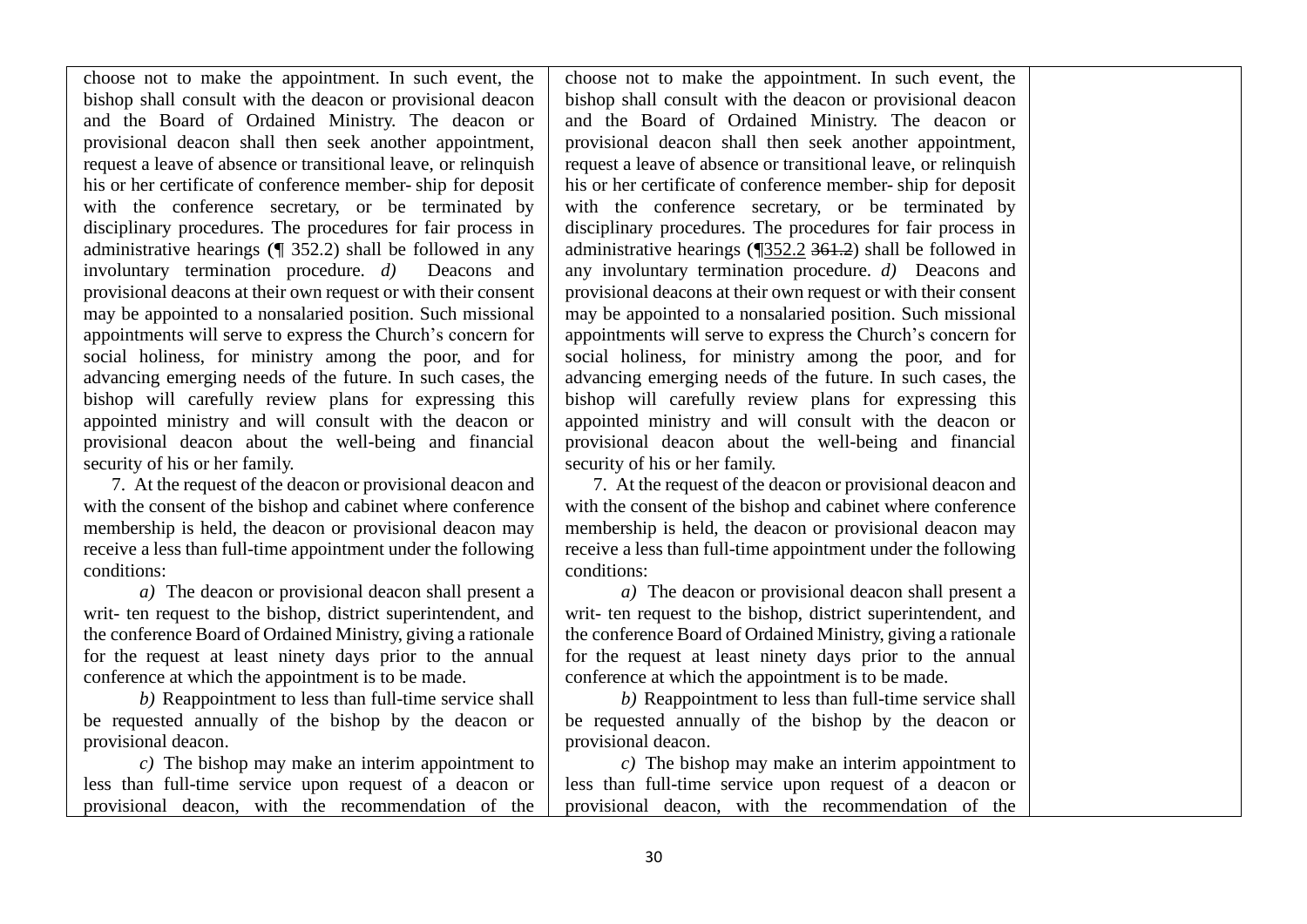executive committee of the conference Board of Ordained Ministry.

8. Deacons and provisional deacons, with the approval of their bishop and the judicatory authorities of the other denomination may receive an appointment to another denomination while retaining their home conference membership. The appointment may be made in response to exceptional missional needs.

9. *Charge Conference Membership-*Deacons and provisional deacons serving in appointments outside the conference in which they hold membership shall, after consultation and with the written consent of the pastor in charge, also establish an affiliate relationship with a charge conference in the annual conference in which the appointment is located.

10. Support for deacons and provisional deacons appointed by a bishop.

*a)* Deacons and provisional deacons shall receive their support under the policies and agreements of the setting to which they are appointed.

*b)* Deacons who are appointed to a local congregation, charge, or cooperative parish, shall receive a salary from the local church, charge, or cooperative parish (¶ 532.004.6.*b*) not less than the minimum established by the equitable compensation policy of the annual conference for elders. Provisional deacons who are appointed to a local congregation, charge, or cooperative parish shall receive a salary from the local church, charge, or cooperative parish (¶532.004.6) not less than the minimum established for provisional elders. When deacons or provisional deacons are appointed to less than full-time ministry in a local congregation, charge or cooperative parish they shall receive a salary that is no less than the minimum salary for elders or provisional elders, prorated in one-quarter time increments (see ¶ 328.001.6*d*).

*c*) Deacons and provisional deacons shall participate in the denominational pension and benefit plans and programs.

executive committee of the conference Board of Ordained Ministry.

8. Deacons and provisional deacons, with the approval of their bishop and the judicatory authorities of the other denomination may receive an appointment to another denomination while retaining their home conference membership. The appointment may be made in response to exceptional missional needs.

9. *Charge Conference Membership-*Deacons and provisional deacons serving in appointments outside the conference in which they hold membership shall, after consultation and with the written consent of the pastor in charge, also establish an affiliate relationship with a charge conference in the annual conference in which the appointment is located.

10. Support for deacons and provisional deacons appointed by a bishop.

*a)* Deacons and provisional deacons shall receive their support under the policies and agreements of the setting to which they are appointed.

*b)* Deacons who are appointed to a local congregation, charge, or cooperative parish, shall receive a salary from the local church, charge, or cooperative parish (¶532.004.6.*b*  $625.2$ ) not less than the minimum established by the equitable compensation policy of the annual conference for elders. Provisional deacons who are appointed to a local congregation, charge, or cooperative parish shall receive a salary from the local church, charge, or cooperative parish (¶532.004.6 <del>625.2,</del> .4) not less than the minimum established for provisional elders. When deacons or provisional deacons are appointed to less than full-time ministry in a local congregation, charge or cooperative parish they shall receive a salary that is no less than the minimum salary for elders or provisional elders, prorated in one-quarter time increments (see ¶ 331 328.001.6*d*).

*c*) Deacons and provisional deacons shall participate in the denominational pension and benefit plans and programs.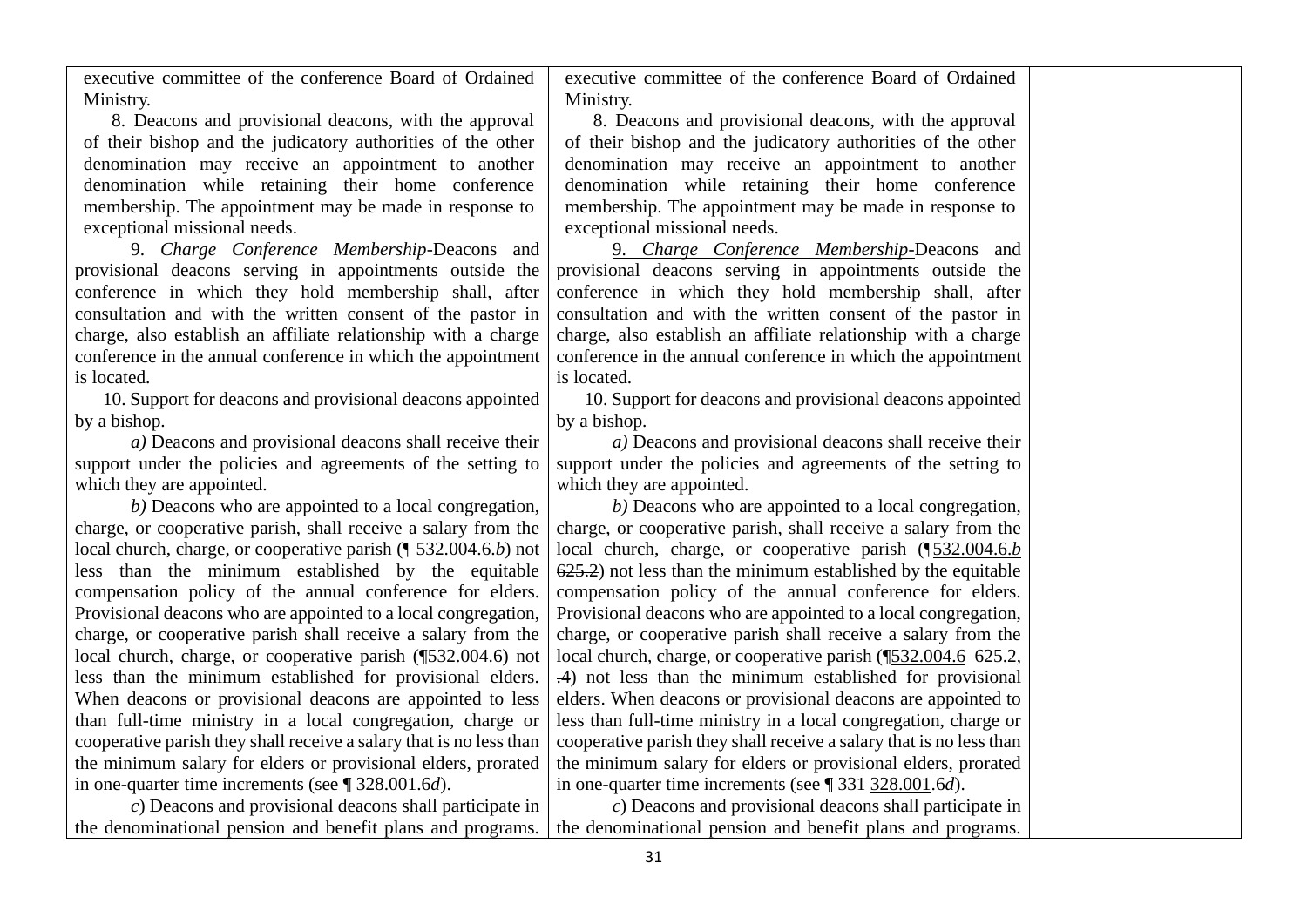| They shall participate in the health benefit and supplemental              | They shall participate in the health benefit and supplemental              |  |
|----------------------------------------------------------------------------|----------------------------------------------------------------------------|--|
| programs of the annual conference subject to the provisions                | programs of the annual conference subject to the provisions                |  |
| and standards of those programs as established by the annual               | and standards of those programs as established by the annual               |  |
| conference when health benefit coverage is not provided from               | conference when health benefit coverage is not provided from               |  |
| another source.                                                            | another source.                                                            |  |
| d) The above (§ 10 [a-c]) does not apply to a deacon or                    | d) The above (§ 10 [a-c]) does not apply to a deacon or                    |  |
| provisional deacon appointed by a bishop to a nonsalaried                  | provisional deacon appointed by a bishop to a nonsalaried                  |  |
| position $(\S 6[d])$ .                                                     | position $(\S 6[d])$ .                                                     |  |
| $e$ ) Since deacons and provisional deacons are not                        | $e$ ) Since deacons and provisional deacons are not                        |  |
| guaranteed a place of employment in the Church, special                    | guaranteed a place of employment in the Church, special                    |  |
| attention shall be given to termination procedures that allow              | attention shall be given to termination procedures that allow              |  |
| time for seeking another service appointment. Notification of              | time for seeking another service appointment. Notification of              |  |
| dismissal shall provide for a ninety-day period prior to final             | dismissal shall provide for a ninety-day period prior to final             |  |
| termination of the appointment except for causes as listed in $\P$         | termination of the appointment except for causes as listed in $\P$         |  |
| 2702. Deacons or provisional deacons shall not be dismissed                | 2702. Deacons or provisional deacons shall not be dismissed                |  |
| from a local church appointment without prior consultation                 | from a local church appointment without prior consultation                 |  |
| between the deacon or provisional deacon and the Staff-Parish              | between the deacon or provisional deacon and the Staff-Parish              |  |
| Relations Committee, nor without the full knowledge of the                 | Relations Committee, nor without the full knowledge of the                 |  |
| overseeing district superintendent and the presiding bishop.               | overseeing district superintendent and the presiding bishop.               |  |
|                                                                            |                                                                            |  |
| $GBOD$ 328.001 = 331                                                       |                                                                            |  |
| ¶329.001 In regards to ¶¶ 329, the following additional                    | [333] [329.001 In regards to [[ 329, the following additional              |  |
| regulations shall be implemented for elders in full connection:            | regulations shall be implemented for elders in full connection:            |  |
| They live with all other ordained elders in mutual trust and               | They live with all other ordained ministers elders in mutual               |  |
| concern and seek with them the sanctification of the                       | trust and concern and seek with them the sanctification of                 |  |
| fellowship. By entering into the covenant, they accept and                 | the fellowship. By entering into the covenant, they accept                 |  |
| subject themselves to the process of clergy discipline,                    | and subject themselves to the process of clergy discipline,                |  |
| including serving on committees on investigation, trial courts,            | including serving on committees on investigation, trial courts,            |  |
| or appellate committees. Only those shall be elected to full               | or appellate committees. Only those shall be elected to full               |  |
| membership who are of unquestionable moral character and                   | membership who are of unquestionable moral character and                   |  |
| genuine piety, sound in the fundamental doctrines of                       | genuine piety, sound in the fundamental doctrines of                       |  |
| Christianity, and faithful in the discharge of their duties. <sup>12</sup> | Christianity, and faithful in the discharge of their duties. <sup>12</sup> |  |
| $GBOD$ 329.001 = 333                                                       | Judicial Council Decisions 406, 534                                        |  |
|                                                                            |                                                                            |  |
| Judicial Council Decisions 406, 534                                        |                                                                            |  |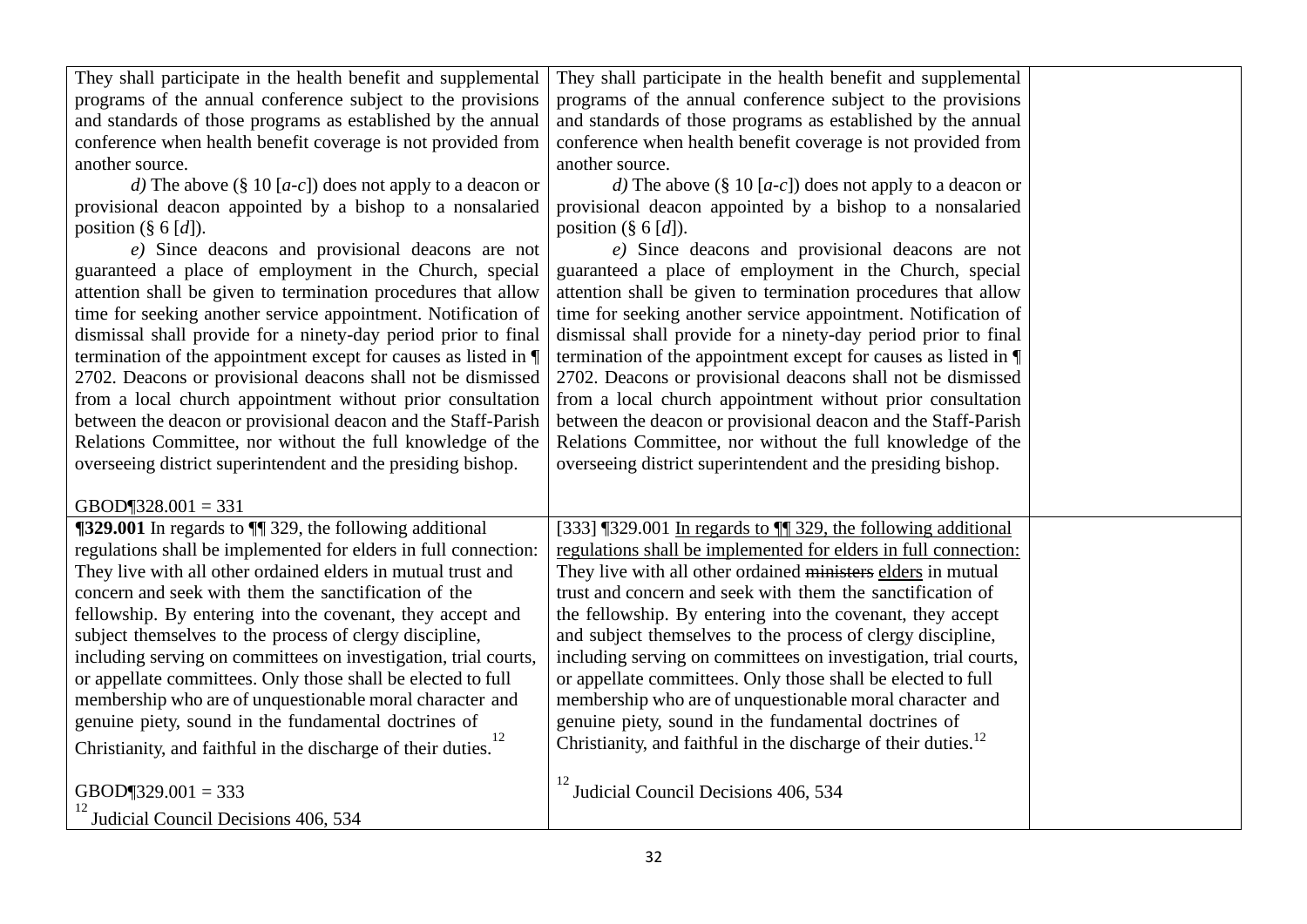| ¶330.001 In professional responsibilities according to                   | [334.2] <b>[330.001</b> In professional responsibilities according to |  |
|--------------------------------------------------------------------------|-----------------------------------------------------------------------|--|
| <b>II</b> 330.3, the following additional regulations shall be           | <b>II</b> 330.3, the following additional regulations shall be        |  |
| implemented:                                                             | implemented:                                                          |  |
| These responsibilities shall include:                                    | These responsibilities shall include:                                 |  |
| $a)$ Continuing availability for appointment. <sup>13</sup>              | a) Continuing availability for appointment. <sup>13</sup>             |  |
| $b)$ Annual participation in a process of evaluation with                | $b)$ Annual participation in a process of evaluation with             |  |
| committees on pastor-parish relations or comparable authority            | committees on pastor-parish relations or comparable authority         |  |
| as well as annual participation in a process of evaluation with          | as well as annual participation in a process of evaluation with       |  |
| the district superintendent or comparable authority.                     | the district superintendent or comparable authority.                  |  |
| c) Evidence of continuing effectiveness reflected in                     | c) Evidence of continuing effectiveness reflected in                  |  |
| annual evaluations by the pastor-parish relations committee              | annual evaluations by the pastor-parish relations committee           |  |
| and by the district superintendent or comparable authorities             | and by the district superintendent or comparable authorities          |  |
| d) Growth in professional competence<br>and                              | d) Growth in professional competence<br>and                           |  |
| effectiveness through continuing education and formation. The            | effectiveness through continuing education and formation. The         |  |
| Board of Ordained Ministry may set the minimum standards                 | Board of Ordained Ministry may set the minimum standards              |  |
| and specific guidelines for continuing education and formation           | and specific guidelines for continuing education and formation        |  |
| for conference members:                                                  | for conference members:                                               |  |
| $e$ ) Willingness to assume supervisory and mentoring                    | $e$ ) Willingness to assume supervisory and mentoring                 |  |
| responsibilities within the connection.                                  | responsibilities within the connection.                               |  |
|                                                                          |                                                                       |  |
| GBOD¶330.001 = 334.2                                                     | <sup>13</sup> Judicial Council Decision 492                           |  |
| <sup>13</sup> Judicial Council Decision 492                              |                                                                       |  |
|                                                                          |                                                                       |  |
| <b>[331.001</b> In regards to <b>[</b> [ 331.1, the following additional | [337] $\P$ 331.001 In regards to $\P$ 331.1, the following additional |  |
| regulations shall be implemented for elders serving in an                | regulations shall be implemented for elders serving in an             |  |
| affiliated relationship in a missionary conference:                      | affiliated relationship in a missionary conference:                   |  |
| that appointment is terminated by the bishop who presides                | provided that if the elder is appointed to serve in an                |  |
| in the missionary conference, then the responsibility for                | affiliated relationship in a missionary conference (¶ 586.4b)         |  |
| meeting this obligation of being continued under appointment             | and that appointment is terminated by the bishop who presides         |  |
| rests with the bishop of the conference of which the elder is a          | in the missionary conference, then the responsibility for             |  |
| member. <sup>14</sup>                                                    | meeting this obligation of being continued under appointment          |  |
|                                                                          | rests with the bishop of the conference of which the elder is a       |  |
| $GBOD$ [331.001 = 337                                                    | member. <sup>14</sup>                                                 |  |
| <sup>14</sup> See Judicial Council Decisions 380, 462, 492, 524, 702,    |                                                                       |  |
| 985, 1226.                                                               | <sup>14</sup> See Judicial Council Decisions 380, 462, 492, 524, 702, |  |
|                                                                          | 985, 1226.                                                            |  |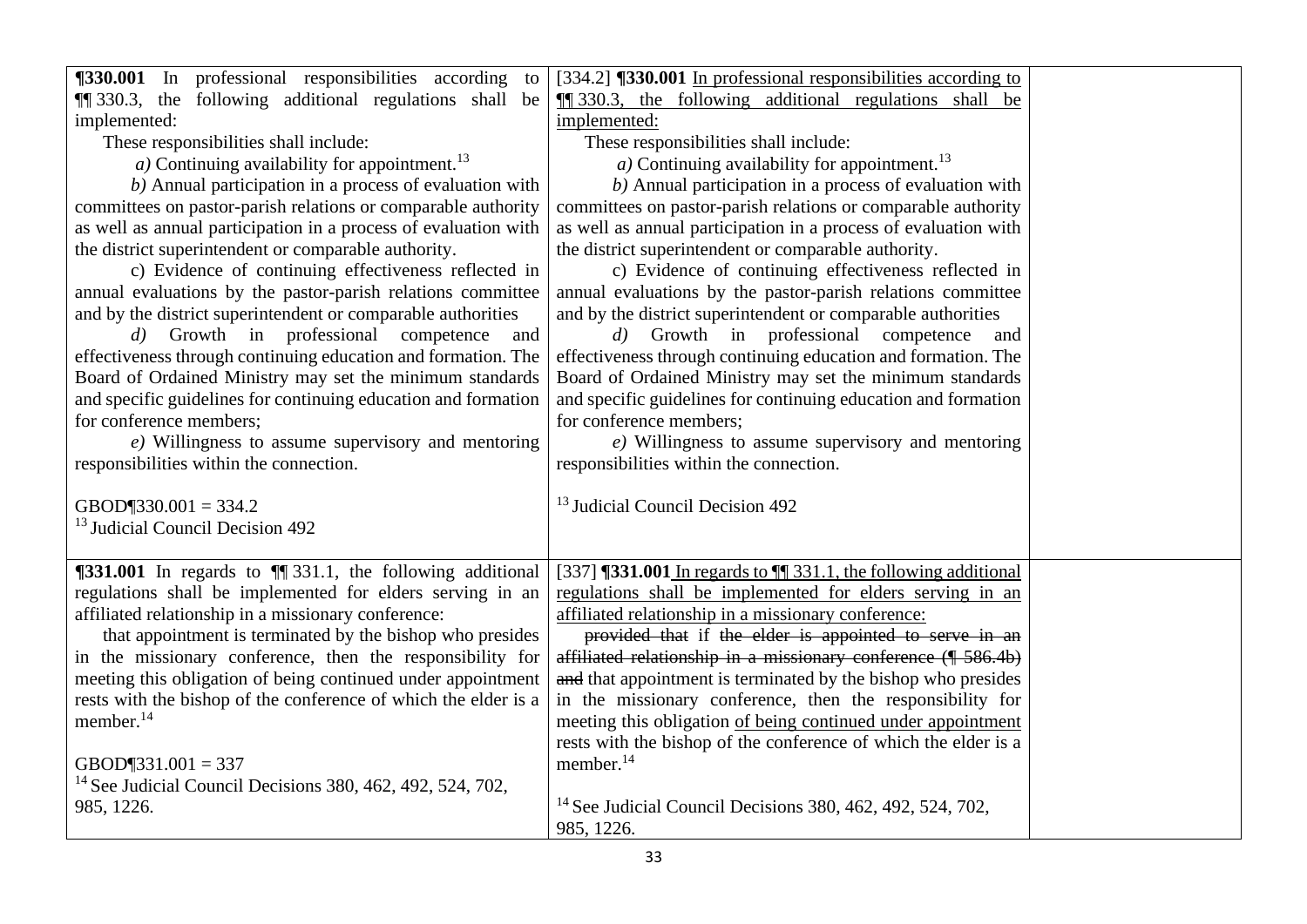$\P$ **331.002** In regards to appointments to extension ministries according to ¶¶ 331.3, the following additional regulations shall be implemented:

1. Such appointments shall be given the same moral and spiritual support by the annual conference as are persons in appointments to pastoral charges.<sup>15</sup> Their effectiveness shall be evaluated in the context of the specific setting in which their ministry is performed. Such ministry settings shall include teaching, pastoral care and counseling, chaplaincy, campus ministry, social services, and other ministries so recognized by the conference Board of Ordained Ministry and approved by the bishop.

*a*) Full connection and provisional member elders, associate members, and persons licensed for pastoral ministry may be appointed to Extension Ministries serving in ministries of pastoral care in specialized settings. See ¶¶ 322.001 for specific information about Extension Ministries.

 b) Elders may be appointed to extension ministries that include appointments as students in research doctoral programs that may lead to appointments in academic settings as instructors or professors in colleges, universities, and theological schools affiliated with The United Methodist Church. Elders may also be appointed to extension ministries, including service as instructors or professors or administrators in colleges, universities, and theological schools affiliated with The United Methodist Church.

*c*) All persons in such appointments should:

(1) be appointed to a setting that provides an appropriate support and accountability structure;

(2) continue to be accountable to the annual conference for the practice of their ministry;

(3) provide an annual report, including a narrative of their ministry, evidence of continuing education, and evidence of an annual evaluation in their setting;

(4) maintain a relationship with a charge conference. 2. When either the conference member or the annual

 $\P$ **331.002** In regards to appointments to extension ministries according to ¶¶ 331.3, the following additional regulations shall be implemented:

[337.3] 1. Such appointments shall be given the same moral and spiritual support by the annual conference as are persons in appointments to pastoral charges.<sup>15</sup> Their effectiveness shall be evaluated in the context of the specific setting in which their ministry is performed. Such ministry settings shall include teaching, pastoral care and counseling, chaplaincy, campus ministry, social services, and other ministries so recognized by the conference Board of Ordained Ministry and approved by the bishop.

*a*) Full connection and provisional member elders, associate members, and persons licensed for pastoral ministry may be appointed to Extension Ministries serving in ministries of pastoral care in specialized settings. See ¶¶ 322.001 326, 343-344 for specific information about Extension Ministries.

 b) Elders may be appointed to extension ministries that include appointments as students in research doctoral programs that may lead to appointments in academic settings as instructors or professors in colleges, universities, and theological schools affiliated with The United Methodist Church. Elders may also be appointed to extension ministries, including service as instructors or professors or administrators in colleges, universities, and theological schools affiliated with The United Methodist Church.

*c*) All persons in such appointments should:

(1) be appointed to a setting that provides an appropriate support and accountability structure;

(2) continue to be accountable to the annual conference for the practice of their ministry;

(3) provide an annual report, including a narrative of their ministry, evidence of continuing education, and evidence of an annual evaluation in their setting;

(4) maintain a relationship with a charge conference. [344] 2. When either the conference member or the annual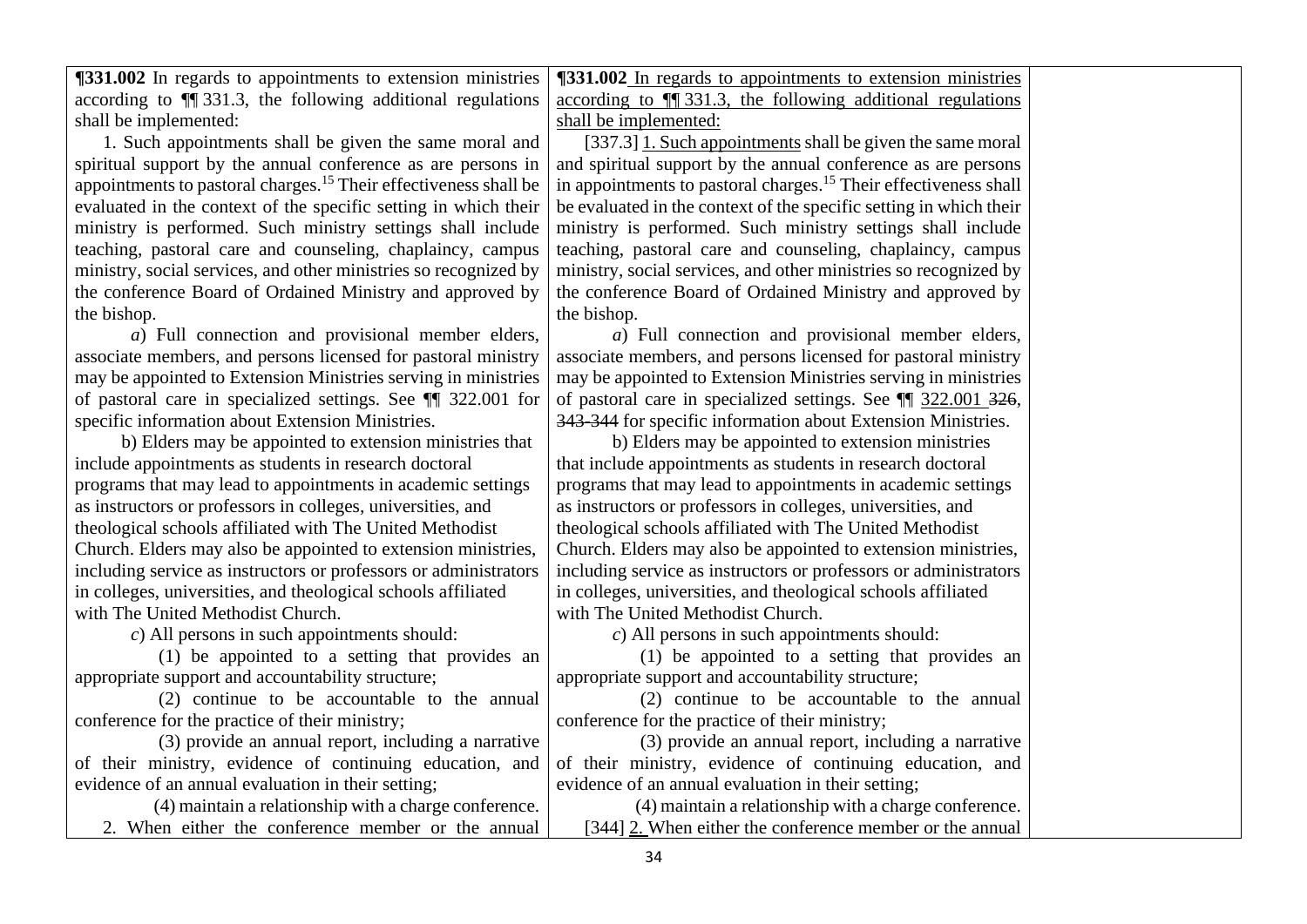conference requests appointment to a pastoral charge, the request shall be made in writing to or from the bishop, the cabinet, and the Board of Ordained Ministry. Such a request should be made at least six months prior to annual conference. In both instances, consultation shall give due regard to the individual's special training, experience, skills, and leadership potential.

3. *Categories of Appointment*-In order to establish a clear distinction between the work to which all Christians are called and the tasks for which clergy are appropriately prepared and authorized, the following categories are established for appointments of elders and associate members within the itineracy and those licensed for pastoral ministry of The United Methodist Church.

*a)* Appointments within the connectional structures of United Methodism:

(1) Appointments for which the annual conference provides for pension contributions to the Ministerial Pension Plan, amended and restated effective January 1, 2007, as the Clergy Retirement Security Program, such as district superintendents, staff members of conference councils and boards, treasurers, bishops' assistants, superintendents or directors of parish development, general evangelists, and campus ministers. Only elders in full connection may be appointed district superintendents;

(2) Appointments to a general agency for which the general agency provides pension contributions through December 31, 2006 to the Ministerial Pension Plan and, effective January 1, 2007, to the Retirement Security Program for General Agencies of The United Methodist Church, amended and restated effective January 1, 2010 as the Retirement Plan for General Agencies;

(3) Appointments to a United Methodist institution or other ministry, such as superintendents or directors of parish development, general evangelists, campus ministers, missionaries, faculty and administrators of United Methodist

conference requests appointment to a pastoral charge, the request shall be made in writing to or from the bishop, the cabinet, and the Board of Ordained Ministry. Such a request should be made at least six months prior to annual conference. In both instances, consultation shall give due regard to the individual's special training, experience, skills, and leadership potential.

3.1. *Categories of Appointment*-In order to establish a clear distinction between the work to which all Christians are called and the tasks for which clergy are appropriately prepared and authorized, the following categories are established for appointments of elders and associate members within the itineracy and those licensed for pastoral ministry of The United Methodist Church.

*a)* Appointments within the connectional structures of United Methodism:

(1) Appointments for which the annual conference provides for pension contributions to the Ministerial Pension Plan, amended and restated effective January 1, 2007, as the Clergy Retirement Security Program, such as district superintendents, staff members of conference councils and boards, treasurers, bishops' assistants, superintendents or directors of parish development, general evangelists, and campus ministers. Only elders in full connection may be appointed district superintendents;

(2) Appointments to a general agency for which the general agency provides pension contributions through December 31, 2006 to the Ministerial Pension Plan and, effective January 1, 2007, to the Retirement Security Program for General Agencies of The United Methodist Church, amended and restated effective January 1, 2010 as the Retirement Plan for General Agencies;

(3) Appointments to a United Methodist institution or other ministry, such as superintendents or directors of parish development, general evangelists, campus ministers, missionaries, faculty and administrators of United Methodist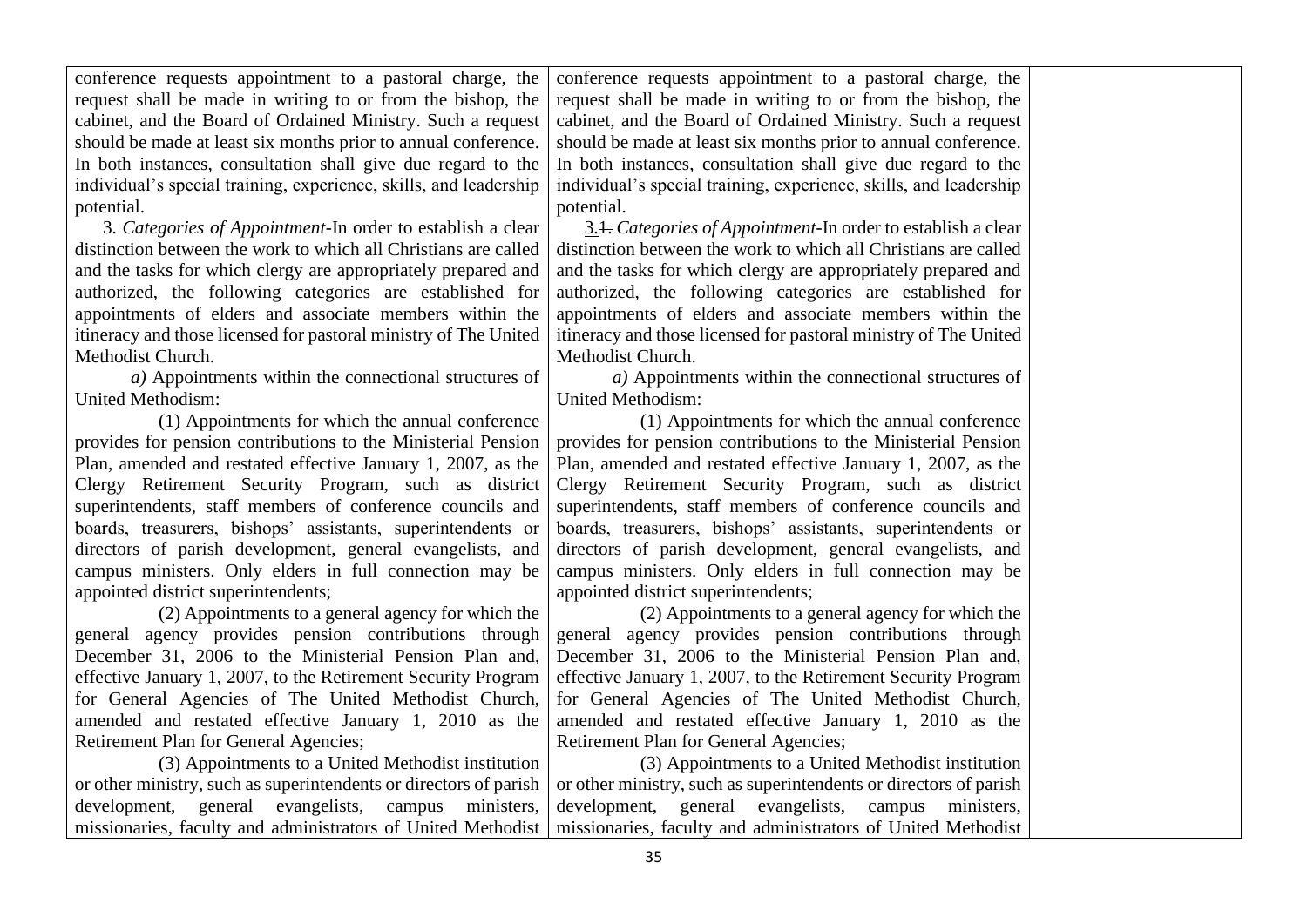schools of theology or other educational institutions approved by the University Senate; and schools of theology or other educational institutions approved by the University Senate; and

(4) Appointments to an ecumenical agency.

*b)* Appointments to extension ministries of elders in full connection, associate members, and those licensed for pastoral ministry under endorsement by the General Board of Higher Education and Ministry and other ministry settings which the bishop and conference Board of Ordained Ministry may designate.<sup>34</sup> The board shall annually verify the appropriate employment of persons under its endorsement and request their reappointment.

*c)* Elders, associate members, and those licensed for pastoral ministry in service under the General Board of Global Ministries may be appointed to the ministries listed in *a)* and *b)* above. They may be assigned to service either in annual conferences or central conferences, or with affiliated autonomous churches, independent churches, churches resulting from the union of Methodist Churches and other communions, mission institutions, or in other denominational or ecumenical ministries. They may accept such rights and privileges, including affiliate membership, as may be offered them by central conferences or by other churches to which they are assigned without impairing their relationship to their home annual conference. If appointment is to a missionary conference, the terms of the appointment shall be as provided in ¶ 509.003.

*d*) Elders, associate members, and those licensed for pastoral ministry may receive appointments beyond the ministry usually extended through the local United Methodist church and other institutions listed above in *a*) and  $b$ <sup>16</sup> when considered by the bishop and the annual conference Board of Ordained Ministry to be a true extension of the Christian ministry of the Church. They may be appointed to pastoral ministry in other Christian denominations at the request of appropriate judicatory officers of that denomination. These ministries shall be initiated in missional response to the needs

(4) Appointments to an ecumenical agency.

*b)* Appointments to extension ministries of elders in full connection, associate members, and those licensed for pastoral ministry under endorsement by the General Board of Higher Education and Ministry and other ministry settings which the bishop and conference Board of Ordained Ministry may designate.<sup>34</sup>. Judicial Council Decisions 321, 325, 329. The board shall annually verify the appropriate employment of persons under its endorsement and request their reappointment.

*c)* Elders, associate members, and those licensed for pastoral ministry in service under the General Board of Global Ministries may be appointed to the ministries listed in *a)* and *b)* above. They may be assigned to service either in annual conferences or central conferences, or with affiliated autonomous churches, independent churches, churches resulting from the union of Methodist Churches and other communions, mission institutions, or in other denominational or ecumenical ministries. They may accept such rights and privileges, including affiliate membership, as may be offered them by central conferences or by other churches to which they are assigned without impairing their relationship to their home annual conference. If appointment is to a missionary conference, the terms of the appointment shall be as provided in ¶ 509.003 586.4.

*d*) Elders, associate members, and those licensed for pastoral ministry may receive appointments beyond the ministry usually extended through the local United Methodist church and other institutions listed above in *a*) and  $b$ <sup>16</sup> when considered by the bishop and the annual conference Board of Ordained Ministry to be a true extension of the Christian ministry of the Church. They may be appointed to pastoral ministry in other Christian denominations at the request of appropriate judicatory officers of that denomination. These ministries shall be initiated in missional response to the needs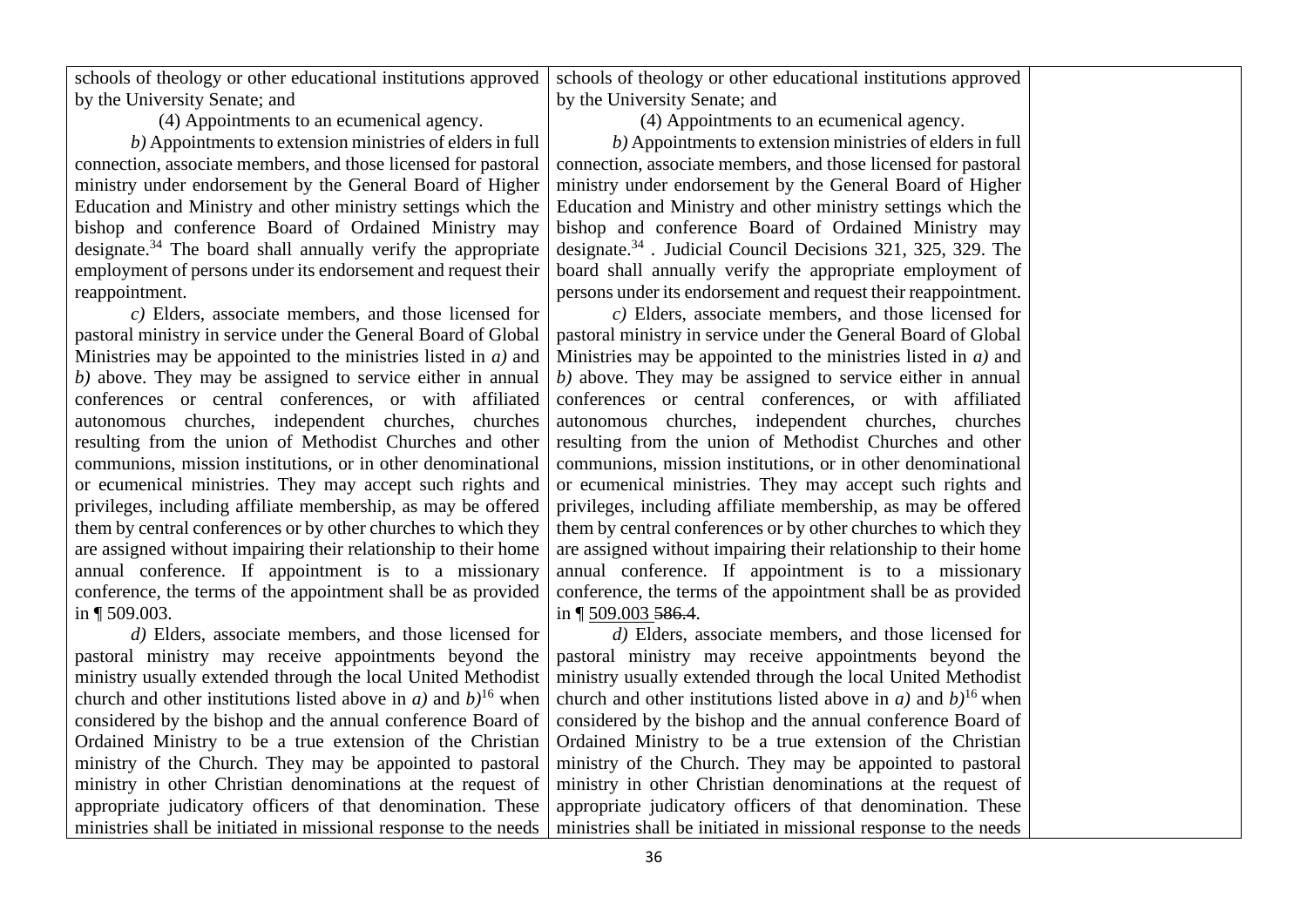of persons in special circumstances and unique situations and shall reflect the commitment of the clergy to intentional fulfillment of their ordination vows to Word, Sacrament, Order, and Service. These appointments may involve clergy with expertise from other vocations. Conference members in such appointments retain conference membership, and the annual conference may choose to extend financial support and benefits for its clergy by vote of the annual conference. (See ¶ 532.004)

Conference members who serve as staff members of ecumenical agencies or as pastors of non-United Methodist congregations may also be considered as holding an extension ministry, provided their position is approved by the bishop and the conference Board of Ordained Ministry. They shall remain accountable to their vows as members of their annual conference.

The General Board of Higher Education and Ministry, in order to assist boards of ordained ministry, will provide standards and consultation to assist in validating the appropriateness of special ministry settings. In addition, it will provide advocacy for persons serving in settings approved under this paragraph and shall encourage the development of emerging ministries that extend the ministry of the Church into the world.

Those seeking such an appointment shall submit a written statement to the cabinet, and the Board of Ordained Ministry, describing in detail the proposed setting for their ministry, sharing a sense of calling to that ministry and their gifts and evidence of God's grace for it, and expressing the intentional fulfillment of their ordination vows. This material will be submitted not later than 120 days before desired appointment to the proposed setting. On recommendation of the cabinet and the Board of Ordained Ministry, such positions are to be confirmed by a two-thirds vote of the clergy members of the annual conference.

The bishop may make *ad interim* appointments in this

of persons in special circumstances and unique situations and shall reflect the commitment of the clergy to intentional fulfillment of their ordination vows to Word, Sacrament, Order, and Service. These appointments may involve clergy with expertise from other vocations. Conference members in such appointments retain conference membership, and the annual conference may choose to extend financial support and benefits for its clergy by vote of the annual conference. (See ¶ 532.004 625.3, .5.)

Conference members who serve as staff members of ecumenical agencies or as pastors of non-United Methodist congregations may also be considered as holding an extension ministry, provided their position is approved by the bishop and the conference Board of Ordained Ministry. They shall remain accountable to their vows as members of their annual conference.

The General Board of Higher Education and Ministry, in order to assist boards of ordained ministry, will provide standards and consultation to assist in validating the appropriateness of special ministry settings. In addition, it will provide advocacy for persons serving in settings approved under this paragraph and shall encourage the development of emerging ministries that extend the ministry of the Church into the world.

Those seeking such an appointment shall submit a written statement to the cabinet, and the Board of Ordained Ministry, describing in detail the proposed setting for their ministry, sharing a sense of calling to that ministry and their gifts and evidence of God's grace for it, and expressing the intentional fulfillment of their ordination vows. This material will be submitted not later than 120 days before desired appointment to the proposed setting. On recommendation of the cabinet and the Board of Ordained Ministry, such positions are to be confirmed by a two-thirds vote of the clergy members of the annual conference.

The bishop may make *ad interim* appointments in this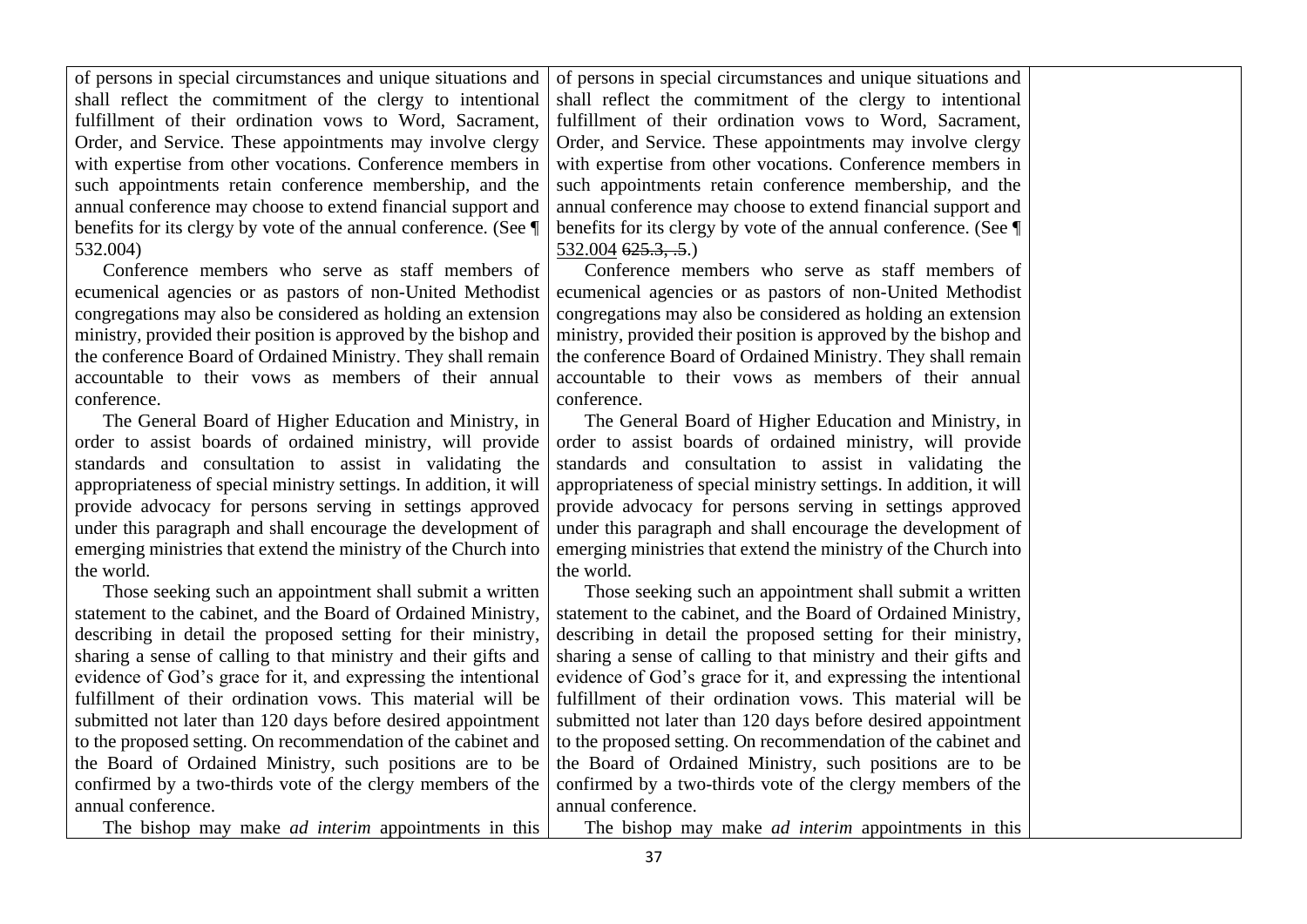category after consultation with the cabinet and executive committee of the Board of Ordained Ministry, the position to be formally acted upon by the next session of the annual conference.

4. *Relation to the Annual Conference*-*a) Accountability to the Annual Conference*-All clergy in extension ministries are amenable to the annual conference of which they are members and insofar as possible should maintain close working relationship with and effective participation in the work of their annual conference, assuming whatever responsibilities they are qualified and requested to assume.

All clergy under appointment in extension ministries shall submit annually to the bishop, the district superintendent, and the Board of Ordained Ministry a written report on the official form developed for the Church by the General Council on Finance and Administration for use by the annual conference. This report shall serve as the basis for the evaluation of these clergy in light of the missional needs of the Church and the fulfillment of their licensing or ordination to be minister of Service, Word, Sacrament, and Order. All clergy formally evaluated by the institutions in which they serve will provide, instead of an evaluation, a narrative report reflecting their ministry. All clergy serving in appointments outside the conference in which they hold membership shall furnish a copy of their report also to the bishop of the area in which they serve. Annual conferences shall review the qualifications of persons in extension ministry status and integrate them into the ongoing work of the annual conference.

*b) Responsibility of the Annual Conference*-The bishop, representatives of the cabinet, and an endorsed representative from extension ministries within the Board of Ordained Ministry shall provide an opportunity to meet annually with clergy in extension ministries who perform their ministry within the bounds of annual conference, both of that annual conference and those who hold membership elsewhere. The bishop shall convene the meeting, which is to be planned by

category after consultation with the cabinet and executive committee of the Board of Ordained Ministry, the position to be formally acted upon by the next session of the annual conference.

4.2. *Relation to the Annual Conference*-*a) Accountability to the Annual Conference*-All clergy in extension ministries are amenable to the annual conference of which they are members and insofar as possible should maintain close working relationship with and effective participation in the work of their annual conference, assuming whatever responsibilities they are qualified and requested to assume.

All clergy under appointment in extension ministries shall submit annually to the bishop, the district superintendent, and the Board of Ordained Ministry a written report on the official form developed for the Church by the General Council on Finance and Administration for use by the annual conference. This report shall serve as the basis for the evaluation of these clergy in light of the missional needs of the Church and the fulfillment of their licensing or ordination to be minister of Service, Word, Sacrament, and Order. All clergy formally evaluated by the institutions in which they serve will provide, instead of an evaluation, a narrative report reflecting their ministry. All clergy serving in appointments outside the conference in which they hold membership shall furnish a copy of their report also to the bishop of the area in which they serve. Annual conferences shall review the qualifications of persons in extension ministry status and integrate them into the ongoing work of the annual conference.

*b) Responsibility of the Annual Conference*-The bishop, representatives of the cabinet, and an endorsed representative from extension ministries within the Board of Ordained Ministry shall provide an opportunity to meet annually with clergy in extension ministries who perform their ministry within the bounds of annual conference, both of that annual conference and those who hold membership elsewhere. The bishop shall convene the meeting, which is to be planned by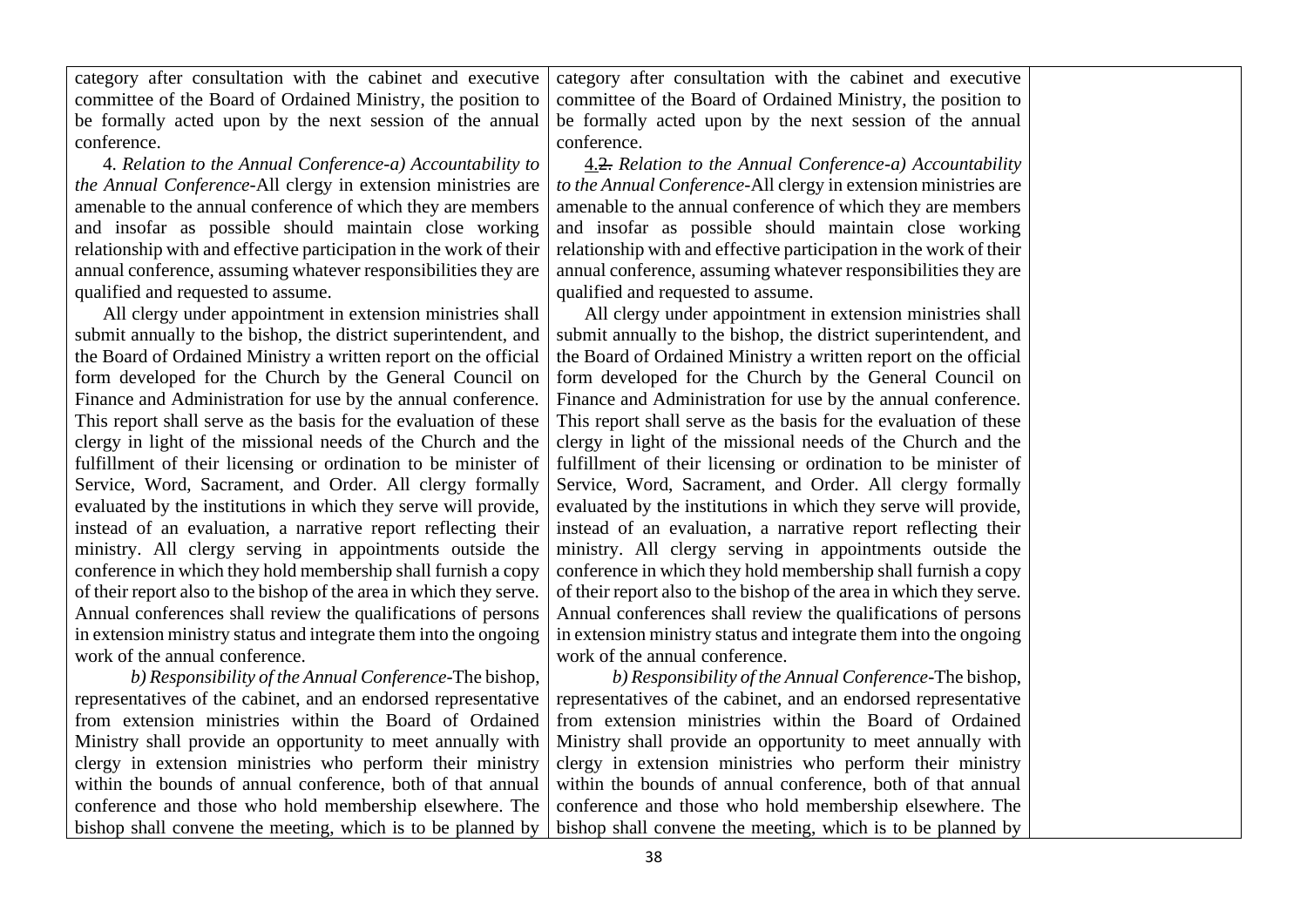the cabinet and the Board of Ordained Ministry. The purpose of this meeting is to gain understanding of one another's role and function in ministry; to report to other ordained ministers appointed to extension ministries and discuss with them matters concerning the overall approach to ministry in the episcopal area; to interpret the role and function of extension ministries to the larger church through the offices of the bishop and his or her representatives; to nurture the development of various ministries as significant in assisting the mission of the Church; and to discuss specific programs and services that the bishop and his or her representatives may initiate, in which the various ordained ministers serving in appointments beyond the local church may be qualified as consultants and supervisors. Using the appropriate resources and personnel of the annual conference, the bishop shall provide for an annual visit to the ministry setting of all persons under appointment in extension ministries assigned within the geographical bounds of the annual conference and shall provide a report of the visit to the bishop of persons from other annual conferences.

5. *Relation to the Local Church*-*a)* All clergy appointed in extension ministries shall establish membership in a charge conference in their home annual conference in consultation with the pastor in charge and with approval of the district superintendent and the bishop. They shall submit to their home charge conference an annual report of pastoral duties and the fulfillment of their licensing or ordination through their special appointment, including ministerial activities in the charge where they have an affiliate membership relation and in other units of the Church at large, as well as continuing formation experiences completed and anticipated. This report may be the one submitted to the bishop, district superintendent, and Board of Ordained Ministry (¶ 331.002.4*a*). District superintendents, because of the nature of their work and the relationship defined in ¶¶ 415, 353.2*,* and 551.001, shall not be required to have a charge conference affiliation.

All conference members who are elders in full connection,

the cabinet and the Board of Ordained Ministry. The purpose of this meeting is to gain understanding of one another's role and function in ministry; to report to other ordained ministers appointed to extension ministries and discuss with them matters concerning the overall approach to ministry in the episcopal area; to interpret the role and function of extension ministries to the larger church through the offices of the bishop and his or her representatives; to nurture the development of various ministries as significant in assisting the mission of the Church; and to discuss specific programs and services that the bishop and his or her representatives may initiate, in which the various ordained ministers serving in appointments beyond the local church may be qualified as consultants and supervisors. Using the appropriate resources and personnel of the annual conference, the bishop shall provide for an annual visit to the ministry setting of all persons under appointment in extension ministries assigned within the geographical bounds of the annual conference and shall provide a report of the visit to the bishop of persons from other annual conferences.

5.3. *Relation to the Local Church*-*a)* All clergy appointed in extension ministries shall establish membership in a charge conference in their home annual conference in consultation with the pastor in charge and with approval of the district superintendent and the bishop. They shall submit to their home charge conference an annual report of pastoral duties and the fulfillment of their licensing or ordination through their special appointment, including ministerial activities in the charge where they have an affiliate membership relation and in other units of the Church at large, as well as continuing formation experiences completed and anticipated. This report may be the one submitted to the bishop, district superintendent, and Board of Ordained Ministry (¶331.002.4*a* 344.2*a*). District superintendents, because of the nature of their work and the relationship defined in BOD¶¶ 415, 353.2*,* and 551.001 424.3, 362.1*a,* and 661, shall not be required to have a charge conference affiliation.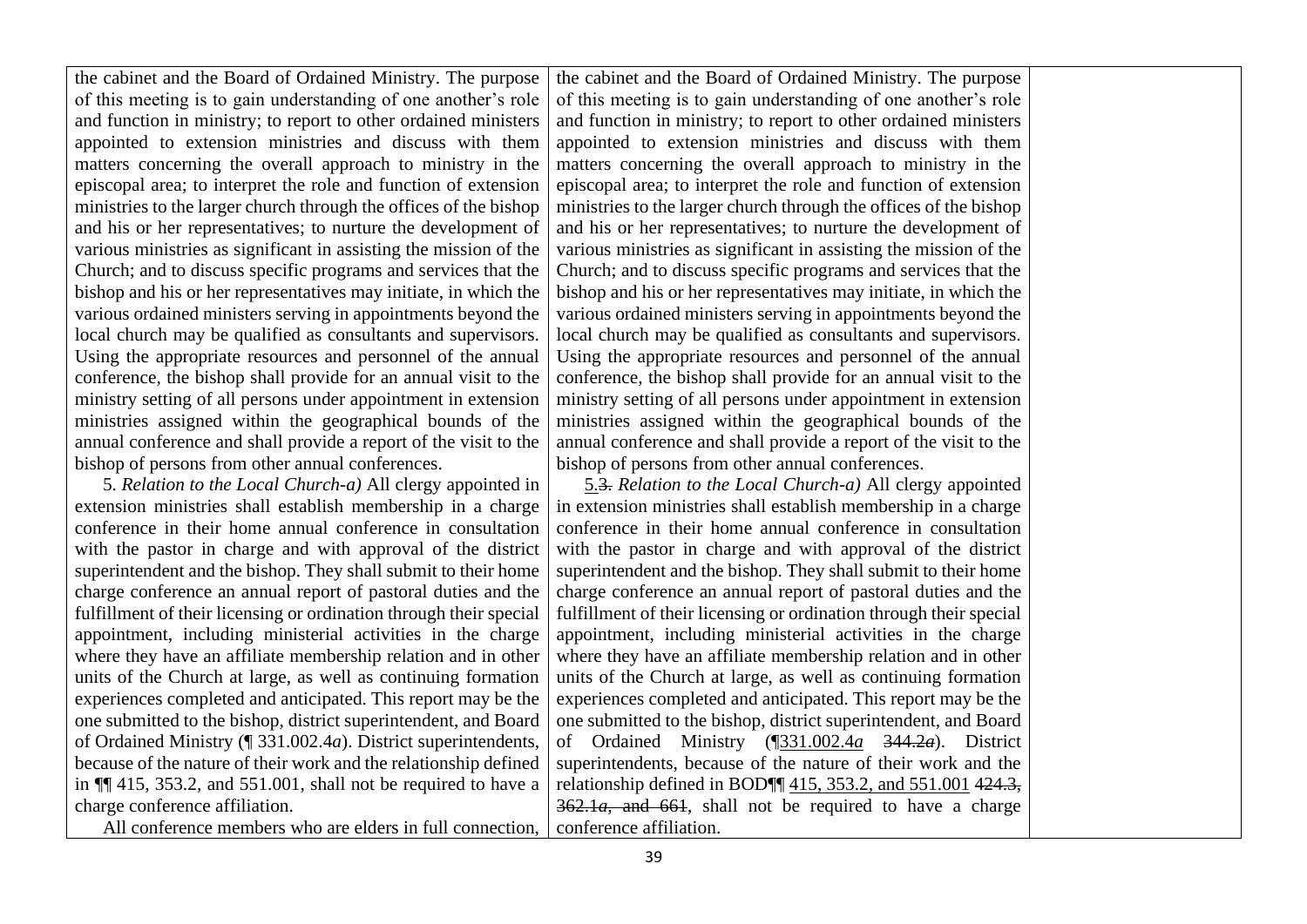including those in extension ministries, shall be available and on call to administer the sacraments of baptism and the Lord's Supper as required by the *Discipline* (¶ 334.2*a*) and requested by the district superintendent of the district in which the appointment is held.

*b) Affiliate Relation to a Local Church*-All clergy under appointment to extension ministries and serving outside of the geographical bounds of their home annual conference shall promptly notify the bishop of the area in which they reside of their names, addresses, and the annual conferences in which their credentials are held. They shall be affiliate members without vote of a charge conference either within the district where they carry out the primary work of their appointment or within the district where they reside. Persons serving outside the geographic bounds of any annual conference are exempt from this requirement. The selection of the charge conference shall be made after consultation between the person in extension ministry and the pastor of the local United Methodist church.

These clergy under appointment in extension ministries and serving outside the geographical boundaries of their home annual conference shall submit to the charge conference of which they are affiliate members a copy of the report submitted to their home charge conference and/or an oral report concerning their ministry and the fulfillment of their licensing or ordination. The district superintendent shall be responsible for the notification to these ministers concerning the time and place of the charge conference.

6. *Affiliate Relation to Annual Conference*-Ordained clergy appointed to extension ministries or appointments beyond the local church outside the boundary of their annual conference may at their own initiative apply to the Board of Ordained Ministry for affiliate membership in the annual conference in which their appointment is located or in which they reside. By a two-thirds vote of the clergy session, such clergy may be received with rights and privileges, including service on

All conference members who are elders in full connection, including those in extension ministries, shall be available and on call to administer the sacraments of baptism and the Lord's Supper as required by the *Discipline* (¶ 340. 334.2*a*) and requested by the district superintendent of the district in which the appointment is held.

*b) Affiliate Relation to a Local Church*-All clergy under appointment to extension ministries and serving outside of the geographical bounds of their home annual conference shall promptly notify the bishop of the area in which they reside of their names, addresses, and the annual conferences in which their credentials are held. They shall be affiliate members without vote of a charge conference either within the district where they carry out the primary work of their appointment or within the district where they reside. Persons serving outside the geographic bounds of any annual conference are exempt from this requirement. The selection of the charge conference shall be made after consultation between the person in extension ministry and the pastor of the local United Methodist church.

These clergy under appointment in extension ministries and serving outside the geographical boundaries of their home annual conference shall submit to the charge conference of which they are affiliate members a copy of the report submitted to their home charge conference and/or an oral report concerning their ministry and the fulfillment of their licensing or ordination. The district superintendent shall be responsible for the notification to these ministers concerning the time and place of the charge conference.

6.4. *Affiliate Relation to Annual Conference*-Ordained clergy appointed to extension ministries or appointments beyond the local church outside the boundary of their annual conference may at their own initiative apply to the Board of Ordained Ministry for affiliate membership in the annual conference in which their appointment is located or in which they reside. By a two-thirds vote of the clergy session, such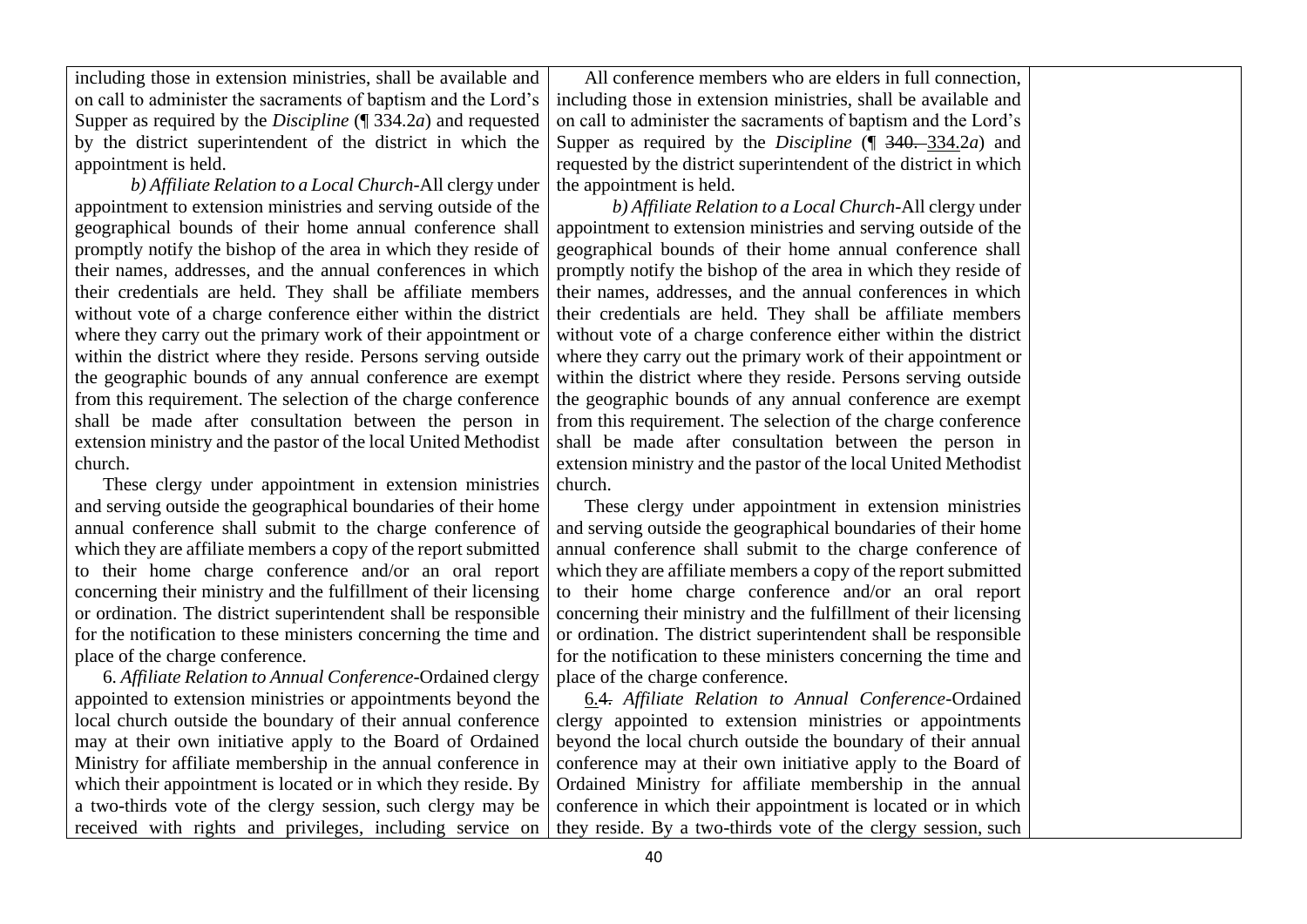conference boards, agencies, task forces, and committees, with voice and vote but with voice and without vote in the annual conference session. Voting membership shall be retained in the appointee's home annual conference for the duration of affiliate member relationship. Nomination to general Church boards and agencies and election as delegates to General and jurisdictional conferences shall originate in the appointee's home annual conference. Such persons may serve on the board, agency, task force, or committee of only one annual conference at any one time.<sup>17</sup>

7. *General Provisions*-*a)* These appointments shall be made only to positions related to adequate accountability structures, according to guidelines established by the Board of Ordained Ministry and cabinet in the annual conferences in which membership is held.

*b)* For information regarding pensions, the conference will continue to list the source of annuity claim for each of its clergy.

*c)* All conference secretaries shall submit to the editors of the General Minutes a list of such appointments beyond the local church made in their annual conferences, and there shall be published in the General Minutes a list of ordained ministers in the Church serving in the major categories under these appointments.

*d)* All clergy appointed to extension ministries shall attend the annual conference in which membership is held.

*e)* Individual participation in Armed Forces Reserve or National Guard units and part-time employment with the Veteran's Administration shall be reflected in annual conference journals.

8. United Methodist clergy members in full connection may be appointed annually to churches of other Christian denominations or to ecumenical shared ministries. Persons in these appointments remain in the itineracy and shall be accountable to the annual conference. Their effectiveness shall be evaluated in the context of the specific setting in which their

clergy may be received with rights and privileges, including service on conference boards, agencies, task forces, and committees, with voice and vote but with voice and without vote in the annual conference session. Voting membership shall be retained in the appointee's home annual conference for the duration of affiliate member relationship. Nomination to general Church boards and agencies and election as delegates to General and jurisdictional conferences shall originate in the appointee's home annual conference. Such persons may serve on the board, agency, task force, or committee of only one annual conference at any one time.<sup>17</sup>

7.5. *General Provisions*-*a)* These appointments shall be made only to positions related to adequate accountability structures, according to guidelines established by the Board of Ordained Ministry and cabinet in the annual conferences in which membership is held.

*b)* For information regarding pensions, the conference will continue to list the source of annuity claim for each of its clergy.

*c)* All conference secretaries shall submit to the editors of the General Minutes a list of such appointments beyond the local church made in their annual conferences, and there shall be published in the General Minutes a list of ordained ministers in the Church serving in the major categories under these appointments.

*d)* All clergy appointed to extension ministries shall attend the annual conference in which membership is held.

*e)* Individual participation in Armed Forces Reserve or National Guard units and part-time employment with the Veteran's Administration shall be reflected in annual conference journals.

[345] 8. United Methodist clergy members in full connection may be appointed annually to churches of other Christian denominations or to ecumenical shared ministries. Persons in these appointments remain in the itineracy and shall be accountable to the annual conference. Their effectiveness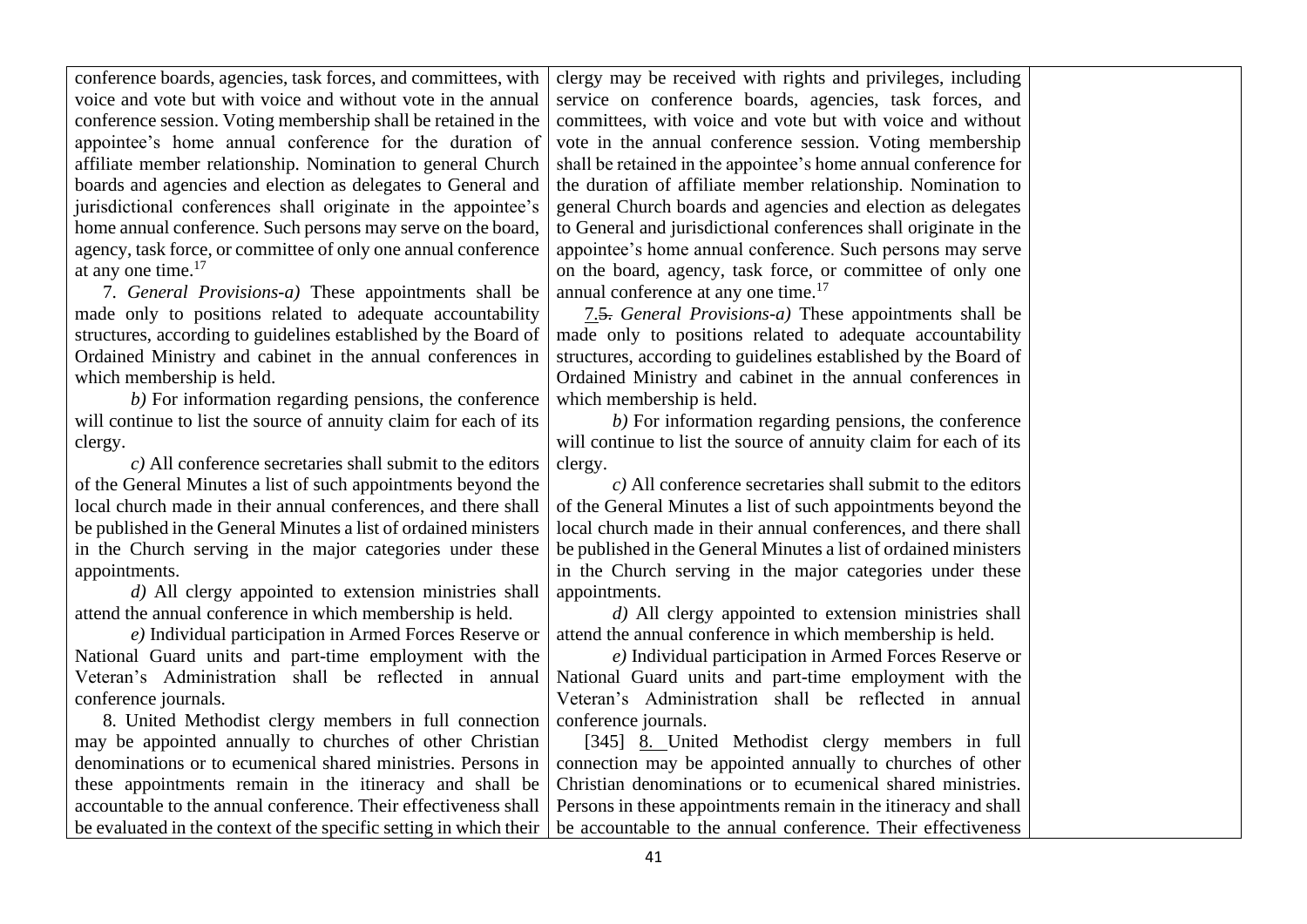| ministry is performed. (See $\P$ 331.002.2)                                                            | shall be evaluated in the context of the specific setting in which           |  |
|--------------------------------------------------------------------------------------------------------|------------------------------------------------------------------------------|--|
|                                                                                                        | their ministry is performed. (See $\sqrt{331.002.2344.1[d]}$ .)              |  |
| GBOD¶331.002 = 347.3, 344, 345                                                                         |                                                                              |  |
|                                                                                                        | <sup>15</sup> Judicial Council Decisions 321, 325                            |  |
| <sup>15</sup> Judicial Council Decisions 321, 325                                                      | <sup>16</sup> Judicial Council Decision 554                                  |  |
| <sup>16</sup> Judicial Council Decision 554                                                            | <sup>17</sup> Judicial Council Decisions 321, 325, 329                       |  |
| <sup>17</sup> Judicial Council Decisions 321, 325, 329                                                 |                                                                              |  |
| <b><math>\mathbf{\\$332.001}</math></b> . In regards to $\mathbf{\$T}$ 332.1, the following additional | <b>[332.001.</b> In regards to <b>[</b> ] 332.1, the following additional    |  |
| regulations shall be implemented:                                                                      | regulations shall be implemented:                                            |  |
| 1. Interim appointments may be made to charges that have                                               | [338.3-4] $1.\overline{3}$ . Interim appointments may be made to             |  |
| special transitional needs.                                                                            | charges that have special transitional needs.                                |  |
| a) Interim clergy may serve outside the annual                                                         | a) Interim clergy may serve outside the annual                               |  |
| conference where membership is held under the provision of $\P$                                        | conference where membership is held under the provision of $\P$              |  |
| 336.1, with approval and consent of the bishops involved.                                              | 336.1 346.1, with approval and consent of the bishops                        |  |
| $b)$ Interim appointments will be for a specified length                                               | involved.                                                                    |  |
| of time, established in advance following consultation with the                                        | $b)$ Interim appointments will be for a specified length                     |  |
| district superintendent, the pastor-parish relations committee,                                        | of time, established in advance following consultation with the              |  |
| and the interim pastor.                                                                                | district superintendent, the pastor-parish relations committee,              |  |
| 2. Associate members, provisional members, or full                                                     | and the interim pastor.                                                      |  |
| members may be appointed to attend any school, college, or                                             | 2.4. Associate members, provisional members, or full                         |  |
| theological seminary listed by the University Senate, or                                               | members may be appointed to attend any school, college, or                   |  |
| participate in a program of clinical pastoral education in a                                           | theological seminary listed by the University Senate, or                     |  |
| setting accredited by the Association for Clinical Pastoral                                            | participate in a program of clinical pastoral education in a                 |  |
| Education or another accrediting agency approved by the                                                | setting accredited by the Association for Clinical Pastoral                  |  |
| General Board of Higher Education and Ministry.                                                        | Education or another accrediting agency approved by the                      |  |
|                                                                                                        | General Board of Higher Education and Ministry.                              |  |
| GBOD¶332.001 = 338.3-4                                                                                 |                                                                              |  |
| <b>[332.002.</b> In regards to <b>[</b> ] 332.2, the following additional                              | ¶332.002. In regards to ¶ 332.2, the following additional                    |  |
| regulations shall be implemented:                                                                      | regulations shall be implemented:                                            |  |
| Full-time service shall be the norm.                                                                   | [338.1] Full-time service shall be the norm.                                 |  |
|                                                                                                        |                                                                              |  |
| GBOD¶332.002 = 338.1                                                                                   |                                                                              |  |
|                                                                                                        |                                                                              |  |
| <b>[332.003.</b> In regards to <b>[</b> ] 332.3, the following additional                              | [338.2] $\sqrt{332.003}$ . In regards to $\sqrt{11}$ 332.3,<br>the following |  |
| regulations shall be implemented:                                                                      | additional regulations shall be implemented:                                 |  |
| 1. Less Than Full-Time Service-On occasion, less than                                                  | Less Than Full-Time Service—On occasion, less than                           |  |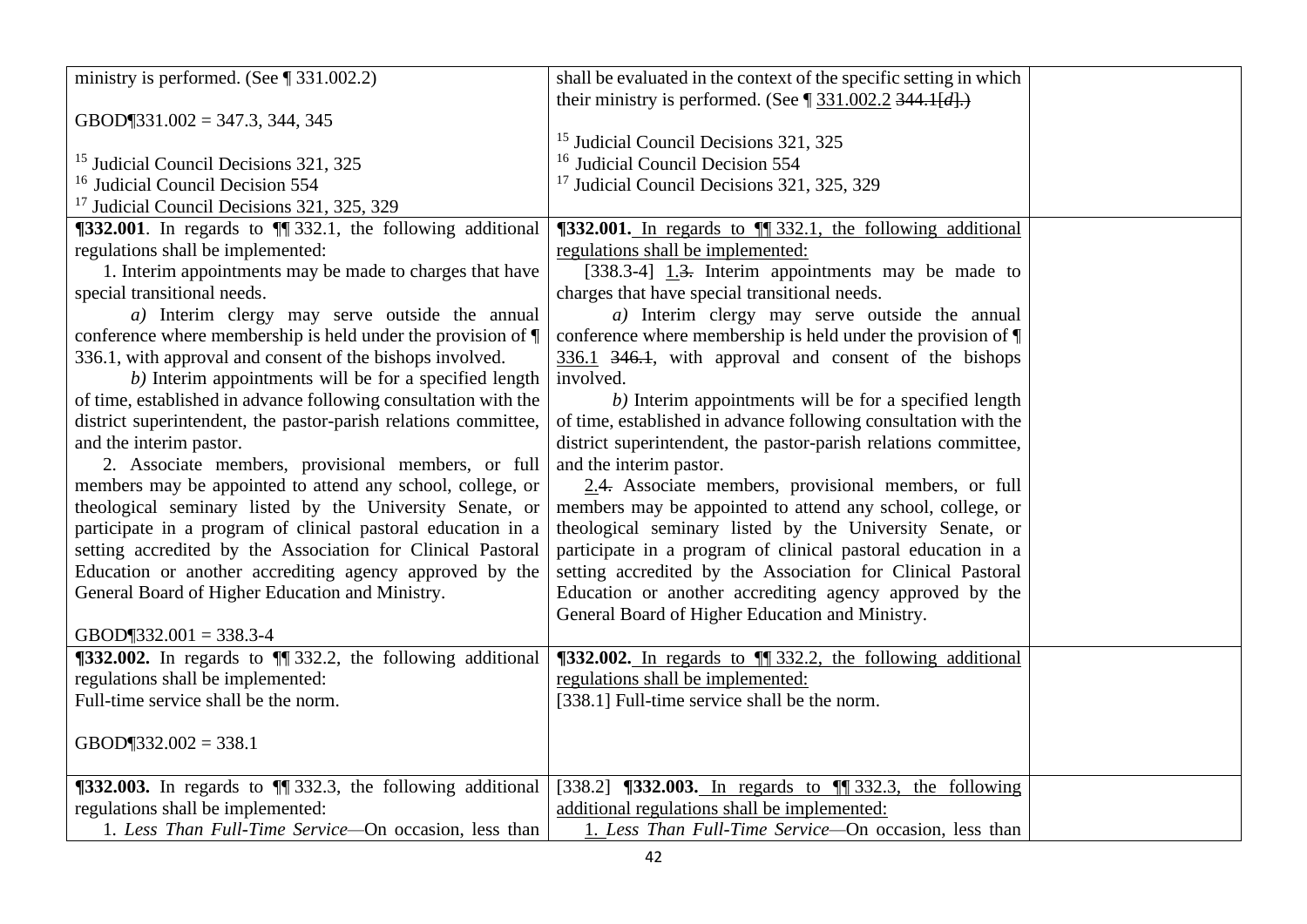full-time service is requested by or required of an elder, provisional elder, or associate member. A clergy member may be appointed in one-quarter, one-half, or three-quarter time increments by the bishop to less than full-time service without loss of essential rights or membership in the annual conference. Division of Ordained Ministry-endorsed appointments beyond the local church may be for less than full-time service.

Appointment to less than full-time service is not a guarantee, but may be made by the bishop under the following circumstances:

*a) Limited Itineracy—*Less than full-time service may be granted—but is not guaranteed—when the elder, provisional elder, or associate member has declared in writing that itineracy is limited due to temporary constraints. The clergy member shall present that written declaration to the bishop and the chairperson of the Board of Ordained Ministry prior to the annual conference session at which the appointment is made.

*b) Self-Initiated--* The elder, provisional elder, or associate member seeking less than full-time service shall present a written request to the bishop and the chairperson of the Board of Ordained Ministry at least 90 days prior to the annual conference session at which the appointment is made. Exceptions to the 90-day deadline shall be approved by the cabinet and the executive committee of the Board of Ordained Ministry.

*c) Bishop-Initiated*--For missional purposes, the bishop may appoint an elder, provisional elder, or an associate member to less than full-time service. The clergyperson shall be notified at least 90 days prior to final termination of the current appointment. Special attention shall be given to ensure that the values of open itineracy are preserved.

2. *Provisions for Less Than Full-time Appointment*

*a)* Following appropriate consultation, as established in ¶¶ 332 and 406.002, and upon joint recommendation of the cabinet and the Board of Ordained Ministry, the less than fullfull-time service is requested by or required of an elder, provisional elder, or associate member. A clergy member may be appointed in one-quarter, one-half, or three-quarter time increments by the bishop to less than full-time service without loss of essential rights or membership in the annual conference. Division of Ordained Ministry-endorsed appointments beyond the local church may be for less than full-time service.

a) Appointment to less than full-time service is not a guarantee, but may be made by the bishop under the following circumstances:

*a)*(1) *Limited Itineracy—*Less than full-time service may be granted—but is not guaranteed—when the elder, provisional elder, or associate member has declared in writing that itineracy is limited due to temporary constraints. The clergy member shall present that written declaration to the bishop and the chairperson of the Board of Ordained Ministry prior to the annual conference session at which the appointment is made.

*b)*(2) *Self-Initiated--* The elder, provisional elder, or associate member seeking less than full-time service shall present a written request to the bishop and the chairperson of the Board of Ordained Ministry at least 90 days prior to the annual conference session at which the appointment is made. Exceptions to the 90-day deadline shall be approved by the cabinet and the executive committee of the Board of Ordained Ministry.

*c)*(3) *Bishop-Initiated*--For missional purposes, the bishop may appoint an elder, provisional elder, or an associate member to less than full-time service. The clergyperson shall be notified at least 90 days prior to final termination of the current appointment. Special attention shall be given to ensure that the values of open itineracy are preserved.

2.b) *Provisions for Less Than Full-time Appointment a)*(1) Following appropriate consultation, as established in ¶¶ 332 and 406.002 338 and 425-429, and upon joint recommendation of the cabinet and the Board of Ordained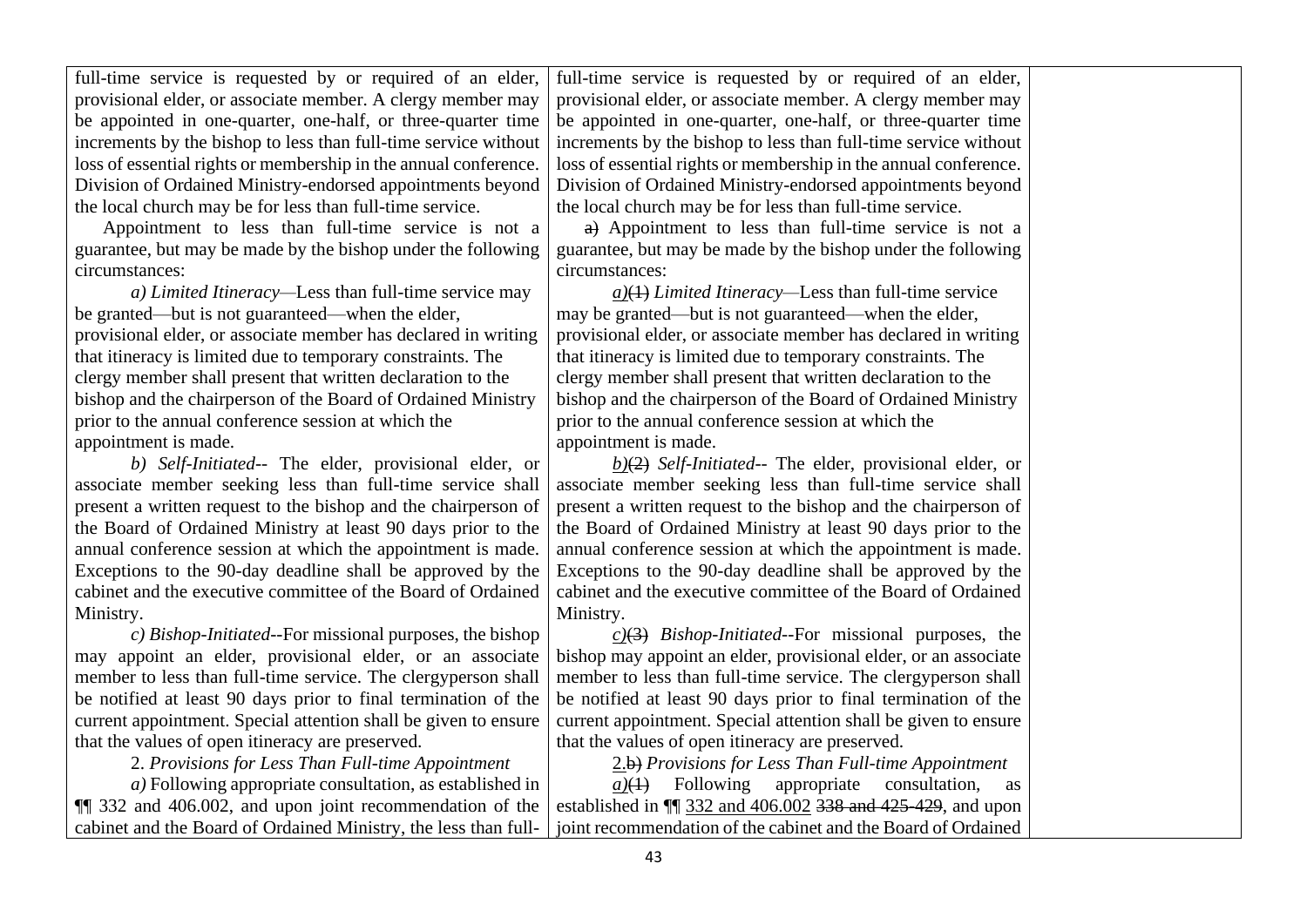| time category shall be confirmed by a two-thirds vote of the           | Ministry, the less than full-time category shall be confirmed by           |  |
|------------------------------------------------------------------------|----------------------------------------------------------------------------|--|
| clergy members in full connection of the annual conference.            | a two-thirds vote of the clergy members in full connection of              |  |
| $b)$ Reappointment to less than full-time service shall be             | the annual conference.                                                     |  |
| approved annually by the bishop and cabinet and shall not be           | $\underline{b}$ Reappointment to less than full-time service shall         |  |
| granted for more than a total of eight years, except by a three-       | be approved annually by the bishop and cabinet and shall not               |  |
| fourths vote of the clergy members in full connection of the           | be granted for more than a total of eight years, except by a               |  |
| annual conference.                                                     | three-fourths vote of the clergy members in full connection of             |  |
| $c)$ Elders, provisional elders, and associate members                 | the annual conference.                                                     |  |
| who receive appointment at less than full-time service remain          | $c$ )(3) Elders, provisional elders, and associate members                 |  |
| within the itineracy and, as such, remain available, upon              | who receive appointment at less than full-time service remain              |  |
| consultation with the bishop and cabinet, for appointment to           | within the itineracy and, as such, remain available, upon                  |  |
| full-time service. A written request to return to full-time            | consultation with the bishop and cabinet, for appointment to               |  |
| appointment shall be made to the bishop and cabinet at least           | full-time service. A written request to return to full-time                |  |
| six months prior to the annual conference session at which the         | appointment shall be made to the bishop and cabinet at least               |  |
| appointment is to be made.                                             | six months prior to the annual conference session at which the             |  |
| d) The bishop may make <i>ad interim</i> appointments at               | appointment is to be made.                                                 |  |
| less than full-time service upon request of the elder, provisional     | $d$ )(4) The bishop may make <i>ad interim</i> appointments at             |  |
| elder, or associate member following consultation as specified         | less than full-time service upon request of the elder, provisional         |  |
| in $\P$ 406.002 and upon recommendation of the cabinet and             | elder, or associate member following consultation as specified             |  |
| executive committee of the Board of Ordained Ministry, the             | in $\P$ 406.002 424 428 and upon recommendation of the cabinet             |  |
| same to be acted upon by the next regular session of the annual        | and executive committee of the Board of Ordained Ministry,                 |  |
| conference. <sup>18</sup>                                              | the same to be acted upon by the next regular session of the               |  |
|                                                                        | annual conference. <sup>18</sup>                                           |  |
| GBOD¶332.003 = 338.2                                                   |                                                                            |  |
| <sup>18</sup> Judicial Council Decision 579                            | <sup>18</sup> Judicial Council Decision 579                                |  |
| <b>[333.001</b> In regards to <b>[</b> [ 333, the following additional | <b>[333.001</b> In regards to <b>[1]</b> 333, the following additional     |  |
| regulations shall be implemented:                                      | regulations shall be implemented:                                          |  |
| A pastor may be appointed to a station, circuit, cooperative           | [339] A pastor may be appointed to a station, circuit,                     |  |
| parish, extension ministry, ecumenical shared ministry, or to a        | cooperative parish, extension ministry, ecumenical shared                  |  |
| church of another denomination, or on the staff of one such            | ministry <sup>33</sup> , or to a church of another denomination, or on the |  |
| appointment.                                                           | staff of one such appointment.                                             |  |
| Ecumenical shared ministries are ecumenical congregations              | [208] Ecumenical shared ministries<br>ecumenical<br>are                    |  |
| formed by a local United Methodist church and one or more              | congregations formed by a local United Methodist church and                |  |
| local congregations of other Christian traditions. Forms of            | one or more local congregations of other Christian traditions.             |  |
| ecumenical shared ministries include: (a) a federated                  | Forms of ecumenical shared ministries include: (a) a federated             |  |
| congregation, in which one congregation is related to two              | congregation, in which one congregation is related to two                  |  |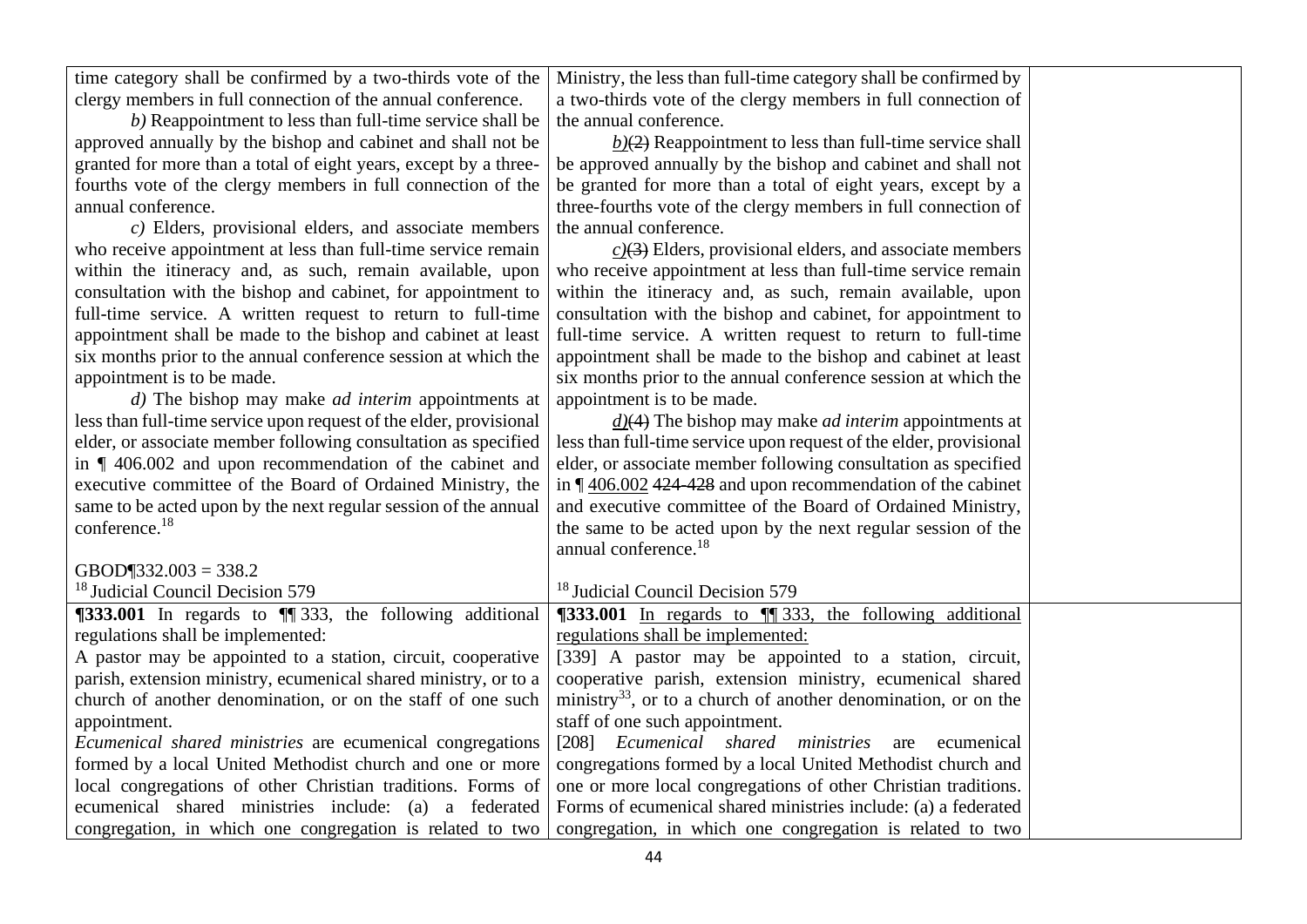| denominations, with persons holding membership in one or the                | denominations, with persons holding membership in one or the             |  |
|-----------------------------------------------------------------------------|--------------------------------------------------------------------------|--|
| other of the denominations; (b) a union congregation, in which              | other of the denominations; (b) a union congre-gation, in which          |  |
| a congregation with one unified membership roll is related to               | a congregation with one unified membership roll is related to            |  |
| two denominations; (c) a merged congregation, in which two                  | two denominations; (c) a merged congregation, in which two               |  |
| or more congregations of different denominations form one                   | or more congregations of different denominations form one                |  |
| congregation which relates to only one of the constituent                   | congregation which relates to only one of the constituent                |  |
| denominations; and (d) a yoked parish, in which a United                    | denominations; and (d) a yoked parish, in which a United                 |  |
| Methodist congregation is yoked with one or more                            | Methodist congregation is yoked with one or more                         |  |
| congregations of other denominations.                                       | congregations of other denominations.                                    |  |
|                                                                             |                                                                          |  |
| GBOD¶333.001 = 339 and 208                                                  |                                                                          |  |
| <b>[334.001</b> In regards to $\P$ [ $\alpha$ ] 334.2c(2)(b), the following | <b>[334.001</b> In regards to <b>[1]</b> 334.2c(2)(b),<br>the following  |  |
| additional regulations shall be implemented:                                | additional regulations shall be implemented:                             |  |
| The account shall be given according to the prescribed forms.               | $[340.2c(2)(b)]$ The account shall be given according to the             |  |
|                                                                             | prescribed forms.                                                        |  |
| GBOD¶334.001=340.2c(2)(b)                                                   |                                                                          |  |
| <b>[335.001</b> In regards to <b>[</b> [ 335.4, the following additional    | <b>[335.001</b> In regards to <b>[</b> [ 335.4, the following additional |  |
| regulations shall be implemented                                            | regulations shall be implemented                                         |  |
| No pastor shall hold a religious service within the bounds                  | [341.4] No pastor shall hold a religious service within the              |  |
| of a pastoral charge or establish a ministry to a college or                | bounds of a pastoral charge or establish a ministry to a college         |  |
| university campus served by The United Methodist Church                     | or university campus served by The United Methodist Church               |  |
| without the consent of the pastor of the charge, or campus                  | without the consent of the pastor of the charge, or campus               |  |
| minister or chaplain serving the charge, or the district                    | minister or chaplain serving the charge, or the district                 |  |
| superintendent. If that pastor does not refrain from such                   | superintendent. If that pastor does not refrain from such                |  |
| conduct, he or she shall then be liable to the provisions of ¶              | conduct, he or she shall then be liable to the provisions of $\P$        |  |
| 353.1 and 2702.                                                             | 353 362.1 and 2702.                                                      |  |
|                                                                             |                                                                          |  |
| GBOD¶335.001=341.4                                                          |                                                                          |  |
| <b>[336.001</b> In regards to <b>[</b> [ 336.2, the following additional    | <b>[336.001</b> In regards to <b>[</b> ] 336.2, the following additional |  |
| regulations shall be implemented:                                           | regulations shall be implemented:                                        |  |
| Appointments are to be made by the resident bishop of the                   | [346.1] Appointments are to be made by the resident bishop               |  |
| conference in which the clergy person is to serve. If                       | of the conference in which the clergy person is to serve. If             |  |
| appointment is to a missionary conference, the terms of the                 | appointment is to a missionary conference, the terms of the              |  |
| appointment shall be as provided in ¶509.003. Otherwise upon                | appointment shall be as provided in ¶ 509.003586.4. Otherwise            |  |
| the recommendation of the Board of Ordained Ministry, clergy                | upon the recommendation of the Board of Ordained Ministry,               |  |
| in such appointments may be granted voice but not vote in the               | clergy in such appointments may be granted voice but not vote            |  |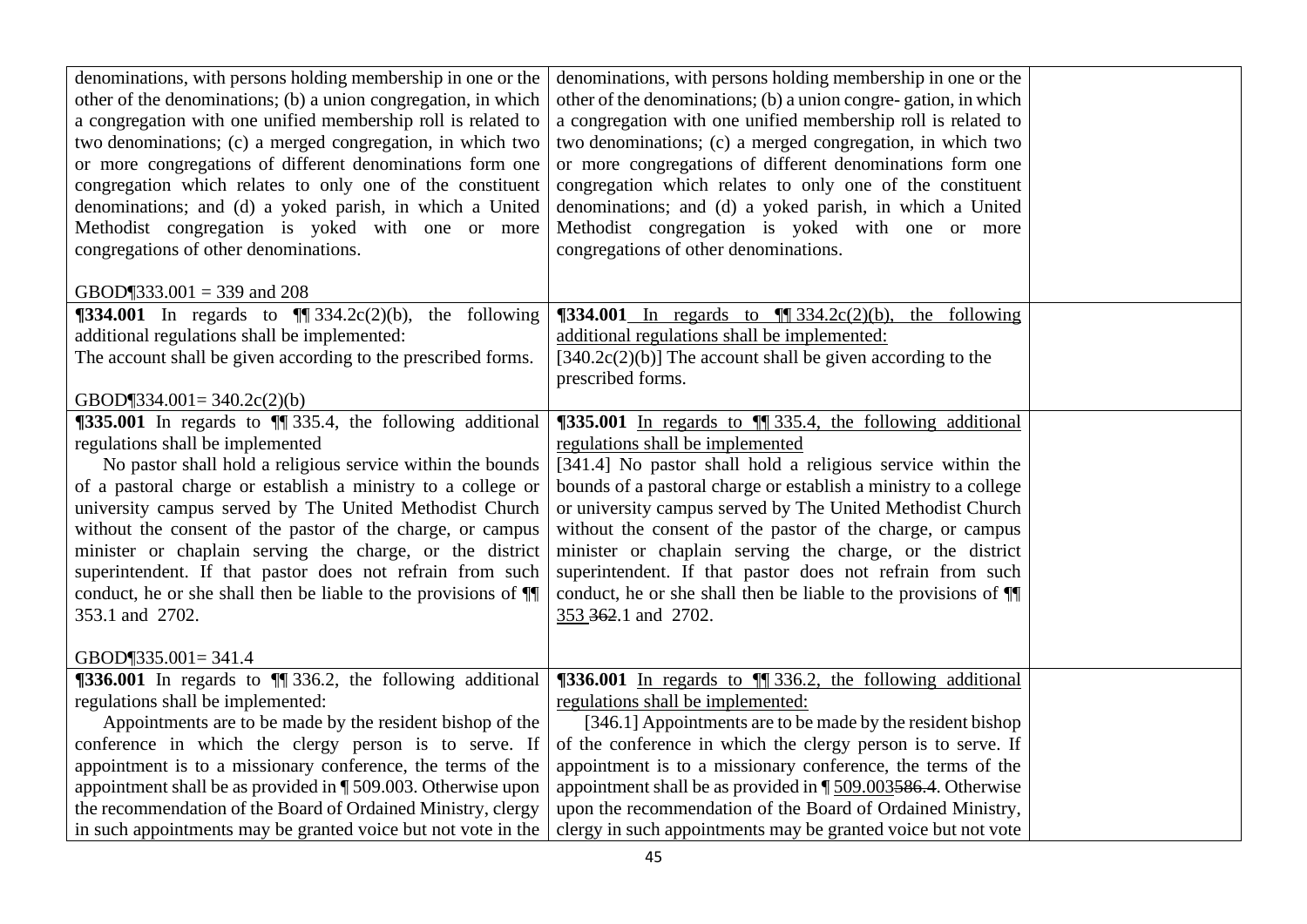| annual conference to which they are appointed. Their                     | in the annual conference to which they are appointed. Their              |  |
|--------------------------------------------------------------------------|--------------------------------------------------------------------------|--|
| membership on conference boards and agencies is restricted to            | membership on conference boards and agencies is restricted to            |  |
| the conference of which they are a member. They shall be                 | the conference of which they are a member. They shall be                 |  |
| compensated no less than the equitable salary provisions of the          | compensated no less than the equitable salary provisions of the          |  |
| annual conference in which they serve and participate in the             | annual conference in which they serve and participate in the             |  |
| pension and insurance programs of that annual conference.                | pension and insurance programs of that annual conference.                |  |
| Such appointments are renewable annually. Furthermore, it                | Such appointments are renewable annually. Furthermore, it                |  |
| shall be the responsibility of the board of pensions of the annual       | shall be the responsibility of the board of pensions of the annual       |  |
| conference in which the appointment is received to enroll such           | conference in which the appointment is received to enroll such           |  |
| clergy in the Clergy Retirement Security Program or any                  | clergy in the Clergy Retirement Security Program or any                  |  |
| successor retirement plan and the Comprehensive Protection               | successor retirement plan and the Comprehensive Protection               |  |
| Plan or any successor welfare plan (see BOD $\P$ 1506.20). <sup>19</sup> | Plan or any successor welfare plan (see BOD $\P$ 1506.20). <sup>19</sup> |  |
|                                                                          |                                                                          |  |
| GBOD¶336.001 = 346.1                                                     | <sup>19</sup> Judicial Council Decision 554                              |  |
| <sup>19</sup> Judicial Council Decision 554                              |                                                                          |  |
|                                                                          |                                                                          |  |
| <b>[336.002</b> In regards to <b>[</b> [ 336.3, the following additional | <b>[336.002</b> In regards to <b>[</b> ] 336.3, the following additional |  |
| regulations shall be implemented                                         | regulations shall be implemented                                         |  |
| 1. Such clergy shall also be subject to the provisions                   | 1. Such clergy They [346.2] shall also be subject to the                 |  |
| governing sabbatical leave, leave of absence, location,                  | provisions governing sabbatical leave, leave of absence,                 |  |
| retirement, minimum salary, and pension. They shall not have             | location, retirement, minimum salary, and pension. They shall            |  |
| security of appointment. <sup>20</sup>                                   | not have security of appointment. <sup>20</sup>                          |  |
| 2. Between conference sessions, the Board of Ordained                    | 2.3. Between conference sessions, the Board of Ordained                  |  |
| Ministry may approve them for appointment pending the                    | Ministry may approve them for appointment pending the                    |  |
| recognition of their orders. The bishop may make <i>ad interim</i>       | recognition of their orders. The bishop may make ad interim              |  |
| recognition of valid ordination after consultation with the              | recognition of valid ordination after consultation with the              |  |
| cabinet and executive committee of the Board of Ordained                 | cabinet and executive committee of the Board of Ordained                 |  |
| Ministry, pending recognition by the vote of the clergy                  | Ministry, pending recognition by the vote of the clergy                  |  |
| members in full connection. In every case, prior examination             | members in full connection. In every case, prior examination             |  |
| shall be made of the ordained minister's understanding,                  | shall be made of the ordained minister's understanding,                  |  |
| acceptance, and willingness to support and maintain United               | acceptance, and willingness to support and maintain United               |  |
| Methodist doctrine, discipline, and polity. $21$                         | Methodist doctrine, discipline, and polity. $21$                         |  |
|                                                                          |                                                                          |  |
| GBOD¶336.002=346.2                                                       | <sup>20</sup> Judicial Council Decision 16                               |  |
| <sup>20</sup> Judicial Council Decision 16                               | <sup>21</sup> Judicial Council Decision 444                              |  |
| <sup>21</sup> Judicial Council Decision 444                              |                                                                          |  |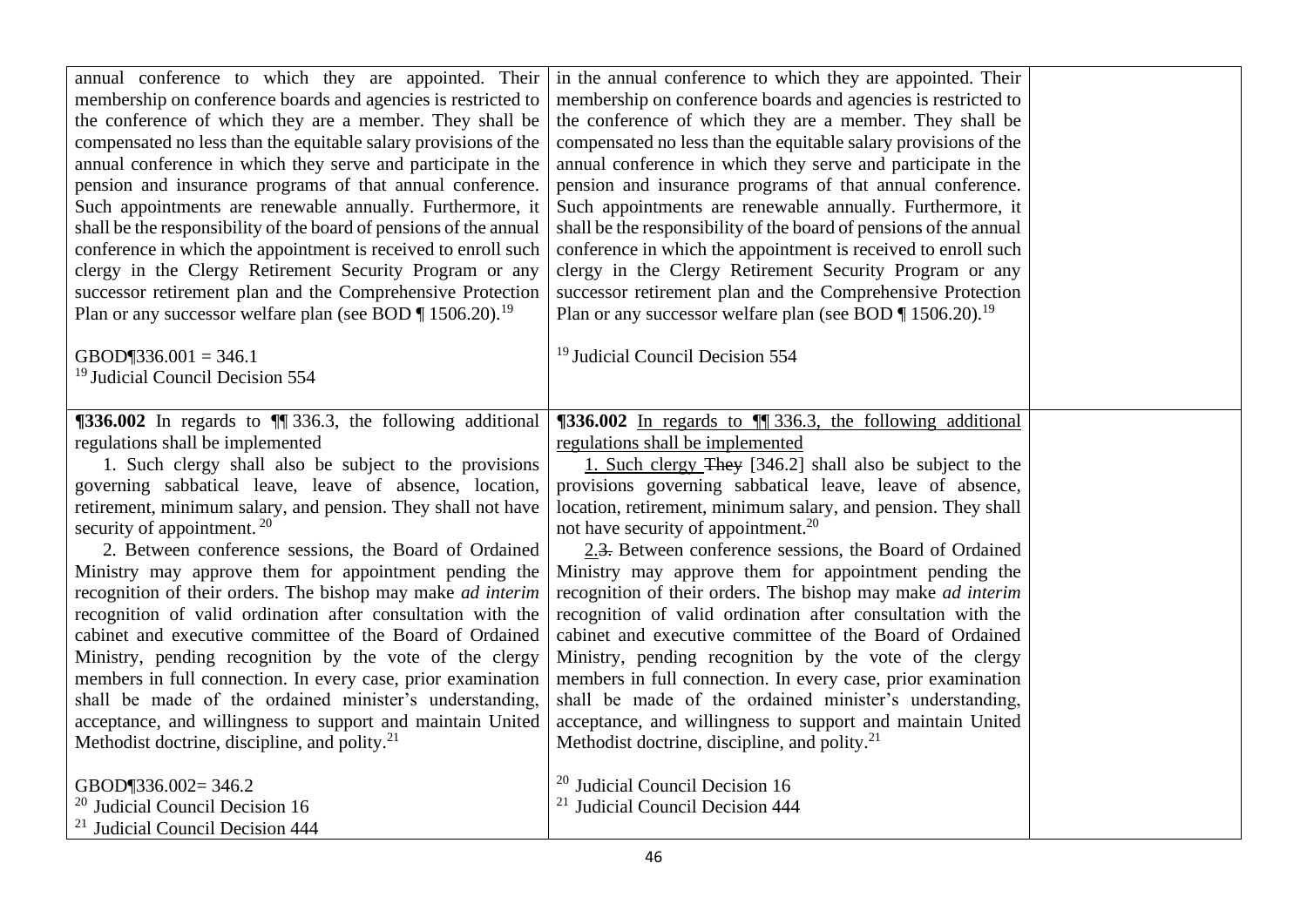| <b>[337.001</b> In regards to <b>[</b> [ 337.2, the following additional | <b>[337.001</b> In regards to <b>[1</b> ] 337.2, the following additional |  |
|--------------------------------------------------------------------------|---------------------------------------------------------------------------|--|
| regulations shall be implemented:                                        | regulations shall be implemented:                                         |  |
| 1. The General Board of Higher Education and Ministry                    | [347.2] 1. The General Board of Higher Education and                      |  |
| shall establish a list of denominations that meet this definition.       | Ministry shall establish a list of denominations that meet this           |  |
| Prior consultation with the chairperson or executive committee           | definition. Prior consultation with the chairperson or executive          |  |
| of the Board of Ordained Ministry shall be held in order to              | committee of the Board of Ordained Ministry shall be held in              |  |
| determine that the minister meets the standards for conference           | order to determine that the minister meets the standards for              |  |
| membership established by the <i>Discipline</i> and the annual           | conference membership established by the Discipline and the               |  |
| conference. A psychological report, criminal background and              | annual conference. A psychological report, criminal                       |  |
| credit check, and reports of sexual misconduct and/or child              | background and credit check, and reports of sexual misconduct             |  |
| abuse shall be required. They shall submit, on a form provided           | and/or child abuse shall be required. They shall submit, on a             |  |
| by the conference Board of Ordained Ministry:                            | form provided by the conference Board of Ordained Ministry:               |  |
| $a)$ a notarized statement detailing any convictions                     | $a)(1)$ a notarized statement detailing any                               |  |
| for felony or misdemeanor or written accusations of sexual               | convictions for felony or misdemeanor or written accusations              |  |
| misconduct or child abuse; or                                            | of sexual misconduct or child abuse; or                                   |  |
| b) a notarized statement certifying that this                            | $\underline{b}$ (2) a notarized statement certifying that this            |  |
| candidate has not been convicted of a felony or misdemeanor,             | candidate has not been convicted of a felony or misdemeanor,              |  |
| or accused in writing of sexual misconduct or child abuse.               | or accused in writing of sexual misconduct or child abuse.                |  |
| 2. Ordained elders or ordained clergy being transferred                  | $2.b$ Ordained elders or ordained clergy being                            |  |
| from other Methodist churches shall meet the educational                 | transferred from other Methodist churches shall meet the                  |  |
| requirements of The United Methodist Church, or the                      | educational requirements of The United Methodist Church, or               |  |
| equivalent approved by the General Board of Higher Education             | the equivalent approved by the General Board of Higher                    |  |
| and Ministry.                                                            | Education and Ministry.                                                   |  |
| 3. The General Board of Higher Education and                             | 3.e) The General Board of Higher Education and                            |  |
| Ministry shall certify the satisfaction of educational                   | Ministry shall certify the satisfaction of educational                    |  |
| requirements for conference membership and, in cases where               | requirements for conference membership and, in cases where                |  |
| additional education is required, shall develop an educational           | additional education is required, shall develop an educational            |  |
| program in consultation with the Board of Ordained Ministry.             | program in consultation with the Board of Ordained Ministry.              |  |
|                                                                          |                                                                           |  |
| $GBOD$ 337.001 = 347.2                                                   |                                                                           |  |
| <b>[337.002</b> In regards to <b>[</b> [ 337.3, the following additional | <b>[337.002</b> In regards to <b>[1]</b> 337.3, the following additional  |  |
| regulations shall be implemented for clergy from other                   | regulations shall be implemented for clergy from other                    |  |
| denominations:                                                           | denominations:                                                            |  |
| They shall and present a satisfactory certificate of good                | [347.3] They shall and present a satisfactory certificate of              |  |
| health on the prescribed form from a physician approved by the           | good health on the prescribed form from a physician approved              |  |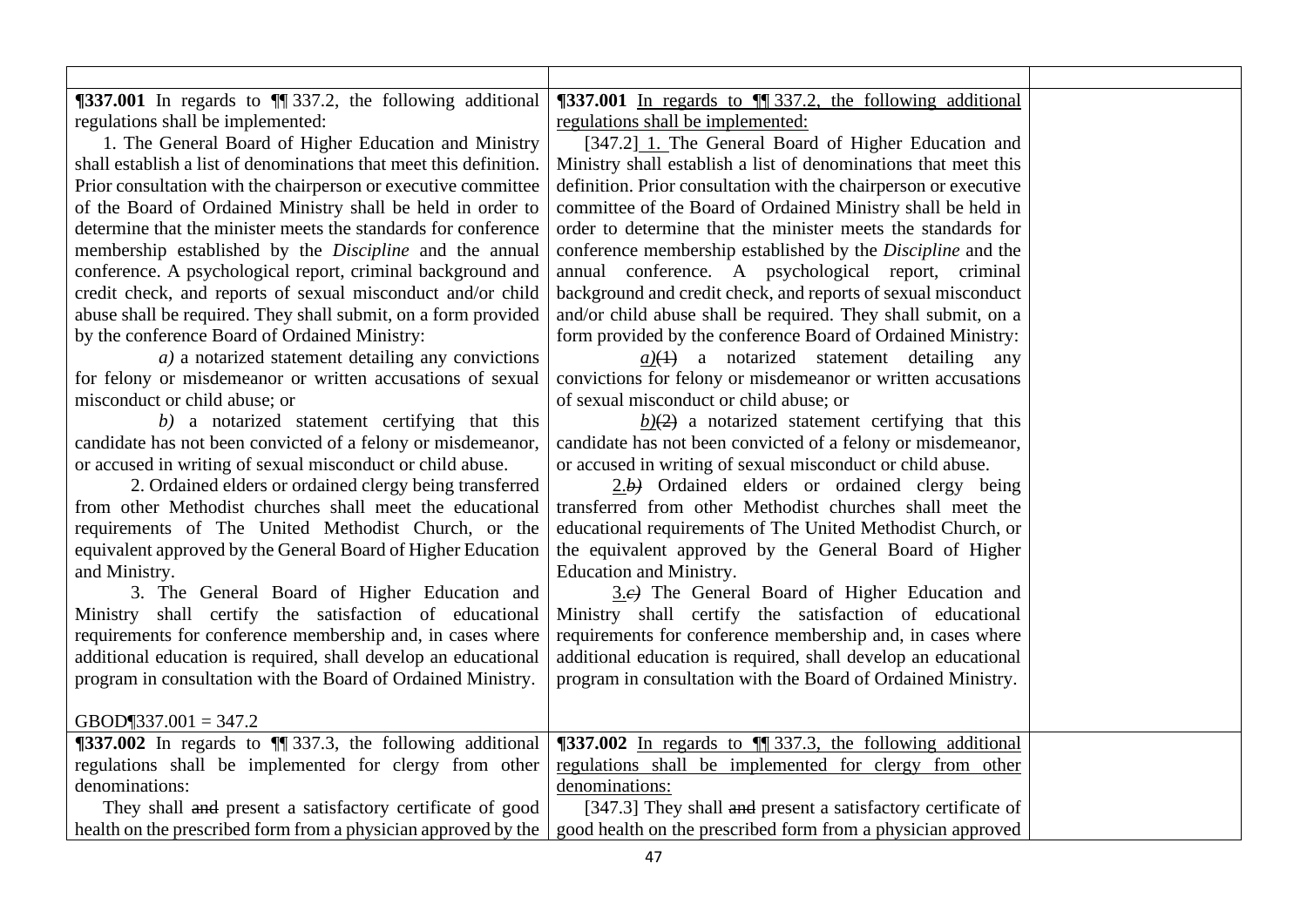| Board of Ordained Ministry. The Board of Ordained Ministry,                                                                    | by the Board of Ordained Ministry. The Board of Ordained                                                                       |  |
|--------------------------------------------------------------------------------------------------------------------------------|--------------------------------------------------------------------------------------------------------------------------------|--|
| in consultation with the General Board of Higher Education                                                                     | Ministry, in consultation with the General Board of Higher                                                                     |  |
| and Ministry, shall determine whether they meet the                                                                            | Education and Ministry, shall determine whether they meet the                                                                  |  |
| educational requirements for conference membership. A                                                                          | educational requirements for conference membership. A                                                                          |  |
| psychological report, criminal background and credit check,                                                                    | psychological report, criminal background and credit check,                                                                    |  |
| and reports of sexual misconduct and/or child abuse shall be                                                                   | and reports of sexual misconduct and/or child abuse shall be                                                                   |  |
| required. They shall submit, on a form provided by the                                                                         | required. They shall submit, on a form provided by the                                                                         |  |
| conference Board of Ordained Ministry:                                                                                         | conference Board of Ordained Ministry:                                                                                         |  |
| $a)$ a notarized statement detailing any convictions                                                                           | $a)(1)$ a notarized statement detailing<br>any                                                                                 |  |
| for felony or misdemeanor or written accusations of sexual                                                                     | convictions for felony or misdemeanor or written accusations                                                                   |  |
| misconduct of child abuse; or                                                                                                  | of sexual misconduct of child abuse; or                                                                                        |  |
| b) a notarized statement certifying that the                                                                                   | $\underline{b}(\overline{z})$ a notarized statement certifying that the                                                        |  |
| candidate has not been convicted of a felony or misdemeanor,                                                                   | candidate has not been convicted of a felony or misdemeanor,                                                                   |  |
| or accused in writing of sexual misconduct or child abuse.                                                                     | or accused in writing of sexual misconduct or child abuse.                                                                     |  |
|                                                                                                                                |                                                                                                                                |  |
| GBOD¶337.002 = 347.3                                                                                                           |                                                                                                                                |  |
|                                                                                                                                |                                                                                                                                |  |
| <b>[338.001</b> In regards to <b>[</b> [ 338.2, the following additional                                                       | <b>[338.001</b> In regards to <b>[1]</b> 338.2, the following additional                                                       |  |
| regulations shall be implemented:                                                                                              | regulations shall be implemented:                                                                                              |  |
| 1. There are two categories of mentor, each with distinct                                                                      |                                                                                                                                |  |
|                                                                                                                                | [348] 1. There are two categories of mentor, each with distinct                                                                |  |
| functions and responsibilities as follows:                                                                                     | functions and responsibilities as follows:                                                                                     |  |
| a) Candidacy mentors are clergy in full connection, associate                                                                  | $a)$ Candidacy mentors are clergy in full connection, associate                                                                |  |
| members, or local pastors who have completed the Course of                                                                     | members, or local pastors who have completed the Course of                                                                     |  |
| Study trained to provide counsel and guidance related to the                                                                   | Study trained to provide counsel and guidance related to the                                                                   |  |
| candidacy process. Candidates will be assigned to a                                                                            | candidacy process. Candidates will be assigned to a                                                                            |  |
| candidacy mentoring group, wherever possible, or to a                                                                          | candidacy mentoring group, wherever possible, or to a                                                                          |  |
| candidacy mentor by the district committee on ordained                                                                         | candidacy mentor by the district committee on ordained                                                                         |  |
| ministry in consultation with the vocational discernment                                                                       | ministry in consultation with the vocational discernment                                                                       |  |
| coordinator (wherever named) and the district superintendent                                                                   | coordinator (wherever named) and the district superintendent                                                                   |  |
| (1309). Candidates will be assigned to a candidacy mentor or                                                                   | $(\frac{1}{209}309310)$ . Candidates will be assigned to a candidacy                                                           |  |
| mentoring groups to meet with until they begin serving as a                                                                    | mentor or mentoring groups to meet with until they begin                                                                       |  |
| local pastor or provisional member.                                                                                            | serving as a local pastor or provisional member.                                                                               |  |
| b) Clergy mentors are clergy in full connection,                                                                               | b) Clergy mentors are clergy in full connection,                                                                               |  |
| associate members, full-time, or part-time local pastors who                                                                   | associate members, full-time, or part-time local pastors who                                                                   |  |
| have completed the Course of Study trained to provide ongoing<br>oversight and counsel with local pastors and with provisional | have completed the Course of Study trained to provide ongoing<br>oversight and counsel with local pastors and with provisional |  |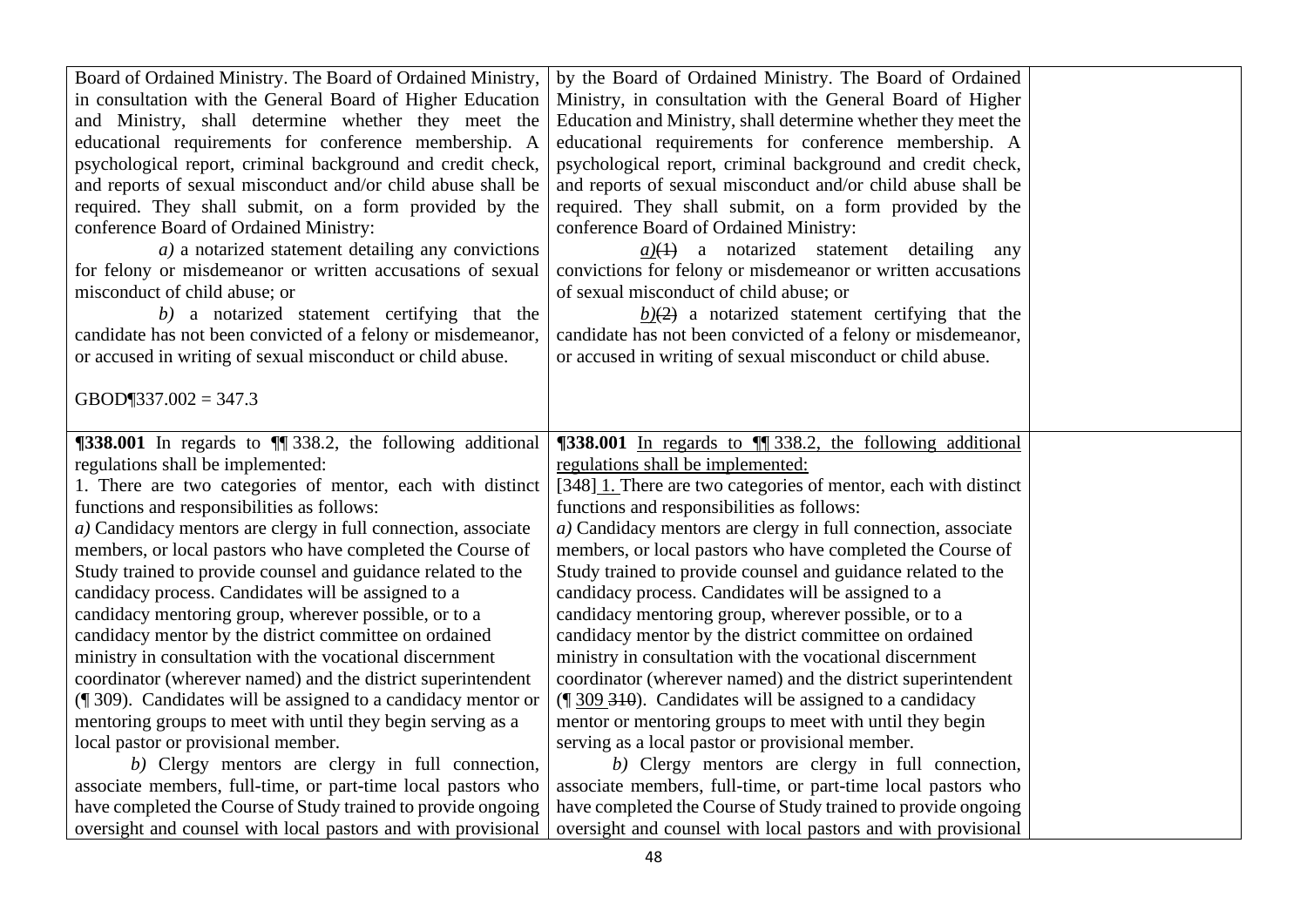members. Local pastors will be assigned a clergy mentor by the district committee on ordained ministry in consultation with the district superintendent. Provisional members will be assigned a clergy mentor in full connection by the conference Board of Ordained Ministry in consultation with the district superintendent. A candidacy mentor may continue with the same person if trained to serve as a clergy mentor.

2. Local pastors and provisional members will be assigned to a clergy mentoring group, wherever possible, or to a clergy mentor by the Board of Ordained Ministry. Persons transferring from other denominations will also be assigned a clergy mentor (¶ 337.3.b).

3. Clergy mentoring begins when a person receives an appointment as a local pastor or as a provisional member.

4. It is expected that all annual conferences will make available and encourage the use of spiritual guides, life coaches, pastoral counselors or vocational mentors for all clergy, separate from the superintendent, and that clergy will utilize these kinds of support as a standard practice of ministry throughout the clergy career, and in all assignments or appointments.

## $CDOD$  $(228.001 - 248)$

members. Local pastors will be assigned a clergy mentor by the district committee on ordained ministry in consultation with the district superintendent. Provisional members will be assigned a clergy mentor in full connection by the conference Board of Ordained Ministry in consultation with the district superintendent. A candidacy mentor may continue with the same person if trained to serve as a clergy mentor.

2.3. Local pastors and provisional members will be assigned to a clergy mentoring group, wherever possible, or to a clergy mentor by the Board of Ordained Ministry. Persons transferring from other denominations will also be assigned a clergy mentor (¶ 347337.3.b).

3.4. Clergy mentoring begins when a person receives an appointment as a local pastor or as a provisional member.

| 4. It is expected that all annual conferences will make           |
|-------------------------------------------------------------------|
| available and encourage the use of spiritual guides, life         |
| coaches, pastoral counselors or vocational mentors for all        |
| clergy, separate from the superintendent, and that clergy will    |
| utilize these kinds of support as a standard practice of ministry |
| throughout the clergy career, and in all assignments or           |
| appointments.                                                     |
|                                                                   |

| <b>[339.001</b> In regards to <b>[</b> [ 339.2, the following additional | <b>[339.001</b> In regards to <b>[1]</b> 339.2, the following additional    |  |
|--------------------------------------------------------------------------|-----------------------------------------------------------------------------|--|
| regulations shall be implemented                                         | regulations shall be implemented                                            |  |
| 1. The clergy in local churches shall participate annually in an         | [349] 1. The clergy in local churches shall participate                     |  |
| evaluation with the committee on pastor-parish relations to              | annually in an evaluation with the committee on pastor-parish               |  |
| enhance an ongoing effective ministry and to identify                    | relations to enhance an ongoing effective ministry and to                   |  |
| continuing education needs and plans ( $\sqrt{231.004.3g[5]}$ ), using   | identify continuing education needs and plans $(\sqrt{\frac{258.2g(5)}})$ , |  |
| criteria, processes, and training developed by the Board of              | $231.004.3g[5]$ , using criteria, processes, and training                   |  |
| Ordained Ministry and the cabinet. The process of evaluation             | developed by the Board of Ordained Ministry and the cabinet.                |  |
| shall include self-assessment and appropriate metrics, and the           | The process of evaluation shall include self-assessment and                 |  |
| General Board of Higher Education and Ministry will offer                | appropriate metrics, and the General Board of Higher                        |  |
| models to guide cabinets and Boards of Ordained Ministry in              | Education and Ministry will offer models to guide cabinets                  |  |
| the evaluation process.                                                  | and Boards of Ordained Ministry in the evaluation process.                  |  |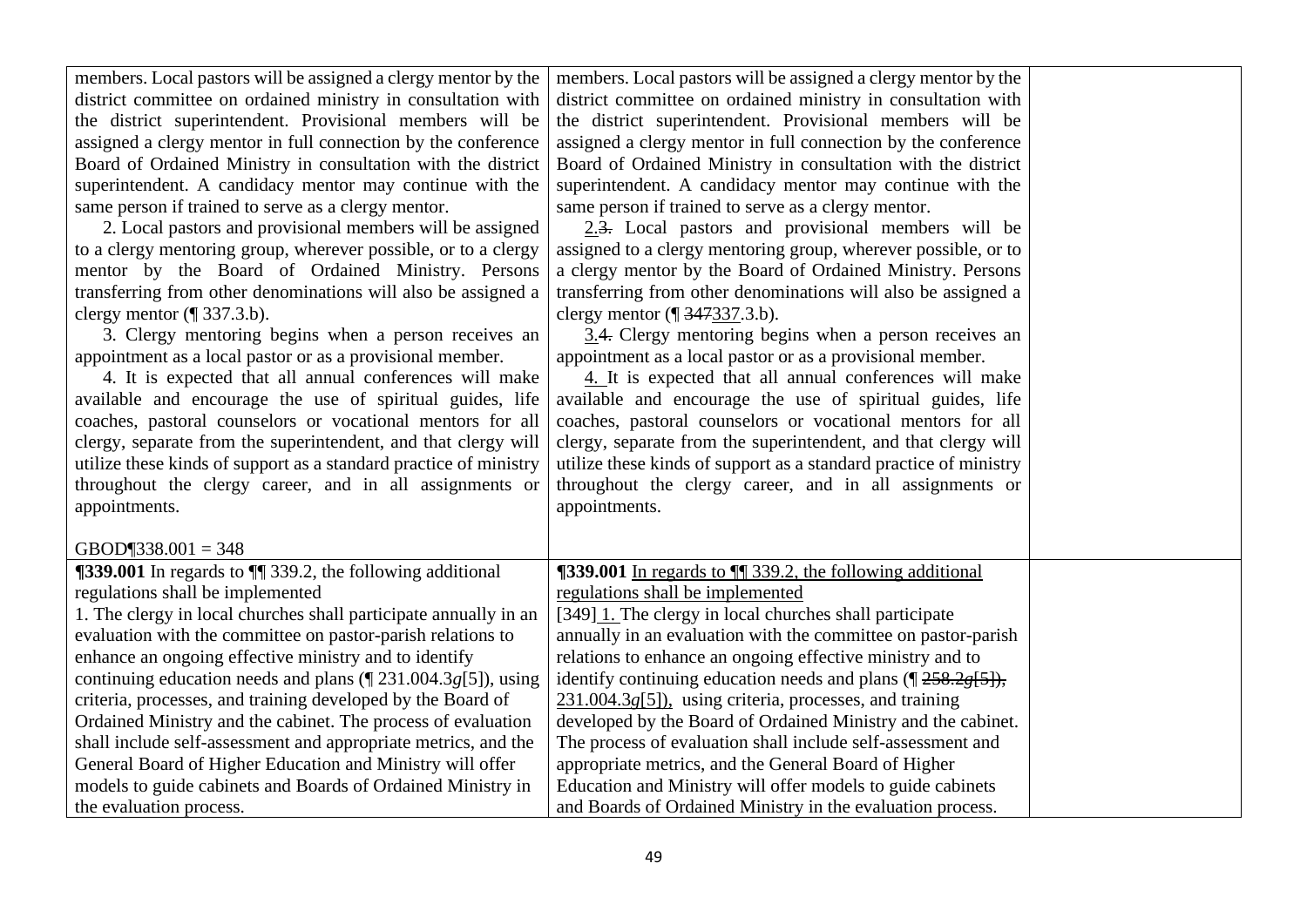| 2. Deacons in appointments beyond the local church and                   | 2. Deacons in appointments beyond the local church and        |
|--------------------------------------------------------------------------|---------------------------------------------------------------|
| elders and local pastors in appointments to extension                    | elders and local pastors in appointments to extension         |
| ministries will undergo annual evaluation by their immediate             | ministries will undergo annual evaluation by their immediate  |
| supervisors, engage in annual self-evaluation, and include               | supervisors, engage in annual self-evaluation, and include    |
| copies of these evaluations in the annual report submitted to            | copies of these evaluations in the annual report submitted to |
| their bishop, district superintendent, and the Board of                  | their bishop, district superintendent, and the Board of       |
| Ordained Ministry ( $\P$ 331.002.2 <i>a</i> ). They shall have an annual | Ordained Ministry (¶ 331.002.344.2a). They shall have an      |
| conversation with their district superintendent about their              | annual conversation with their district superintendent about  |
| ministry.                                                                | their ministry.                                               |
| 3. Every clergyperson shall also engage in a six-month                   | 3. Every clergyperson shall also engage in a six-month        |
| process of personal and professional assessment and                      | process of personal and professional assessment and           |
| development every eight years. The process will be designed              | development every eight years. The process will be designed   |
| and implemented by the cabinet and Board of Ordained                     | and implemented by the cabinet and Board of Ordained          |
| Ministry for each annual conference in consultation with the             | Ministry for each annual conference in consultation with the  |
| Chairs of the Orders of Deacons and Elders and Fellowship of             | Chairs of the Orders of Deacons and Elders and Fellowship of  |
| Local Pastors and Associate Members. The process shall                   | Local Pastors and Associate Members. The process shall        |
| include both a formal review and an in-depth renewal                     | include both a formal review and an in-depth renewal          |
| opportunity, such as a retreat or series of coaching and                 | opportunity, such as a retreat or series of coaching and      |
| mentoring sessions.                                                      | mentoring sessions.                                           |
| a. The formal review shall include a self-evaluation, metrics            | a. The formal review shall include a self-evaluation, metrics |
| appropriate to the ministry settings to which clergy are                 | appropriate to the ministry settings to which clergy are      |
| appointed, observations of trends from the previous eight                | appointed, observations of trends from the previous eight     |
| years, and reviews or interviews with people close to the                | years, and reviews or interviews with people close to the     |
| ministry of the clergy being reviewed.                                   | ministry of the clergy being reviewed.                        |
| b. The in-depth renewal opportunity shall be designed by the             | b. The in-depth renewal opportunity shall be designed by the  |
| cabinet and Board of Ordained Ministry in a form appropriate             | cabinet and Board of Ordained Ministry in a form appropriate  |
| to the conference. The renewal opportunities shall include a             | to the conference. The renewal opportunities shall include a  |
| combination of elements, such as: time apart for prayer and              | combination of elements, such as: time apart for prayer and   |
| reflection, reflection with a covenant group, meetings with a            | reflection, reflection with a covenant group, meetings with a |
| coach, celebration of ministry milestones, and discernment of            | coach, celebration of ministry milestones, and discernment of |
| future ministry challenges and opportunities. When deemed                | future ministry challenges and opportunities. When deemed     |
| important to help in the evaluation process, psychological               | important to help in the evaluation process, psychological    |
| assessments may be requested by the cabinet or Board of                  | assessments may be requested by the cabinet or Board of       |
| Ordained Ministry.                                                       | Ordained Ministry.                                            |
| c. The district superintendent shall review the portfolio and            | c. The district superintendent shall review the portfolio and |
| provide the initial report of the eighth year review of                  | provide the initial report of the eighth year review of       |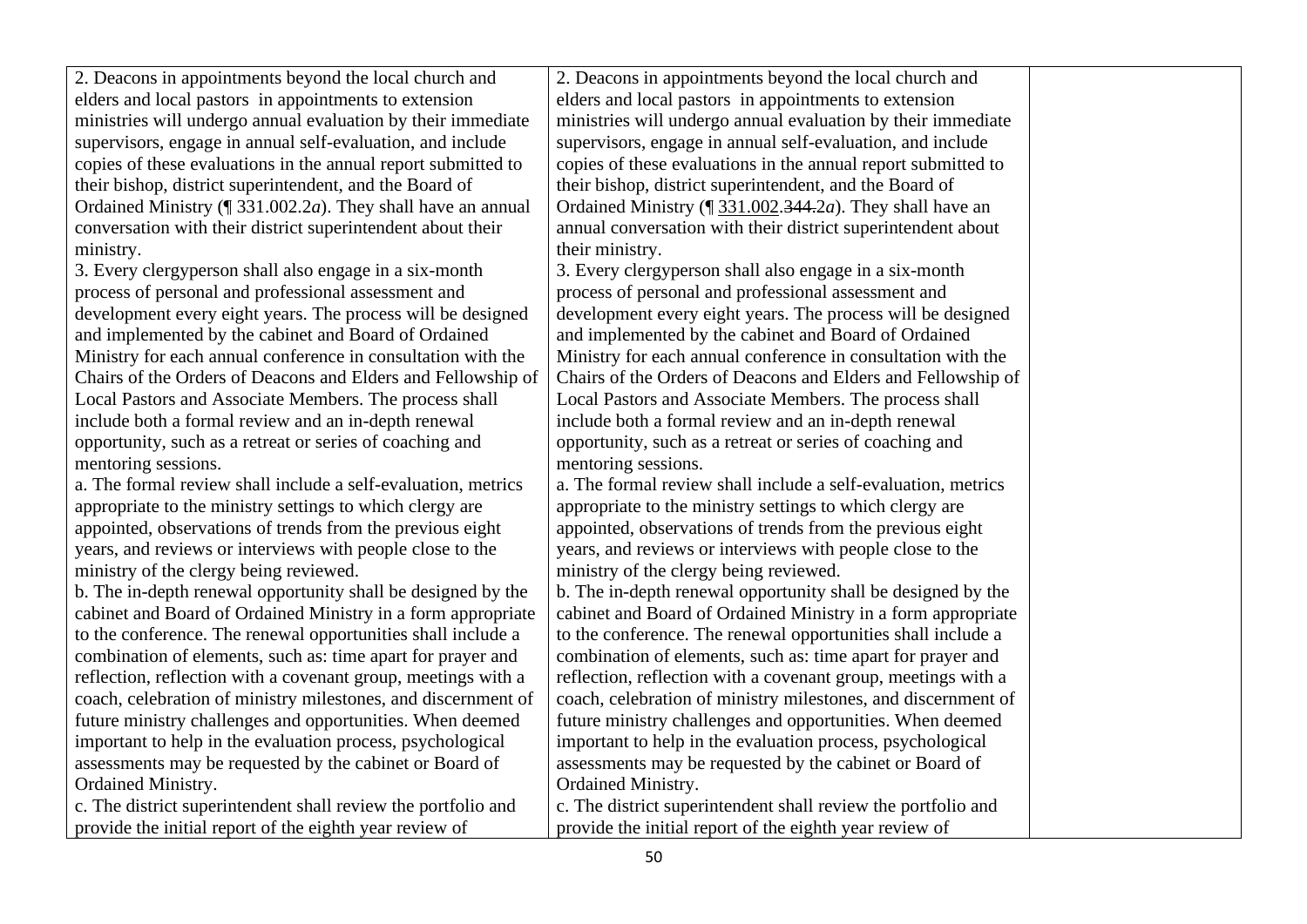| superintendent, a meeting with the bishop and members of the<br>superintendent, a meeting with the bishop and members of the<br>cabinet may be held.<br>cabinet may be held. |  |
|------------------------------------------------------------------------------------------------------------------------------------------------------------------------------|--|
|                                                                                                                                                                              |  |
|                                                                                                                                                                              |  |
| d. Each annual conference shall develop and initiate a plan for<br>d. Each annual conference shall develop and initiate a plan for                                           |  |
| such assessment by January 1, 2020.<br>such assessment by January 1, 2020.                                                                                                   |  |
|                                                                                                                                                                              |  |
| GBOD¶339.001 = 349                                                                                                                                                           |  |
| ¶340.001 In regards to ¶ 340, the following additional<br>¶340.001 In regards to ¶¶ 340, the following additional                                                            |  |
| regulations shall be implemented:<br>regulations shall be implemented:                                                                                                       |  |
| 1. Continuing education and spiritual growth shall include<br>[350] This 1. Continuing education and spiritual growth shall                                                  |  |
| include carefully developed personal programs of study<br>carefully developed personal programs of study augmented                                                           |  |
| periodically by involvement in organized educational and<br>augmented periodically by involvement in organized                                                               |  |
| educational and spiritual growth activities. These practices<br>spiritual growth activities. These practices embody the                                                      |  |
| Wesleyan emphasis on lifelong growth in faith, fostered by<br>embody the Wesleyan emphasis on lifelong growth in faith,                                                      |  |
| fostered by personal spiritual practices and participation in<br>personal spiritual practices and participation in covenant                                                  |  |
| communities. Each annual conference, through the Chairs of<br>covenant communities. Each annual conference, through the                                                      |  |
| Chairs of the Clergy Orders and Fellowship or other leaders<br>the Clergy Orders and Fellowship or other leaders designated                                                  |  |
| by the bishop, shall provide spiritual enrichment opportunities<br>designated by the bishop, shall provide spiritual enrichment                                              |  |
| and covenant groups for deacons, elders, and local pastors.<br>opportunities and covenant groups for deacons, elders, and                                                    |  |
| 2. A clergy member's continuing education and spiritual<br>local pastors.                                                                                                    |  |
| 2. A clergy member's continuing education and spiritual<br>growth program shall include professional formation leaves at                                                     |  |
| least one week each year and may include at least one month<br>growth program shall include professional formation leaves at                                                 |  |
| least one week each year and may include at least one month<br>during one year of every quadrennium. Such leaves shall not                                                   |  |
| be considered as part of the ministers' vacations and shall be<br>during one year of every quadrennium. Such leaves shall not                                                |  |
| planned in consultation with their charges or other agencies to<br>be considered as part of the ministers' vacations and shall be                                            |  |
| which they are appointed as well as the bishop, district<br>planned in consultation with their charges or other agencies to                                                  |  |
| which they are appointed as well as the bishop, district<br>superintendent, and annual conference continuing education                                                       |  |
| committee.<br>superintendent, and annual conference continuing education                                                                                                     |  |
| 3. A clergy member may request a formational and spiritual<br>committee.                                                                                                     |  |
| growth leave of up to six months while continuing to hold an<br>3. A clergy member may request a formational and spiritual                                                   |  |
| appointment in the local church. Such leaves are available to<br>growth leave of up to six months while continuing to hold an                                                |  |
| clergy members who have held full-time appointments for at<br>appointment in the local church. Such leaves are available to                                                  |  |
| least six years. Such a leave shall be with the approval of the<br>clergy members who have held full-time appointments for at                                                |  |
| committee on pastor-parish relations, the church council, and<br>least six years. Such a leave shall be with the approval of the                                             |  |
| the district superintendent. Annual conferences are encouraged<br>committee on pastor-parish relations, the church council, and                                              |  |
| to assist with pulpit supply and other temporary support for<br>the district superintendent. Annual conferences are encouraged                                               |  |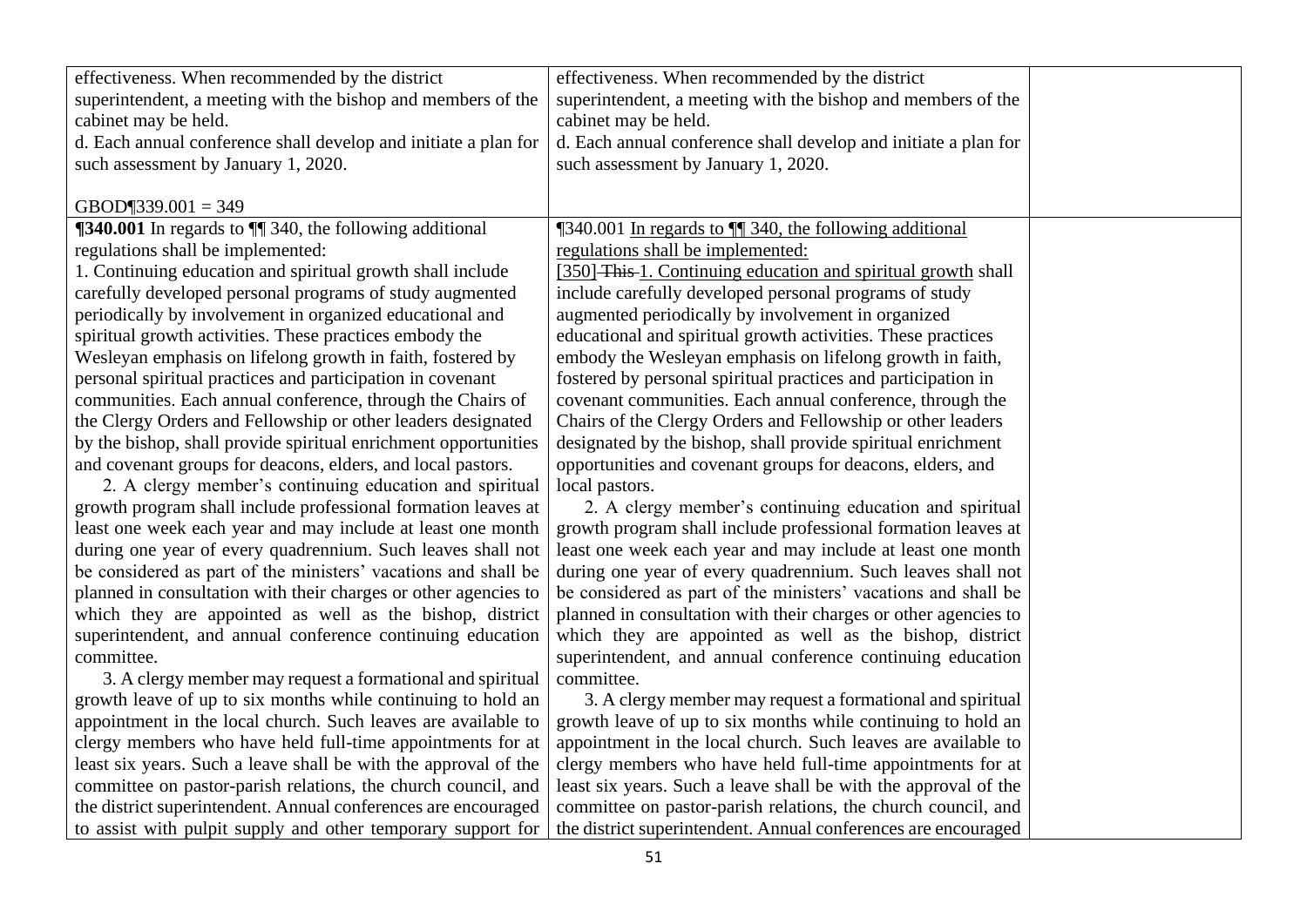such leaves.

4. Financial arrangements for continuing education as part of one's professional development, formation*,* and spiritual growth shall be negotiated in the following manner: *(a)* for elders and local pastors it shall be done in consultation with the district superintendent and the committee on pastor-parish relations; *(b)* for deacons, with an appropriate supervisory body; (*c)* for district superintendents, with the district committee on superintendency; *(d)* for conference staff, with the appropriate supervisory body; *(e)* for others in extension ministries or appointments beyond the local church, with the appropriate persons in their agency.

5. Clergy shall be asked by the district superintendent in the charge conference to report on their programs of continuing education, formation, and spiritual growth for the past year and plans for the year to come. The district superintendent shall also ask the local church to describe its provision for time and financial support of continuing education for ministry, professional development, formation and spiritual growth for the pastors, diaconal ministers and deacons serving their primary appointment in that local church.

6. Clergy in extension ministries and appointments beyond the local church shall give evidence of their continuing formation and spiritual growth program and future plans in their annual reports (¶ 331.002.2*a*).

## $CDODQ40.001 - 350$

| UDUD ∥J <del>1</del> 0.001 – JJU                                                                                  |                                                                             |  |
|-------------------------------------------------------------------------------------------------------------------|-----------------------------------------------------------------------------|--|
| <b><math>\mathbf{\mathbb{I}341.001}</math></b> In sabbatical leave according to $\mathbf{\mathbb{I}341}$ ,<br>the | [351] <b>[341.001</b> In sabbatical leave according to $\P$ $\eta$ 341, the |  |
| following additional regulations shall be implemented:                                                            | following additional regulations shall be implemented:                      |  |
| 1. Whenever possible, the compensation level of the last                                                          | 1. Whenever possible, the compensation level of the last                    |  |
| appointment served before the leave should be maintained in                                                       | appointment served before the leave should be maintained in                 |  |
| the appointment made at the termination of the leave.                                                             | the appointment made at the termination of the leave.                       |  |
| 2. Associate members and clergy members in full connection                                                        | 2. Associate members and clergy members in full connection                  |  |
| shall submit a written request for a sabbatical leave, including                                                  | shall submit a written request for a sabbatical leave, including            |  |
| plans for study or travel, to the Board of Ordained Ministry,                                                     | plans for study or travel, to the Board of Ordained Ministry,               |  |
| with copies to the bishop and district superintendent, ordinarily                                                 | with copies to the bishop and district superintendent, ordinarily           |  |

to assist with pulpit supply and other temporary support for such leaves.

4. Financial arrangements for continuing education as part

|   | of one's professional development, formation, and spiritual        |  |
|---|--------------------------------------------------------------------|--|
|   | growth shall be negotiated in the following manner: $(a)$ for      |  |
| l | elders and local pastors it shall be done in consultation with the |  |
|   | district superintendent and the committee on pastor-parish         |  |
|   | relations; $(b)$ for deacons, with an appropriate supervisory      |  |
|   | body; (c) for district superintendents, with the district          |  |
|   | committee on superintendency; $(d)$ for conference staff, with     |  |
|   | the appropriate supervisory body; $(e)$ for others in extension    |  |
|   | ministries or appointments beyond the local church, with the       |  |
|   | appropriate persons in their agency.                               |  |
|   | 5. Clergy shall be asked by the district superintendent in the     |  |
|   | charge conference to report on their programs of continuing        |  |
|   | education, formation, and spiritual growth for the past year and   |  |
|   | plans for the year to come. The district superintendent shall      |  |
|   | also ask the local church to describe its provision for time and   |  |
|   | financial support of continuing education for ministry,            |  |
|   | professional development, formation and spiritual growth for       |  |
|   | the pastors, diaconal ministers and deacons serving their          |  |
|   | primary appointment in that local church.                          |  |

6. Clergy in extension ministries and appointments beyond the local church shall give evidence of their continuing formation and spiritual growth program and future plans in

their annual reports (¶331.002344.2*a*).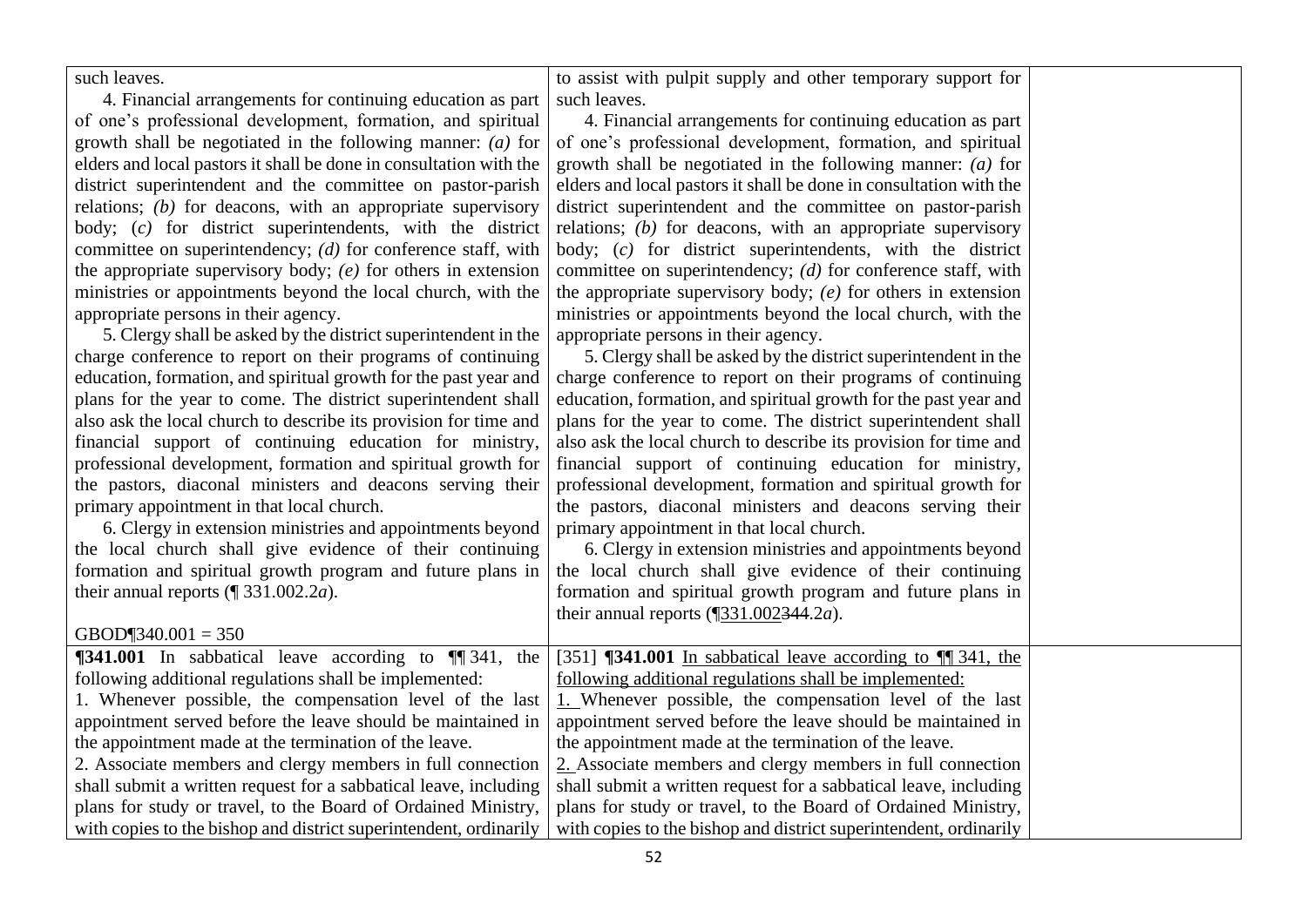| six months before the opening session of the annual<br>conference. To be eligible for an additional sabbatical leave,<br>associate members and clergy members in full connection shall | six months before the opening session of the annual<br>conference. To be eligible for an additional sabbatical leave,<br>associate members and clergy members in full connection shall |  |
|----------------------------------------------------------------------------------------------------------------------------------------------------------------------------------------|----------------------------------------------------------------------------------------------------------------------------------------------------------------------------------------|--|
| have served six consecutive years under full-time appointment,                                                                                                                         | have served six consecutive years under full-time appointment,                                                                                                                         |  |
| or in a less than full-time appointment equivalent to six                                                                                                                              | or in a less than full-time appointment equivalent to six                                                                                                                              |  |
| consecutive full-time years, following the previous sabbatical                                                                                                                         | consecutive full-time years, following the previous sabbatical                                                                                                                         |  |
| leave. After consultation and with the written consent of the                                                                                                                          | leave. <sup>35</sup> After consultation and with the written consent of the                                                                                                            |  |
|                                                                                                                                                                                        |                                                                                                                                                                                        |  |
| pastor in charge, and with the approval of the district                                                                                                                                | pastor in charge, and with the approval of the district                                                                                                                                |  |
| superintendent, clergy members granted sabbatical leave shall                                                                                                                          | superintendent, clergy members granted sabbatical leave shall                                                                                                                          |  |
| designate a charge conference within the bounds of the annual                                                                                                                          | designate a charge conference within the bounds of the annual                                                                                                                          |  |
| conference in which they shall hold membership and to which                                                                                                                            | conference in which they shall hold membership and to which                                                                                                                            |  |
| they shall submit an annual report.                                                                                                                                                    | they shall submit an annual report.                                                                                                                                                    |  |
| GBOD¶341.001=351                                                                                                                                                                       |                                                                                                                                                                                        |  |
| <b>[342.001</b> In regards to <b>[</b> [ 342.1, the following additional                                                                                                               | [352] $\P$ 342.001 In regards to $\P$ 342.1, the following additional                                                                                                                  |  |
| regulations shall be implemented:                                                                                                                                                      | regulations shall be implemented:                                                                                                                                                      |  |
| In addition, the Board of Ordained Ministry may request                                                                                                                                | In addition, the Board of Ordained Ministry may request                                                                                                                                |  |
| personal interviews with the provisional or associate members                                                                                                                          | personal interviews with the provisional or associate members                                                                                                                          |  |
| and members in full connection named in the requested change,                                                                                                                          | and members in full connection named in the requested change,                                                                                                                          |  |
| except where personal appearance results in undue hardship. <sup>22</sup>                                                                                                              | except where personal appearance results in undue hardship. $^{22}$                                                                                                                    |  |
| Clergy appointed to a general agency of The United Methodist                                                                                                                           | Clergy appointed to a general agency of The United Methodist                                                                                                                           |  |
| Church shall be covered by the policies of the agency in                                                                                                                               | Church shall be covered by the policies of the agency in                                                                                                                               |  |
| relation to family leave, maternity or paternity leave, and                                                                                                                            | relation to family leave, maternity or paternity leave, and                                                                                                                            |  |
| medical leave.                                                                                                                                                                         | medical leave.                                                                                                                                                                         |  |
|                                                                                                                                                                                        |                                                                                                                                                                                        |  |
| GBOD¶342.001= $352$                                                                                                                                                                    | $22$ Judicial Council Decisions 524, 530                                                                                                                                               |  |
| <sup>22</sup> Judicial Council Decisions 524, 530                                                                                                                                      |                                                                                                                                                                                        |  |
|                                                                                                                                                                                        |                                                                                                                                                                                        |  |
| <b><math>\mathbf{I}342.002</math></b> In regards to $\mathbf{I} \mathbf{I}342.2b$ , the following additional                                                                           | [334.5] $\P$ 342.002 In regards to $\P$ 342.2 <i>b</i> , the following                                                                                                                 |  |
| regulations shall be implemented:                                                                                                                                                      | additional regulations shall be implemented:                                                                                                                                           |  |
| Clergy who are retired, on medical leave, or on sabbatical                                                                                                                             | 5. Clergy who are retired, on medical leave, or on                                                                                                                                     |  |
| leave may at their own initiative apply to the conference Board                                                                                                                        | sabbatical leave may at their own initiative apply to the                                                                                                                              |  |
| of Ordained Ministry for affiliate membership in the annual                                                                                                                            | conference Board of Ordained Ministry for affiliate                                                                                                                                    |  |
| conference where they reside. By a two-thirds vote of the                                                                                                                              | membership in the annual conference where they reside. By a                                                                                                                            |  |
| executive session, such clergy may be received with rights and                                                                                                                         | two-thirds vote of the executive session, such clergy may be                                                                                                                           |  |
| privileges, including service on conference boards, agencies,                                                                                                                          | received with rights and privileges, including service on                                                                                                                              |  |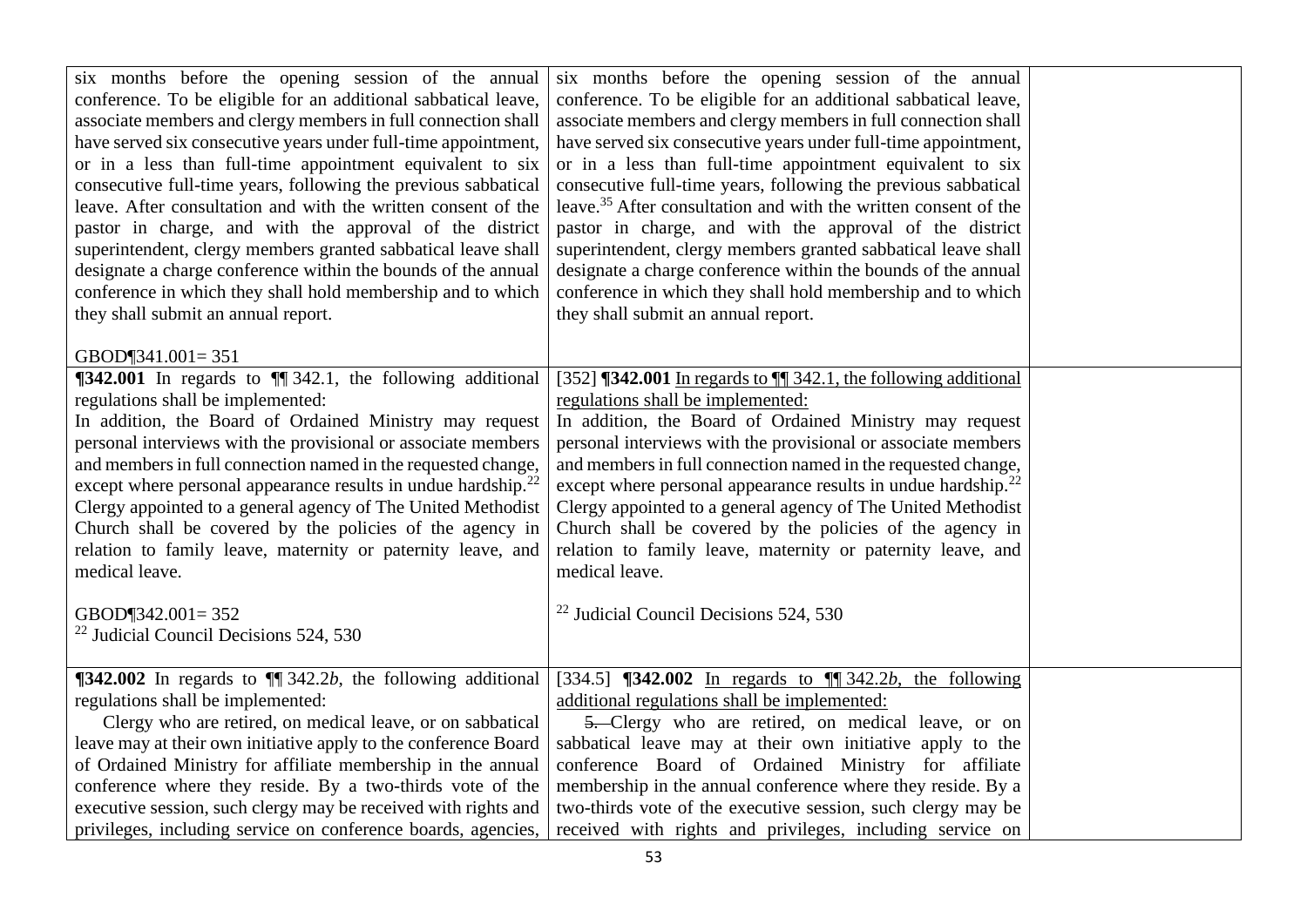| task forces, and committees, with voice but without vote.<br>Voting membership shall be retained in the clergy member's<br>home annual conference for the duration of affiliate member<br>relationship. Such persons may serve on the board, agency,<br>task force or committee of only one annual conference at any<br>one time.<br>GBOD¶342.002 = 334.5                                                                                                                                                                                                                                                                                                                                                                                                                                                                                          | conference boards, agencies, task forces, and committees, with<br>voice but without vote. Voting membership shall be retained in<br>the clergy member's home annual conference for the duration<br>of affiliate member relationship. Such persons may serve on<br>the board, agency, task force or committee of only one annual<br>conference at any one time.                                                                                                                                                                                                                                                                                                                                                                                                                                                                                                                                                                                                    |  |
|----------------------------------------------------------------------------------------------------------------------------------------------------------------------------------------------------------------------------------------------------------------------------------------------------------------------------------------------------------------------------------------------------------------------------------------------------------------------------------------------------------------------------------------------------------------------------------------------------------------------------------------------------------------------------------------------------------------------------------------------------------------------------------------------------------------------------------------------------|-------------------------------------------------------------------------------------------------------------------------------------------------------------------------------------------------------------------------------------------------------------------------------------------------------------------------------------------------------------------------------------------------------------------------------------------------------------------------------------------------------------------------------------------------------------------------------------------------------------------------------------------------------------------------------------------------------------------------------------------------------------------------------------------------------------------------------------------------------------------------------------------------------------------------------------------------------------------|--|
| <b>[342.003</b> In regards to <b>[</b> [ 342.3, the following additional<br>regulations shall be implemented:<br>1. Designation of a Local Church- Documentation of this<br>consent and approvals shall be filed with the Board of Ordained<br>Ministry of the annual conference that granted them honorable<br>location. As clergy members of the charge conference, they<br>shall have all the privileges of membership in the church where<br>they elect to hold charge conference membership, except as set<br>forth in the Book of Discipline.<br>2. The provisions of $\P$ 342.3 and 342.003 shall not apply to<br>persons granted involuntary location prior to the General<br>Conference of 1976. The names of located members after the<br>annual passage of their character shall be printed in the journal.<br>$GBOD$ $342.003 = 358.2$ | [358.2] $\P$ 342.003 In regards to $\P$ 342.3,<br>the following<br>additional regulations shall be implemented:<br>Designation of a Local Church- Documentation of this<br>consent and approvals shall be filed with the Board of Ordained<br>Ministry of the annual conference that granted them honorable<br>location. As clergy members of the charge conference, they<br>shall be permitted to exercise ministerial functions only with<br>the written permission of the pastor in charge. They shall have<br>all the privileges of membership in the church where they elect<br>to hold charge conference membership, except as set forth in<br>the Book of Discipline.<br>2. The provisions of this paragraph [[1] 342.3 and 342.003 shall<br>not apply to persons granted involuntary location prior to the<br>General Conference of 1976. The names of located members<br>after the annual passage of their character shall be printed in<br>the journal. |  |
| ¶342.004 In regards to ¶ 342.5, the following additional<br>regulations shall be implemented:<br>They shall surrender their certification of conference<br>membership for deposit with the conference secretary.<br>GBOD¶342.004 = 359.3                                                                                                                                                                                                                                                                                                                                                                                                                                                                                                                                                                                                           | [359.3] $$342.004$ In regards to $$12.5$ , the following<br>additional regulations shall be implemented:<br>, and they They shall surrender their certification of conference<br>membership for deposit with the conference secretary.                                                                                                                                                                                                                                                                                                                                                                                                                                                                                                                                                                                                                                                                                                                            |  |
| <b>[343.001</b> In voluntary leave of absence according to <b>[</b> ] 343,<br>the following additional regulations shall be implemented:<br>1. A voluntary leave of absence may be taken for a variety                                                                                                                                                                                                                                                                                                                                                                                                                                                                                                                                                                                                                                             | [353.2-.12] [343.001 In voluntary leave of absence according<br>to ¶ 343, the following additional regulations shall be<br>implemented:                                                                                                                                                                                                                                                                                                                                                                                                                                                                                                                                                                                                                                                                                                                                                                                                                           |  |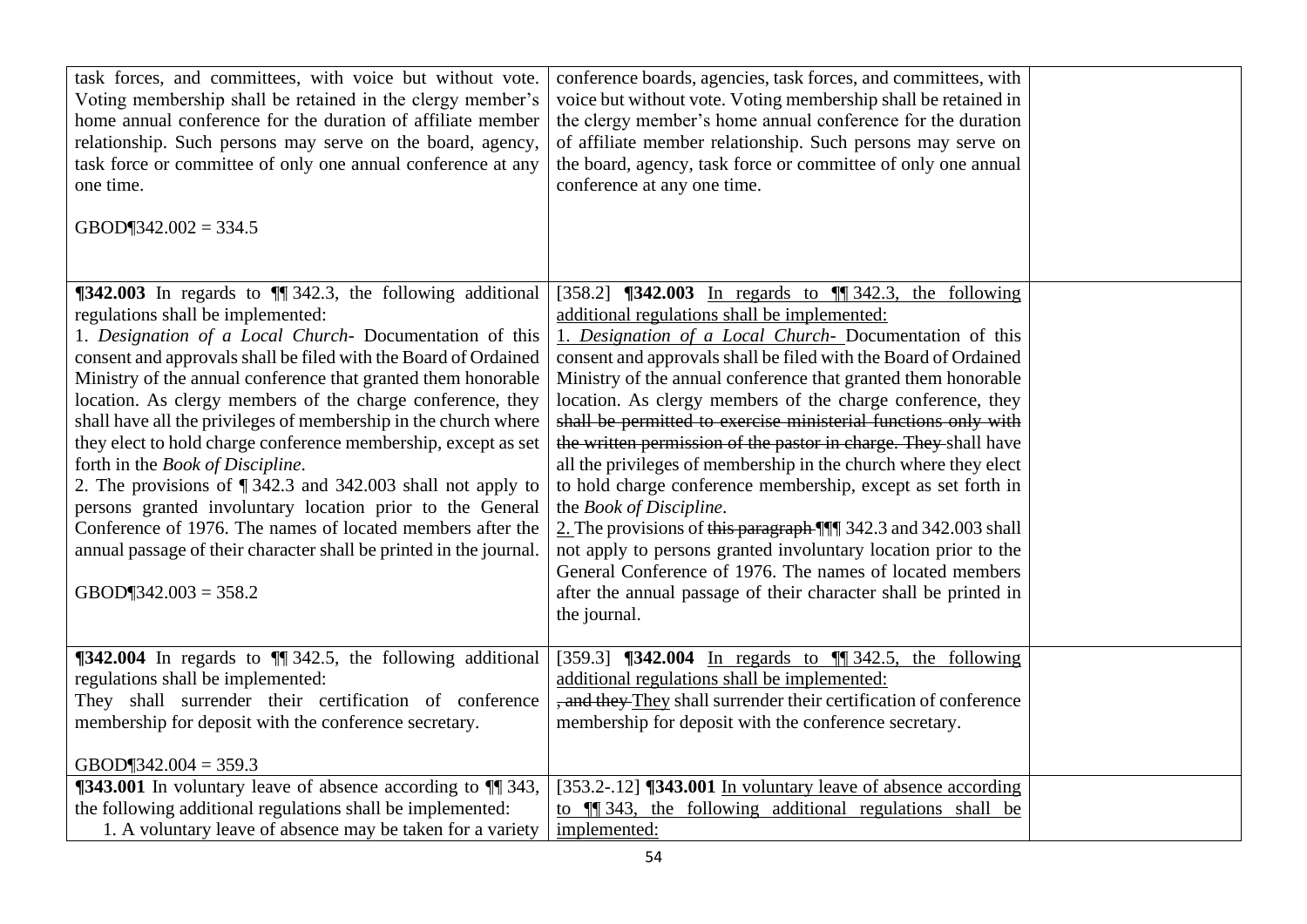of reasons:

*a) Personal Leave*-A relationship that is granted to clergy who self-determine for personal reasons that they are temporarily unable or unwilling to continue in a ministry appointment.

*b) Family Leave*-A relationship that is granted to clergy who, because of an immediate family member's need for fulltime care, are temporarily unable to continue in a ministry appointment.

c) *Transitional Leave*-A leave granted for up to twelve months with approval of the bishop and the Board of Ordained Ministry Executive Committee to provisional and associate members and full clergy members in good standing who are temporarily between appointments.

A transitional leave of absence may be granted for the following reasons:

(1) A provisional or full member deacon needs to seek and secure an appointable primary position-compensated or nonsalaried.

(2) A provisional or full member elder, or an associate member needs to transition from an extension ministry to another appointment, or from a local church appointment to an extension ministry appointment.

During transitional leave, the clergyperson shall provide quarterly substantiation of his or her effort to obtain such an appointable position to the bishop and to the Board of Ordained Ministry Executive Committee.<sup> $23$ </sup>

2. Written request for a voluntary leave of absence, with the exception of transitional leave, should be made at least ninety days prior to the annual conference session giving specific reasons for the request.<sup>24</sup> Representatives of the annual conference Board of Ordained Ministry may interview the clergy member to determine sufficient cause. Personal leave and family leave shall be approved annually upon written request of the clergy member and personal or family leave shall not be granted for more than five years in succession, except

1.2. A voluntary leave of absence may be taken for a variety of reasons:

*a) Personal Leave*-A relationship that is granted to clergy who self-determine for personal reasons that they are temporarily unable or unwilling to continue in a ministry appointment.

*b) Family Leave*-A relationship that is granted to clergy who, because of an immediate family member's need for fulltime care, are temporarily unable to continue in a ministry appointment.

c) *Transitional Leave*-A leave granted for up to twelve months with approval of the bishop and the Board of Ordained Ministry Executive Committee to provisional and associate members and full clergy members in good standing who are temporarily between appointments.

A transitional leave of absence may be granted for the following reasons:

(1) A provisional or full member deacon needs to seek and secure an appointable primary position-compensated or nonsalaried.

(2) A provisional or full member elder, or an associate member needs to transition from an extension ministry to another appointment, or from a local church appointment to an extension ministry appointment.

During transitional leave, the clergyperson shall provide quarterly substantiation of his or her effort to obtain such an appointable position to the bishop and to the Board of Ordained Ministry Executive Committee. $^{23}$ 

2.3. Written request for a voluntary leave of absence, with the exception of transitional leave, should be made at least ninety days prior to the annual conference session giving specific reasons for the request.<sup>24</sup> Representatives of the annual conference Board of Ordained Ministry may interview the clergy member to determine sufficient cause. Personal leave and family leave shall be approved annually upon written request of the clergy member and personal or family leave shall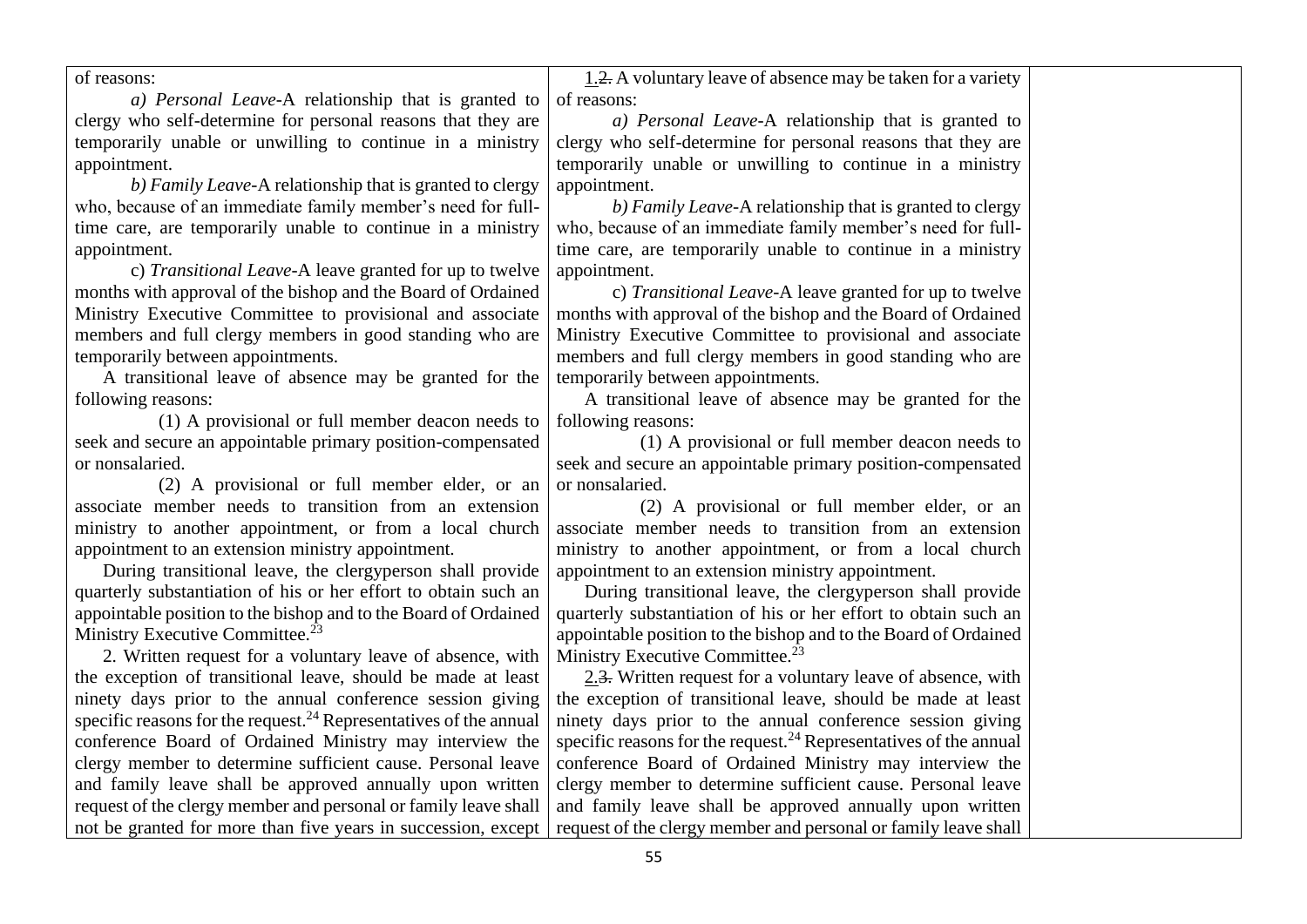by a two-thirds vote of the clergy members in full connection.<sup>25</sup> Transitional leave shall not be renewed beyond a twelve-month period. Voluntary leave shall be counted as a part of the eightyear limit for provisional members  $(\P 323)^{26}$ 

3. Between sessions of the annual conference, voluntary leave of absence may be granted or terminated by the executive committee of the Board of Ordained Ministry after consultation with and approval by the bishop and district superintendents. This interim action shall be subject to the approval of the clergy session of the annual conference at its next session.<sup>27</sup>

4. Should there be active complaints or charges, a request for voluntary leave of absence shall not be permitted until those complaints or charges have been resolved.

5. Clergy on voluntary leave of absence shall have no claim on the conference funds. Notwithstanding the foregoing, where the conference has made certain elections under applicable benefit plans that require continued participation by clergy on voluntary leaves of absence, the clergy shall continue to participate in such plans. They may participate in the conference health program through their own contributions, if applicable. However, in exceptional circumstances, on recommendation of the bishop and district superintendents, salary and/or other benefits, subject to the terms of the applicable benefit plans, may be granted to a clergy member, if applicable, by vote of the clergy session of members in full connection with the annual conference. In an interim between sessions of the annual conference, by vote of the bishop, cabinet, and executive committee of the Board of Ordained Ministry, salary and/or benefits, subject to the terms of the applicable benefit plans, may be granted, if applicable.

6. Those on voluntary leave of absence shall be held amenable to the annual conference for their conduct and the performance of their ministry. In case of failure to report to the Board of Ordained Ministry, the provisions for administrative location (¶ 348) may be invoked.

7. Clergy members on voluntary leave of absence may,

not be granted for more than five years in succession, except by a two-thirds vote of the clergy members in full connection.<sup>25</sup> Transitional leave shall not be renewed beyond a twelve-month period. Voluntary leave shall be counted as a part of the eightyear limit for provisional members  $($  323 327).<sup>26</sup>

3.4. Between sessions of the annual conference, voluntary leave of absence may be granted or terminated by the executive committee of the Board of Ordained Ministry after consultation with and approval by the bishop and district superintendents. This interim action shall be subject to the approval of the clergy session of the annual conference at its next session.<sup>27</sup>

4.5. Should there be active complaints or charges, a request for voluntary leave of absence shall not be permitted until those complaints or charges have been resolved.

5.6. Clergy on voluntary leave of absence shall have no claim on the conference funds. Notwithstanding the foregoing, where the conference has made certain elections under applicable benefit plans that require continued participation by clergy on voluntary leaves of absence, the clergy shall continue to participate in such plans. They may participate in the conference health program through their own contributions, if applicable. However, in exceptional circumstances, on recommendation of the bishop and district superintendents, salary and/or other benefits, subject to the terms of the applicable benefit plans, may be granted to a clergy member, if applicable, by vote of the clergy session of members in full connection with the annual conference. In an interim between sessions of the annual conference, by vote of the bishop, cabinet, and executive committee of the Board of Ordained Ministry, salary and/or benefits, subject to the terms of the applicable benefit plans, may be granted, if applicable.

6.9. Those on voluntary leave of absence shall be held amenable to the annual conference for their conduct and the performance of their ministry. In case of failure to report to the Board of Ordained Ministry, the provisions for administrative location (¶ 348 359) may be invoked.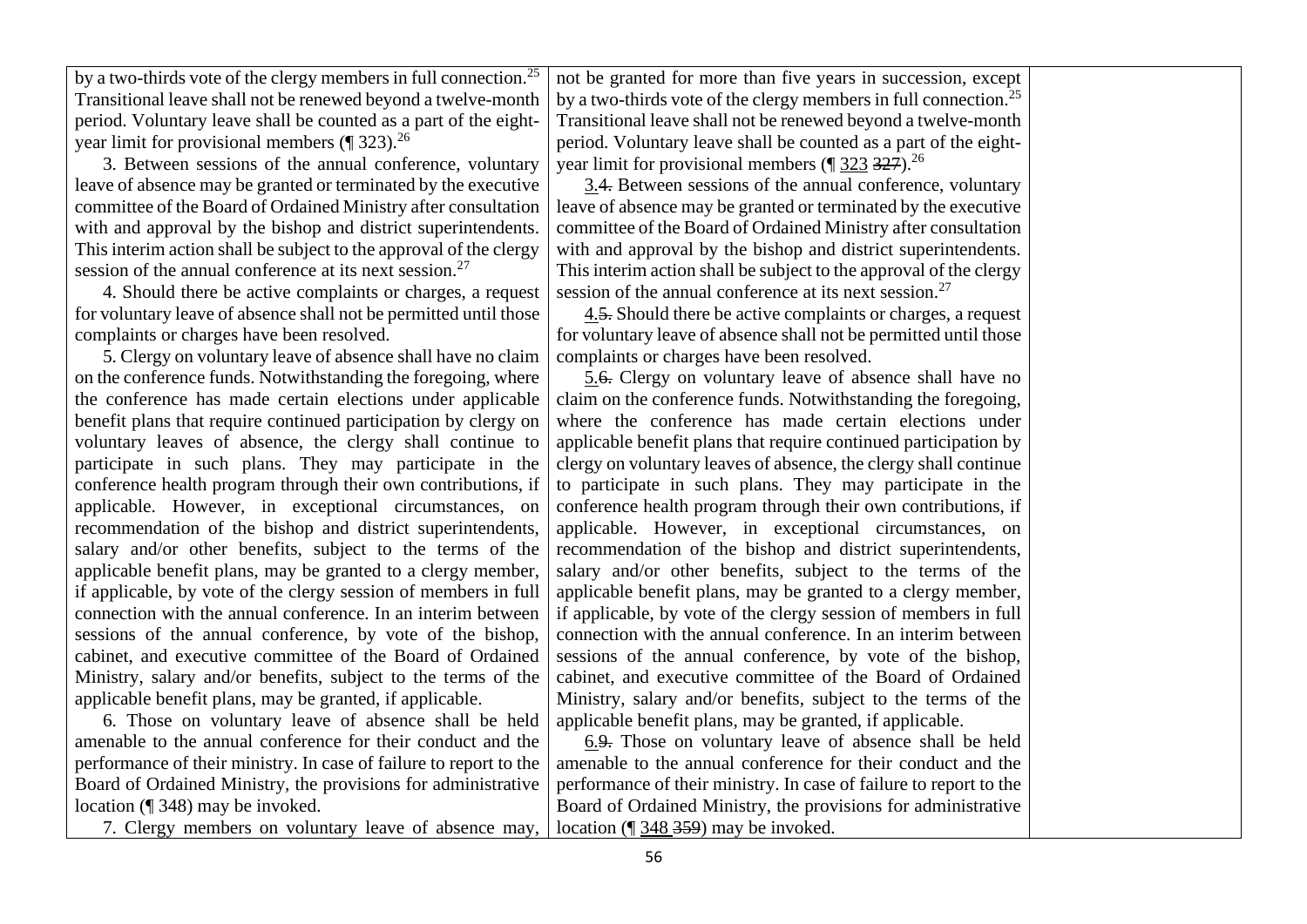with the permission of the bishop and with the approval of the United Methodist Endorsing Agency, continue to hold an existing reserve commission as an armed forces chaplain, but may not voluntarily serve on extended active duty.

8. When an end to voluntary leave of absence is requested, except for transitional leave, it shall be by written request at least six months prior to the session of annual conference.<sup>41</sup> The Board of Ordained Ministry shall review the circumstances surrounding the granting of the leave for the purpose of determining whether those circumstances have been alleviated or resolved. When the board has determined that the circumstances of the voluntary leave have not been alleviated or resolved and the request is denied, the board will inform the person of the remaining options, which include: *a*) remaining on voluntary leave of absence; *b*) taking honorable location; *c*) being recommended to the bishop and district superintendents to be placed on involuntary leave, administrative location, or involuntary retirement, using the fair process of ¶ 352.2; or *d*) such other action as deemed appropriate.

9. When clergy members on voluntary leave of absence do not request an annual extension of the leave of absence during the five-year period or do not indicate willingness to receive an appointment at the end of the five-year period, following documented efforts to make contact with the clergyperson, the provisions of administrative location (¶348) may be invoked.

GBOD¶343.001 = 353.2-353.12

24 Judicial Council Decision 782 25 Judicial Council Decision 689 26 Judicial Council Decision 1216

 $23$  Judicial Council Decisions 450, 459, 508, 1226

7.10. Clergy members on voluntary leave of absence may, with the permission of the bishop and with the approval of the United Methodist Endorsing Agency, continue to hold an existing reserve commission as an armed forces chaplain, but may not voluntarily serve on extended active duty.

8.11. When an end to voluntary leave of absence is requested, except for transitional leave, it shall be by written request at least six months prior to the session of annual conference.<sup>41</sup> The Board of Ordained Ministry shall review the circumstances surrounding the granting of the leave for the purpose of determining whether those circumstances have been alleviated or resolved. When the board has determined that the circumstances of the voluntary leave have not been alleviated or resolved and the request is denied, the board will inform the person of the remaining options, which include: *a*) remaining on voluntary leave of absence; *b*) taking honorable location; *c*) being recommended to the bishop and district superintendents to be placed on involuntary leave, administrative location, or involuntary retirement, using the fair process of ¶ 352361.2; or *d*) such other action as deemed appropriate.

9.12. When clergy members on voluntary leave of absence do not request an annual extension of the leave of absence during the five-year period or do not indicate willingness to receive an appointment at the end of the five-year period, following documented efforts to make contact with the clergyperson, the provisions of administrative location (¶348 359) may be invoked.

 $23$  Judicial Council Decisions 450, 459, 508, 1226

| $1^{27}$ Judicial Council Decision 689                     | $1^{26}$ Judicial Council Decision 1216<br>$\frac{27}{27}$ Judicial Council Decision 689                                                 |  |
|------------------------------------------------------------|------------------------------------------------------------------------------------------------------------------------------------------|--|
|                                                            | <b>[344.001</b> In involuntary leave of absence according to <b>[1]</b> 344, [354.2-.11] <b>[344.001</b> In involuntary leave of absence |  |
| the following additional regulations shall be implemented: | according to $\P$ 344, the following additional regulations shall                                                                        |  |

<sup>24</sup> Judicial Council Decision 782 <sup>25</sup> Judicial Council Decision 689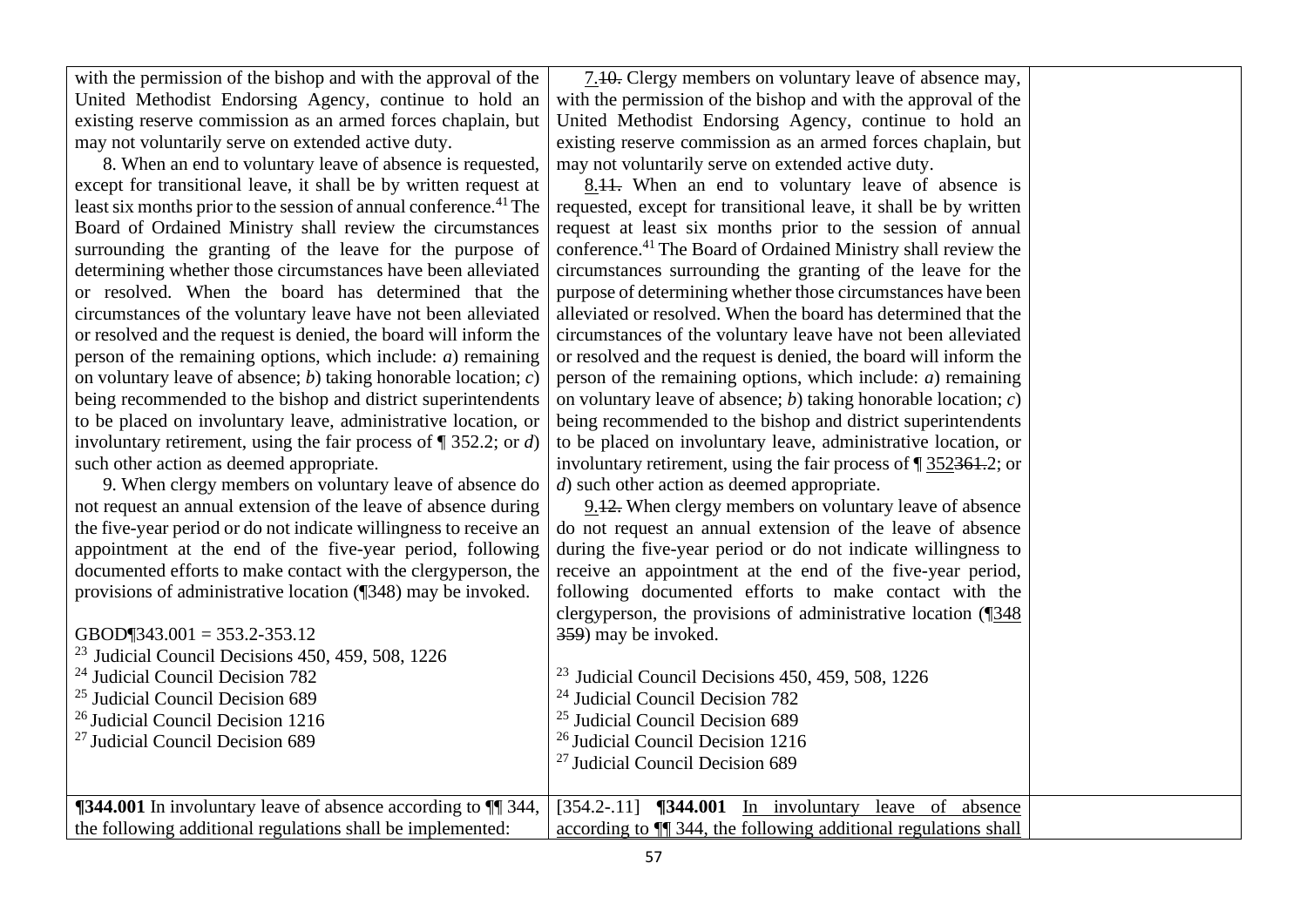| 1. An involuntary leave may be requested by the bishop and                         | be implemented:                                                                                    |
|------------------------------------------------------------------------------------|----------------------------------------------------------------------------------------------------|
| the district superintendent and follow procedures for a fair                       | 1.2. An involuntary leave may be requested by the bishop                                           |
| process hearing as set forth in $\P$ 352.2 when:                                   | and the district superintendent and follow procedures for a fair                                   |
| a) A written and signed complaint is not resolved                                  | process hearing as set forth in $\sqrt{\frac{352.361.2}{2}}$ when:                                 |
| through the supervisory ( $\parallel$ 353.3), complaint ( $\parallel$ 353.002), or | a) A written and signed complaint is not resolved                                                  |
| trial process within 90 days, or clearly cannot be resolved                        | through the supervisory ( $\left( \frac{353.3}{246} \cdot \frac{362.1b}{26} \right)$ , complaint ( |
| within 90 days.                                                                    | $353.002$ $362.1e$ , or trial process within 90 days, or clearly                                   |
| b) Action pursuant to $\P$ 352.001.2 (Involuntary Status                           | cannot be resolved within 90 days.                                                                 |
| Change) is required to address allegations of incompetence,                        | b) Action pursuant to $\int$ 352.001.2 363 (Involuntary                                            |
| ineffectiveness, or inability to perform ministerial duties. <sup>28</sup>         | Status Change) is required to address allegations of                                               |
| 2. Should there be complaints or charges pending at the                            | incompetence, ineffectiveness, or inability to perform                                             |
| time of a request for involuntary leave of absence, they                           | ministerial duties. <sup>28</sup>                                                                  |
| should be placed in the personnel file of the clergyperson. All                    | $2.\overline{3}$ . Should there be complaints or charges pending at the                            |
| subsequent actions concerning such entries should be duly                          | time of a request for involuntary leave of absence, they                                           |
| noted and placed in the file. <sup>29</sup>                                        | should be placed in the personnel file of the clergyperson. All                                    |
| 3. Requests according to ¶[344.3 shall be submitted to the                         | subsequent actions concerning such entries should be duly                                          |
| executive committee of the Board of Ordained Ministry for                          | noted and placed in the file. <sup>29</sup>                                                        |
| interim action.                                                                    | 3. Requests according to <b>11</b> 344.3 shall be submitted to the                                 |
| 4. Clergy on involuntary leave shall have no claim on the                          | executive committee of the Board of Ordained Ministry for                                          |
| annual conference funds. The annual conference assumes no                          | interim action.                                                                                    |
| financial responsibility for salary, pension, or other benefits for                | 4.6. Clergy on involuntary leave shall have no claim on the                                        |
| clergy on involuntary leave of absence. Notwithstanding the                        | annual conference funds. The annual conference assumes no                                          |
| foregoing, where the conference has made certain elections                         | financial responsibility for salary, pension, or other benefits for                                |
| under applicable benefit plans that require continued                              | clergy on involuntary leave of absence. Notwithstanding the                                        |
| participation by clergy on involuntary leaves of absence, the                      | foregoing, where the conference has made certain elections                                         |
| clergy shall continue to participate in such plans. They may                       | under applicable benefit plans that require continued                                              |
| participate in the conference health plan through their own                        | participation by clergy on involuntary leaves of absence, the                                      |
| contributions, if applicable. In exceptional circumstances, with                   | clergy shall continue to participate in such plans. They may                                       |
| the recommendation of the bishop and cabinet, salary and/or                        | participate in the conference health plan through their own                                        |
| other benefits, subject to the terms of the applicable benefit                     | contributions, if applicable. In exceptional circumstances, with                                   |
| plans, may be granted by vote of the clergy session of the                         | the recommendation of the bishop and cabinet, salary and/or                                        |
| annual conference. Between sessions of the annual conference,                      | other benefits, subject to the terms of the applicable benefit                                     |
| in unusual circumstances, the bishop and cabinet may                               | plans, may be granted by vote of the clergy session of the                                         |
| recommend and the executive committee of the Board of                              | annual conference. Between sessions of the annual conference,                                      |
| Ordained Ministry may approve funding of pensions and other                        | in unusual circumstances, the bishop and cabinet may                                               |
| benefits, subject to the terms of the applicable benefit plans,                    | recommend and the executive committee of the Board of                                              |
|                                                                                    | 58                                                                                                 |
|                                                                                    |                                                                                                    |
|                                                                                    |                                                                                                    |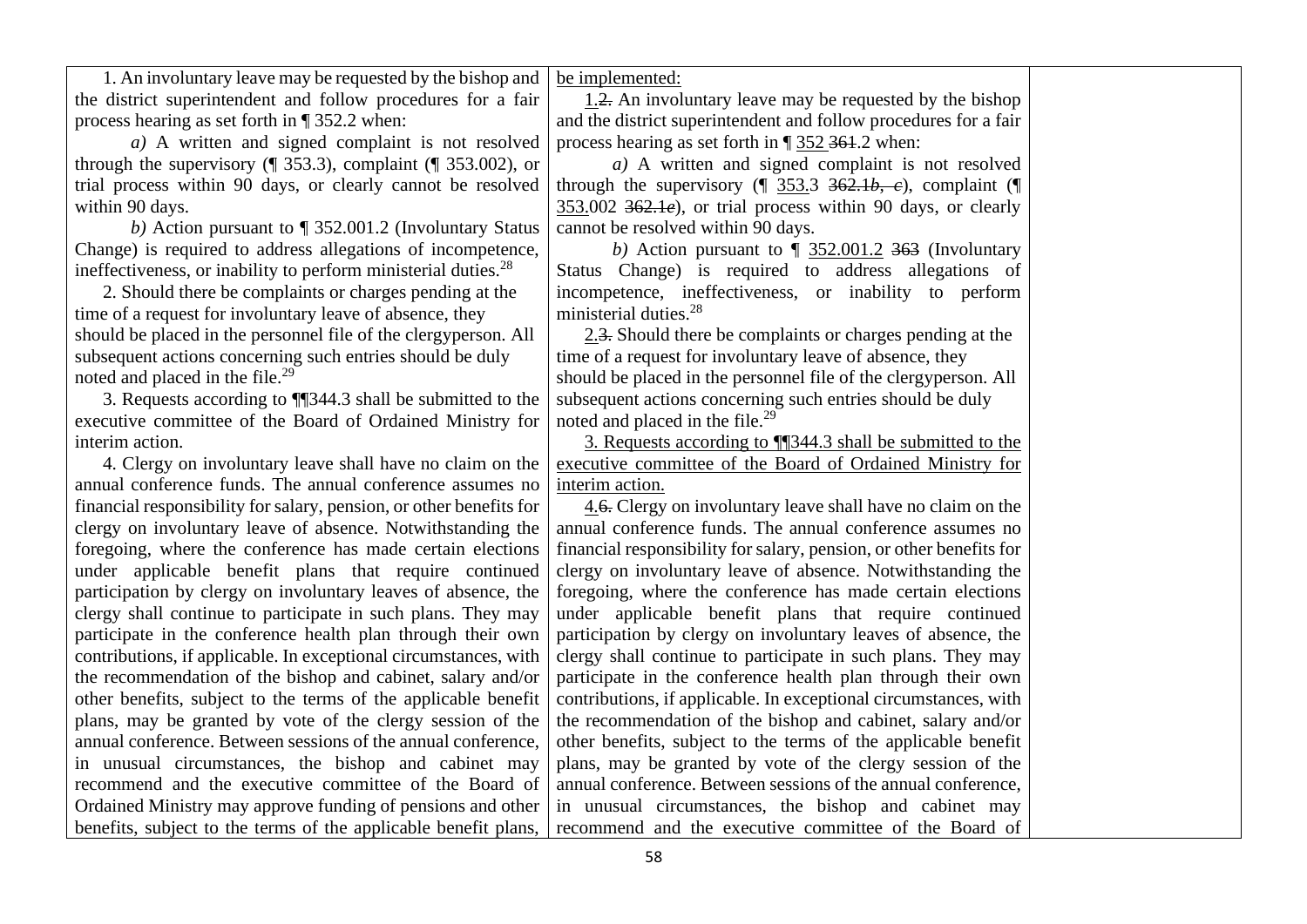pending approval by the annual conference.

5. When an end to the involuntary leave of absence is requested by the bishop and district superintendents, it shall be by written request at least six months prior to the session of annual conference. The Board of Ordained Ministry shall review the circumstances surrounding the granting of the relationship for the purpose of determining whether the conditions of the leave have been met. If the board determines that the conditions of the involuntary leave have not been resolved, it may continue involuntary leave of absence for up to the three-year limit or it shall pursue administrative location (see §2 above).

6. If the district superintendents and bishop do not intend to appoint a person after three (3) years on involuntary leave, they shall notify both the Board of Ordained Ministry and the clergyperson at least six months prior to the session of the annual conference and pursue administrative location or initiate the complaint process, if it has not already been initiated.

7. The administrative review committee (¶539.002) shall ensure that the disciplinary procedures for involuntary leave of absence were properly followed. The entire process leading to the recommendation for involuntary leave of absence and its resolution shall be reviewed by the administrative review committee, and it shall report its findings to the clergy session of members in full connection with the annual conference.

GBOD¶344.001 = 354.2-354.11 <sup>28</sup> Judicial Council Decisions 524, 530, 689, 721, 1010  $29$  Judicial Council Decisions 524, 530

Ordained Ministry may approve funding of pensions and other benefits, subject to the terms of the applicable benefit plans, pending approval by the annual conference.

5.9 When an end to the involuntary leave of absence is requested by the bishop and district superintendents, it shall be by written request at least six months prior to the session of annual conference. The Board of Ordained Ministry shall review the circumstances surrounding the granting of the relationship for the purpose of determining whether the conditions of the leave have been met. If the board determines that the conditions of the involuntary leave have not been resolved, it may continue involuntary leave of absence for up to the three-year limit or it shall pursue administrative location (see §2 above).

6.10. If the district superintendents and bishop do not intend to appoint a person after three (3) years on involuntary leave, they shall notify both the Board of Ordained Ministry and the clergyperson at least six months prior to the session of the annual conference and pursue administrative location or initiate the complaint process, if it has not already been initiated.

7.11. The administrative review committee (¶539.002 636) shall ensure that the disciplinary procedures for involuntary leave of absence were properly followed. The entire process leading to the recommendation for involuntary leave of absence and its resolution shall be reviewed by the administrative review committee, and it shall report its findings to the clergy session of members in full connection with the annual conference.

<sup>28</sup> Judicial Council Decisions 524, 530, 689, 721, 1010  $29$  Judicial Council Decisions 524, 530

|                                                                             | <b>9345.001</b> In maternity or paternity leave according to 19 345, [355] 1345.001 In maternity or paternity leave according to |  |
|-----------------------------------------------------------------------------|----------------------------------------------------------------------------------------------------------------------------------|--|
|                                                                             | the following additional regulations shall be implemented: $\sqrt{M}$ 345, the following additional regulations shall be         |  |
| 1. Maternity or paternity leave, not to exceed one fourth of   implemented: |                                                                                                                                  |  |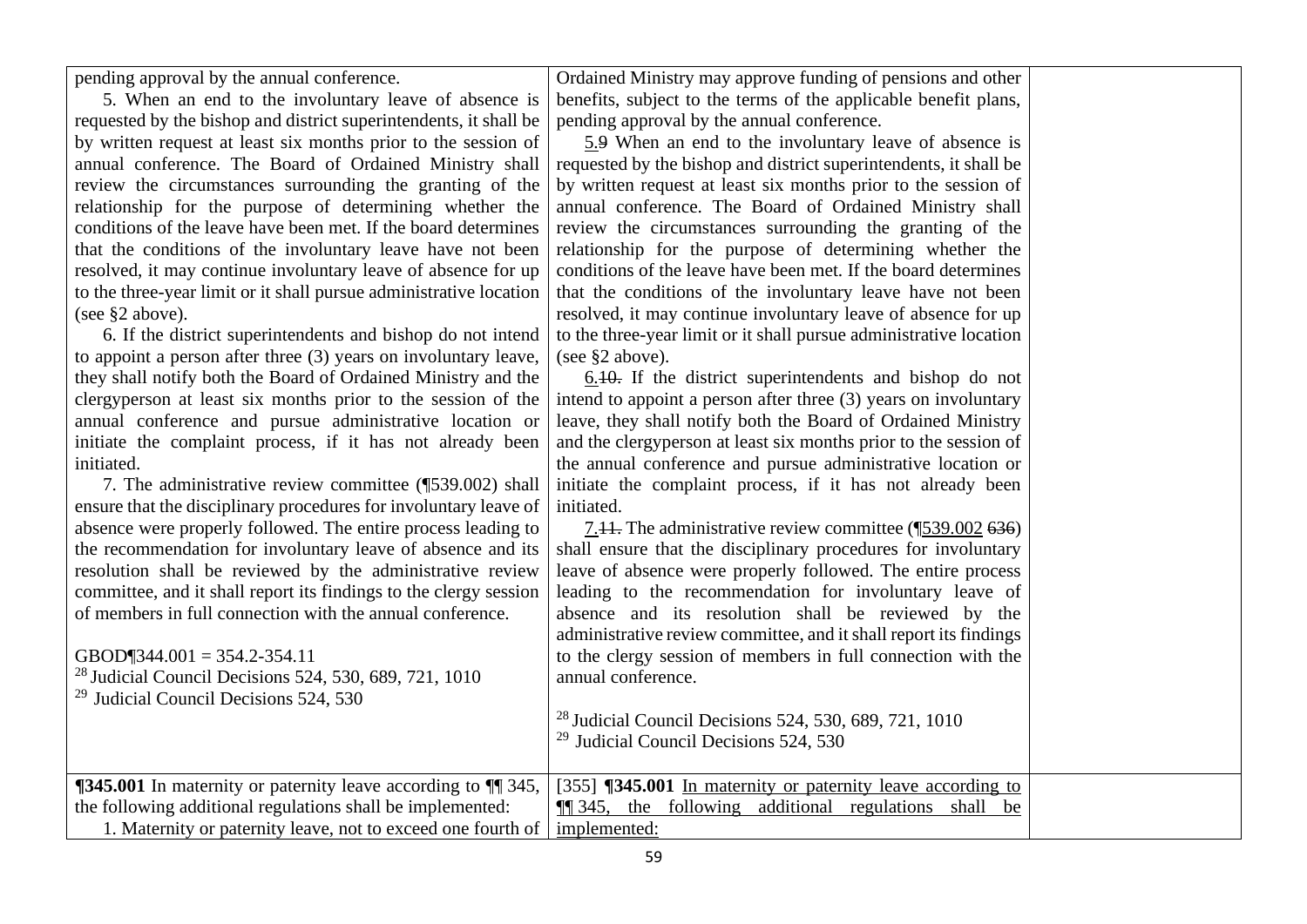| a year, shall be granted, within the Board of Ordained Ministry,  | 1. Maternity or paternity leave, not to exceed one fourth of      |  |
|-------------------------------------------------------------------|-------------------------------------------------------------------|--|
| by its executive committee.                                       | a year, shall be granted, within the Board of Ordained Ministry,  |  |
| 2. Persons desiring maternity or paternity leave should file      | by its executive committee.                                       |  |
| their request with the committee on pastor-parish relations after | 2.1. Persons desiring maternity or paternity leave should         |  |
| consulting with the district superintendent at least ninety days  | file their request with the committee on pastor-parish relations  |  |
| prior to its beginning to allow adequate pastoral care for the    | after consulting with the district superintendent at least ninety |  |
| churches involved to be developed.                                | days prior to its beginning to allow adequate pastoral care for   |  |
| 3. During the leave, the clergy member's annual conference        | the churches involved to be developed.                            |  |
| relations will remain unchanged, and the health and welfare       | 3.2. During the leave, the clergy member's annual                 |  |
| benefit plans will remain in force.                               | conference relations will remain unchanged, and the health and    |  |
| 4. A maternity or paternity leave of up to one-quarter of a       | welfare benefit plans will remain in force.                       |  |
| year will be considered as an uninterrupted appointment for       | 4.3. A maternity or paternity leave of up to one-quarter of       |  |
| pension purposes.                                                 | a year will be considered as an uninterrupted appointment for     |  |
| 5. Compensation will be maintained for no less than the           | pension purposes.                                                 |  |
| first eight weeks of leave.                                       | 5.4. Compensation will be maintained for no less than the         |  |
| 6. During the leave time, pastoral responsibility for the         | first eight weeks of leave.                                       |  |
| church or churches involved will be handled through               | $6.5$ . During the leave time, pastoral responsibility for the    |  |
| consultation with the committee on pastor-parish relations of     | church or churches involved will be handled through               |  |
| the local church(es) and the district superintendent.             | consultation with the committee on pastor-parish relations of     |  |
| 7. Special arrangements shall be made for district                | the local church (es) and the district superintendent.            |  |
| superintendents, bishops, and those under special                 | 7.6. Special arrangements shall be made for district              |  |
| appointment.                                                      | superintendents, bishops, and those under special                 |  |
|                                                                   | appointment.                                                      |  |
| $GBOD$ 345.001 = 355                                              |                                                                   |  |
| ¶346.001 In medical leave according to ¶¶ 346.1, the following    | [356] $\P$ 346.001 In medical leave according to $\P$ 346.1, the  |  |
| additional regulations shall be implemented:                      | following additional regulations shall be implemented:            |  |
| 1. There shall be a joint committee on clergy medical leave       | 1. There shall be a the-joint committee on clergy medical         |  |
| of the annual conference, or the party responsible for managing   | leave of the annual conference, or the party responsible for      |  |
| clergy medical leaves in accordance with the annual               | managing clergy medical leaves in accordance with the annual      |  |
| conference's policies, which will report its findings to the      | conference's policies, which will report its findings to the      |  |
| conference Board of Ordained Ministry and the conference          | conference Board of Ordained Ministry and the conference          |  |
| board of pensions. This relationship may be initiated by the      | board of pensions. This relationship may be initiated by the      |  |
| clergy member or cabinet with or without the consent of the       | clergy member or cabinet with or without the consent of the       |  |
| clergy member through the Board of Ordained Ministry. When        | clergy member through the Board of Ordained Ministry. When        |  |
| medical leave is given without the clergy member's consent,       | medical leave is given without the clergy member's consent,       |  |
| reasonable accommodation shall be offered whenever possible.      | reasonable accommodation shall be offered whenever possible.      |  |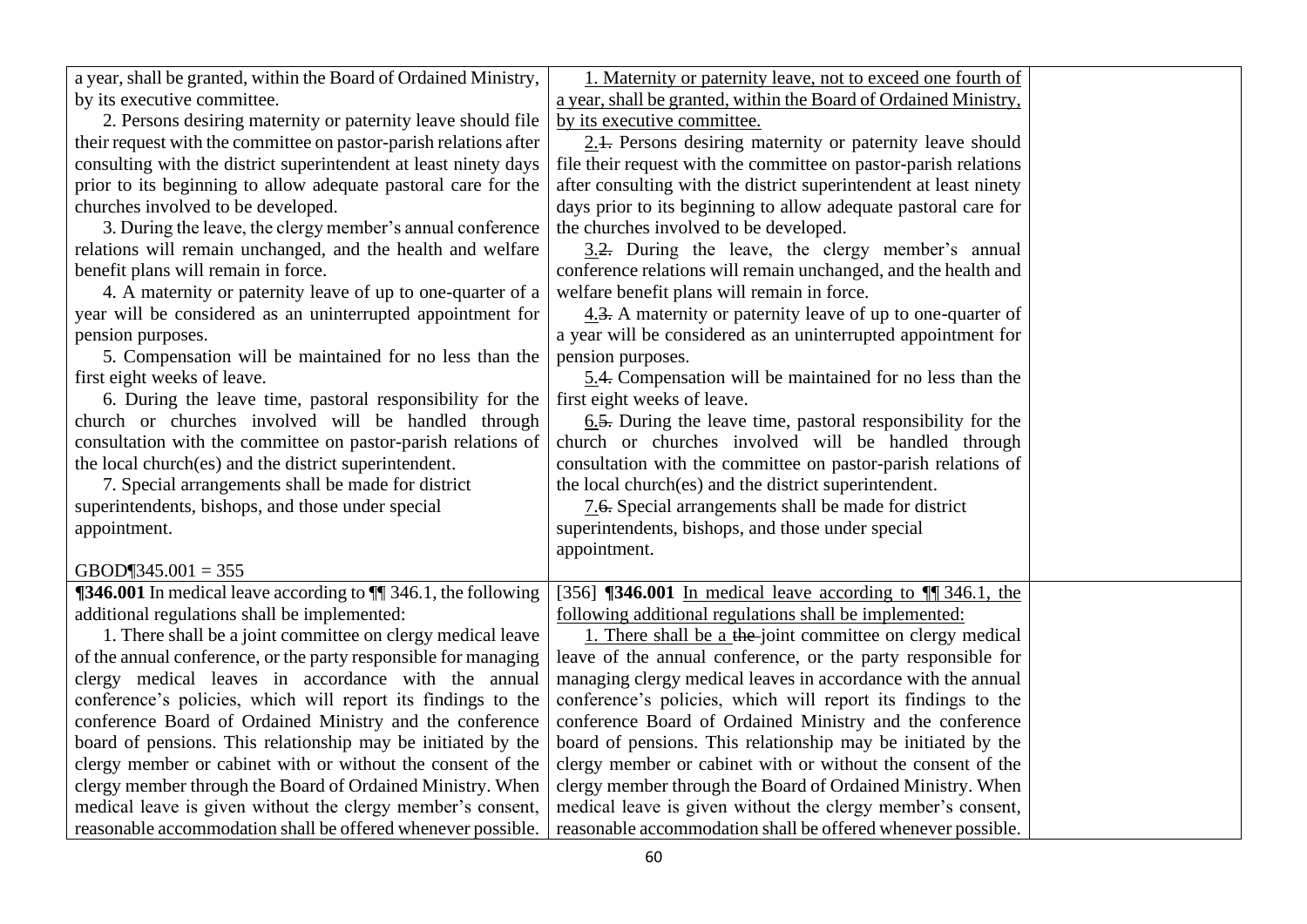| 2. When a clergy member is granted medical leave by the                       | 2. When a clergy member is granted medical leave by the            |  |
|-------------------------------------------------------------------------------|--------------------------------------------------------------------|--|
| annual conference, if the medical evidence has not yet met the                | annual conference, if the medical evidence has not yet met the     |  |
| standards for the receipt of benefits as set forth in the                     | standards for the receipt of benefits as set forth in the          |  |
| Comprehensive Protection Plan, section 5.04, the conference                   | Comprehensive Protection Plan, section 5.04, the conference        |  |
| board of pensions may authorize payment of the benefits in the                | board of pensions may authorize payment of the benefits in the     |  |
| amount that would otherwise be payable from the                               | amount that would otherwise be payable from the                    |  |
| Comprehensive Protection Plan. The payments shall be made                     | Comprehensive Protection Plan. The payments shall be made          |  |
| by the General Board of Pension and Health Benefits as a                      | by the General Board of Pension and Health Benefits as a           |  |
| charge to the annual conference granting the medical leave. If                | charge to the annual conference granting the medical leave. If     |  |
| payments from the Comprehensive Protection Plan are                           | payments from the Comprehensive Protection Plan are                |  |
| subsequently approved, the annual conference will be                          | subsequently approved, the annual conference will be               |  |
| reimbursed for benefits already paid, not to exceed the amount                | reimbursed for benefits already paid, not to exceed the amount     |  |
| otherwise payable from the Comprehensive Protection Plan.                     | otherwise payable from the Comprehensive Protection Plan.          |  |
| 3. Each medical leave granted by the annual conference                        | 3. Each medical leave granted by the annual conference             |  |
| shall be recorded in the conference minutes.                                  | shall be recorded in the conference minutes.                       |  |
| 4. A person under consideration for medical leave shall                       | [356.4] 4. A person under consideration for medical leave          |  |
| have the right to appear before the joint committee on clergy                 | shall have the right to appear before the joint committee on       |  |
| medical leave or to designate someone to meet with the                        | clergy medical leave or to designate someone to meet with the      |  |
| committee on his or her behalf. In the event of unresolved                    | committee on his or her behalf. In the event of unresolved         |  |
| issues, a person will be ensured of fair process per the                      | issues, a person will be ensured of fair process per the           |  |
| guidelines for administrative hearings in $\P$ 352.2.                         | guidelines for administrative hearings in $\S$ 352 361.2.          |  |
|                                                                               |                                                                    |  |
| GBOD¶346.001 = 356.1-356.4                                                    |                                                                    |  |
| <b>[346.002</b> In medical leave according to <b>[</b> [ 346.2, the following | [356.2] $\P$ 346.002 In medical leave according to $\P$ 346.2, the |  |
| additional regulations shall be implemented:                                  | following additional regulations shall be implemented:             |  |
| 1. The consultation shall be performed with the executive                     | 1. The consultation shall be performed with the executive          |  |
| committee of the conference Board of Ordained Ministry and                    | committee of the conference Board of Ordained Ministry and         |  |
| the executive committee of the conference board of pensions.                  | the executive committee of the conference board of pensions.       |  |
| 2. Investigation of the case shall include accommodation                      | 2. Investigation of the case shall include including               |  |
| provisions by the joint committee on clergy medical leave of                  | accommodation provisions by the joint committee on clergy          |  |
| the annual conference, or the party responsible for managing                  | medical leave of the annual conference, or the party               |  |
| clergy medical leaves in accordance with the annual                           | responsible for managing clergy medical leaves in accordance       |  |
| conference's policies, which will report its findings to the                  | with the annual conference's policies, which will report its       |  |
| conference Board of Ordained Ministry and the conference                      | findings to the conference Board of Ordained Ministry and          |  |
| board of pensions. When a clergy member is granted medical                    | the conference board of pensions. When a clergy member is          |  |
| leave by the bishop, if the medical evidence has not yet met the              | granted medical leave by the bishop, if the medical evidence       |  |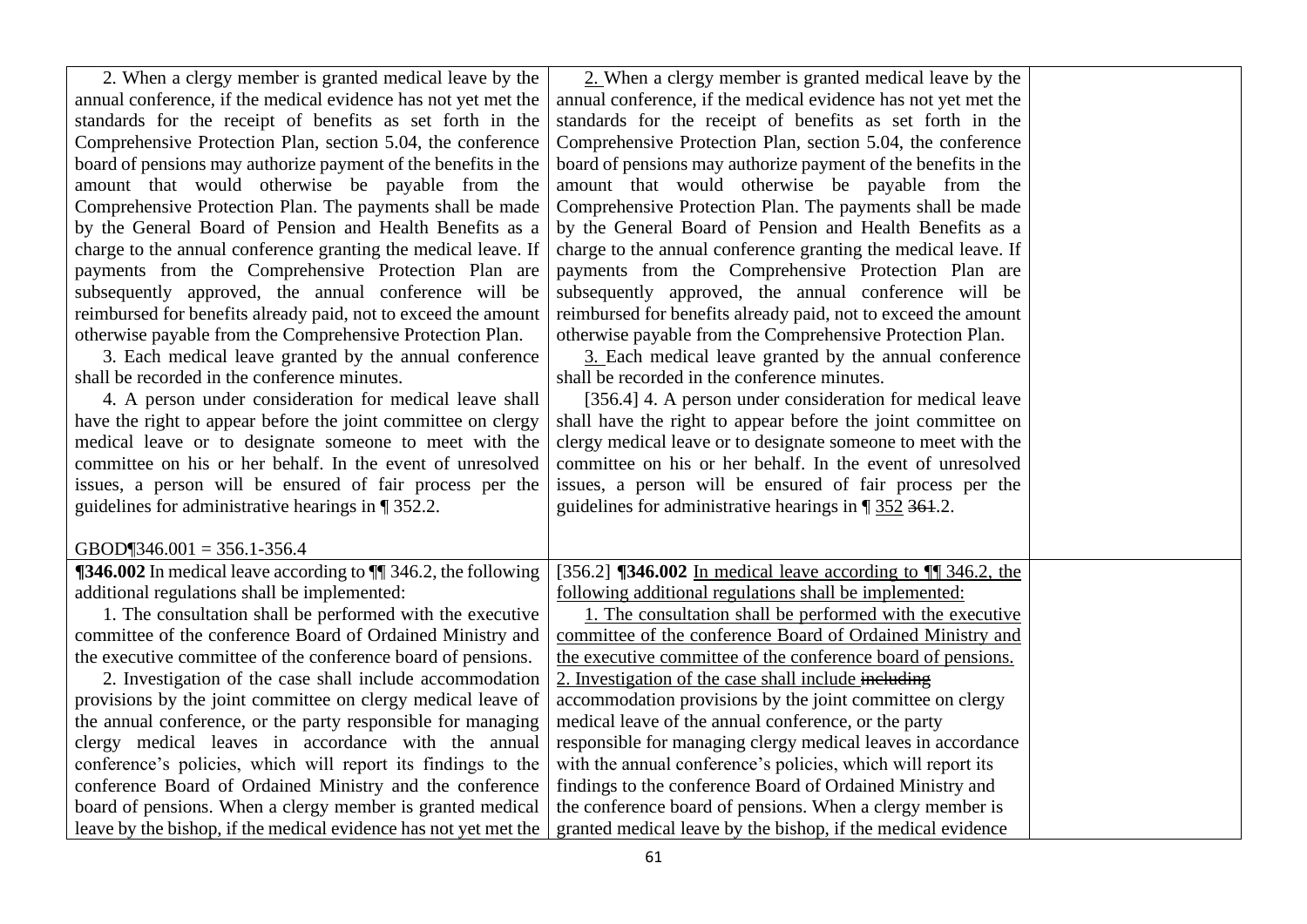| standards for receipt of benefits as set forth in the                                           | has not yet met the standards for receipt of benefits as set                 |  |
|-------------------------------------------------------------------------------------------------|------------------------------------------------------------------------------|--|
| Comprehensive Protection Plan, section 5.04, the conference                                     | forth in the Comprehensive Protection Plan, section 5.04, the                |  |
| board of pensions may authorize payment of the benefits in the                                  | conference board of pensions may authorize payment of the                    |  |
| amount that would otherwise be payable from the                                                 | benefits in the amount that would otherwise be payable from                  |  |
| Comprehensive Protection Plan. The payments shall be made                                       | the Comprehensive Protection Plan. The payments shall be                     |  |
| by the General Board of Pension and Health Benefits as a                                        | made by the General Board of Pension and Health Benefits as                  |  |
| charge to the annual conference granting the medical leave. If                                  | a charge to the annual conference granting the medical leave.                |  |
| payments from the Comprehensive Protection Plan are                                             | If payments from the Comprehensive Protection Plan are                       |  |
| subsequently approved, the annual conference will be                                            | subsequently approved, the annual conference will be                         |  |
| reimbursed for benefits already paid, not to exceed the amount                                  | reimbursed for benefits already paid, not to exceed the                      |  |
| otherwise payable from the Comprehensive Protection Plan.                                       | amount otherwise payable from the Comprehensive                              |  |
|                                                                                                 | <b>Protection Plan</b>                                                       |  |
| GBOD¶346.002 = 356.2                                                                            |                                                                              |  |
| ¶346.003 In termination of medical leave according to                                           | [356.3] ¶346.003 In termination of medical leave according to                |  |
| <b>II</b> 346.3, the following additional regulations shall be                                  | <b>11</b> 346.3, the following additional regulations shall be               |  |
| implemented:                                                                                    | implemented:                                                                 |  |
| When clergy members on medical leave provide medical                                            | When clergy members on medical leave provide medical                         |  |
| evidence that they have recovered sufficiently to resume                                        | evidence that they have recovered sufficiently to resume                     |  |
| ministerial duties, or are able to return through reasonable                                    | ministerial duties, or are able to return through reasonable                 |  |
| accommodation, in consultation with the appointive cabinet,                                     | accommodation, in consultation with the appointive cabinet,                  |  |
| upon recommendation of the joint committee on clergy                                            | upon recommendation of the joint committee on clergy                         |  |
| medical leave or the conference relations committee, and with                                   | medical leave or the conference relations committee, and with                |  |
| the approval of the executive committee of the conference                                       | the approval of the executive committee of the conference                    |  |
| Board of Ordained Ministry, they may receive an appointment                                     | Board of Ordained Ministry, they may receive an appointment                  |  |
| from a bishop between sessions of the annual conference,                                        | from a bishop between sessions of the annual conference,                     |  |
| thereby terminating the medical leave. Such appointment shall                                   | thereby terminating the medical leave. Such appointment shall                |  |
| be reported immediately by the cabinet to the conference board                                  | be reported immediately by the cabinet to the conference board               |  |
| of pensions and to the General Board of Pension and Health                                      | of pensions and to the General Board of Pension and Health                   |  |
| Benefits. Such termination of leave, together with the effective                                | Benefits. Such termination of leave, together with the effective             |  |
| date, shall also be recorded in the minutes of the annual                                       | date, shall also be recorded in the minutes of the annual                    |  |
| conference at its next regular session. <sup>30</sup>                                           | conference at its next regular session. <sup>30</sup>                        |  |
|                                                                                                 |                                                                              |  |
| GBOD¶346.003 = 356.3                                                                            | <sup>30</sup> Judicial Council Decision 1012                                 |  |
| <sup>30</sup> Judicial Council Decision 1012                                                    |                                                                              |  |
|                                                                                                 |                                                                              |  |
| <b><math>\sqrt{347.001}</math></b> In honorable location according to $\sqrt{\sqrt{347}}$ , the | [358] <b>[347.001</b> In honorable location according to <b>[1]</b> 347, the |  |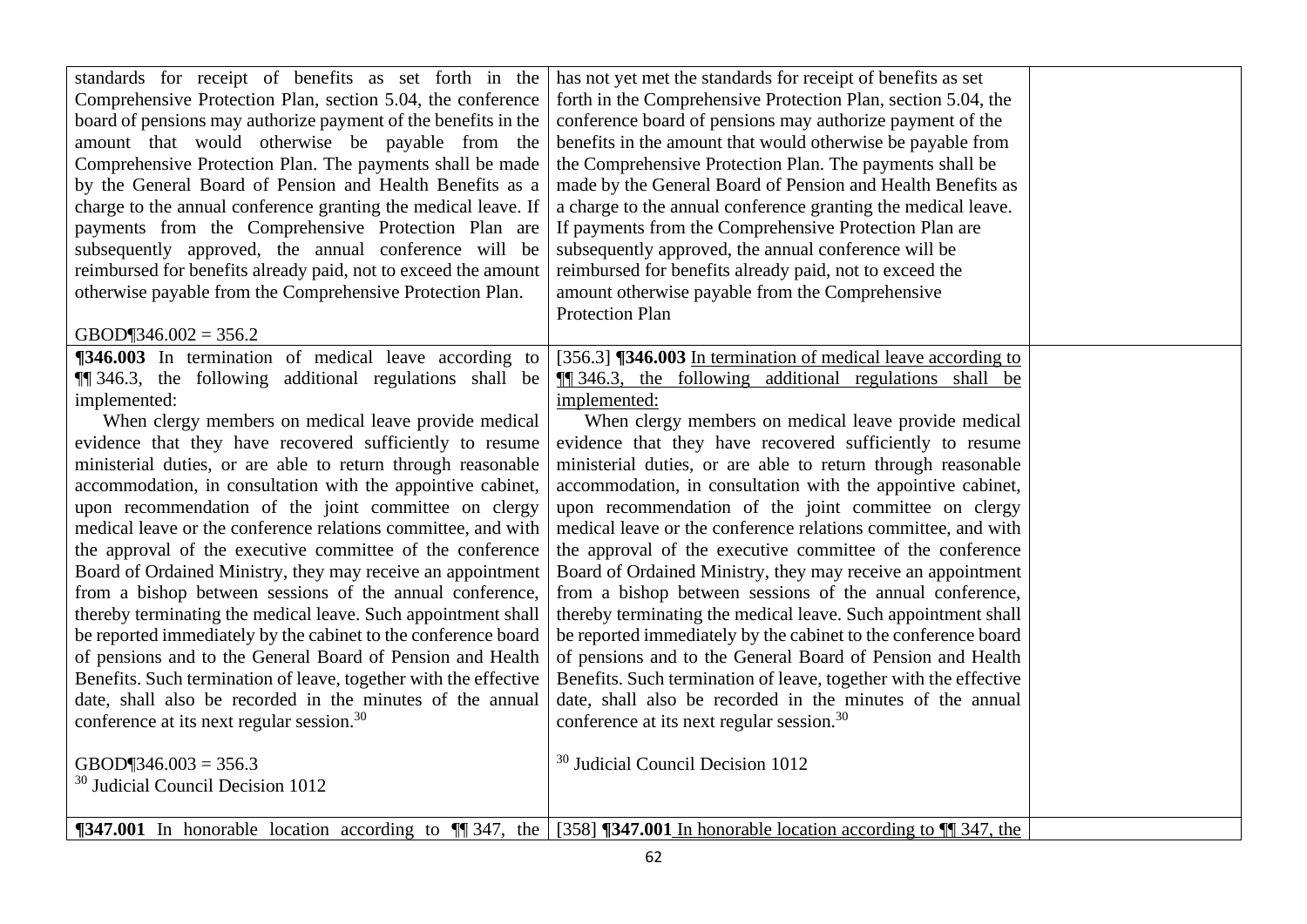| following additional regulations shall be implemented:                                                              | following additional regulations shall be implemented:                         |  |
|---------------------------------------------------------------------------------------------------------------------|--------------------------------------------------------------------------------|--|
| 1. The Board of Ordained Ministry shall provide guidance                                                            | 1. The Board of Ordained Ministry shall provide guidance                       |  |
| and counsel to the locating member and family as they return                                                        | and counsel to the locating member and family as they return                   |  |
| to a new relationship in the local church.                                                                          | to a new relationship in the local church.                                     |  |
| 2. Ordained ministers on honorable location may request                                                             | 2.3. Ordained ministers on honorable location may request                      |  |
| the annual conference to grant them the status of honorable                                                         | the annual conference to grant them the status of honorable                    |  |
| location-retired. <sup>31</sup> Requests for retired status shall be stated in                                      | location-retired. <sup>31</sup> Requests for retired status shall be stated in |  |
| writing to the bishop, cabinet, and registrar of the Board of                                                       | writing to the bishop, cabinet, and registrar of the Board of                  |  |
| Ordained Ministry at least ninety days prior to the annual                                                          | Ordained Ministry at least ninety days prior to the annual                     |  |
| conference session. Those granted honorable location retired                                                        | conference session. Those granted honorable location retired                   |  |
| status shall be accountable for all ministerial services                                                            | status shall be accountable for all ministerial services                       |  |
| performed to the charge conference in which they hold                                                               | performed to the charge conference in which they hold                          |  |
| membership. If such services have been performed, they shall                                                        | membership. If such services have been performed, they shall                   |  |
| report to that charge conference and exercise their ministry                                                        | report to that charge conference and exercise their ministry                   |  |
| under the supervision of the pastor in charge therein as outlined                                                   | under the supervision of the pastor in charge therein as outlined              |  |
| in $\P$ 347. They shall continue to be held amenable for their                                                      | in $\P$ 347. They shall continue to be held amenable for their                 |  |
| conduct, through accountability to their charge conference, to                                                      | conduct, through accountability to their charge conference, to                 |  |
| the annual conference in which charge conference membership                                                         | the annual conference in which charge conference membership                    |  |
| is held.                                                                                                            | is held.                                                                       |  |
|                                                                                                                     | <sup>31</sup> Judicial Council Decision 717                                    |  |
| $GBOD$ $347.001 = 358$                                                                                              |                                                                                |  |
| <sup>31</sup> Judicial Council Decision 717                                                                         |                                                                                |  |
| ¶348.001 In administrative location according to ¶ 348.2, the                                                       | [359.4] <b>[348.001</b> In administrative location according to                |  |
| following additional regulations shall be implemented:<br>Ordained ministers on administrative location may request | <b>11</b> 348.2, the following additional regulations shall be<br>implemented: |  |
| the annual conference to grant them the status of administrative                                                    | 4. Ordained ministers on administrative location may                           |  |
| location-retired. Requests for retired status shall be stated in                                                    | request the annual conference to grant them the status of                      |  |
| writing to the bishop, cabinet, and registrar of the Board of                                                       | administrative location-retired. Requests for retired status shall             |  |
| Ordained Ministry at least ninety days prior to the annual                                                          | be stated in writing to the bishop, cabinet, and registrar of the              |  |
| conference session. Those granted administrative location-                                                          | Board of Ordained Ministry at least ninety days prior to the                   |  |
| retired status shall be accountable to the charge conference in                                                     | annual conference session. Those granted administrative                        |  |
| which they hold membership for all ministerial services                                                             | location-retired status shall be accountable to the charge                     |  |
| performed. Ministerial service shall be limited to that charge                                                      | conference in which they hold membership for all ministerial                   |  |
| and shall be provided only with the written consent of the                                                          | services performed. Ministerial service shall be limited to that               |  |
| pastor in charge and the district superintendent and with the                                                       | charge and shall be provided only with the written consent of                  |  |
| approval of the bishop and pastor/staff-parish relations                                                            | the pastor in charge and the district superintendent and with the              |  |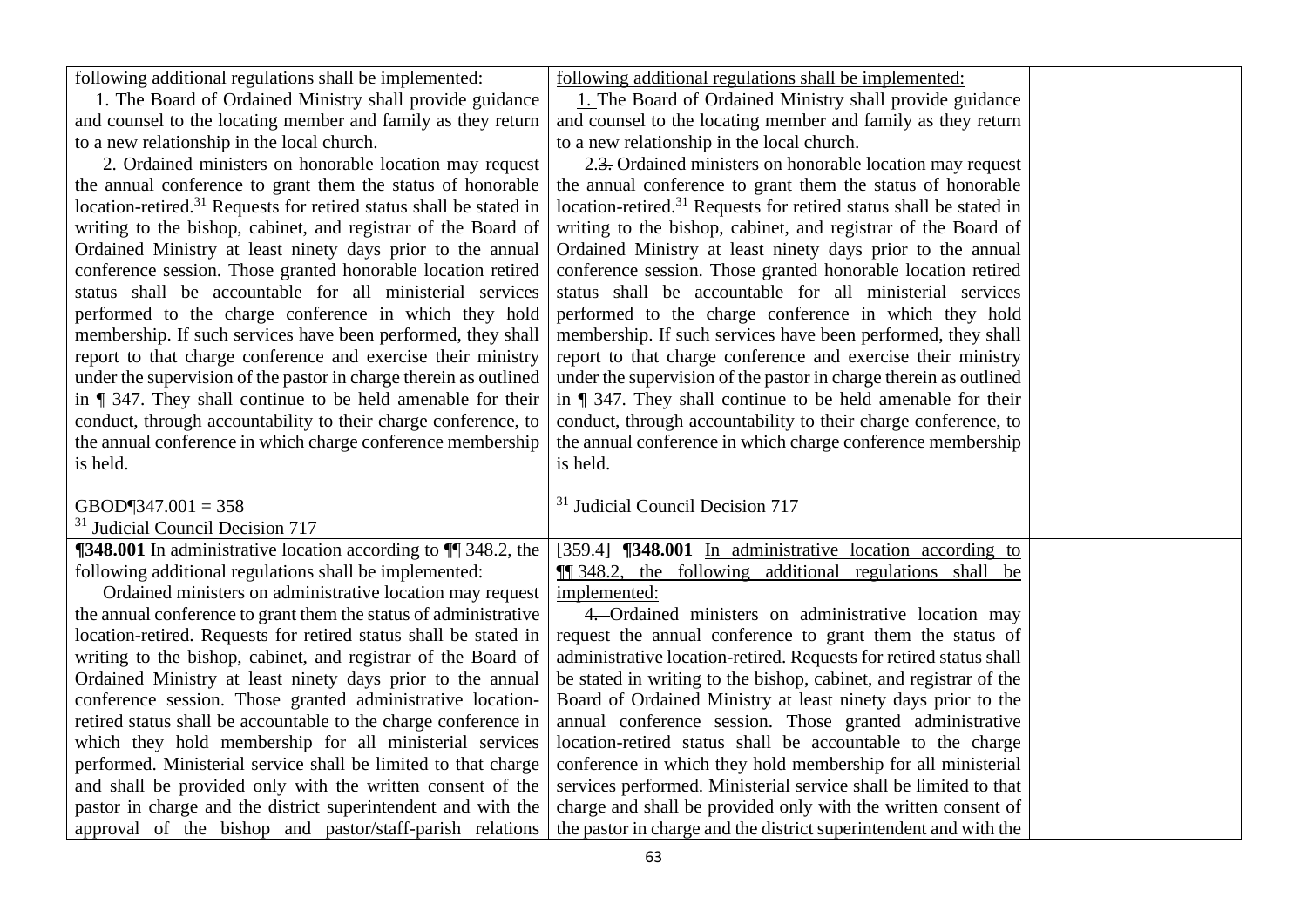| committee. If such services have been performed, they shall<br>report to that charge conference and exercise their ministry<br>under the supervision of the pastor in charge therein as outlined<br>in $\P$ 348. They shall continue to be held amenable for their<br>conduct, through accountability to their charge conference, to<br>the annual conference in which charge conference membership<br>is held.                                                                                                                                                                                                                                                                                                                                                                                                                                                                                                                                                                                                                                                                                                                                                                                                                                                                                                   | approval of the bishop and pastor/staff-parish relations<br>committee. If such services have been performed, they shall<br>report to that charge conference and exercise their ministry<br>under the supervision of the pastor in charge therein as outlined<br>in $\P$ 348 359.3. They shall continue to be held amenable for<br>their conduct, through accountability to their charge<br>conference, to the annual conference in which charge                                                                                                                                                                                                                                                                                                                                                                                                                                                                                                                                                                                                                                                                                                                                                                                                                                               |  |
|-------------------------------------------------------------------------------------------------------------------------------------------------------------------------------------------------------------------------------------------------------------------------------------------------------------------------------------------------------------------------------------------------------------------------------------------------------------------------------------------------------------------------------------------------------------------------------------------------------------------------------------------------------------------------------------------------------------------------------------------------------------------------------------------------------------------------------------------------------------------------------------------------------------------------------------------------------------------------------------------------------------------------------------------------------------------------------------------------------------------------------------------------------------------------------------------------------------------------------------------------------------------------------------------------------------------|-----------------------------------------------------------------------------------------------------------------------------------------------------------------------------------------------------------------------------------------------------------------------------------------------------------------------------------------------------------------------------------------------------------------------------------------------------------------------------------------------------------------------------------------------------------------------------------------------------------------------------------------------------------------------------------------------------------------------------------------------------------------------------------------------------------------------------------------------------------------------------------------------------------------------------------------------------------------------------------------------------------------------------------------------------------------------------------------------------------------------------------------------------------------------------------------------------------------------------------------------------------------------------------------------|--|
|                                                                                                                                                                                                                                                                                                                                                                                                                                                                                                                                                                                                                                                                                                                                                                                                                                                                                                                                                                                                                                                                                                                                                                                                                                                                                                                   | conference membership is held.                                                                                                                                                                                                                                                                                                                                                                                                                                                                                                                                                                                                                                                                                                                                                                                                                                                                                                                                                                                                                                                                                                                                                                                                                                                                |  |
| GBOD¶348.001 = 359.4                                                                                                                                                                                                                                                                                                                                                                                                                                                                                                                                                                                                                                                                                                                                                                                                                                                                                                                                                                                                                                                                                                                                                                                                                                                                                              |                                                                                                                                                                                                                                                                                                                                                                                                                                                                                                                                                                                                                                                                                                                                                                                                                                                                                                                                                                                                                                                                                                                                                                                                                                                                                               |  |
| <b><math>\P</math>349.001</b> In retirement according to $\P$ 349.1, the following<br>additional regulations shall be implemented:<br>1. Preretirement Counseling-The Board of Ordained<br>Ministry in cooperation with the conference board of pensions<br>shall offer to all clergy members anticipating retirement<br>preconsultation at least five years prior to the date of<br>anticipated retirement ( $\parallel$ 539.3 <i>i</i> ). The purpose of the<br>consultation will be to assist the clergy and spouses to plan and<br>to prepare for the adjustments associated with retirement as<br>well as providing guidance and counsel for their return to a new<br>relationship in the local church. In preretirement counseling the<br>Board of Ordained Ministry and the conference board of<br>pensions may relate to the annual conference association of<br>retired ministers or similar organization where it exists. The<br>boards shall take initiative in assisting retirees to establish such<br>organizations.<br>2. Requests for retirement shall be stated in writing.<br>(See BOD¶ 1506-1509 and the Ministerial Pension Plan,<br>amended and restated effective January 1, 2007, as the Clergy<br>Retirement Security Program, for pension information.)<br>GBOD¶349.001 = 357.4 and 357.1 | <b>[349.001</b> In retirement according to <b>[1]</b> 349.1, the following<br>additional regulations shall be implemented:<br>[357.4] 1.4. Preretirement Counseling-The Board of<br>Ordained Ministry in cooperation with the conference board of<br>pensions shall offer to all clergy members anticipating<br>retirement preconsultation at least five years prior to the date<br>of anticipated retirement ( $\sqrt{539.3i}$ 635.2 $\theta$ ). The purpose of the<br>consultation will be to assist the clergy and spouses to plan and<br>to prepare for the adjustments associated with retirement as<br>well as providing guidance and counsel for their return to a new<br>relationship in the local church. In preretirement counseling the<br>Board of Ordained Ministry and the conference board of<br>pensions may relate to the annual conference association of<br>retired ministers or similar organization where it exists. The<br>boards shall take initiative in assisting retirees to establish such<br>organizations.<br>[357.1] 2. Requests for retirement shall be stated in writing.<br>(See BOD¶ 1506-1509 and the Ministerial Pension Plan,<br>amended and restated effective January 1, 2007, as the Clergy<br>Retirement Security Program, for pension information.) |  |
| <b>[349.002</b> In mandatory retirement according to <b>[1]</b> 349.2, the                                                                                                                                                                                                                                                                                                                                                                                                                                                                                                                                                                                                                                                                                                                                                                                                                                                                                                                                                                                                                                                                                                                                                                                                                                        | [357.1] ¶349.002 In mandatory retirement according to                                                                                                                                                                                                                                                                                                                                                                                                                                                                                                                                                                                                                                                                                                                                                                                                                                                                                                                                                                                                                                                                                                                                                                                                                                         |  |
| following additional regulations shall be implemented:                                                                                                                                                                                                                                                                                                                                                                                                                                                                                                                                                                                                                                                                                                                                                                                                                                                                                                                                                                                                                                                                                                                                                                                                                                                            | <b>II</b> 349.2, the following additional regulations shall be                                                                                                                                                                                                                                                                                                                                                                                                                                                                                                                                                                                                                                                                                                                                                                                                                                                                                                                                                                                                                                                                                                                                                                                                                                |  |
| In jurisdictional conferences, clergy members who will have                                                                                                                                                                                                                                                                                                                                                                                                                                                                                                                                                                                                                                                                                                                                                                                                                                                                                                                                                                                                                                                                                                                                                                                                                                                       | implemented:                                                                                                                                                                                                                                                                                                                                                                                                                                                                                                                                                                                                                                                                                                                                                                                                                                                                                                                                                                                                                                                                                                                                                                                                                                                                                  |  |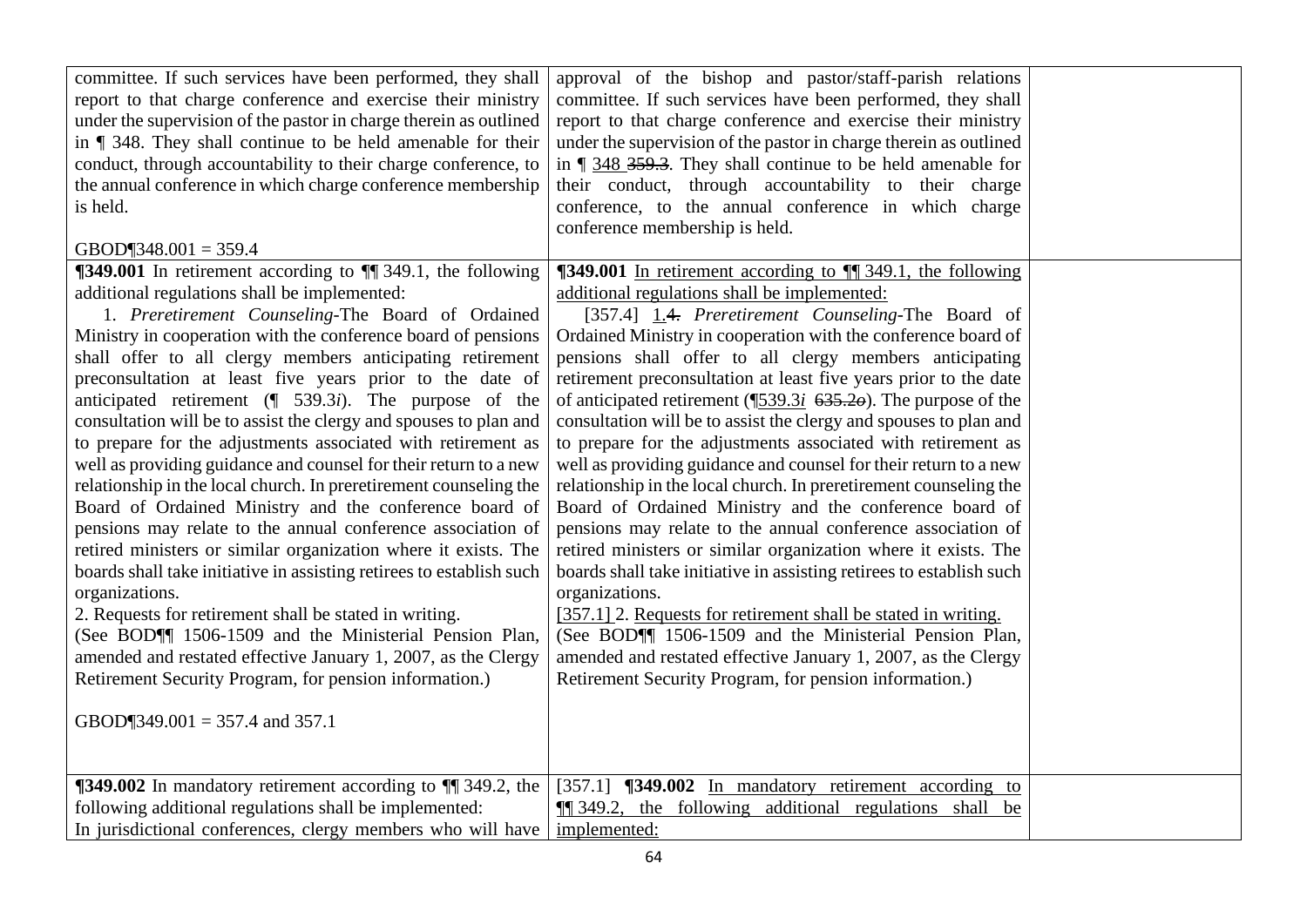| attained age seventy-two on or before July 1 in the year in<br>which the conference is held shall automatically be retired. | In jurisdictional conferences, clergy members who will have<br>attained age seventy-two on or before July 1 in the year in |  |
|-----------------------------------------------------------------------------------------------------------------------------|----------------------------------------------------------------------------------------------------------------------------|--|
| GBOD¶349.002 = 357.1                                                                                                        | which the conference is held shall automatically be retired.                                                               |  |
| <b>[349.003</b> In voluntary retirement according to <b>[</b> ] 349.3, the                                                  | [357.2] <b>[349.003</b> In voluntary retirement according to                                                               |  |
| following additional regulations shall be implemented:                                                                      | 11 349.3, the following additional regulations shall be                                                                    |  |
| 1. With Twenty Years of Service-The regulations are valid for                                                               | implemented:                                                                                                               |  |
| clergy with pension credit for service before 1982 or with full                                                             | 1. With Twenty Years of Service- The regulations are valid for                                                             |  |
| participation in the Comprehensive Protection Plan since 1981                                                               | clergy with pension credit for service before 1982 or with full                                                            |  |
| prior to the opening date of the session of the conference.                                                                 | participation in the Comprehensive Protection Plan since 1981                                                              |  |
| Such clergy may request retirement with the privilege of                                                                    | prior to the opening date of the session of the conference.                                                                |  |
| receiving their pensions for the number of approved years                                                                   | Such clergy may request retirement with the privilege of                                                                   |  |
| served in the annual conference or conferences and such other                                                               | receiving their pensions for the number of approved years                                                                  |  |
| benefits as the final annual conference may provide, payment                                                                | served in the annual conference or conferences and such other                                                              |  |
| to begin the first of any month after the ordained minister                                                                 | benefits as the final annual conference may provide, payment                                                               |  |
| attains age sixty-two. <sup>32</sup> If pension begins prior to the age at                                                  | to begin the first of any month after the ordained minister                                                                |  |
| which retirement under $\P$ 349.003.3 could have occurred, then                                                             | attains age sixty-two. <sup>32</sup> If pension begins prior to the age at                                                 |  |
| the actuarial reduction provisions of the Clergy Retirement                                                                 | which retirement under $\int$ 349.003.3 357.2e could have                                                                  |  |
| Security Program shall apply.                                                                                               | occurred, then the actuarial reduction provisions of the Clergy                                                            |  |
| 2. With Thirty Years of Service or at Age Sixty-two-At                                                                      | Retirement Security Program shall apply.                                                                                   |  |
| their own request and by vote of the clergy members in full                                                                 | 2.b) With Thirty Years of Service or at Age Sixty-two-                                                                     |  |
| connection, any clergy members who will have attained age                                                                   | At their own request and by vote of the clergy members in full                                                             |  |
| sixty-two on or before July 1 in the year in which the session                                                              | connection, any clergy members who will have attained age                                                                  |  |
| of the annual conference is held or will have completed thirty                                                              | sixty-two on or before July 1 in the year in which the session                                                             |  |
| years of service under appointment as an ordained minister, or                                                              | of the annual conference is held or will have completed thirty                                                             |  |
| a local pastor with pension credit for service before 1982 or                                                               | years of service under appointment as an ordained minister, or                                                             |  |
| with full participation in the Comprehensive Protection Plan                                                                | a local pastor with pension credit for service before 1982 or                                                              |  |
| since 1981, as of the conference session may be placed in the                                                               | with full participation in the Comprehensive Protection Plan                                                               |  |
| retired relation with an annuity claim for an actuarially reduced                                                           | since 1981, as of the conference session may be placed in the                                                              |  |
| pension (see BOD¶ 1506.4). <sup>33</sup>                                                                                    | retired relation with an annuity claim for an actuarially reduced                                                          |  |
| 3. With Forty Years of Service or at Age Sixty-five-At                                                                      | pension (see BOD¶ 1506.4). <sup>33</sup>                                                                                   |  |
| their own request and by vote of the clergy members in full                                                                 | 3.e) With Forty Years of Service or at Age Sixty-five-At                                                                   |  |
| connection, any clergy members who will have attained age                                                                   | their own request and by vote of the clergy members in full                                                                |  |
| sixty-five on or before July 1 in the year in which the session                                                             | connection, any clergy members who will have attained age                                                                  |  |
| of the conference is held or will have completed forty years of                                                             | sixty-five on or before July 1 in the year in which the session                                                            |  |
| service under appointment as an ordained minister, or as a local                                                            | of the conference is held or will have completed forty years of                                                            |  |
|                                                                                                                             | 65                                                                                                                         |  |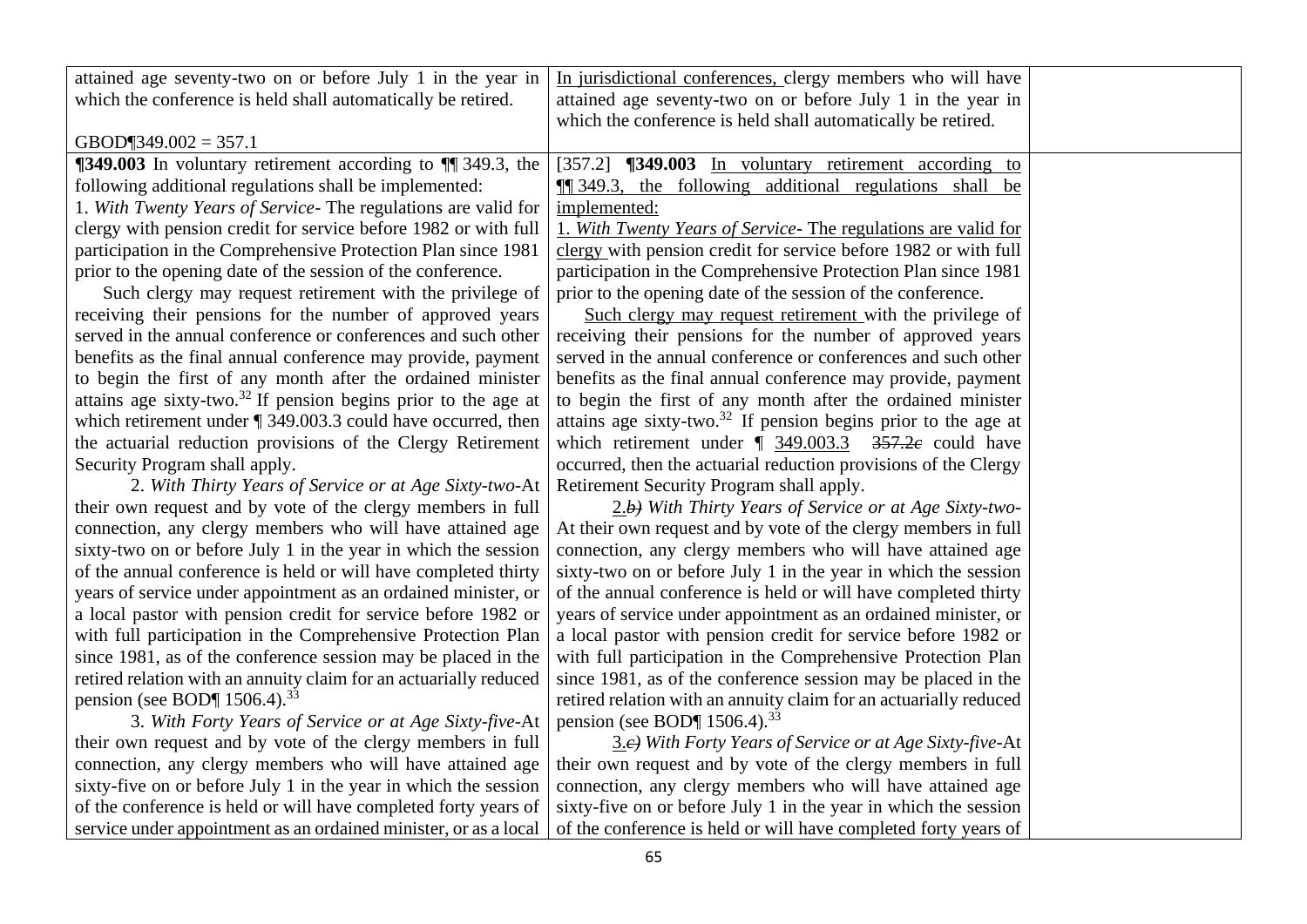| pastor with pension credit for service before 1982 or with full<br>participation in the Comprehensive Protection Plan since 1981,<br>as of the conference session may be placed in the retired<br>relation with the privilege of making an annuity claim. <sup>34</sup> | service under appointment as an ordained minister, or as a local<br>pastor with pension credit for service before 1982 or with full<br>participation in the Comprehensive Protection Plan since 1981,<br>as of the conference session may be placed in the retired |  |
|-------------------------------------------------------------------------------------------------------------------------------------------------------------------------------------------------------------------------------------------------------------------------|--------------------------------------------------------------------------------------------------------------------------------------------------------------------------------------------------------------------------------------------------------------------|--|
| 4. The dates specified in $\P$ notwithstanding, between                                                                                                                                                                                                                 | relation with the privilege of making an annuity claim. <sup>34</sup>                                                                                                                                                                                              |  |
| sessions of the annual conference any member who attains the                                                                                                                                                                                                            | $\underline{4.d}$ The dates specified in <b>1</b> 358.1 and 2 <i>a-e</i>                                                                                                                                                                                           |  |
| age and/or number of years of service specified in those                                                                                                                                                                                                                | notwithstanding, between sessions of the annual conference                                                                                                                                                                                                         |  |
| sections may, upon the member's own request and with the<br>approval of the bishop, cabinet, and executive committee of the                                                                                                                                             | any member who attains the age and/or number of years of<br>service specified in those sections may, upon the member's                                                                                                                                             |  |
| Board of Ordained Ministry, be granted the retired relation ad                                                                                                                                                                                                          | own request and with the approval of the bishop, cabinet, and                                                                                                                                                                                                      |  |
| interim, with applicable annuity claim, subject to the approval                                                                                                                                                                                                         | executive committee of the Board of Ordained Ministry, be                                                                                                                                                                                                          |  |
| of the clergy members in full connection at the next annual                                                                                                                                                                                                             | granted the retired relation <i>ad interim</i> , with applicable annuity                                                                                                                                                                                           |  |
| conference session.                                                                                                                                                                                                                                                     | claim, subject to the approval of the clergy members in full                                                                                                                                                                                                       |  |
| 5. The annual conference, at its discretion, upon joint                                                                                                                                                                                                                 | connection at the next annual conference session.                                                                                                                                                                                                                  |  |
| recommendation of the Board of Ordained Ministry and the                                                                                                                                                                                                                | $5.e$ ) The annual conference, at its discretion, upon joint                                                                                                                                                                                                       |  |
| conference board of pensions, may designate any time within                                                                                                                                                                                                             | recommendation of the Board of Ordained Ministry and the                                                                                                                                                                                                           |  |
| the ensuing conference year as the effective date of retirement                                                                                                                                                                                                         | conference board of pensions, may designate any time within                                                                                                                                                                                                        |  |
| of a clergy member who is placed in the retired relation under                                                                                                                                                                                                          | the ensuing conference year as the effective date of retirement                                                                                                                                                                                                    |  |
| the provisions of § 2 <i>b</i> or § 2 <i>c</i> above. <sup>35</sup>                                                                                                                                                                                                     | of a clergy member who is placed in the retired relation under                                                                                                                                                                                                     |  |
| GBOD¶349.003 = 357.2                                                                                                                                                                                                                                                    | the provisions of $\S 2b$ or $\S 2c$ above. <sup>35</sup>                                                                                                                                                                                                          |  |
| <sup>32</sup> Judicial Council Decision 717                                                                                                                                                                                                                             | <sup>32</sup> Judicial Council Decision 717                                                                                                                                                                                                                        |  |
| <sup>33</sup> Judicial Council Decision 428                                                                                                                                                                                                                             | <sup>33</sup> Judicial Council Decision 428                                                                                                                                                                                                                        |  |
| <sup>34</sup> Judicial Council Decision 379                                                                                                                                                                                                                             | <sup>34</sup> Judicial Council Decision 379                                                                                                                                                                                                                        |  |
| <sup>35</sup> Judicial Council Decision 769                                                                                                                                                                                                                             | <sup>35</sup> Judicial Council Decision 769                                                                                                                                                                                                                        |  |
| <b>[349.004</b> In involuntary retirement according to <b>[</b> ] 349.4, the                                                                                                                                                                                            | [357.3] <b>[349.004</b> In involuntary retirement according to                                                                                                                                                                                                     |  |
| following additional regulations shall be implemented:                                                                                                                                                                                                                  | <b>II</b> 349.4, the following additional regulations shall be                                                                                                                                                                                                     |  |
| 1. The cabinet may recommend to the Board of Ordained                                                                                                                                                                                                                   | implemented:                                                                                                                                                                                                                                                       |  |
| ministry the involuntary retirement of the clergy member, or                                                                                                                                                                                                            | 1. The cabinet may recommend to the Board of Ordained                                                                                                                                                                                                              |  |
| the Board of Ordained Ministry may make<br>the                                                                                                                                                                                                                          | ministry the involuntary retirement of the clergy member, or                                                                                                                                                                                                       |  |
| recommendation upon its own motion.                                                                                                                                                                                                                                     | the Board of Ordained Ministry may make the                                                                                                                                                                                                                        |  |
| 2. Written notice also should be given to the chairperson of<br>the administrative review committee.                                                                                                                                                                    | recommendation upon its own motion.<br>2. Written notice also should be given to the chairperson of                                                                                                                                                                |  |
| 3. The administrative review committee (¶539.002) shall                                                                                                                                                                                                                 | the administrative review committee.                                                                                                                                                                                                                               |  |
| ensure that the disciplinary procedures for involuntary                                                                                                                                                                                                                 | 3. The administrative review committee $(\frac{539.002}{636})$                                                                                                                                                                                                     |  |
| retirement were properly followed. The entire process leading                                                                                                                                                                                                           | shall ensure that the disciplinary procedures for involuntary                                                                                                                                                                                                      |  |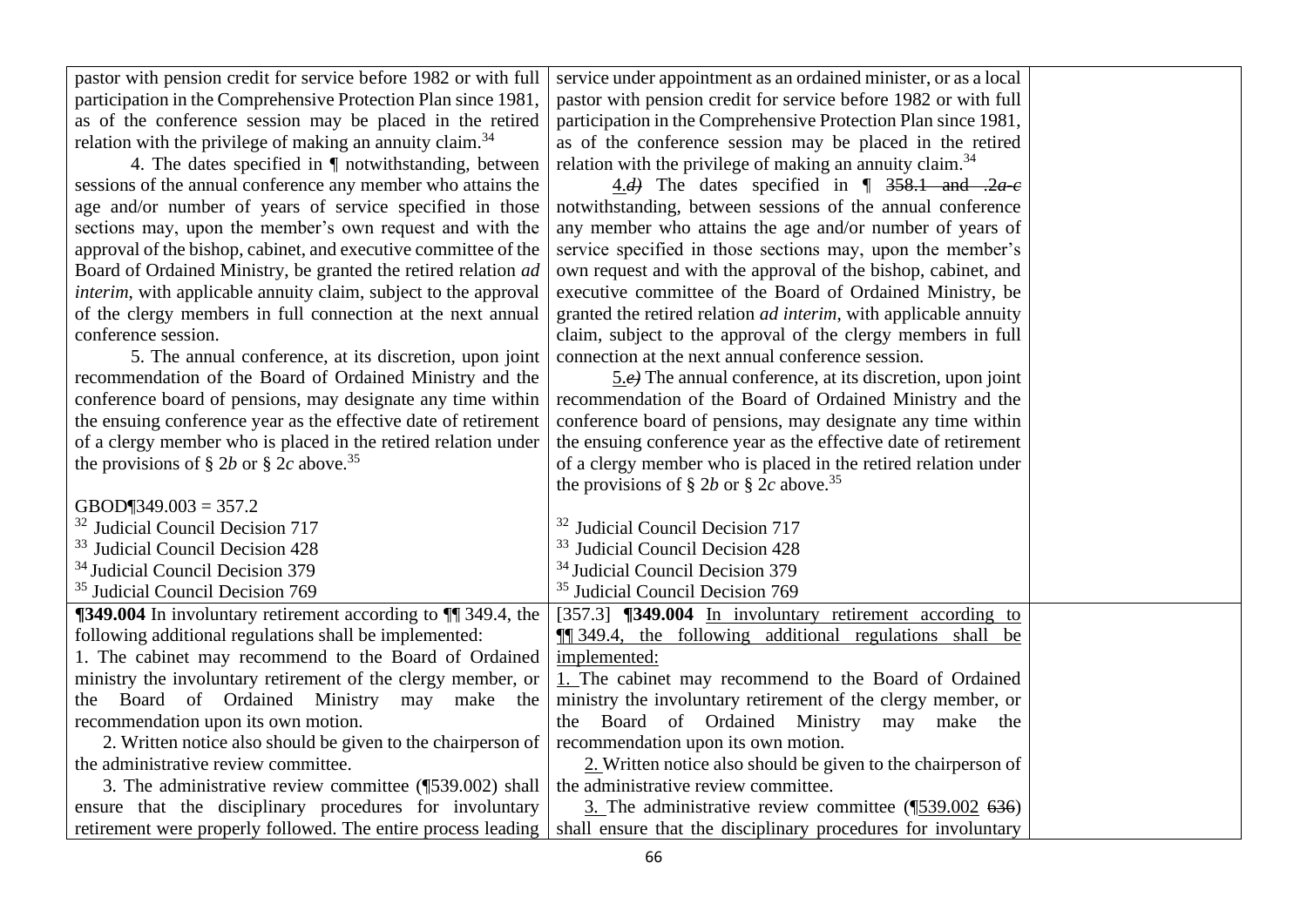| to the recommendation for involuntary retirement shall be                 | retirement were properly followed. The entire process leading      |  |
|---------------------------------------------------------------------------|--------------------------------------------------------------------|--|
| reviewed by the administrative review committee, and it shall             | to the recommendation for involuntary retirement shall be          |  |
| report its findings to the clergy session of members in full              | reviewed by the administrative review committee, and it shall      |  |
| connection of the annual conference. Any clergy member who                | report its findings to the clergy session of members in full       |  |
| is placed in the retired relationship under this subparagraph             | connection of the annual conference. Any clergy member who         |  |
| shall be entitled to the privilege of receiving his or her pension        | is placed in the retired relationship under this subparagraph      |  |
| for the number of approved years served in the annual                     | shall be entitled to the privilege of receiving his or her pension |  |
| conference or conferences and such other benefits as the final            | for the number of approved years served in the annual              |  |
| annual conference may provide, payment to begin the first of              | conference or conferences and such other benefits as the final     |  |
| any month after the ordained minister attains age sixty-two. If           | annual conference may provide, payment to begin the first of       |  |
| pension begins prior to the age at which retirement under                 | any month after the ordained minister attains age sixty-two. If    |  |
| 349.003.3 could have occurred, then the provisions of BOD¶                | pension begins prior to the age at which retirement under \        |  |
| 1506.4 shall apply.                                                       | $349.003.3$ $357.2e$ could have occurred, then the provisions of   |  |
|                                                                           | BOD¶ 1506.4 shall apply.                                           |  |
| GBOD¶349.004 = 357.3                                                      |                                                                    |  |
|                                                                           |                                                                    |  |
| ¶349.005 In appointment of retired clergy according to                    | [357.6] [349.005 In appointment of retired clergy according to     |  |
| <b>II</b> 349.5, the following additional regulations shall be            | <b>11</b> 349.5, the following additional regulations shall be     |  |
| implemented:                                                              | implemented:                                                       |  |
| A retired clergy member in full or associate membership                   | A retired ordained minister A retired clergy member in full        |  |
| appointed to a pastoral charge shall have neither a claim upon            | or associate membership appointed to a pastoral charge shall       |  |
| minimum compensation from the Commission on Equitable                     | have neither a claim upon minimum compensation from the            |  |
| Compensation or similar conference agency, nor further                    | Commission on Equitable Compensation or similar conference         |  |
| pension credit. Compensation for a retired clergy shall be                | agency, nor further pension credit. Compensation for a retired     |  |
| negotiated between the district superintendent and the pastoral           | ordained minister clergy shall be negotiated between the           |  |
| charge or other appointment to which the retired clergy is                | district superintendent and the pastoral charge or other           |  |
| appointed. Retired clergy may serve on conference agencies. <sup>36</sup> | appointment to which the retired ordained minister clergy is       |  |
|                                                                           | appointed. Retired ordained ministers clergy may serve on          |  |
| GBOD¶349.005 = 357.6                                                      | conference agencies. <sup>36</sup>                                 |  |
| <sup>36</sup> Judicial Council Decisions 87, 531, 558                     |                                                                    |  |
|                                                                           | <sup>36</sup> Judicial Council Decisions 87, 531, 558              |  |
|                                                                           |                                                                    |  |
| ¶349.006 In return to effective relationship according to                 | [357.7] ¶349.006 In return to effective relationship according     |  |
| <b>II</b> 349.6, the following additional regulations shall be            | to $\P$ 349.6, the following additional regulations shall be       |  |
| implemented:                                                              | implemented:                                                       |  |
| Certificates of good health shall be submitted on the                     | Certificates of good health shall be submitted on the              |  |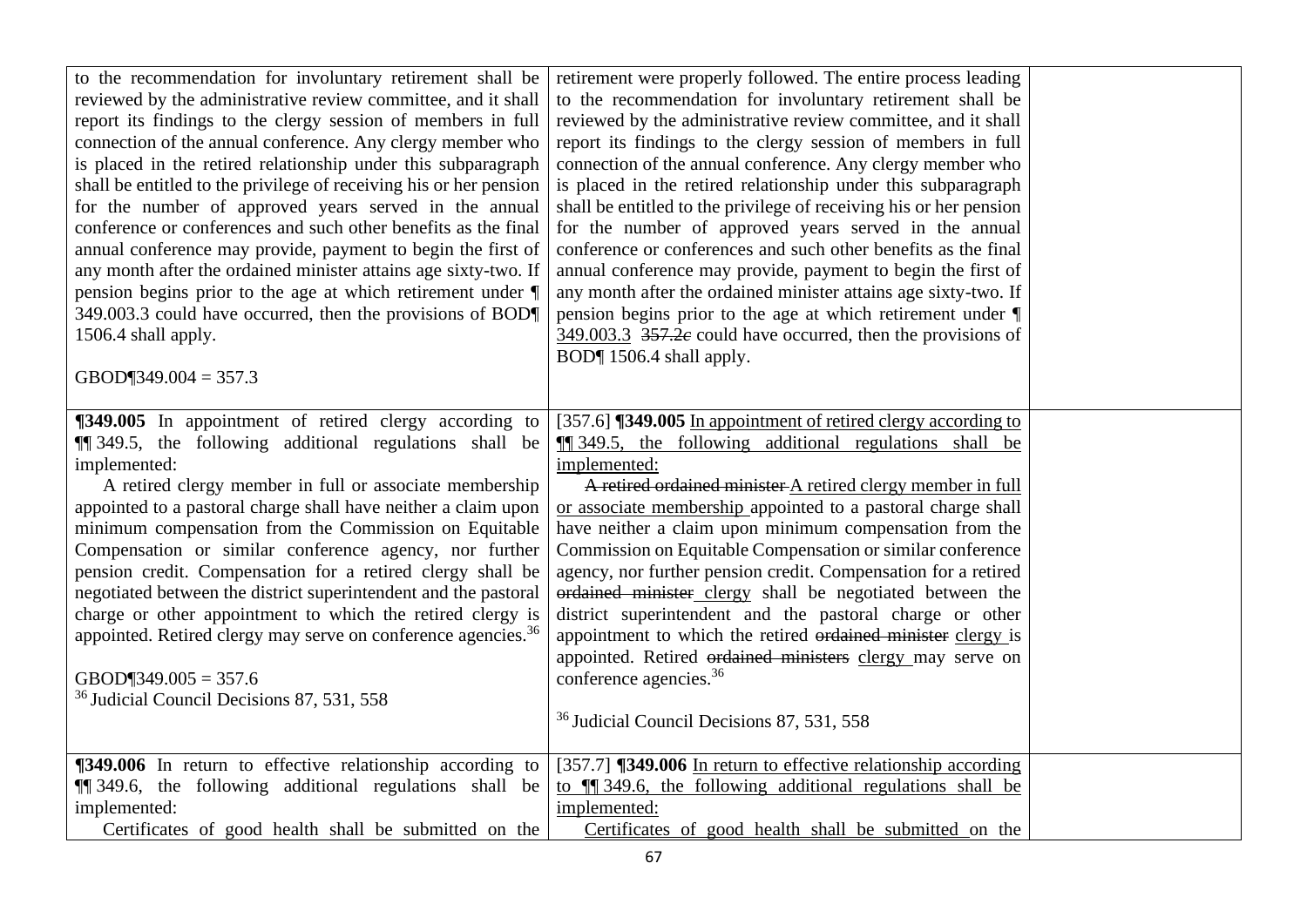| prescribed form from a physician approved by the Board of<br>Ordained Ministry. However, any pension being received<br>through the General Board of Pension and Health Benefits<br>shall be discontinued upon their return to the effective<br>relationship. The pension shall be reinstated upon subsequent<br>retirement.                                                                                                                                                                                                                                                                                                                                                                                                                                                                                                                                                                                                                                                                                                                                                                                                                                                                                                                                                                                                                                  | prescribed form from a physician approved by the Board of<br>Ordained Ministry. However, any pension being received<br>through the General Board of Pension and Health Benefits<br>shall be discontinued upon their return to the effective<br>relationship. The pension shall be reinstated upon subsequent<br>retirement.                                                                                                                                                                                                                                                                                                                                                                                                                                                                                                                                                                                                                                                                                                                                                                                                                                                                                                                                                                                                                                                                   |  |
|--------------------------------------------------------------------------------------------------------------------------------------------------------------------------------------------------------------------------------------------------------------------------------------------------------------------------------------------------------------------------------------------------------------------------------------------------------------------------------------------------------------------------------------------------------------------------------------------------------------------------------------------------------------------------------------------------------------------------------------------------------------------------------------------------------------------------------------------------------------------------------------------------------------------------------------------------------------------------------------------------------------------------------------------------------------------------------------------------------------------------------------------------------------------------------------------------------------------------------------------------------------------------------------------------------------------------------------------------------------|-----------------------------------------------------------------------------------------------------------------------------------------------------------------------------------------------------------------------------------------------------------------------------------------------------------------------------------------------------------------------------------------------------------------------------------------------------------------------------------------------------------------------------------------------------------------------------------------------------------------------------------------------------------------------------------------------------------------------------------------------------------------------------------------------------------------------------------------------------------------------------------------------------------------------------------------------------------------------------------------------------------------------------------------------------------------------------------------------------------------------------------------------------------------------------------------------------------------------------------------------------------------------------------------------------------------------------------------------------------------------------------------------|--|
| $GBOD$ (349.006 = 357.7                                                                                                                                                                                                                                                                                                                                                                                                                                                                                                                                                                                                                                                                                                                                                                                                                                                                                                                                                                                                                                                                                                                                                                                                                                                                                                                                      |                                                                                                                                                                                                                                                                                                                                                                                                                                                                                                                                                                                                                                                                                                                                                                                                                                                                                                                                                                                                                                                                                                                                                                                                                                                                                                                                                                                               |  |
| ¶351.001 In regards to ¶ 351, the following additional<br>regulations shall be implemented for readmission to<br>provisional membership:<br>Persons who have been discontinued as provisional<br>members under the provisions of $\parallel$ 323.5 from an annual<br>conference of The United Methodist Church or one of its legal<br>predecessors may be readmitted by the annual conference in<br>which they held previously such membership and from which<br>they requested discontinuance or were discontinued, or its legal<br>successor, or the annual conference of which the major portion<br>of their former conference is a part, upon their request and<br>recommendation by the district committee on ordained<br>ministry, the Board of Ordained Ministry, and the cabinet after<br>review of their qualifications, as required in $\P$ 320, and the<br>circumstances relating to their discontinuance. When<br>reinstated by vote of the clergy members in full connection,<br>their provisional membership in the conference shall be<br>restored, they shall serve a minimum of two years of<br>provisional membership according to $\P$ 322.001 prior to<br>ordination, and they shall be authorized by licensing and/or<br>commissioning to perform those ministerial functions for<br>which they are qualified.<br>$GBOD$ (351.001 = 364 | [364] ¶351.001 In regards to ¶ 351, the following additional<br>regulations shall be implemented for readmission to<br>provisional membership:<br>Persons who have been discontinued as provisional<br>members under the provisions of $\sqrt{\frac{323.5 \cdot 327.6}{2}}$ from an annual<br>conference of The United Methodist Church or one of its legal<br>predecessors may be readmitted by the annual conference in<br>which they held previously such membership and from which<br>they requested discontinuance or were discontinued, or its legal<br>successor, or the annual conference of which the major portion<br>of their former conference is a part, upon their request and<br>recommendation by the district committee on ordained<br>ministry, the Board of Ordained Ministry, and the cabinet after<br>review of their qualifications, as required in $\sqrt{\frac{320}{224}}$ , and the<br>circumstances relating to their discontinuance. When<br>reinstated by vote of the clergy members in full connection,<br>their provisional membership in the conference shall be<br>restored, they shall serve a minimum of two years of<br>provisional membership according to $\sqrt{\frac{322.001}{226}}$ prior to<br>ordination, and they shall be authorized by licensing and/or<br>commissioning to perform those ministerial functions for<br>which they are qualified. |  |
| <b>[351.002</b> In regards to <b>[</b> [ 351, the following additional<br>regulations shall be implemented for readmission after<br>honorable or administrative location:                                                                                                                                                                                                                                                                                                                                                                                                                                                                                                                                                                                                                                                                                                                                                                                                                                                                                                                                                                                                                                                                                                                                                                                    | [365] $\P$ 351.002 In regards to $\P$ 351, the following additional<br>regulations shall be implemented for readmission after<br>honorable or administrative location:                                                                                                                                                                                                                                                                                                                                                                                                                                                                                                                                                                                                                                                                                                                                                                                                                                                                                                                                                                                                                                                                                                                                                                                                                        |  |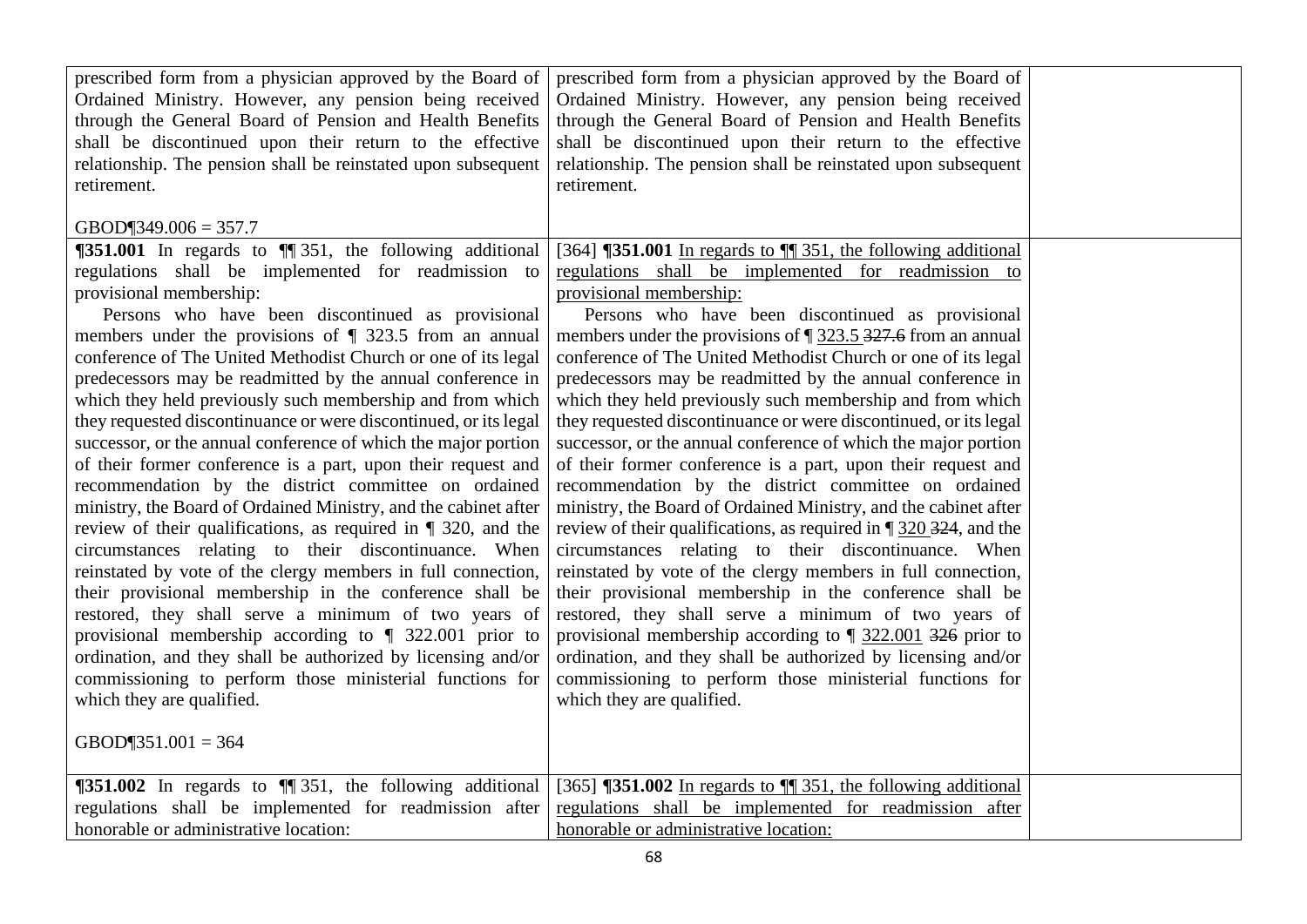| Associate members or clergy members in full connection                                                                             | Associate members or clergy members in full connection                                                                                       |
|------------------------------------------------------------------------------------------------------------------------------------|----------------------------------------------------------------------------------------------------------------------------------------------|
| requesting readmission after honorable or administrative                                                                           | requesting readmission after honorable or administrative                                                                                     |
| location must meet the following conditions:                                                                                       | location must meet the following conditions:                                                                                                 |
| 1. Presentation of their certificate of location.                                                                                  | 1. Presentation of their certificate of location.                                                                                            |
| 2. A satisfactory report and recommendation by the charge                                                                          | 2. A satisfactory report and recommendation by the charge                                                                                    |
| conference and pastor of the local church in which their                                                                           | conference and pastor of the local church in which their                                                                                     |
| membership is held.                                                                                                                | membership is held.                                                                                                                          |
| 3. A satisfactory certificate of good health on the prescribed                                                                     | 3. A satisfactory certificate of good health on the prescribed                                                                               |
| form from a physician approved by the Board of Ordained                                                                            | form from a physician approved by the Board of Ordained                                                                                      |
| Ministry. The Board of Ordained Ministry shall require                                                                             | Ministry. The Board of Ordained Ministry shall require                                                                                       |
| psychological evaluation.                                                                                                          | psychological evaluation.                                                                                                                    |
| 4. Recommendation by the district committee on ordained                                                                            | 4. Recommendation by the district committee on ordained                                                                                      |
| ministry, the Board of Ordained Ministry, and the cabinet after                                                                    | ministry, the Board of Ordained Ministry, and the cabinet after                                                                              |
| review of their qualifications, the circumstances relating to                                                                      | review of their qualifications, the circumstances relating to                                                                                |
| their location and conduct during the period of time while on                                                                      | their location and conduct during the period of time while on                                                                                |
| location. When reinstated by vote of the clergy members in full                                                                    | location. When reinstated by vote of the clergy members in full                                                                              |
| connection of the annual conference that granted the location,                                                                     | connection of the annual conference that granted the location,                                                                               |
| their membership in the conference shall be restored, and they                                                                     | their membership in the conference shall be restored, and they                                                                               |
| shall be authorized to perform all ministerial functions. The                                                                      | shall be authorized to perform all ministerial functions. The                                                                                |
| conference Board of Ordained Ministry may require at least                                                                         | conference Board of Ordained Ministry may require at least                                                                                   |
| one year of service as a local pastor (elder and associate                                                                         | one year of service as a local pastor (elder and associate                                                                                   |
| member) or approved ministry setting (deacon) prior to                                                                             | member) or approved ministry setting (deacon) prior to                                                                                       |
| readmission to conference membership.                                                                                              | readmission to conference membership.                                                                                                        |
|                                                                                                                                    |                                                                                                                                              |
| $GBOD$ (351.002 = 365                                                                                                              |                                                                                                                                              |
| <b>[351.003</b> In regards to <b>[</b> [ 351, the following additional                                                             | [366] [351.003 In regards to [[ 351, the following additional                                                                                |
| regulations shall be implemented for readmission after leaving<br>the ministerial office:                                          | regulations shall be implemented for readmission after leaving<br>the ministerial office:                                                    |
|                                                                                                                                    |                                                                                                                                              |
| Associate members or clergy members in full connection who<br>have left the ministerial office under the provisions of $\P$ 350 to | Associate members or clergy members in full connection who<br>have left the ministerial office under the provisions of $\sqrt{\frac{350}{}}$ |
| an annual conference of The United Methodist Church or one                                                                         | 360 to an annual conference of The United Methodist Church                                                                                   |
| of its legal predecessors may be readmitted by the annual                                                                          | or one of its legal predecessors may be readmitted by the                                                                                    |
| conference in which they held previously such membership                                                                           | annual conference in which they held previously such                                                                                         |
| and to which they surrendered the ministerial office, or its legal                                                                 | membership and to which they surrendered the ministerial                                                                                     |
| successor, or the annual conference of which the major portion                                                                     | office, or its legal successor, or the annual conference of which                                                                            |
| of the former conference is a part, upon their request and                                                                         | the major portion of the former conference is a part, upon their                                                                             |
|                                                                                                                                    |                                                                                                                                              |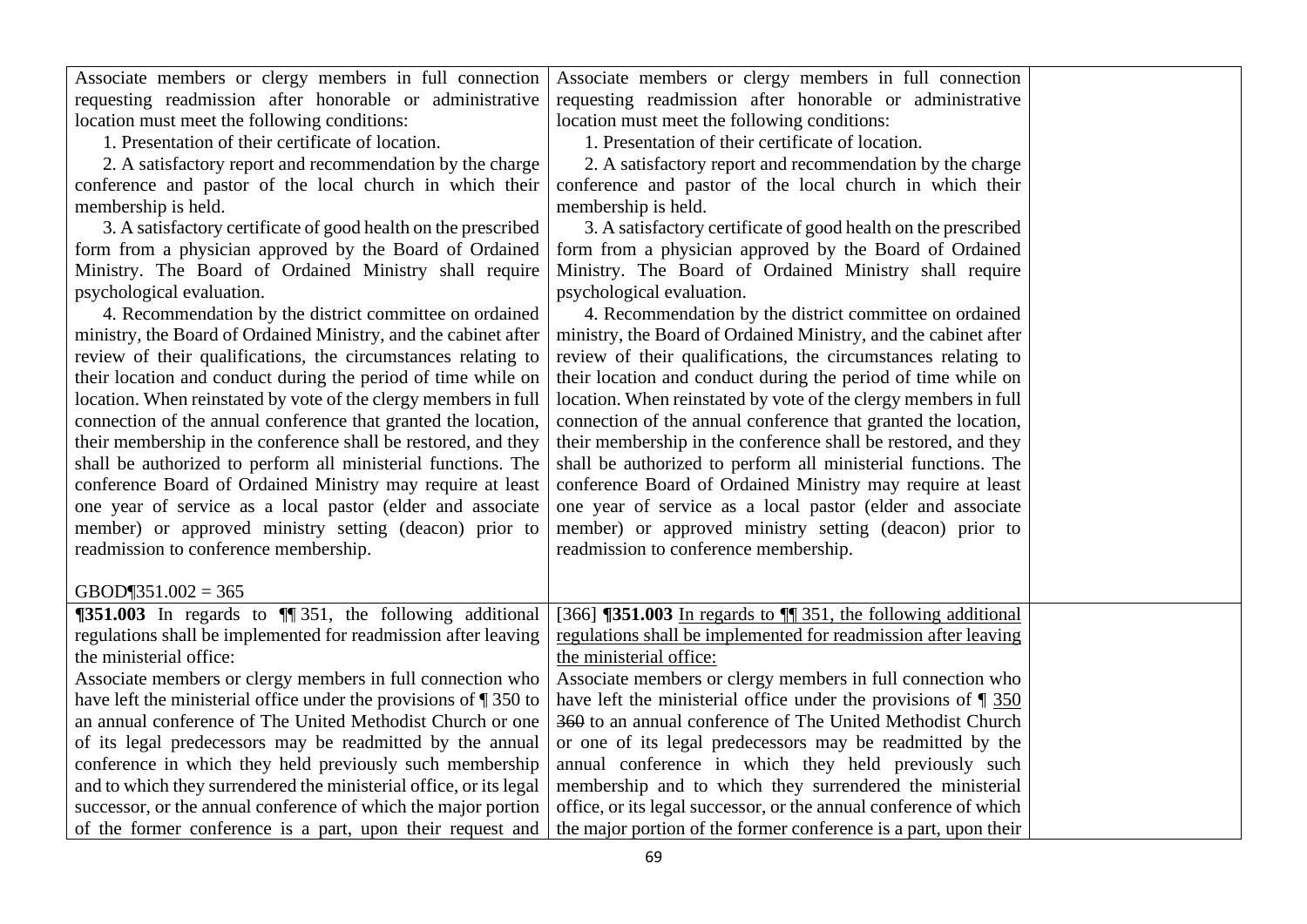| recommendation by the district committee on ordained                   | request and recommendation by the district committee on           |  |
|------------------------------------------------------------------------|-------------------------------------------------------------------|--|
| ministry, the Board of Ordained Ministry, and the cabinet after        | ordained ministry, the Board of Ordained Ministry, and the        |  |
| review of their qualifications and the circumstances relating to       | cabinet after review of their qualifications and the              |  |
| the surrender of their ministerial office. A period of at least two    | circumstances relating to the surrender of their ministerial      |  |
| years service as a local pastor (elder and associate member) or        | office. A period of at least two years service as a local pastor  |  |
| approved ministry setting (deacon) shall be required prior to          | (elder and associate member) or approved ministry setting         |  |
| readmission to conference membership. This service may be              | (deacon) shall be required prior to readmission to conference     |  |
| rendered in any annual conference of The United Methodist              | membership. This service may be rendered in any annual            |  |
| Church with the consent of the Board of Ordained Ministry of           | conference of The United Methodist Church with the consent        |  |
| the annual conference in which members previously held                 | of the Board of Ordained Ministry of the annual conference in     |  |
| membership. When reinstated by vote of the clergy members              | which members previously held membership. When reinstated         |  |
| in full connection, their membership in the conference and their       | by vote of the clergy members in full connection, their           |  |
| credentials shall be restored, and they shall be authorized to         | membership in the conference and their credentials shall be       |  |
| perform all ministerial functions. <sup>37</sup>                       | restored, and they shall be authorized to perform all ministerial |  |
|                                                                        | functions. <sup>37</sup>                                          |  |
| $GBOD$ (351.003 = 366                                                  |                                                                   |  |
| Judicial Council Decisions 515, 552                                    | <sup>37</sup> Judicial Council Decisions 515, 552                 |  |
| ¶351.004 In regards to ¶ 351, the following additional                 | [367] ¶351.004 In regards to ¶ 351, the following additional      |  |
| regulations shall be implemented for readmission after                 | regulations shall be implemented for readmission after            |  |
| termination by action of the annual conference:                        | termination by action of the annual conference:                   |  |
| Persons who have been terminated by an annual conference of            | Persons who have been terminated by an annual conference of       |  |
| The United Methodist Church or one of its legal predecessors           | The United Methodist Church or one of its legal predecessors      |  |
| may seek full membership in the annual conference in which             | may seek full membership in the annual conference in which        |  |
| they previously held membership and from which they were               | they previously held membership and from which they were          |  |
| terminated, or its legal successor, or the annual conference of        | terminated, or its legal successor, or the annual conference of   |  |
| which the major portion of their former conference is a part,          | which the major portion of their former conference is a part,     |  |
| upon recommendation of the cabinet and completion of all               | upon recommendation of the cabinet and completion of all          |  |
| requirements for full membership, including all requirements           | requirements for full membership, including all requirements      |  |
| for election to candidacy and provisional membership. The              | for election to candidacy and provisional membership. The         |  |
| provisions of this paragraph shall apply to all persons                | provisions of this paragraph shall apply to all persons           |  |
| terminated or involuntarily located prior to General                   | terminated or involuntarily located prior to General              |  |
| Conference of 1976.                                                    | Conference of 1976.                                               |  |
|                                                                        |                                                                   |  |
| $GBOD$ [351.004 = 367                                                  |                                                                   |  |
|                                                                        |                                                                   |  |
| <b>[351.005</b> In regards to <b>[</b> [ 351, the following additional | [368] [351.005 In regards to [[ 351, the following additional     |  |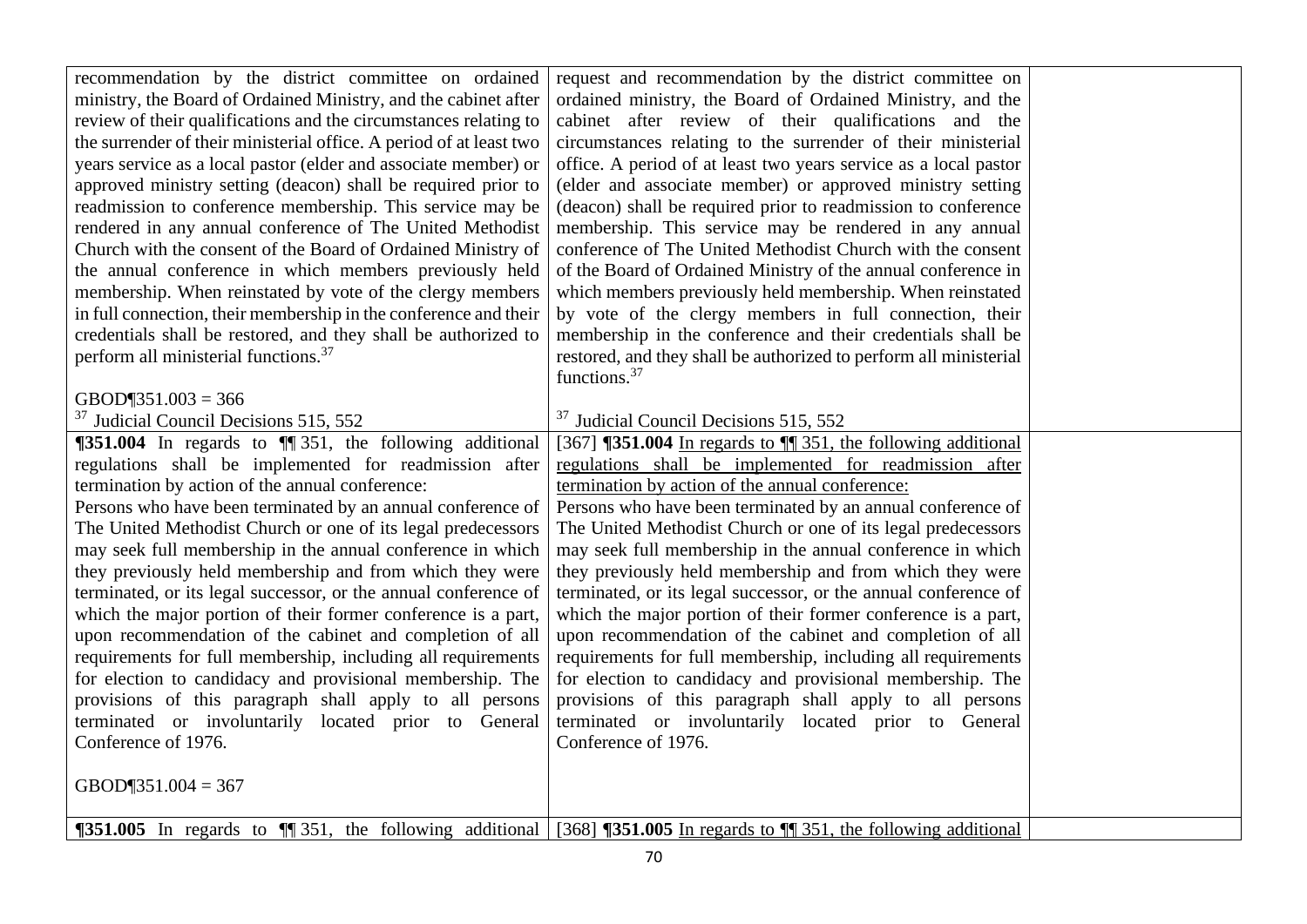| regulations shall be implemented for readmission after                                            | regulations shall be implemented for readmission after                                 |  |
|---------------------------------------------------------------------------------------------------|----------------------------------------------------------------------------------------|--|
| involuntary retirement:                                                                           | involuntary retirement:                                                                |  |
| Clergy members of an annual conference desiring to return to                                      | Clergy members of an annual conference desiring to return to                           |  |
| effective relationship after having been placed in involuntary                                    | effective relationship after having been placed in involuntary                         |  |
| retirement $(\P 349.4$ and 349.004) must meet the following                                       | retirement $(\sqrt{349.4} \text{ and } \frac{349.004}{357.3})$ must meet the following |  |
| conditions:                                                                                       | conditions:                                                                            |  |
| 1. Submit a written request for reinstatement to the Board                                        | 1. Submit a written request for reinstatement to the Board                             |  |
| of Ordained Ministry.                                                                             | of Ordained Ministry.                                                                  |  |
| 2. The Board of Ordained Ministry and the cabinet shall                                           | 2. The Board of Ordained Ministry and the cabinet shall                                |  |
| review the member's qualifications and the circumstances                                          | review the member's qualifications and the circumstances                               |  |
| relating to his or her retirement.                                                                | relating to his or her retirement.                                                     |  |
| 3. Recommendation by the Board of Ordained Ministry, the                                          | 3. Recommendation by the Board of Ordained Ministry, the                               |  |
| bishop, cabinet, and a two-thirds vote of the clergy members in                                   | bishop, cabinet, and a two-thirds vote of the clergy members in                        |  |
| full connection of the annual conference that granted the                                         | full connection of the annual conference that granted the                              |  |
| involuntary retirement. A period of at least two years of service                                 | involuntary retirement. A period of at least two years of service                      |  |
| as a local pastor shall be required prior to readmission to                                       | as a local pastor shall be required prior to readmission to                            |  |
| conference membership.                                                                            | conference membership.                                                                 |  |
| 4. Presentation of the certificate of retirement.                                                 | 4. Presentation of the certificate of retirement.                                      |  |
| 5. Presentation of satisfactory certificate of good health on                                     | 5. Presentation of satisfactory certificate of good health on                          |  |
| the prescribed form from a physician approved by the Board of                                     | the prescribed form from a physician approved by the Board of                          |  |
| Ordained Ministry. The Board of Ordained Ministry may                                             | Ordained Ministry. The Board of Ordained Ministry may                                  |  |
| require a psychological evaluation. Any pension being                                             | require a psychological evaluation. Any pension being                                  |  |
| received through the General Board of Pension and Health                                          | received through the General Board of Pension and Health                               |  |
| Benefits shall be discontinued upon their return to effective                                     | Benefits shall be discontinued upon their return to effective                          |  |
| relationship. The pension shall be reinstated upon subsequent                                     | relationship. The pension shall be reinstated upon subsequent                          |  |
| retirement.                                                                                       | retirement.                                                                            |  |
|                                                                                                   |                                                                                        |  |
| $GBOD$ (351.005 = 368)                                                                            |                                                                                        |  |
| <b><math>\sqrt{352.001}</math></b> In regards to $\sqrt{\sqrt{352.1}}$ , the following additional | [361] $$352.001$ In regards to $$352.1$ , the following additional                     |  |
| regulations shall be implemented for a conference relations                                       | regulations shall be implemented for a conference relations                            |  |
| committee:                                                                                        | committee:                                                                             |  |
| 1. Each annual conference Board of Ordained Ministry                                              | Conference Relations Committee-1. Each annual                                          |  |
| shall establish a conference relations committee of at least                                      | conference Board of Ordained Ministry shall establish a                                |  |
| three persons to hear requests for discontinuance of provisional                                  | conference relations committee of at least three persons to hear                       |  |
| members, involuntary leave of absence, administrative                                             | requests for discontinuance of provisional members,                                    |  |
| location, involuntary retirement, or other such matters as may                                    | involuntary leave of absence, administrative location,                                 |  |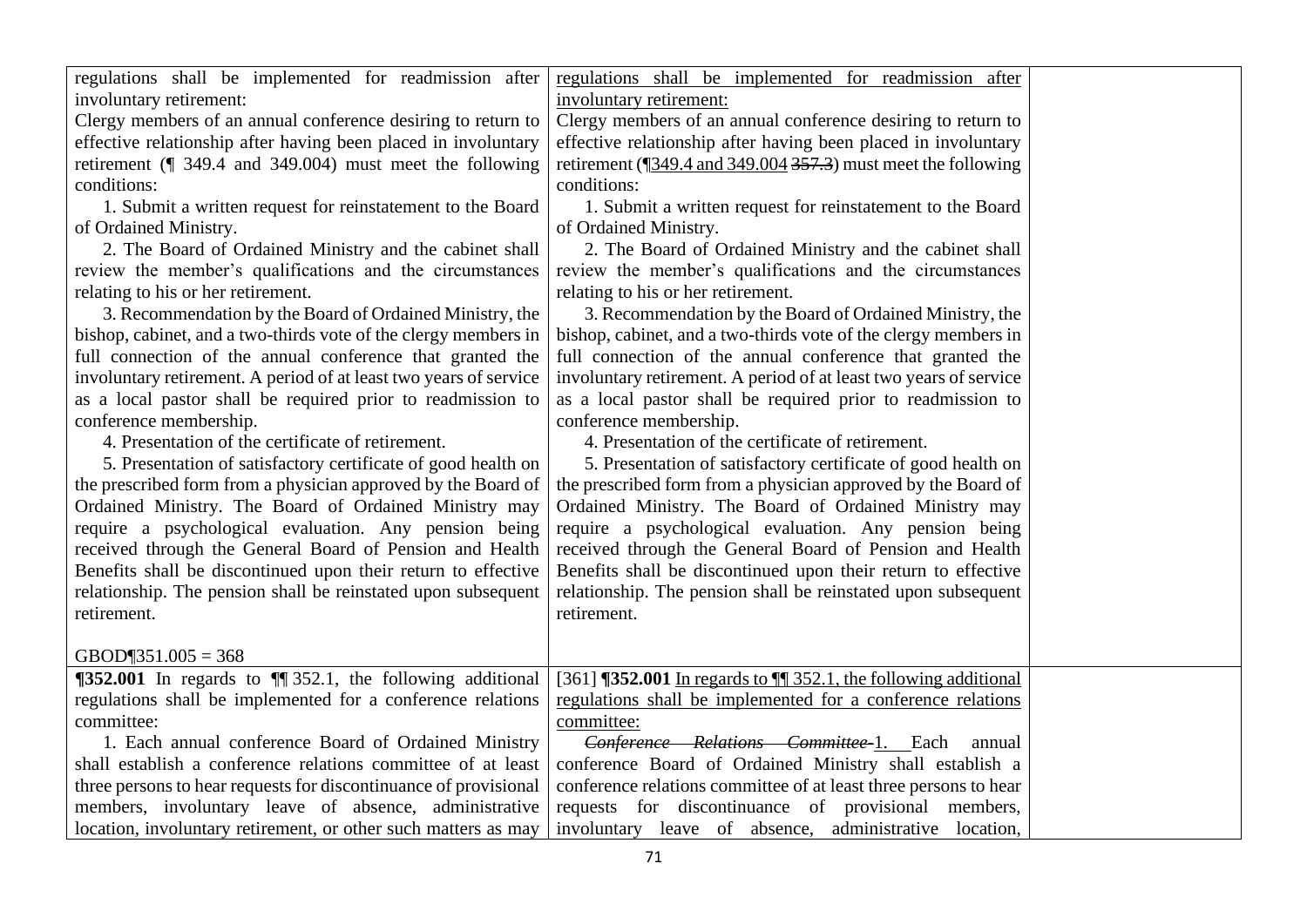| be referred to them by the Board of Ordained Ministry (¶ 539).    | involuntary retirement, or other such matters as may be                  |  |
|-------------------------------------------------------------------|--------------------------------------------------------------------------|--|
| District superintendents shall not serve on the conference        | referred to them by the Board of Ordained Ministry (¶ 539                |  |
| relations committee.                                              | 635). District superintendents shall not serve on the conference         |  |
| 2. When there is a recommendation for an involuntary status       | relations committee.                                                     |  |
| change, the Board of Ordained Ministry shall take action in       | [363] 2. When there is a recommendation for an involuntary               |  |
| a timely manner. The recommendation shall be referred to the      | status change, the Board of Ordained Ministry shall take                 |  |
| conference relations committee who shall conduct an               | action in a timely manner. The recommendation shall be                   |  |
| administrative hearing following the fair process provisions      | referred to the conference relations committee who shall                 |  |
| of ¶ 352.2. The bishop or the Board of Ordained Ministry, as      | conduct an administrative hearing following the fair process             |  |
| appropriate, shall designate the person to present the            | provisions of $\P$ 352.2 361.2. The bishop or the Board of               |  |
| recommendation to the committee. The respondent shall be          | Ordained Ministry, as appropriate, shall designate the person            |  |
| given an opportunity to address the recommendation in             | to present the recommendation to the committee. The                      |  |
| person, in writing, and with the assistance of a clergyperson     | respondent shall be given an opportunity to address the                  |  |
| who is a member in full connection of the respondent's annual     | recommendation in person, in writing, and with the assistance            |  |
| conference, and who shall have voice. Once the committee has      | of a clergyperson who is a member in full connection of the              |  |
| heard the person designated to represent the recommendation,      | respondent's annual conference, and who shall have voice.                |  |
| the respondent, and others as determined by the chairperson of    | Once the committee has heard the person designated to                    |  |
| the committee, it shall report its decision to the Board of       | represent the recommendation, the respondent, and others as              |  |
| Ordained Ministry. The board may affirm or reverse the            | determined by the chairperson of the committee, it shall report          |  |
| decision of the committee.                                        | its decision to the Board of Ordained Ministry. The board may            |  |
|                                                                   | affirm or reverse the decision of the committee.                         |  |
| GBOD¶352.001 = 361 and 363                                        |                                                                          |  |
| ¶352.002 In regards to ¶ 352.2, the following additional          | [361.2] $\P$ 352.002 In regards to $\P$ 352.2, the following             |  |
| regulations shall be implemented for fair process:                | additional regulations shall be implemented for fair process:            |  |
| The process set forth in this paragraph shall be followed         | The process set forth in this paragraph shall be followed                |  |
| whenever there is a request for discontinuance of provisional     | whenever there is a request for discontinuance of provisional            |  |
| membership (upon appeal by the provisional member),               | membership (upon appeal by the provisional member),                      |  |
| involuntary leave of absence, administrative location, or         | involuntary leave of absence, administrative location, or                |  |
| involuntary retirement. Special attention shall be given to the   | involuntary retirement. Special attention shall be given to the          |  |
| timely disposition of all matters and to ensuring racial, ethnic, | timely disposition of all matters and to ensuring racial, ethnic,        |  |
| and gender diversity in the committee dealing with the fair       | and gender diversity in the committee dealing with the fair              |  |
| process hearing.                                                  | process hearing.                                                         |  |
|                                                                   |                                                                          |  |
| GBOD¶352.002 = 361.2                                              |                                                                          |  |
| ¶353.001 In complaint procedures according to ¶ 353.1, the        | <b>¶353.001</b> In complaint procedures according to <b>¶</b> 353.1, the |  |
| following additional regulations shall be implemented:            | following additional regulations shall be implemented:                   |  |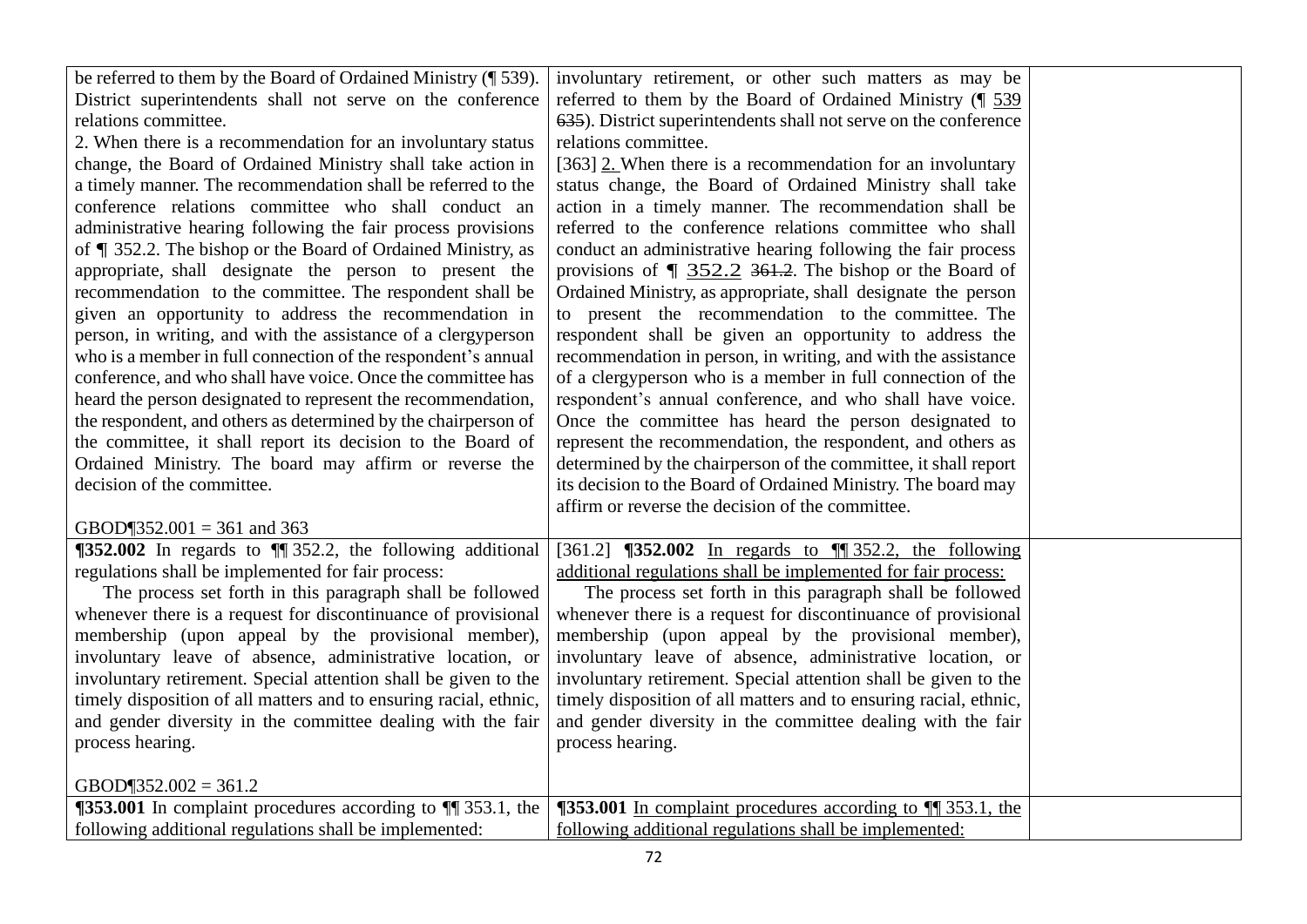| All original time limitations may be extended for one 30-day                                                             | [362] All original time limitations may be extended for one 30-                                                          |  |
|--------------------------------------------------------------------------------------------------------------------------|--------------------------------------------------------------------------------------------------------------------------|--|
| period upon the consent of the complainant and the respondent.                                                           | day period upon the consent of the complainant and the                                                                   |  |
|                                                                                                                          | respondent.                                                                                                              |  |
| GBOD¶353.001 = part of 362                                                                                               |                                                                                                                          |  |
| ¶353.002 In complaint procedures according to ¶ 353.3, the                                                               | <b>[353.002</b> In complaint procedures according to <b>[1]</b> 353.3, the                                               |  |
| following additional regulations shall be implemented:                                                                   | following additional regulations shall be implemented:                                                                   |  |
| 1. The complaint shall be treated as an allegation or                                                                    | $[362.b]$ 1. The complaint shall be treated as an allegation or                                                          |  |
| allegations during the supervisory process. At all supervisory                                                           | allegations during the supervisory process. At all supervisory                                                           |  |
| meetings no verbatim record shall be made and no legal                                                                   | meetings no verbatim record shall be made and no legal                                                                   |  |
| counsel shall be present.                                                                                                | counsel shall be present.                                                                                                |  |
| 2. At the determination of the bishop, persons with                                                                      | 2. At the determination of the bishop, persons with                                                                      |  |
| qualifications and experience in assessment, intervention, or                                                            | qualifications and experience in assessment, intervention, or                                                            |  |
| healing may be selected to assist in the supervisory response.                                                           | healing may be selected to assist in the supervisory response.                                                           |  |
| The bishop also may consult with the committee on pastor-                                                                | The bishop also may consult with the committee on pastor-                                                                |  |
| parish relations for pastors, the district committee on                                                                  | parish relations for pastors, the district committee on                                                                  |  |
| superintendency for the district superintendents, appropriate                                                            | superintendency for the district superintendents, appropriate                                                            |  |
| personnel committee or other persons who may be helpful.                                                                 | personnel committee or other persons who may be helpful.                                                                 |  |
| 3. Just Resolution-The supervisory response may                                                                          | [362.c] $3.e$ ] Just Resolution-The supervisory response                                                                 |  |
| include a process that seeks a just resolution in which the                                                              | may include a process that seeks a just resolution in which the                                                          |  |
| parties are assisted by a trained, impartial third party                                                                 | parties are assisted by a trained, impartial third party                                                                 |  |
| facilitator(s) or mediator(s), in reaching an agreement                                                                  | facilitator(s) or mediator(s), in reaching an agreement                                                                  |  |
| satisfactory to all parties. <sup>38</sup> If the bishop chooses to initiate a                                           | satisfactory to all parties. <sup>38</sup> If the bishop chooses to initiate a                                           |  |
| mediated attempt to produce a just resolution, then the bishop,                                                          | mediated attempt to produce a just resolution, then the bishop,                                                          |  |
| the person filing the complaint, the respondent, and other                                                               | the person filing the complaint, the respondent, and other                                                               |  |
| appropriate persons shall enter into a written agreement                                                                 | appropriate persons shall enter into a written agreement                                                                 |  |
| outlining the process, including any agreements on                                                                       | outlining the process, including any agreements on                                                                       |  |
| confidentiality. A process seeking a just resolution may begin                                                           | confidentiality. A process seeking a just resolution may begin                                                           |  |
| at any time in the supervisory, complaint, or trial process. If                                                          | at any time in the supervisory, complaint, or trial process. If                                                          |  |
| resolution is achieved, a written statement of resolution,<br>including any terms and conditions, shall be signed by the | resolution is achieved, a written statement of resolution,<br>including any terms and conditions, shall be signed by the |  |
| parties and the parties shall agree on any matters to be disclosed                                                       | parties and the parties shall agree on any matters to be disclosed                                                       |  |
| to third parties. A just resolution agreed to by all parties shall                                                       | to third parties. A just resolution agreed to by all parties shall                                                       |  |
| be a final disposition of the related complaint.                                                                         | be a final disposition of the related complaint.                                                                         |  |
| A process seeking a just resolution may begin at any                                                                     | A process seeking a just resolution may begin at any                                                                     |  |
| time in the supervisory or complaint process. This is a not an                                                           | time in the supervisory or complaint process. This is a not an                                                           |  |
| administrative or judicial proceeding.                                                                                   | administrative or judicial proceeding.                                                                                   |  |
|                                                                                                                          |                                                                                                                          |  |
| 73                                                                                                                       |                                                                                                                          |  |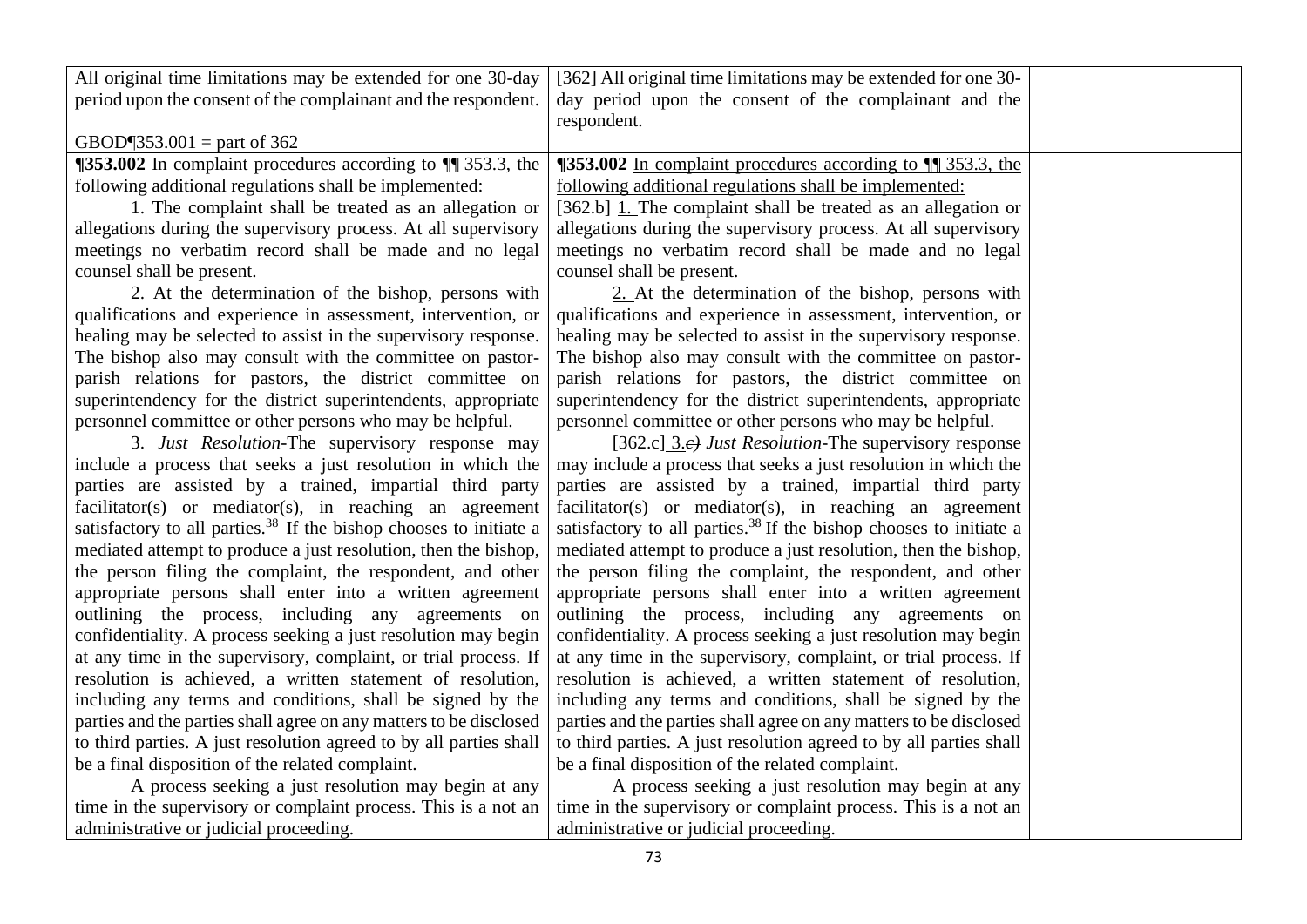4. *Referral or Dismissal of a Complaint*-Upon receiving a written and signed complaint, the Bishop shall, within 90 days, carry out the supervisory response process outlined above. If within 90 days after the receipt of the complaint resolution is not achieved, the bishop shall either:

*a)* Dismiss the complaint with the consent of the cabinet giving the reasons therefore in writing, a copy of which shall be placed in the clergyperson's file; or

*b)* Refer the matter to the counsel for the church as a complaint

5. *Supervisory Follow-up and Healing*-The bishop and cabinet shall provide a process for healing within the congregation, annual conference, or other context of ministry if there has been significant disruption by the complaint. This process may include sharing of information by the bishop or the bishop's designee about the nature of the complaint without disclosing alleged facts, which may compromise any possible forthcoming administrative or judicial process. When facts are disclosed, due regard should be given to the interests and needs of all concerned, including the respondent and complainant who may be involved in an administrative or judicial process. This process for healing may include a process of a just resolution, which addresses unresolved conflicts, support for victims, and reconciliation for parties involved.<sup>39</sup> This can take place at any time during the supervisory, complaint, or trial process.

6. A complaint may be held in abeyance with the approval of the Board of Ordained Ministry if civil authorities are involved or their involvement is imminent on matters covered by the complaint. The status of complaints held in abeyance shall be reviewed at a minimum of every 90 days by the bishop and the executive committee of the Board of Ordained Ministry to ensure that the involvement of civil authorities is still a valid impediment for proceeding with the resolution of a complaint. Abeyance of a complaint may be terminated by either the bishop or the Board of Ordained

[362.d] 4.*e) Referral or Dismissal of a Complaint*-Upon receiving a written and signed complaint, the Bishop shall, within 90 days, carry out the supervisory response process outlined above. If within 90 days after the receipt of the complaint resolution is not achieved, the bishop shall either:

*a)*(1) Dismiss the complaint with the consent of the cabinet giving the reasons therefore in writing, a copy of which shall be placed in the clergyperson's file; or

*b)*(2) Refer the matter to the counsel for the church as a complaint

[362.f] 5.*f) Supervisory Follow-up and Healing*-The bishop and cabinet shall provide a process for healing within the congregation, annual conference, or other context of ministry if there has been significant disruption by the complaint. This process may include sharing of information by the bishop or the bishop's designee about the nature of the complaint without disclosing alleged facts, which may compromise any possible forthcoming administrative or judicial process. When facts are disclosed, due regard should be given to the interests and needs of all concerned, including the respondent and complainant who may be involved in an administrative or judicial process. This process for healing may include a process of a just resolution, which addresses unresolved conflicts, support for victims, and reconciliation for parties involved.<sup>39</sup> This can take place at any time during the supervisory, complaint, or trial process.

[362.g] 6.*g)* A complaint may be held in abeyance with the approval of the Board of Ordained Ministry if civil authorities are involved or their involvement is imminent on matters covered by the complaint. The status of complaints held in abeyance shall be reviewed at a minimum of every 90 days by the bishop and the executive committee of the Board of Ordained Ministry to ensure that the involvement of civil authorities is still a valid impediment for proceeding with the resolution of a complaint. Abeyance of a complaint may be